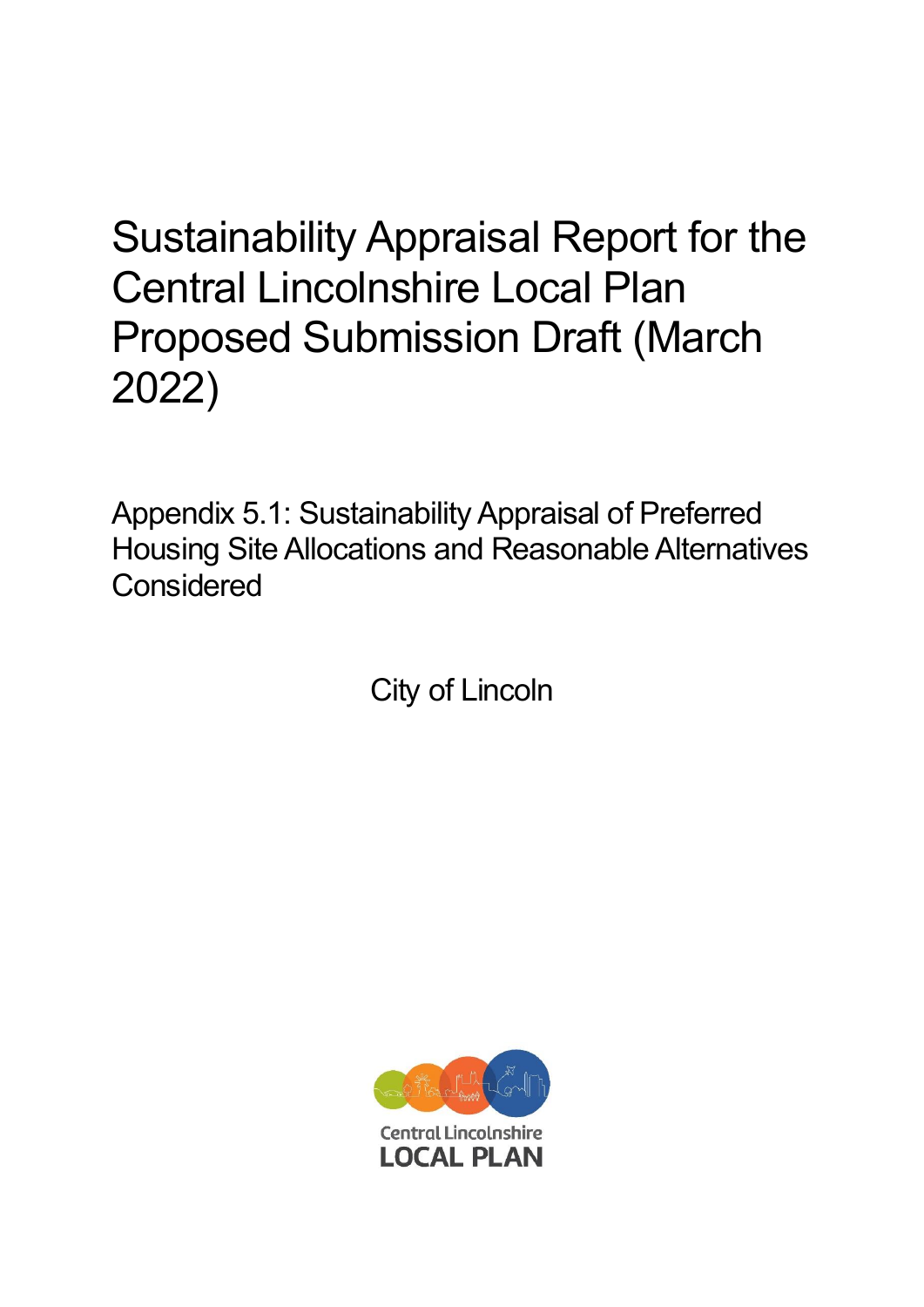## Contents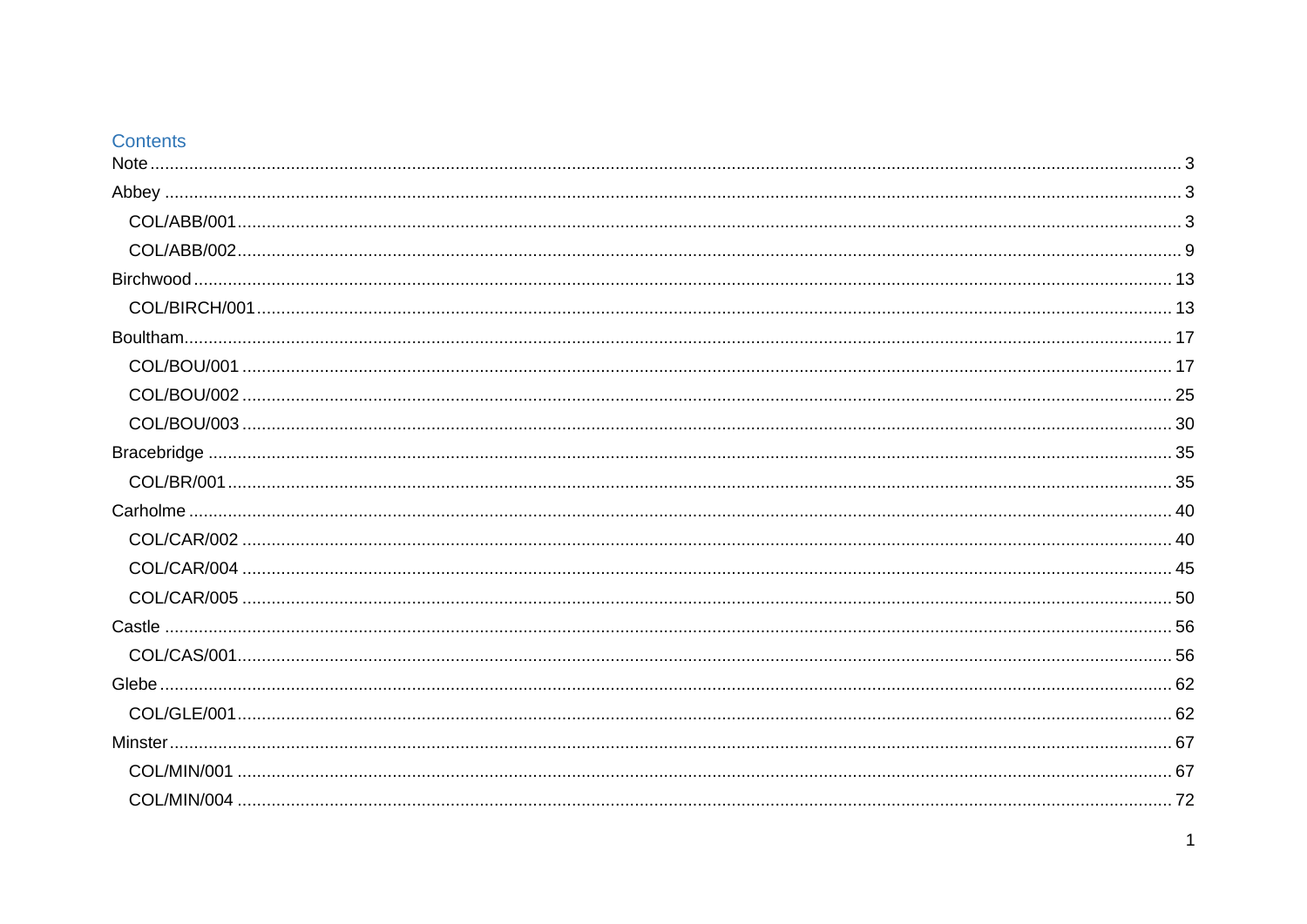| Moorland. |  |
|-----------|--|
|           |  |
| Park      |  |
|           |  |

#### **Table of Abbreviations**

| <b>AGLV</b> | Area of Great Landscape Value           |
|-------------|-----------------------------------------|
| <b>AONB</b> | Area of Outstanding National Beauty     |
| <b>AQMA</b> | Air Quality Management Area             |
| <b>BOM</b>  | <b>Biodiversity Opportunity Mapping</b> |
| <b>LGS</b>  | <b>Local Geological Site</b>            |
| <b>LNR</b>  | <b>Local Nature Reserve</b>             |
| LWS         | <b>Local Wildlife Site</b>              |
| <b>NNR</b>  | <b>National Nature Reserve</b>          |
| PRoW        | Public Right of Way                     |
| SSSI        | Site of Special Scientific Interest     |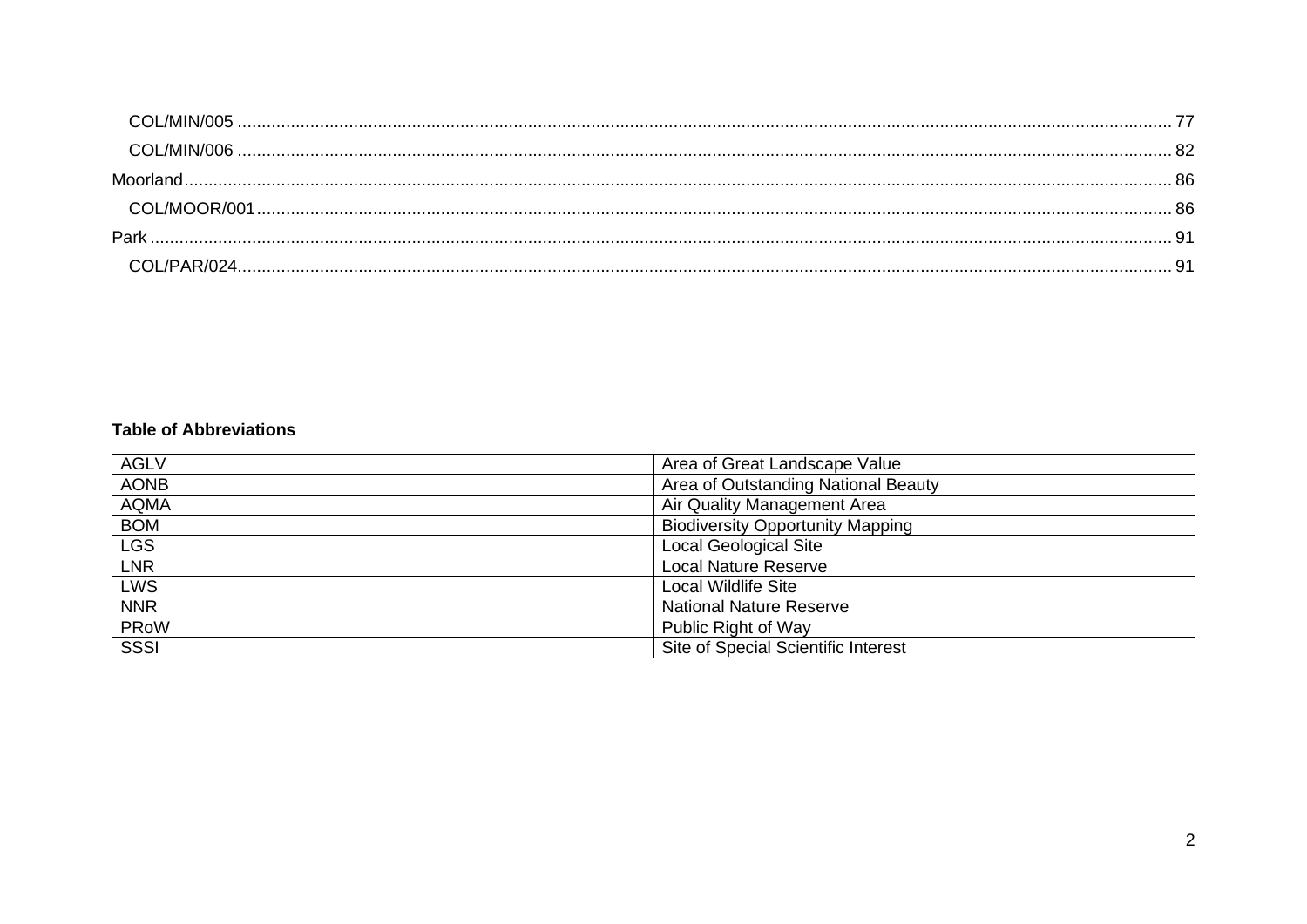#### <span id="page-3-0"></span>**Note**

Where the 'site status' is shaded green, the site is allocated within the Central Lincolnshire Local Plan Proposed Submission Draft (March 2022). Where site status is shaded orange, the site has been subject to SA as a reasonable alternative. *Reasonable alternatives are the different realistic options considered in developing the policies within the plan and form part of the evidence to inform the overall site selection process.*

<span id="page-3-1"></span>Abbey

#### <span id="page-3-2"></span>COL/ABB/001

| Site Ref: COL/ABB/001                                               |                       | Site Address: North East Quadrant, Land at Greetwell area,                                                                                          |                                                                                                                                                                                                                                       |                                                                                                            |
|---------------------------------------------------------------------|-----------------------|-----------------------------------------------------------------------------------------------------------------------------------------------------|---------------------------------------------------------------------------------------------------------------------------------------------------------------------------------------------------------------------------------------|------------------------------------------------------------------------------------------------------------|
|                                                                     |                       |                                                                                                                                                     | Lincoln.                                                                                                                                                                                                                              |                                                                                                            |
| <b>Area (ha): 82.9</b>                                              |                       |                                                                                                                                                     | Settlement Hierarchy Category: Lincoln Urban Area                                                                                                                                                                                     |                                                                                                            |
| Site Capacity: 1,400                                                |                       |                                                                                                                                                     | <b>Greenfield/Brownfield: Mixed</b>                                                                                                                                                                                                   |                                                                                                            |
| <b>Site Status: Existing Sustainable Urban Extension allocation</b> |                       | Policy Ref: S76 Residential development on Sustainable Urban<br><b>Extensions</b>                                                                   |                                                                                                                                                                                                                                       |                                                                                                            |
|                                                                     |                       |                                                                                                                                                     |                                                                                                                                                                                                                                       |                                                                                                            |
| <b>SA Objectives</b>                                                | <b>Likely Effects</b> | <b>Commentary</b>                                                                                                                                   |                                                                                                                                                                                                                                       | <b>Proposed Mitigation</b>                                                                                 |
| <b>Social</b>                                                       |                       |                                                                                                                                                     |                                                                                                                                                                                                                                       |                                                                                                            |
| 1. Housing                                                          | $++$                  | This large development would have the potential to<br>provide a mix of market and affordable homes<br>contributing to the housing needs of Lincoln. |                                                                                                                                                                                                                                       |                                                                                                            |
| 2. Health and Wellbeing                                             |                       |                                                                                                                                                     |                                                                                                                                                                                                                                       |                                                                                                            |
| 2.1 Access to healthcare facilities                                 | $\ddot{}$             |                                                                                                                                                     | The site is close to existing health facilities within<br>Lincoln. The additional residents may increase demand<br>on existing GP surgeries. The site is of a scale to provide<br>new facilities or expansion of existing facilities. |                                                                                                            |
| 2.2 Opportunities for healthy lifestyles                            | $++$                  | play area).                                                                                                                                         | The site is within 400m of existing open space (Greetwell<br>Hollow Quarry, Camshaws Road play area, Padley Road                                                                                                                      | Development should seek<br>to provide new, and/or<br>improve links to, existing<br>open space, taking into |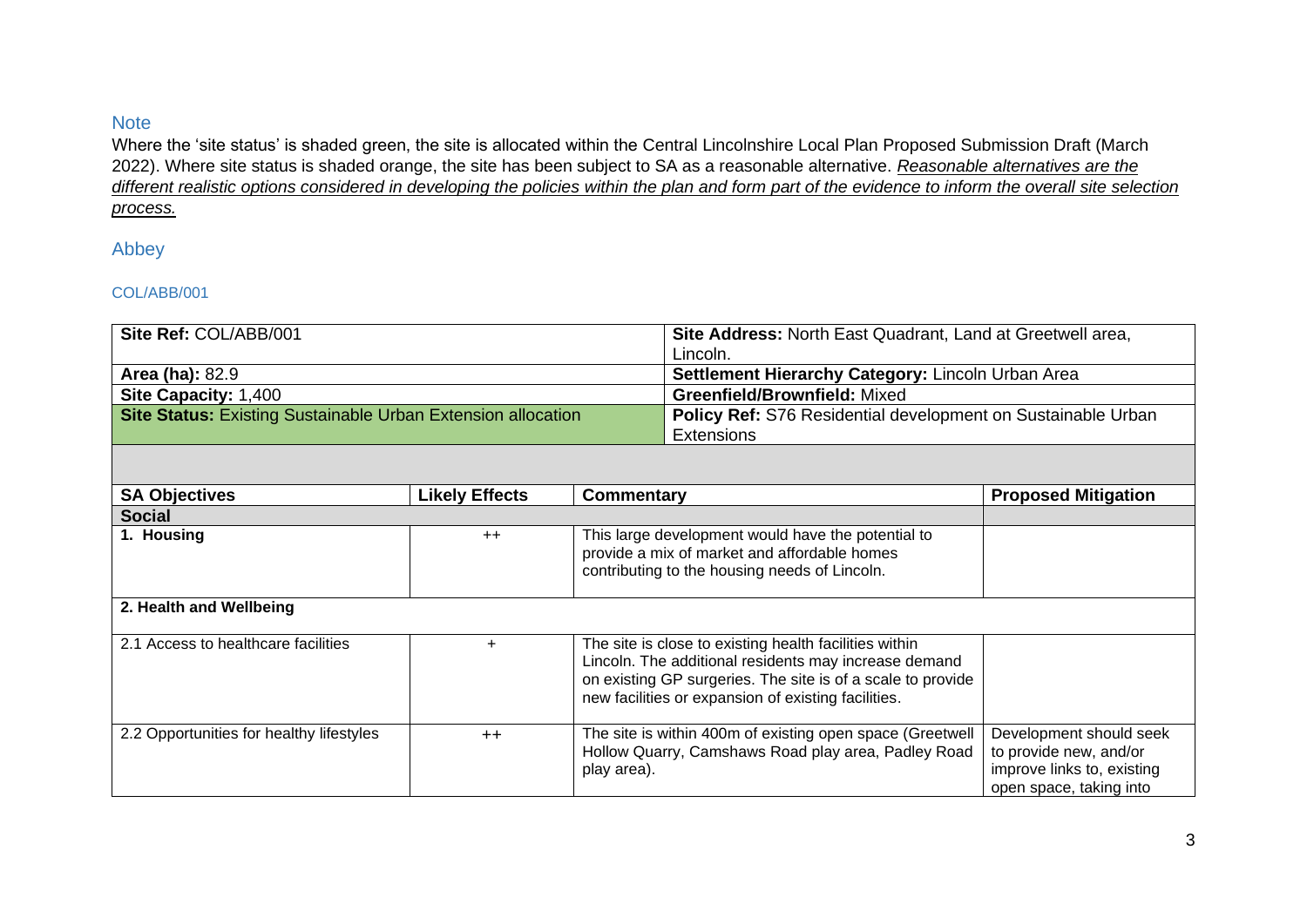| Site Ref: COL/ABB/001                                        | Site Address: North East Quadrant, Land at Greetwell area,   |
|--------------------------------------------------------------|--------------------------------------------------------------|
|                                                              | Lincoln.                                                     |
| <b>Area (ha): 82.9</b>                                       | Settlement Hierarchy Category: Lincoln Urban Area            |
| <b>Site Capacity: 1,400</b>                                  | <b>Greenfield/Brownfield: Mixed</b>                          |
| Site Status: Existing Sustainable Urban Extension allocation | Policy Ref: S76 Residential development on Sustainable Urban |
|                                                              | Extensions                                                   |

| <b>SA Objectives</b>                                      | <b>Likely Effects</b> | <b>Commentary</b>                                                                                                                                                                                                                             | <b>Proposed Mitigation</b>                                                                                                                                                                                                                                                                                                                                                                              |
|-----------------------------------------------------------|-----------------------|-----------------------------------------------------------------------------------------------------------------------------------------------------------------------------------------------------------------------------------------------|---------------------------------------------------------------------------------------------------------------------------------------------------------------------------------------------------------------------------------------------------------------------------------------------------------------------------------------------------------------------------------------------------------|
|                                                           |                       | The site is within 3000m of Canwick Hill Allotment and<br>South Common Allotments. The site is within 15km (15<br>min) drive time of strategic parks and gardens.<br>The site is of a scale to provide new open space and<br>play facilities. | account open space<br>deficiencies in the Central<br>Lincolnshire Open Space<br><b>Audit and Assessment</b><br>2021.                                                                                                                                                                                                                                                                                    |
| <b>Environmental</b>                                      |                       |                                                                                                                                                                                                                                               |                                                                                                                                                                                                                                                                                                                                                                                                         |
| 4. Biodiversity and Green Infrastructure                  |                       |                                                                                                                                                                                                                                               |                                                                                                                                                                                                                                                                                                                                                                                                         |
| 4.1 Conserve and enhance biodiversity<br>and geodiversity | $-1$ ?                | The site contains part of Greetwell Hollow Local Wildlife<br>site, Local Geological Site and SSSI.<br>The site is within a BOM Opportunity for Management<br>area and contains a small area of Opportunity for<br>Creation.                   | Proposals should prioritise<br>any Opportunity for Creation<br>areas within the<br>development site for habitat<br>creation.<br>Proposals should avoid<br>development on BOM<br>Opportunity for<br>Management Areas where<br>possible.<br>Where this is not possible,<br>the development layout<br>should ensure that<br>connectivity of the network<br>is maintained, through<br>design or through the |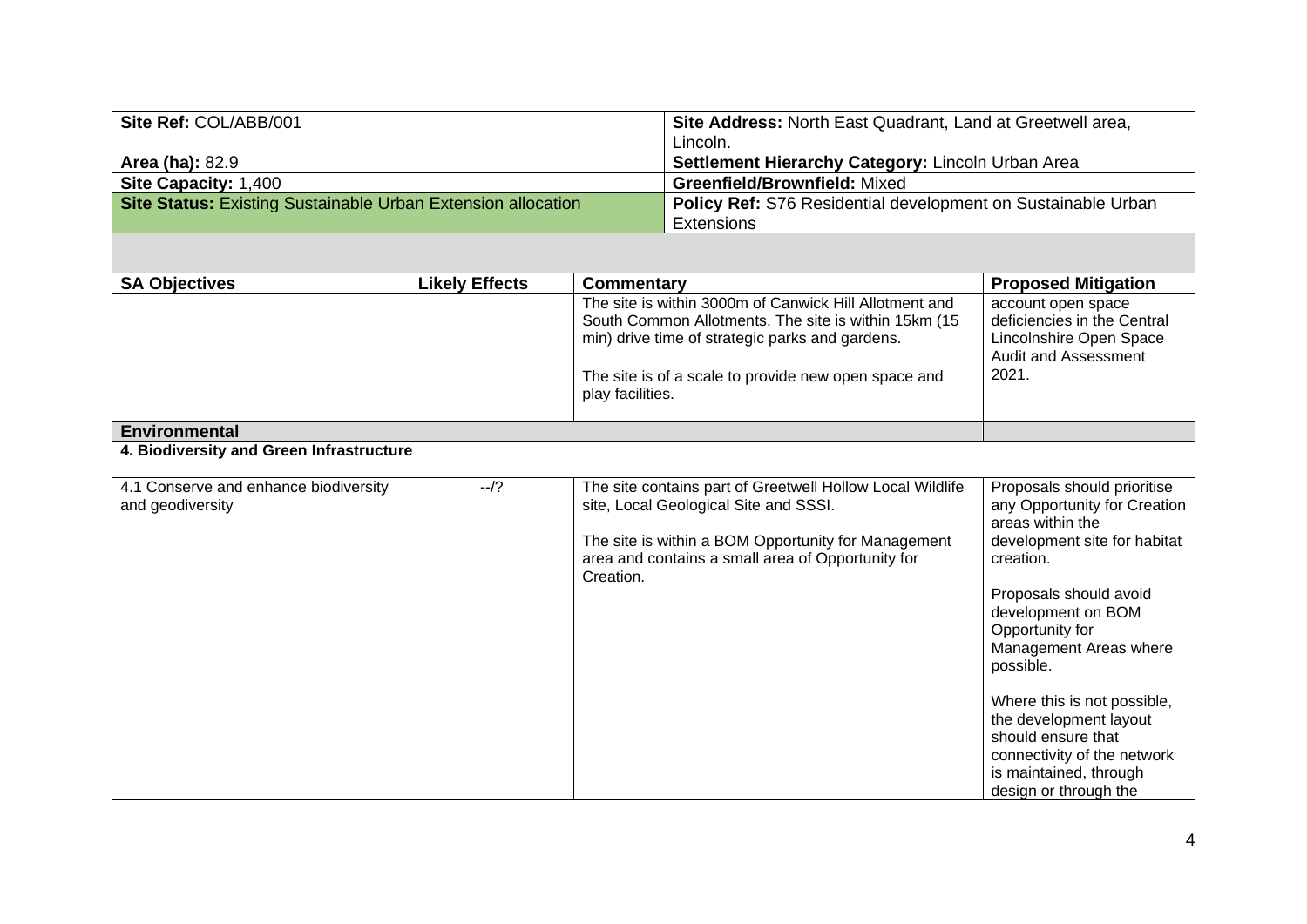| Site Ref: COL/ABB/001                                               | Site Address: North East Quadrant, Land at Greetwell area,   |
|---------------------------------------------------------------------|--------------------------------------------------------------|
|                                                                     | Lincoln.                                                     |
| <b>Area (ha): 82.9</b>                                              | Settlement Hierarchy Category: Lincoln Urban Area            |
| <b>Site Capacity: 1,400</b>                                         | <b>Greenfield/Brownfield: Mixed</b>                          |
| <b>Site Status: Existing Sustainable Urban Extension allocation</b> | Policy Ref: S76 Residential development on Sustainable Urban |
|                                                                     | Extensions                                                   |

| <b>SA Objectives</b>              | <b>Likely Effects</b> | <b>Commentary</b>                                                                                                                                                                            | <b>Proposed Mitigation</b>                                                                                                                     |
|-----------------------------------|-----------------------|----------------------------------------------------------------------------------------------------------------------------------------------------------------------------------------------|------------------------------------------------------------------------------------------------------------------------------------------------|
|                                   |                       |                                                                                                                                                                                              | effective creation of new<br>habitat as part of a<br>landscaping scheme.                                                                       |
|                                   |                       |                                                                                                                                                                                              | Development should be<br>designed to avoid the most<br>sensitive parts of<br>designated sites and<br>incorporate buffers around<br>such parts. |
| 4.2 Local Green Space             | $\Omega$              | The site would not result in a loss of Local Green Space.                                                                                                                                    |                                                                                                                                                |
| 5. Landscape and Townscape        | $-1$ ?                | The site is within 500m of Canwick to Washingborough<br>Green Wedge.                                                                                                                         | Development should take<br>into account impacts upon<br>the green wedge through<br>careful layout, design and<br>landscaping.                  |
| 6. Built and Historic Environment | $-1$ ?                | The site is within 500m of Listed Building The<br>Lincolnshire Poacher and 1km of Greetwell Hall.<br>There is potential for archaeological impacts, as advised<br>by the City archaeologist. | A heritage-led design of the<br>scheme, taking into account<br>the setting of Listed<br>Buildings and views of<br><b>Lincoln Cathedral</b>     |
| 7. Natural Resources - Water      | $-1$ ?                | The site falls within Source Protection Zone 2 and 3.<br>New development would lead to an increase in demand<br>for sewerage services and water usage, however, the                          | Use of permeable materials<br>and design, layout and<br>water management<br>strategies alongside SuDs                                          |
|                                   |                       | site capacity is small.                                                                                                                                                                      | and green infrastructure                                                                                                                       |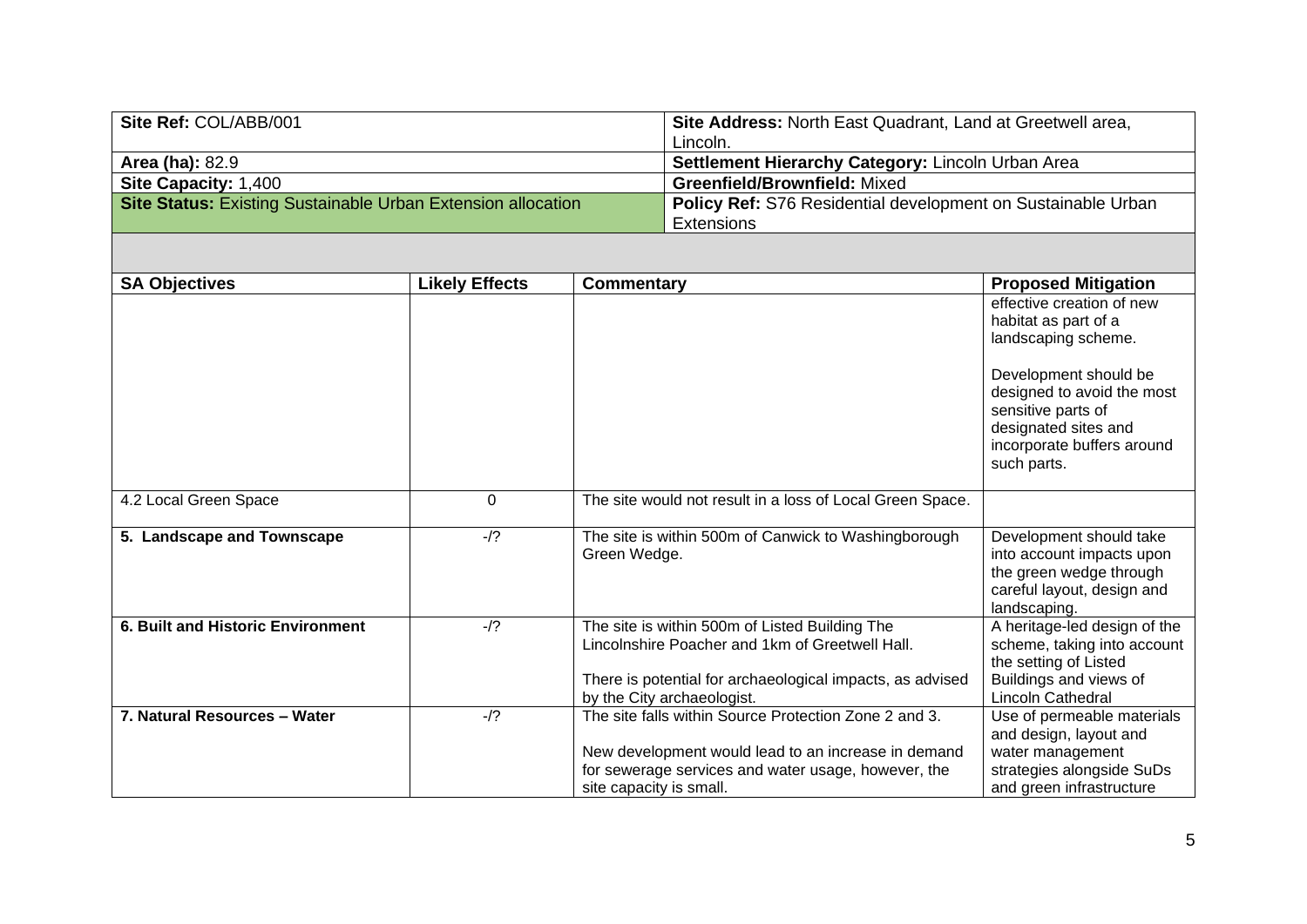| Site Ref: COL/ABB/001                                        | Site Address: North East Quadrant, Land at Greetwell area,   |
|--------------------------------------------------------------|--------------------------------------------------------------|
|                                                              | Lincoln.                                                     |
| <b>Area (ha): 82.9</b>                                       | Settlement Hierarchy Category: Lincoln Urban Area            |
| <b>Site Capacity: 1,400</b>                                  | <b>Greenfield/Brownfield: Mixed</b>                          |
| Site Status: Existing Sustainable Urban Extension allocation | Policy Ref: S76 Residential development on Sustainable Urban |
|                                                              | Extensions                                                   |

| <b>SA Objectives</b>                      | <b>Likely Effects</b> | <b>Commentary</b>                                                                                                                                                            | <b>Proposed Mitigation</b>                                                                                                                                                                                                                                            |  |
|-------------------------------------------|-----------------------|------------------------------------------------------------------------------------------------------------------------------------------------------------------------------|-----------------------------------------------------------------------------------------------------------------------------------------------------------------------------------------------------------------------------------------------------------------------|--|
|                                           |                       |                                                                                                                                                                              | could be used in the<br>development                                                                                                                                                                                                                                   |  |
| 8. Pollution                              |                       |                                                                                                                                                                              |                                                                                                                                                                                                                                                                       |  |
| 8.1 Air Pollution                         | $+$                   | Construction of the site may result in some short-term air<br>pollution.<br>The site is further than 1km from the AQMA.                                                      | The use of a construction<br>management plan during<br>the construction phase.                                                                                                                                                                                        |  |
| 8.2 Noise Pollution                       | $-1$ ?                | Construction of the site may result in some short-term<br>noise pollution on neighbouring residential properties.<br>The site is adjacent to the A15 Lincoln Eastern Bypass. | The use of a construction<br>management plan during<br>the construction phase.<br>Development should use<br>layout, materials and<br>boundary treatments to<br>minimise potential noise on<br>future occupants from the<br>proximity to the strategic<br>road network |  |
| 9. Natural Resources - Land Use and Soils |                       |                                                                                                                                                                              |                                                                                                                                                                                                                                                                       |  |
| 9.1 Agricultural Land                     |                       | The site comprises a mix of uses, including greenfield<br>and former minerals working. The site is within Grade 2<br>and 3 agricultural land.                                |                                                                                                                                                                                                                                                                       |  |
| 9.2 Minerals Resource                     | --                    | The site is partially within Limestone and Sand and<br>Gravel Mineral Safeguarding Areas.                                                                                    |                                                                                                                                                                                                                                                                       |  |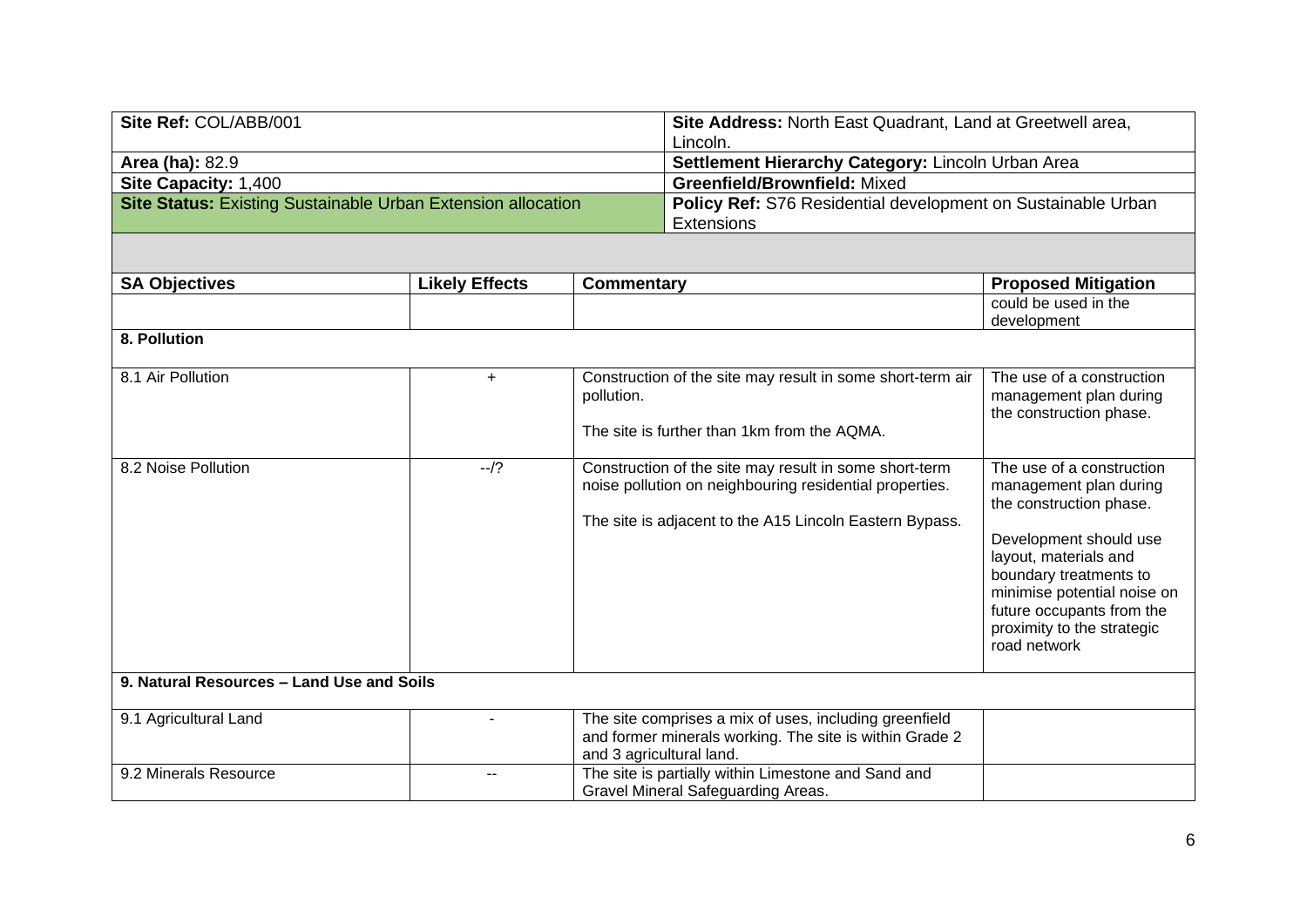| Site Ref: COL/ABB/001                                        | Site Address: North East Quadrant, Land at Greetwell area,   |
|--------------------------------------------------------------|--------------------------------------------------------------|
|                                                              | Lincoln.                                                     |
| <b>Area (ha): 82.9</b>                                       | Settlement Hierarchy Category: Lincoln Urban Area            |
| <b>Site Capacity: 1,400</b>                                  | <b>Greenfield/Brownfield: Mixed</b>                          |
| Site Status: Existing Sustainable Urban Extension allocation | Policy Ref: S76 Residential development on Sustainable Urban |
|                                                              | Extensions                                                   |

| <b>SA Objectives</b>                                   | <b>Likely Effects</b> | <b>Commentary</b>                                                                                                                                                                                                                                                                                                | <b>Proposed Mitigation</b>                                                                                                                            |
|--------------------------------------------------------|-----------------------|------------------------------------------------------------------------------------------------------------------------------------------------------------------------------------------------------------------------------------------------------------------------------------------------------------------|-------------------------------------------------------------------------------------------------------------------------------------------------------|
| 12. Climate Change Adaptation and<br><b>Flood Risk</b> |                       | The site is within Flood Zone 1 and is considered to be<br>low risk of flooding.                                                                                                                                                                                                                                 | Use of permeable materials<br>and SuDs in the<br>development to minimise                                                                              |
|                                                        |                       | The site is at risk of surface water flooding.                                                                                                                                                                                                                                                                   | flood risk.                                                                                                                                           |
| 13. Transport and Accessibility                        |                       |                                                                                                                                                                                                                                                                                                                  |                                                                                                                                                       |
| 13.1 Access to services and facilities                 | $++$                  | The site is not within Lincoln City Centre but is located in<br>close proximity to the Carlton Centre and Wragby Road<br>Local Centre and has good access to the centre via<br>public transport links.<br>The site would be of a size and scale to provide new<br>facilities as part of a mixed-use development. | New development could<br>provide pedestrian and<br>cycle links to existing<br>facilities and provide new<br>facilities.                               |
| 13.2 Sustainable travel modes                          | $\ddot{}$             | The site is well placed for access to bus routes but is<br>beyond 800m of Lincoln railway station.                                                                                                                                                                                                               | New development should<br>seek to maximise use of<br>sustainable modes of<br>transport and reduce<br>reliance on private vehicles<br>for short trips. |
| <b>Economic</b>                                        |                       |                                                                                                                                                                                                                                                                                                                  |                                                                                                                                                       |
| 14. Employment                                         |                       |                                                                                                                                                                                                                                                                                                                  |                                                                                                                                                       |
| 14.1 Employment                                        | $++$                  | The site is located within Lincoln and is in close proximity<br>to existing designated employment areas (Outer Circle<br>Road and Allenby Industrial Estate), either by walking or<br>other sustainable transport modes.                                                                                         |                                                                                                                                                       |
| 14.2 Education, training and learning                  | $++/?$                | The site is within 400m of Carlton Academy Primary<br>School and 1km of Lincoln Christ Hospital School.                                                                                                                                                                                                          | New development should<br>seek to improve pedestrian                                                                                                  |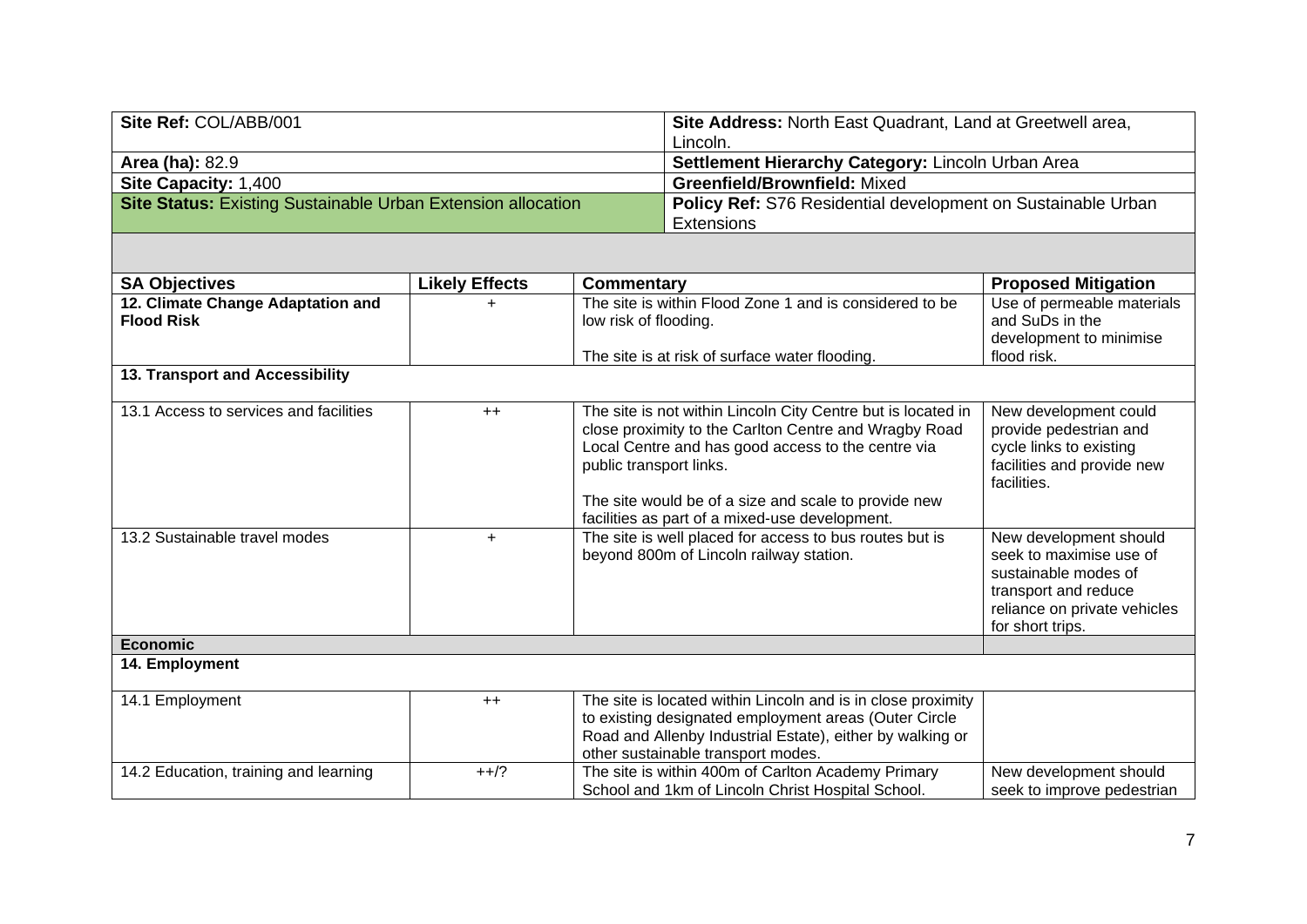| Site Ref: COL/ABB/001                                               | Site Address: North East Quadrant, Land at Greetwell area,          |
|---------------------------------------------------------------------|---------------------------------------------------------------------|
|                                                                     | Lincoln.                                                            |
| <b>Area (ha): 82.9</b>                                              | Settlement Hierarchy Category: Lincoln Urban Area                   |
| <b>Site Capacity: 1,400</b>                                         | <b>Greenfield/Brownfield: Mixed</b>                                 |
| <b>Site Status: Existing Sustainable Urban Extension allocation</b> | <b>Policy Ref: S76 Residential development on Sustainable Urban</b> |
|                                                                     | Extensions                                                          |

| <b>SA Objectives</b>                             | <b>Likely Effects</b> | Commentary                                                                      | <b>Proposed Mitigation</b> |
|--------------------------------------------------|-----------------------|---------------------------------------------------------------------------------|----------------------------|
|                                                  |                       |                                                                                 | and cycle routes to        |
|                                                  |                       | The site is within 2km of Lincoln College and Bishop<br>Grosseteste University. | education and training.    |
|                                                  |                       | The site is of a scale to provide new or expand existing<br>facilities.         |                            |
| <b>15. Local Economy</b>                         |                       |                                                                                 |                            |
| 15.1 Encourage and support local<br>economy      |                       | The site will not involve the loss of employment land.                          |                            |
|                                                  |                       | The scale of the site is expected to deliver mixed use<br>development.          |                            |
| 15.2 Protect and enhance hierarchy of<br>centres | 0                     | The site is not within the boundary of Lincoln City<br>Centre.                  |                            |
|                                                  |                       |                                                                                 |                            |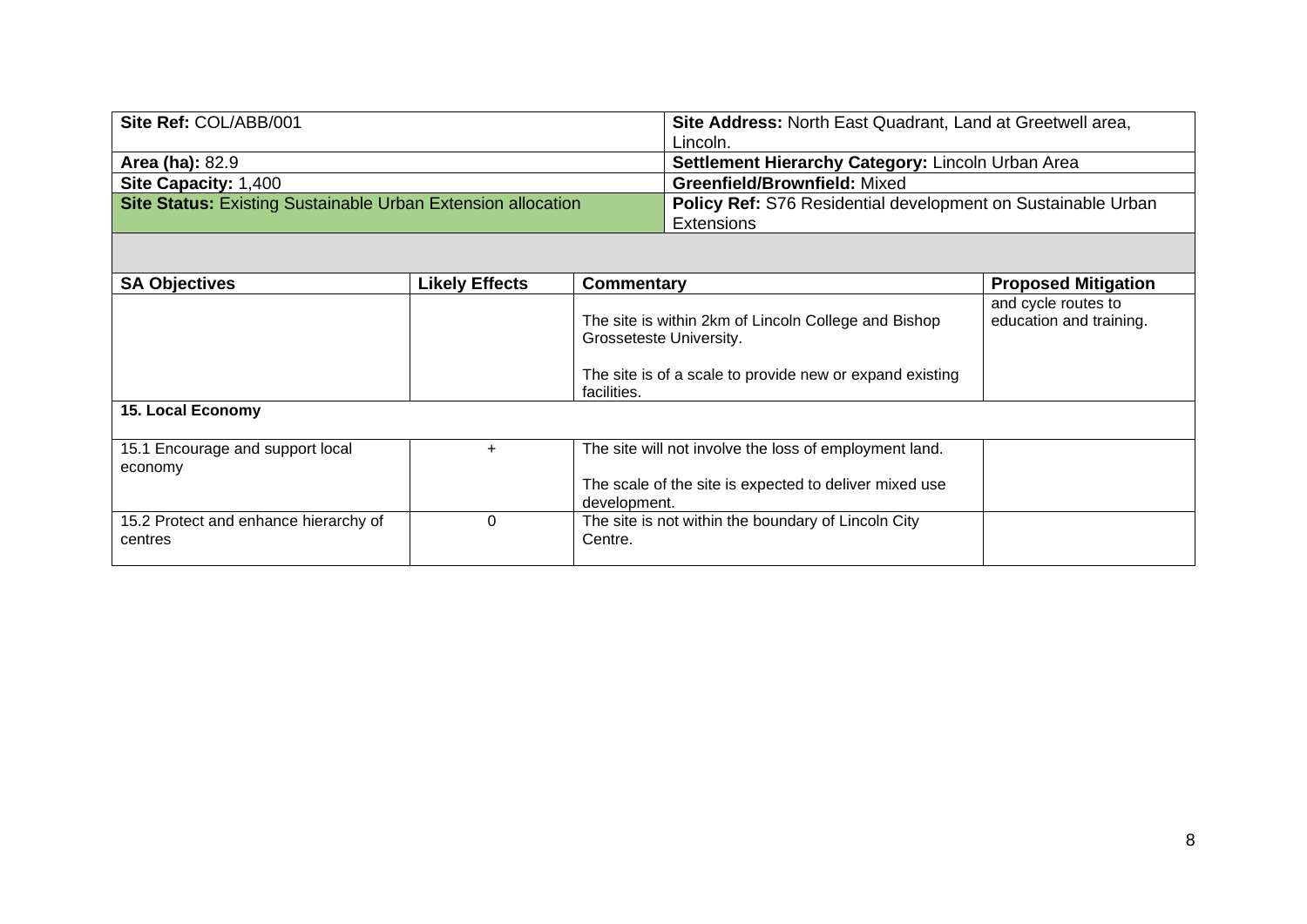#### <span id="page-9-0"></span>COL/ABB/002

| Site Ref: COL/ABB/002                   | <b>Site Address: Former Main Hospital Complex, St Anne's Road,</b> |
|-----------------------------------------|--------------------------------------------------------------------|
|                                         | Lincoln                                                            |
| <b>Area (ha): 0.98</b>                  | Settlement Hierarchy Category: Lincoln Urban Area                  |
| <b>Site Capacity: 50</b>                | Greenfield/Brownfield: Brownfield                                  |
| <b>Site Status: Existing allocation</b> | <b>Policy Ref:</b> S77 Housing Sites in the Lincoln Urban Area     |

| <b>SA Objectives</b>                     | <b>Likely Effects</b><br><b>Commentary</b> |                                                                                                                                                                                                                                                                                                                                                                                                                                                             | <b>Proposed Mitigation</b>                                                                                                                                                                                                  |
|------------------------------------------|--------------------------------------------|-------------------------------------------------------------------------------------------------------------------------------------------------------------------------------------------------------------------------------------------------------------------------------------------------------------------------------------------------------------------------------------------------------------------------------------------------------------|-----------------------------------------------------------------------------------------------------------------------------------------------------------------------------------------------------------------------------|
| <b>Social</b>                            |                                            |                                                                                                                                                                                                                                                                                                                                                                                                                                                             |                                                                                                                                                                                                                             |
| 1. Housing                               | $++$                                       | The development would have the potential to provide a<br>mix of market and affordable homes contributing to the<br>housing needs of Lincoln.                                                                                                                                                                                                                                                                                                                |                                                                                                                                                                                                                             |
| 2. Health and Wellbeing                  |                                            |                                                                                                                                                                                                                                                                                                                                                                                                                                                             |                                                                                                                                                                                                                             |
| 2.1 Access to healthcare facilities      | $+$                                        | The site is close to existing health facilities within<br>Lincoln. The additional residents may increase demand<br>on existing GP surgeries. The site is not of a scale to<br>create additional healthcare facilities.                                                                                                                                                                                                                                      |                                                                                                                                                                                                                             |
| 2.2 Opportunities for healthy lifestyles | $+$                                        | The site is within 400m of existing open space (Parkers<br>Piece natural and semi-natural greenspace, Lindum<br>Avenue Amenity Space, The Arboretum, The Arboretum<br>Play Area, Monks Abbey Park).<br>The site is within 1,200m of Wickham Gardens Bowling<br>Green.<br>The site is within 1,600m of Wragby Road, Clarence<br>Street A and Clarence Street B allotments.<br>The site is within 15km (15 min) drive time of strategic<br>parks and gardens. | Development should seek<br>to provide new, and/or<br>improve links to, existing<br>open space, taking into<br>account open space<br>deficiencies in the Central<br>Lincolnshire Open Space<br>Audit and Assessment<br>2021. |
| <b>Environmental</b>                     |                                            |                                                                                                                                                                                                                                                                                                                                                                                                                                                             |                                                                                                                                                                                                                             |
| 4. Biodiversity and Green Infrastructure |                                            |                                                                                                                                                                                                                                                                                                                                                                                                                                                             |                                                                                                                                                                                                                             |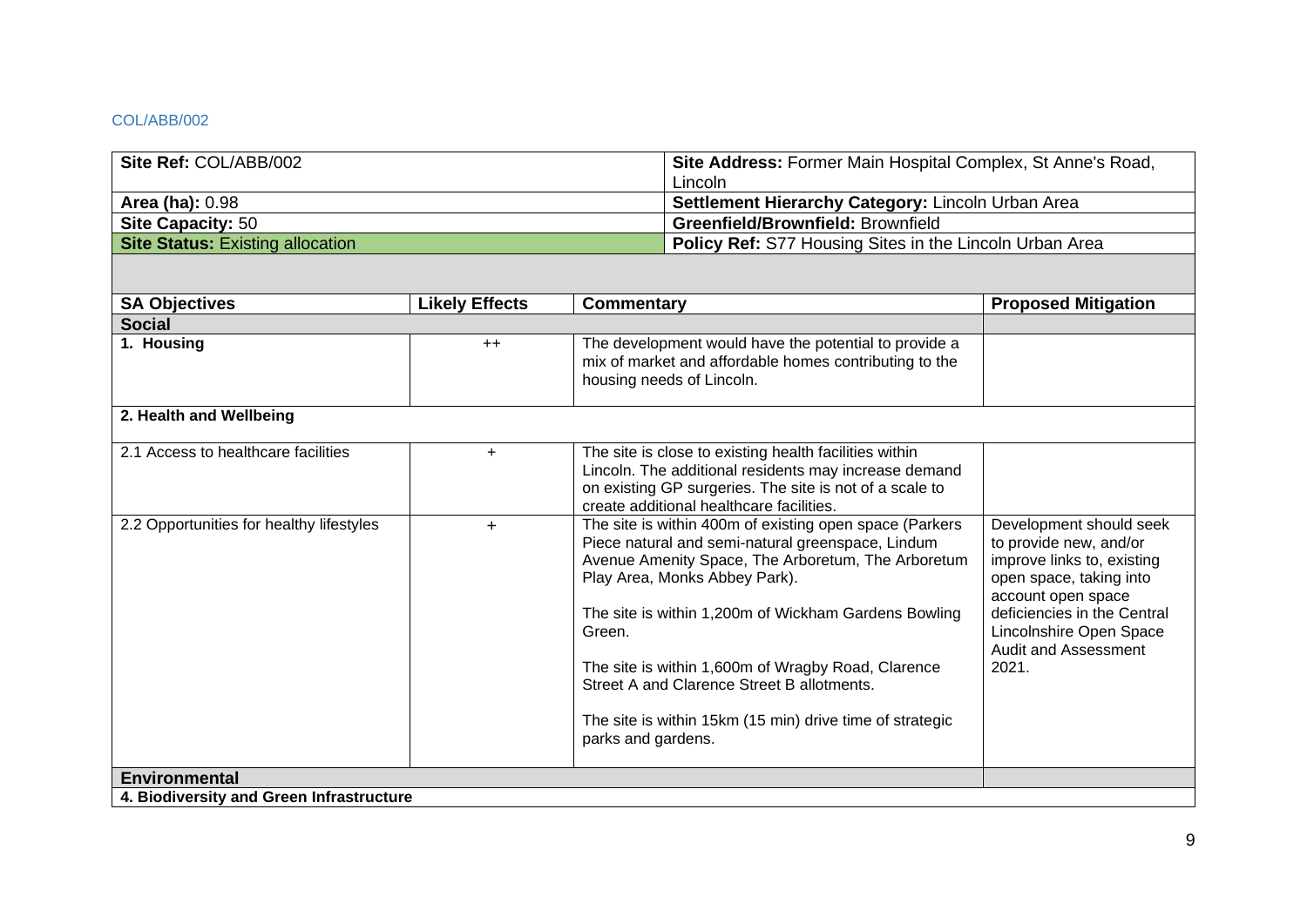| Site Ref: COL/ABB/002                   | Site Address: Former Main Hospital Complex, St Anne's Road,    |
|-----------------------------------------|----------------------------------------------------------------|
|                                         | Lincoln                                                        |
| <b>Area (ha): 0.98</b>                  | <b>Settlement Hierarchy Category: Lincoln Urban Area</b>       |
| <b>Site Capacity: 50</b>                | <b>Greenfield/Brownfield: Brownfield</b>                       |
| <b>Site Status: Existing allocation</b> | <b>Policy Ref:</b> S77 Housing Sites in the Lincoln Urban Area |

| <b>SA Objectives</b>                                      | <b>Likely Effects</b><br>Commentary                                                                     |                                                                                                                                                                                          | <b>Proposed Mitigation</b>                                                                                                                                                                                                |  |
|-----------------------------------------------------------|---------------------------------------------------------------------------------------------------------|------------------------------------------------------------------------------------------------------------------------------------------------------------------------------------------|---------------------------------------------------------------------------------------------------------------------------------------------------------------------------------------------------------------------------|--|
|                                                           |                                                                                                         |                                                                                                                                                                                          |                                                                                                                                                                                                                           |  |
| 4.1 Conserve and enhance biodiversity<br>and geodiversity | 0/2<br>The site is not within 500m of a designated wildlife site.<br>The site is not within a BOM area. |                                                                                                                                                                                          | Development should seek<br>to improve habitat linkages<br>and biodiversity through<br>new links with the wider<br>area and incorporate habitat<br>and green infrastructure on-<br>site through design and<br>landscaping. |  |
| 4.2 Local Green Space                                     | $\Omega$                                                                                                | The site would not result in a loss of Local Green Space.                                                                                                                                |                                                                                                                                                                                                                           |  |
| 5. Landscape and Townscape                                | $+$ /?                                                                                                  | The site is not located within or near any landscape<br>designations                                                                                                                     |                                                                                                                                                                                                                           |  |
| <b>6. Built and Historic Environment</b>                  | $-1$ ?                                                                                                  | The site is in close proximity to Listed Buildings, The<br>Arboretum Historic Park and Garden and Lindum and<br>Arboretum Conservation Area.                                             | A heritage-led design of the<br>scheme, taking into account<br>the setting of Listed<br><b>Buildings</b>                                                                                                                  |  |
| 7. Natural Resources - Water                              | $-1$ ?                                                                                                  | The site falls within Source Protection Zone 2.<br>New development would lead to an increase in demand<br>for sewerage services and water usage, however, the<br>site capacity is small. | Use of permeable materials<br>and design, layout and<br>water management<br>strategies alongside SuDs<br>and green infrastructure<br>could be used in the<br>development                                                  |  |
| 8. Pollution                                              |                                                                                                         |                                                                                                                                                                                          |                                                                                                                                                                                                                           |  |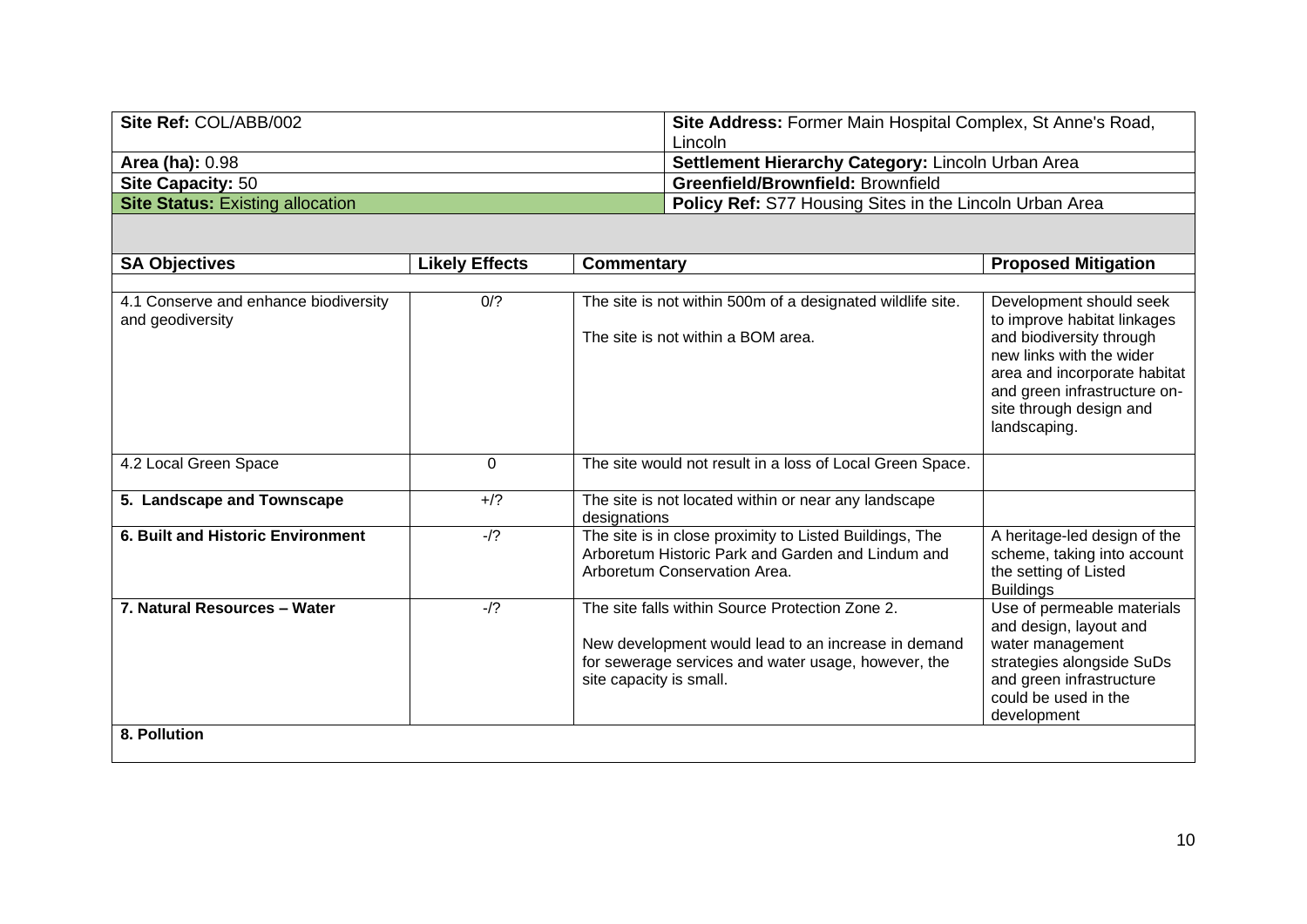| Site Ref: COL/ABB/002                   | <b>Site Address: Former Main Hospital Complex, St Anne's Road,</b> |
|-----------------------------------------|--------------------------------------------------------------------|
|                                         | Lincoln                                                            |
| <b>Area (ha): 0.98</b>                  | <b>Settlement Hierarchy Category: Lincoln Urban Area</b>           |
| <b>Site Capacity: 50</b>                | <b>Greenfield/Brownfield: Brownfield</b>                           |
| <b>Site Status:</b> Existing allocation | <b>Policy Ref:</b> S77 Housing Sites in the Lincoln Urban Area     |

| <b>SA Objectives</b>                                   | <b>Likely Effects</b> | <b>Commentary</b>                                                                                                 | <b>Proposed Mitigation</b>                                                    |
|--------------------------------------------------------|-----------------------|-------------------------------------------------------------------------------------------------------------------|-------------------------------------------------------------------------------|
| 8.1 Air Pollution                                      |                       | Construction of the site may result in some short-term air                                                        | The use of a construction                                                     |
|                                                        |                       | pollution.                                                                                                        | management plan during                                                        |
|                                                        |                       | Long term the site approximately 600m from the Lincoln                                                            | the construction phase.                                                       |
|                                                        |                       | AQMA and an increase in dwellings may result in a small                                                           |                                                                               |
|                                                        |                       | increase in air pollution.                                                                                        |                                                                               |
| 8.2 Noise Pollution                                    | 0/2                   | The site is adjacent to a hospital.                                                                               | The use of a construction<br>management plan during                           |
|                                                        |                       | Construction of the site may result in some short-term<br>noise pollution on neighbouring residential properties. | the construction phase,<br>including consideration of<br>noise generated from |
|                                                        |                       | Long term noise pollution is likely to of normal residential<br>levels.                                           | adjacent hospital site.                                                       |
| 9. Natural Resources - Land Use and Soils              |                       |                                                                                                                   |                                                                               |
| 9.1 Agricultural Land                                  | $++$                  | The site comprises of urban land in use as a car park.                                                            |                                                                               |
| 9.2 Minerals Resource                                  | 0                     | The site is not within a Minerals Safeguarding Area                                                               |                                                                               |
| 12. Climate Change Adaptation and<br><b>Flood Risk</b> | $\ddot{}$             | The site is within Flood Zone 1 and is considered to be<br>low risk of flooding.                                  | Use of permeable materials<br>and SuDs in the                                 |
|                                                        |                       | The site is at risk of surface water flooding.                                                                    | development to minimise<br>flood risk.                                        |
| 13. Transport and Accessibility                        |                       |                                                                                                                   |                                                                               |
| 13.1 Access to services and facilities                 |                       | The site is not within Lincoln City Centre or within or                                                           | New development could                                                         |
|                                                        |                       | adjoining a District or Local Centre, but it has good<br>access to the centre via public transport links.         | provide pedestrian and<br>cycle links to existing<br>facilities               |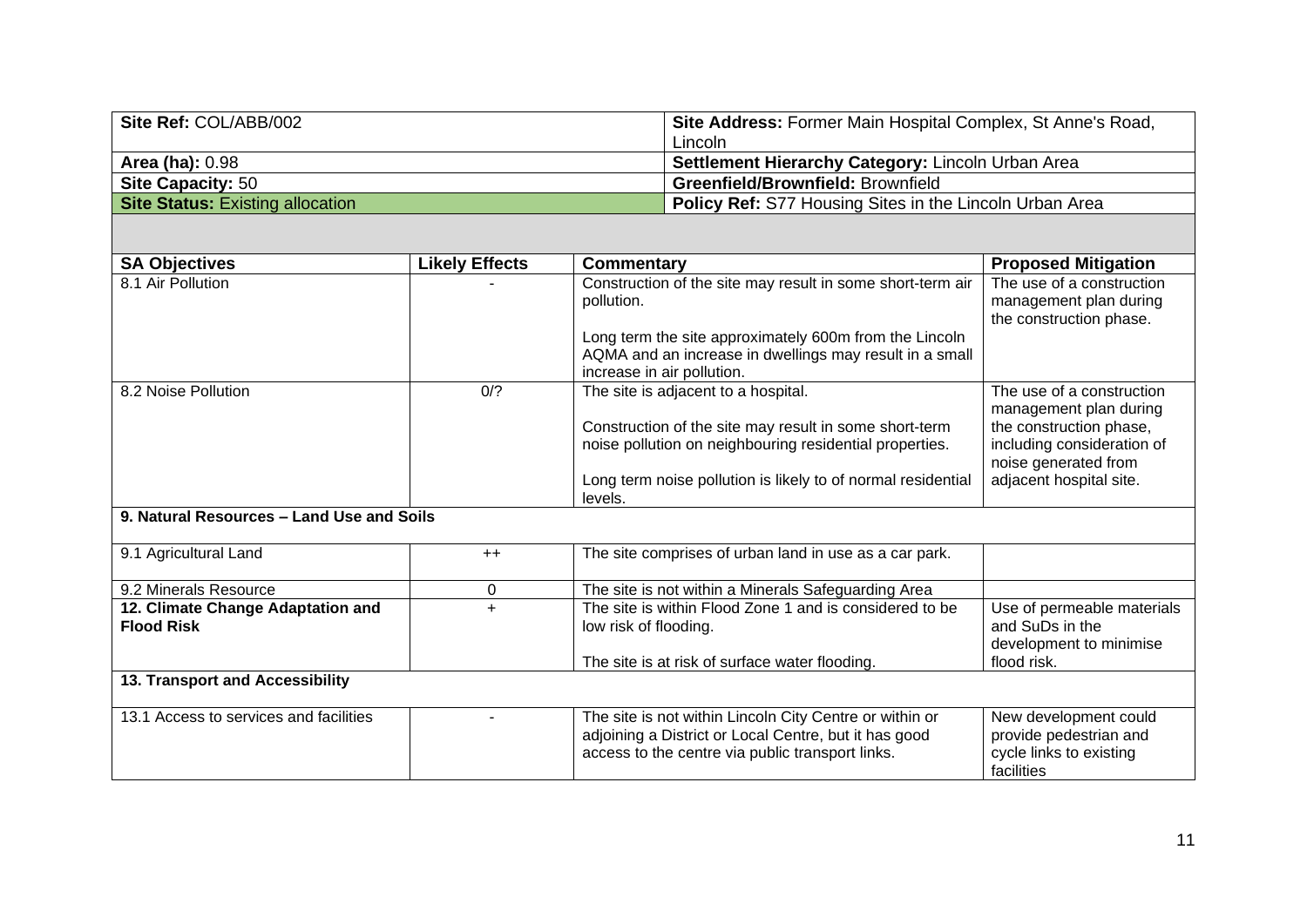| Site Ref: COL/ABB/002                   | Site Address: Former Main Hospital Complex, St Anne's Road,    |
|-----------------------------------------|----------------------------------------------------------------|
|                                         | Lincoln                                                        |
| <b>Area (ha): 0.98</b>                  | <b>Settlement Hierarchy Category: Lincoln Urban Area</b>       |
| <b>Site Capacity: 50</b>                | <b>Greenfield/Brownfield: Brownfield</b>                       |
| <b>Site Status:</b> Existing allocation | <b>Policy Ref:</b> S77 Housing Sites in the Lincoln Urban Area |

| <b>SA Objectives</b>                              | <b>Likely Effects</b><br>Commentary |                                                                                                                                                   | <b>Proposed Mitigation</b>                                                                                                                            |
|---------------------------------------------------|-------------------------------------|---------------------------------------------------------------------------------------------------------------------------------------------------|-------------------------------------------------------------------------------------------------------------------------------------------------------|
|                                                   |                                     | It would not be of a size and scale to provide any new<br>facilities.                                                                             |                                                                                                                                                       |
| 13.2 Sustainable travel modes                     | $\ddot{}$                           | The site is well placed for access to bus routes but is<br>beyond 800m of Lincoln railway station.                                                | New development should<br>seek to maximise use of<br>sustainable modes of<br>transport and reduce<br>reliance on private vehicles<br>for short trips. |
| <b>Economic</b>                                   |                                     |                                                                                                                                                   |                                                                                                                                                       |
| 14. Employment                                    |                                     |                                                                                                                                                   |                                                                                                                                                       |
| 14.1 Employment                                   | $++$                                | The site is located within Lincoln and is in close proximity<br>to existing employment either by walking or other<br>sustainable transport modes. |                                                                                                                                                       |
| 14.2 Education, training and learning             | $++/?$                              | The site is within 400m of Monks Abbey Primary School<br>and 800m of Lincoln College and two secondary<br>schools.                                | New development should<br>seek to improve pedestrian<br>and cycle routes to<br>education and training.                                                |
| 15. Local Economy                                 |                                     |                                                                                                                                                   |                                                                                                                                                       |
| 15.1 Encourage and support local<br>economy       | 0                                   | The site will not involve the loss of employment land.                                                                                            |                                                                                                                                                       |
| 15.22 Protect and enhance hierarchy of<br>centres | $\overline{0}$                      | The site is not within the boundary of Lincoln City<br>Centre.                                                                                    |                                                                                                                                                       |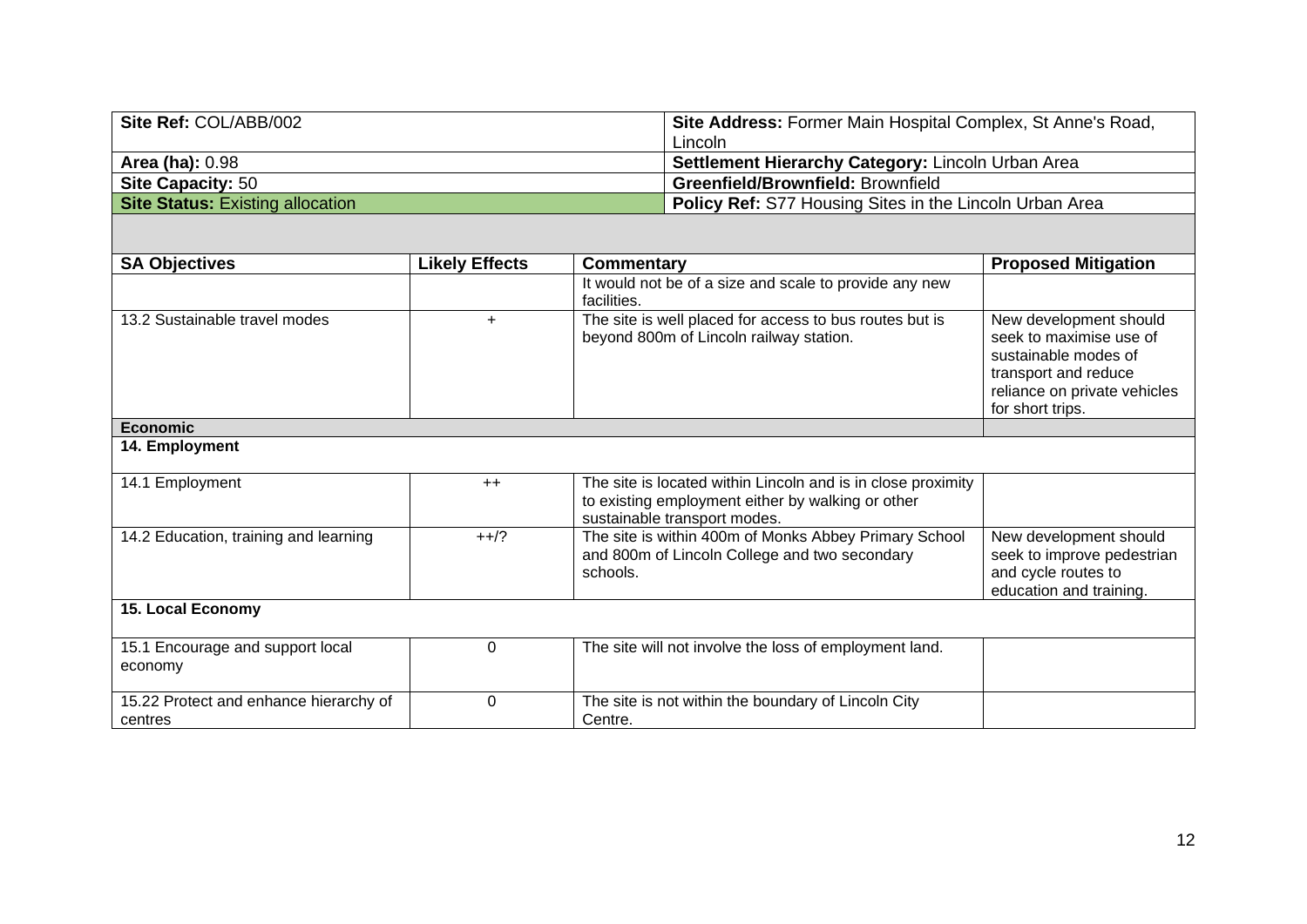## <span id="page-13-0"></span>Birchwood

#### <span id="page-13-1"></span>COL/BIRCH/001

| Site Ref: COL/BIRCH/001                                   |                       |                                                                                                                    | <b>Site Address:</b> Land to the rear of Birchwood Centre, Lincoln                                                                                                                                                                                                                                                                                                                                                                                                                                                                                                                                                                                                                                                          |                                                                                                                                                                                                                         |
|-----------------------------------------------------------|-----------------------|--------------------------------------------------------------------------------------------------------------------|-----------------------------------------------------------------------------------------------------------------------------------------------------------------------------------------------------------------------------------------------------------------------------------------------------------------------------------------------------------------------------------------------------------------------------------------------------------------------------------------------------------------------------------------------------------------------------------------------------------------------------------------------------------------------------------------------------------------------------|-------------------------------------------------------------------------------------------------------------------------------------------------------------------------------------------------------------------------|
| Area (ha): 3.21                                           |                       |                                                                                                                    | Settlement Hierarchy Category: Lincoln Urban Area                                                                                                                                                                                                                                                                                                                                                                                                                                                                                                                                                                                                                                                                           |                                                                                                                                                                                                                         |
| <b>Site Capacity: 49</b>                                  |                       |                                                                                                                    | Greenfield/Brownfield: Greenfield                                                                                                                                                                                                                                                                                                                                                                                                                                                                                                                                                                                                                                                                                           |                                                                                                                                                                                                                         |
| <b>Site Status: Existing allocation (with permission)</b> |                       |                                                                                                                    | Policy Ref: S77 Housing Sites in the Lincoln Urban Area                                                                                                                                                                                                                                                                                                                                                                                                                                                                                                                                                                                                                                                                     |                                                                                                                                                                                                                         |
|                                                           |                       |                                                                                                                    |                                                                                                                                                                                                                                                                                                                                                                                                                                                                                                                                                                                                                                                                                                                             |                                                                                                                                                                                                                         |
| <b>SA Objectives</b>                                      | <b>Likely Effects</b> | <b>Commentary</b>                                                                                                  |                                                                                                                                                                                                                                                                                                                                                                                                                                                                                                                                                                                                                                                                                                                             | <b>Proposed Mitigation</b>                                                                                                                                                                                              |
| <b>Social</b>                                             |                       |                                                                                                                    |                                                                                                                                                                                                                                                                                                                                                                                                                                                                                                                                                                                                                                                                                                                             |                                                                                                                                                                                                                         |
| 1. Housing                                                | $++$                  |                                                                                                                    | The site would be of a scale to provide a range of both<br>market and affordable homes.                                                                                                                                                                                                                                                                                                                                                                                                                                                                                                                                                                                                                                     |                                                                                                                                                                                                                         |
| 2. Health and Wellbeing                                   |                       |                                                                                                                    |                                                                                                                                                                                                                                                                                                                                                                                                                                                                                                                                                                                                                                                                                                                             |                                                                                                                                                                                                                         |
| 2.1 Access to healthcare facilities                       | $++$                  | The site is within 400m of a GP surgery but an increase<br>in dwellings could place pressure on existing services. |                                                                                                                                                                                                                                                                                                                                                                                                                                                                                                                                                                                                                                                                                                                             |                                                                                                                                                                                                                         |
| 2.2 Opportunities for healthy lifestyles                  | $++$                  |                                                                                                                    | The site forms part of Jasmin Road Amenity Space and<br>therefore there would be a loss of amenity space.<br>The site is within 400m of existing open space<br>(Aberporth Drive, Birchwood Community Centre,<br>Woodfield Avenue, Mildenhall Drive and Bawtry Close<br>Amenity Spaces, Birchwood Play Area, Melbourne Rd<br>natural and semi-natural greenspace and Birchwood<br><b>Community Playing Fields.</b><br>The site is within 1,200m of Birchwood Nature Park<br>The site is within 1,600m of Melbourne Road allotments.<br>The site is within 15km (15 min) drive time of a number<br>of strategic parks and gardens.<br>The site is of a scale which could provide a small amount<br>of new open space on site. | Development should seek<br>to provide new, and/or<br>improve links to, existing<br>open space, taking into<br>account open space<br>deficiencies in the Central<br>Lincolnshire Open Space<br>Audit and Assessment 2021 |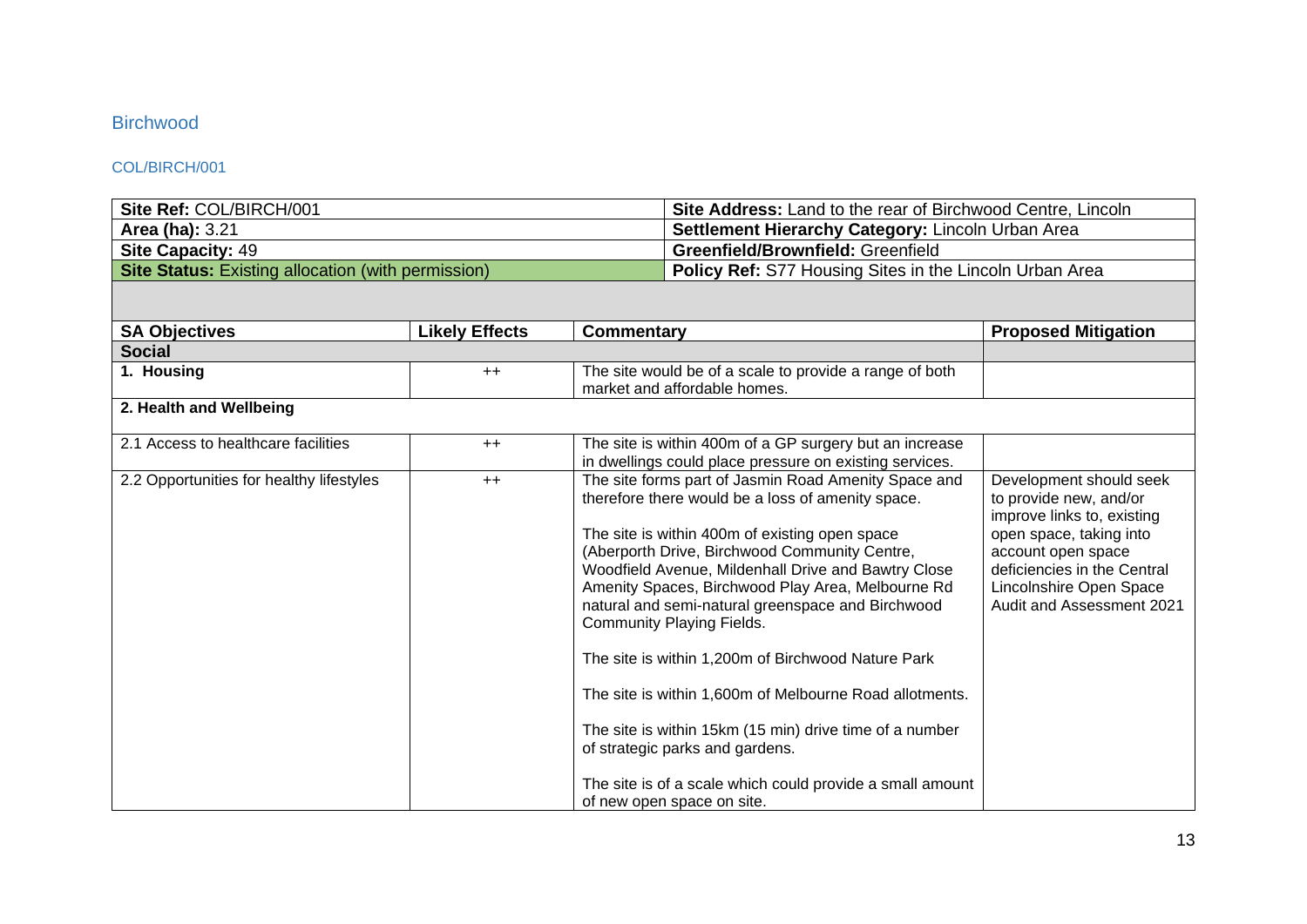| Site Ref: COL/BIRCH/001                                   | <b>Site Address: Land to the rear of Birchwood Centre, Lincoln</b> |
|-----------------------------------------------------------|--------------------------------------------------------------------|
| <b>Area (ha): 3.21</b>                                    | <b>Settlement Hierarchy Category: Lincoln Urban Area</b>           |
| <b>Site Capacity: 49</b>                                  | <b>Greenfield/Brownfield: Greenfield</b>                           |
| <b>Site Status:</b> Existing allocation (with permission) | <b>Policy Ref:</b> S77 Housing Sites in the Lincoln Urban Area     |

| <b>SA Objectives</b>                                      | <b>Likely Effects</b>                    | <b>Commentary</b>                                                                                                                                                                                                                                                    | <b>Proposed Mitigation</b>                                                                                                                                                                                                |  |  |  |
|-----------------------------------------------------------|------------------------------------------|----------------------------------------------------------------------------------------------------------------------------------------------------------------------------------------------------------------------------------------------------------------------|---------------------------------------------------------------------------------------------------------------------------------------------------------------------------------------------------------------------------|--|--|--|
| <b>Environmental</b>                                      |                                          |                                                                                                                                                                                                                                                                      |                                                                                                                                                                                                                           |  |  |  |
|                                                           | 4. Biodiversity and Green Infrastructure |                                                                                                                                                                                                                                                                      |                                                                                                                                                                                                                           |  |  |  |
| 4.1 Conserve and enhance biodiversity<br>and geodiversity | $-1$ ?                                   | The site is within 500m of Hospital Plantation and<br>Birchwood Nature Park Local Wildlife Sites (and 1km<br>from Hartsholme Country Park Local Wildlife Site and<br>Swanholme Lakes SSSI).<br>The site is not within a Biodiversity Opportunity<br>Management area. | Development should seek<br>to improve habitat linkages<br>and biodiversity through<br>new links with the wider<br>area and incorporate habitat<br>and green infrastructure on-<br>site through design and<br>landscaping. |  |  |  |
| 4.2 Local Green Space                                     | $\mathbf 0$                              | The site is not within a designated Local Green Space                                                                                                                                                                                                                | The development should<br>improve linkages to existing<br>local green space.                                                                                                                                              |  |  |  |
| 5. Landscape and Townscape                                | $+$ /?                                   | The site is further than 200m from the Birchwood to<br>Skellingthorpe Green Wedge and is set in a<br>predominantly residential built-up area.                                                                                                                        | Appropriate design, layout,<br>scale and massing to<br>ensure any impact on green<br>wedge is limited                                                                                                                     |  |  |  |
| 6. Built and Historic Environment                         | 0/?                                      | There are no heritage assets within or in close proximity<br>to the site.                                                                                                                                                                                            |                                                                                                                                                                                                                           |  |  |  |
| 7. Natural Resources - Water<br>8. Pollution              | $\Omega$                                 | The site is not within a Source Protection Zone.                                                                                                                                                                                                                     | The use of SuDs and<br>suitable water management<br>strategies to ensure any<br>water issues are<br>appropriately mitigated.                                                                                              |  |  |  |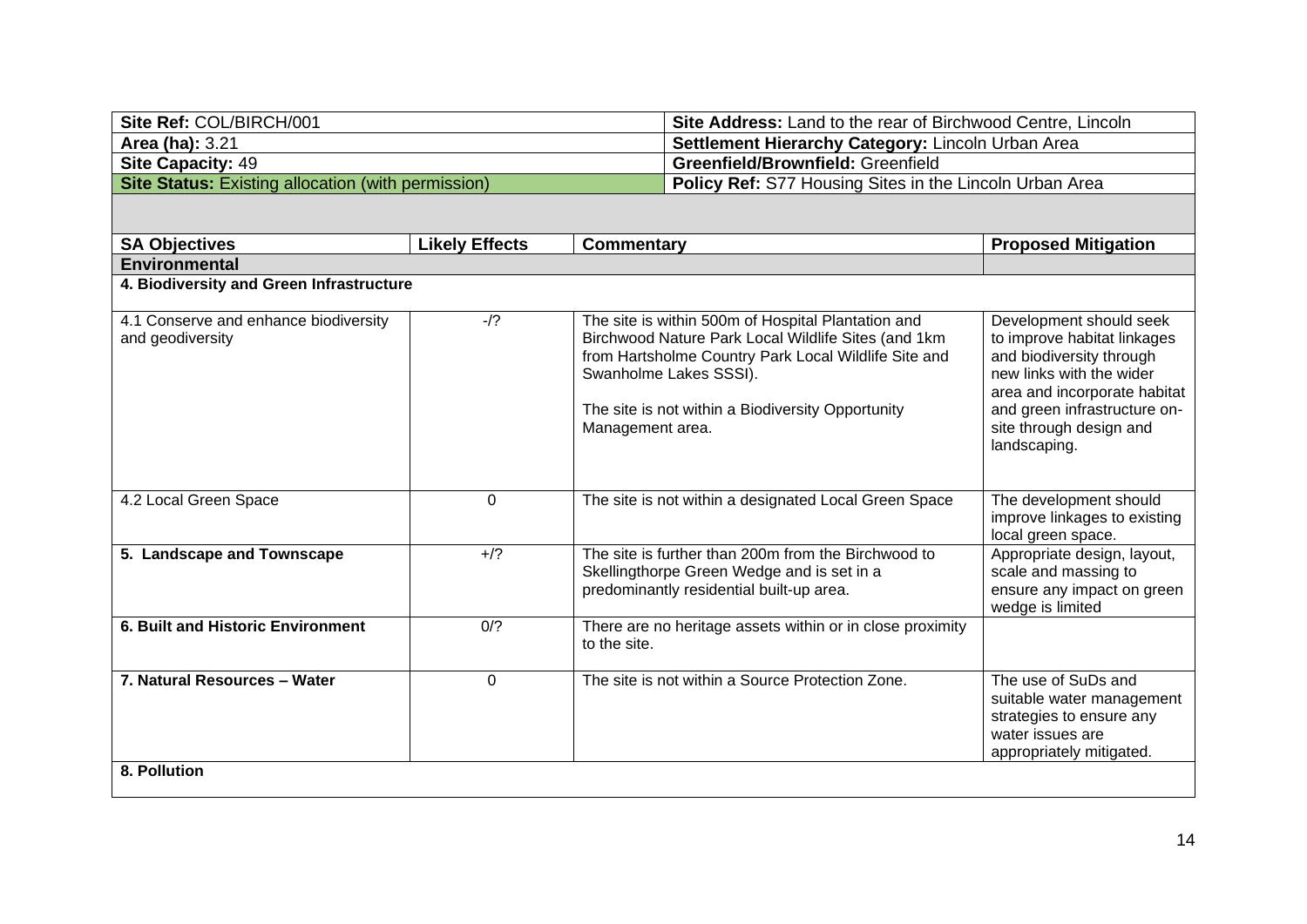| Site Ref: COL/BIRCH/001                                   | <b>Site Address:</b> Land to the rear of Birchwood Centre, Lincoln |
|-----------------------------------------------------------|--------------------------------------------------------------------|
| <b>Area (ha):</b> 3.21                                    | Settlement Hierarchy Category: Lincoln Urban Area                  |
| <b>Site Capacity: 49</b>                                  | <b>Greenfield/Brownfield: Greenfield</b>                           |
| <b>Site Status:</b> Existing allocation (with permission) | <b>Policy Ref:</b> S77 Housing Sites in the Lincoln Urban Area     |

| <b>SA Objectives</b>                      | <b>Likely Effects</b> | <b>Commentary</b>                                                      | <b>Proposed Mitigation</b>                           |
|-------------------------------------------|-----------------------|------------------------------------------------------------------------|------------------------------------------------------|
| 8.1 Air Pollution                         |                       | The site is further than 1km from the AQMA.                            | Use of construction<br>management plan.              |
|                                           | $\ddot{}$             | The site may have a short-term increase in air pollution               |                                                      |
|                                           |                       | during the construction phase. Once completed the site                 |                                                      |
|                                           |                       | would be expected to have normal residential levels of                 |                                                      |
| 8.2 Noise Pollution                       |                       | air pollution.<br>The site is approx. 500m from the A46 Lincoln Bypass |                                                      |
|                                           | 0/2                   | road and is separated by a substantial tree buffer and                 |                                                      |
|                                           |                       | other residential development.                                         |                                                      |
| 9. Natural Resources - Land Use and Soils |                       |                                                                        |                                                      |
|                                           |                       |                                                                        |                                                      |
| 9.1 Agricultural Land                     | $++$                  | The site is within an urban area and would not result in               |                                                      |
|                                           |                       | the loss of agricultural land                                          |                                                      |
| 9.2 Minerals Resource                     | 0                     | The site is not within a Minerals Safeguarding Area                    |                                                      |
| 12. Climate Change Adaptation and         | $\ddot{}$             | The site is within Flood Zone 1.                                       | Appropriate layout and                               |
| <b>Flood Risk</b>                         |                       |                                                                        | design of development,                               |
|                                           |                       |                                                                        | incorporating materials,<br>technology and processes |
|                                           |                       |                                                                        | that are carbon neutral.                             |
| 13. Transport and Accessibility           |                       |                                                                        |                                                      |
|                                           |                       |                                                                        |                                                      |
| 13.1 Access to services and facilities    | $+$                   | The site adjoins Birchwood District Centre                             | Where possible the                                   |
|                                           |                       |                                                                        | development should                                   |
|                                           |                       |                                                                        | improve linkages to existing                         |
|                                           |                       |                                                                        | facilities between existing                          |
|                                           |                       |                                                                        | settlement, new                                      |
|                                           |                       |                                                                        | development and local                                |
|                                           |                       |                                                                        | facilities.                                          |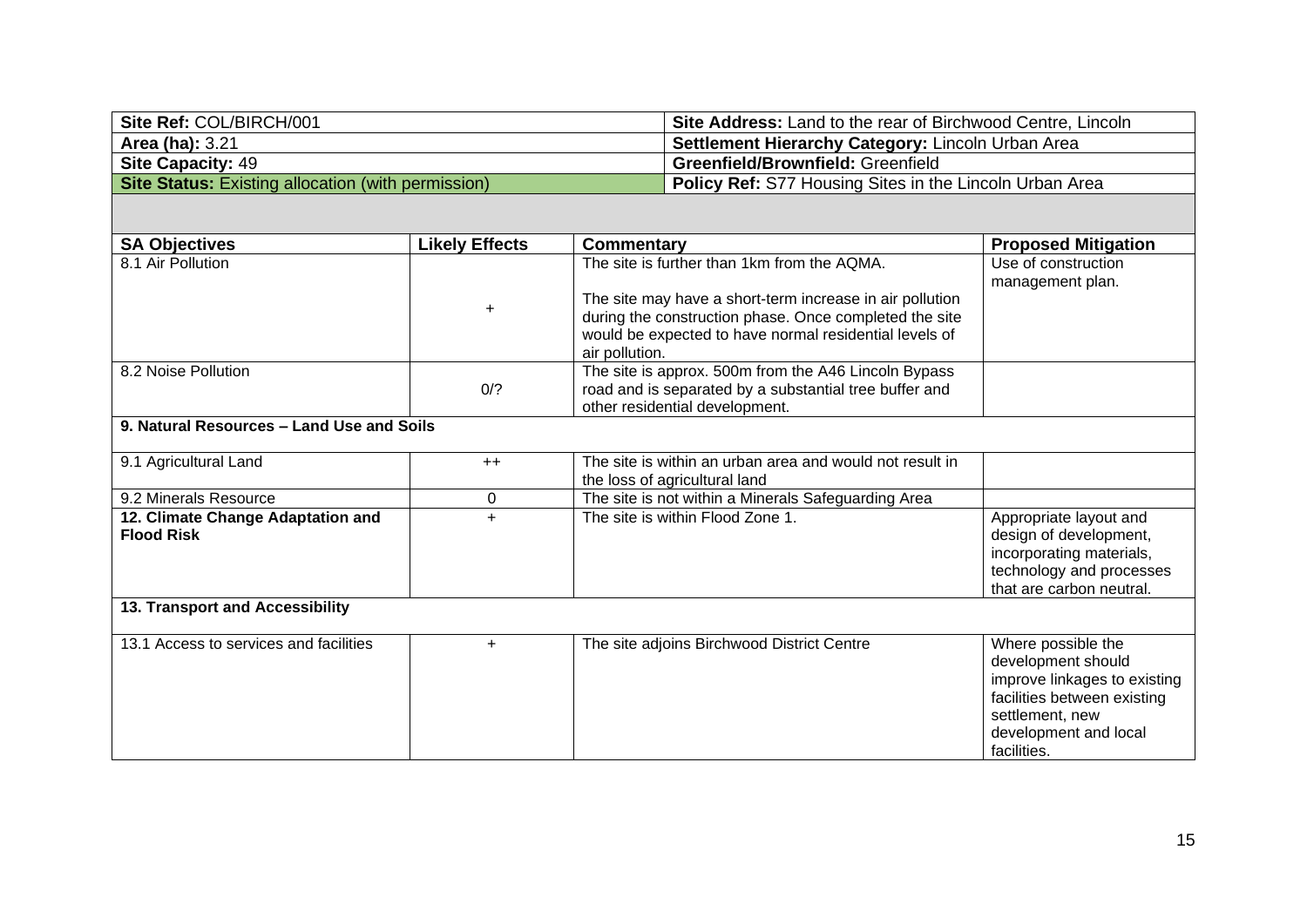| Site Ref: COL/BIRCH/001                                   | <b>Site Address:</b> Land to the rear of Birchwood Centre, Lincoln |
|-----------------------------------------------------------|--------------------------------------------------------------------|
| <b>Area (ha): 3.21</b>                                    | <b>Settlement Hierarchy Category: Lincoln Urban Area</b>           |
| <b>Site Capacity: 49</b>                                  | Greenfield/Brownfield: Greenfield                                  |
| <b>Site Status:</b> Existing allocation (with permission) | <b>Policy Ref:</b> S77 Housing Sites in the Lincoln Urban Area     |

| <b>SA Objectives</b>                             | <b>Likely Effects</b> | <b>Commentary</b>                                                                                                                                                                                                  | <b>Proposed Mitigation</b>                                                                                                                                             |
|--------------------------------------------------|-----------------------|--------------------------------------------------------------------------------------------------------------------------------------------------------------------------------------------------------------------|------------------------------------------------------------------------------------------------------------------------------------------------------------------------|
| 13.2 Sustainable travel modes                    |                       | The site is within 400m of several bus stops but is<br>beyond 800m of a railway station.                                                                                                                           | New development should<br>seek to maximise use f<br>sustainable transport modes                                                                                        |
| <b>Economic</b>                                  |                       |                                                                                                                                                                                                                    |                                                                                                                                                                        |
| 14. Employment                                   |                       |                                                                                                                                                                                                                    |                                                                                                                                                                        |
| 14.1 Employment                                  | $\ddot{}$             | The site is within 1600m of a designated employment<br>area                                                                                                                                                        |                                                                                                                                                                        |
| 14.2 Education, training and learning            | $+$ /?                | The site is within 400m of several primary schools with<br>two secondary schools approx. 2km distance. College<br>and universities can be reached in Lincoln via local bus<br>routes and/or Hykeham Train station. | New development should<br>seek to provide improved<br>cycling and pedestrian<br>routes to facilitate<br>sustainable access to<br>education and training<br>facilities. |
| <b>15. Local Economy</b>                         |                       |                                                                                                                                                                                                                    |                                                                                                                                                                        |
| 15.1 Encourage and support local<br>economy      | $\Omega$              | The site would not result in the loss of employment land.<br>The development would increase footfall for local<br>services and businesses and could lead to possible<br>expansion.                                 |                                                                                                                                                                        |
| 15.2 Protect and enhance hierarchy of<br>centres | $\Omega$              | The site is not within Lincoln City Centre however, it is<br>likely that residents would utilise the services, shops and<br>facilities within Lincoln City Centre, enhancing its status<br>as a centre.            |                                                                                                                                                                        |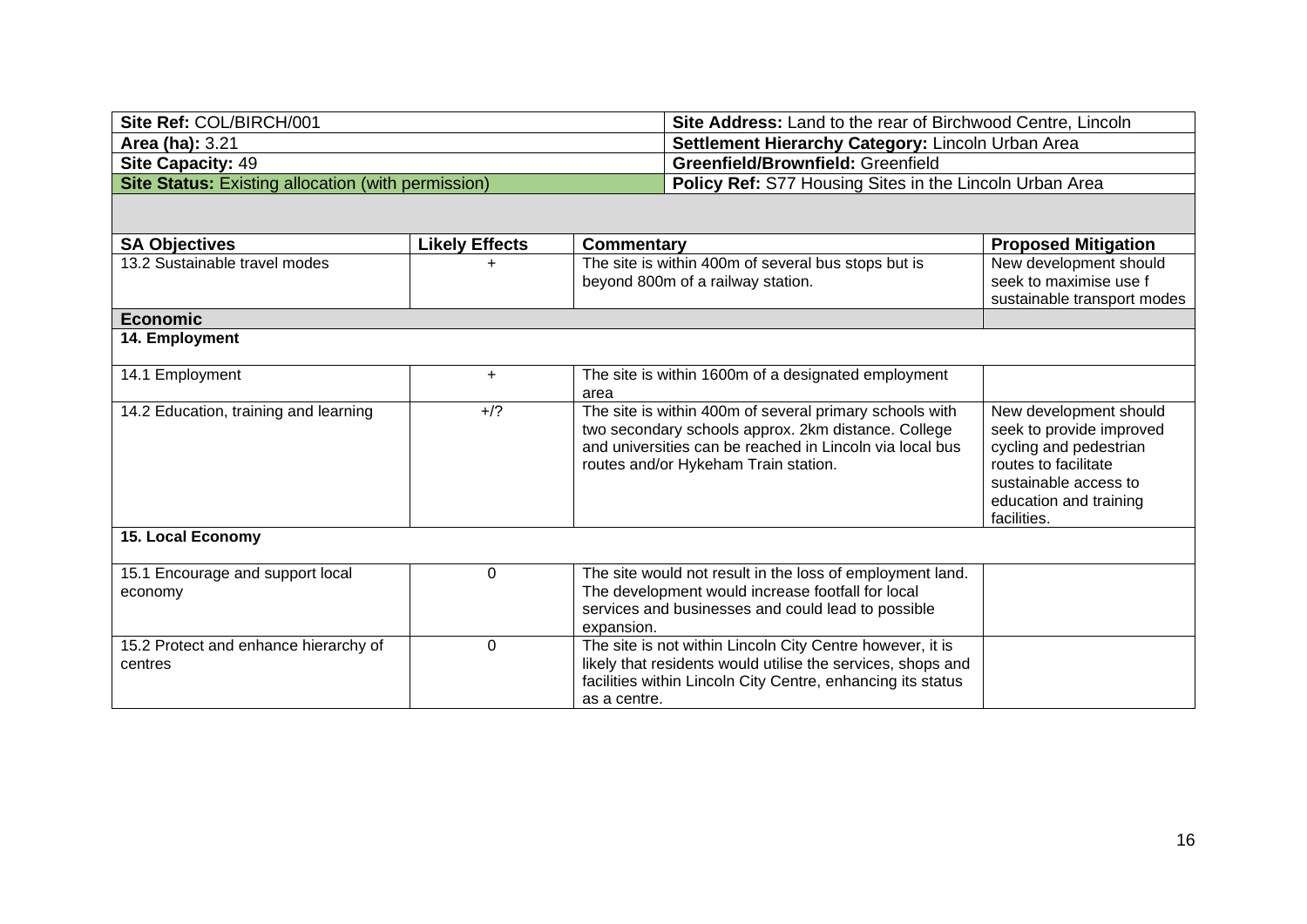## <span id="page-17-0"></span>Boultham

#### <span id="page-17-1"></span>COL/BOU/001

| Site Ref: COL/BOU/001                                                     |                       | Site Address: Western Growth Corridor, Lincoln    |                                                                                                                                                                                                                                                                                                                                                                       |                                                                                                                                                                                                                                    |
|---------------------------------------------------------------------------|-----------------------|---------------------------------------------------|-----------------------------------------------------------------------------------------------------------------------------------------------------------------------------------------------------------------------------------------------------------------------------------------------------------------------------------------------------------------------|------------------------------------------------------------------------------------------------------------------------------------------------------------------------------------------------------------------------------------|
| <b>Area (ha): 355</b>                                                     |                       | Settlement Hierarchy Category: Lincoln Urban Area |                                                                                                                                                                                                                                                                                                                                                                       |                                                                                                                                                                                                                                    |
| Site Capacity: 3,200                                                      |                       |                                                   | <b>Greenfield/Brownfield: Mixed</b>                                                                                                                                                                                                                                                                                                                                   |                                                                                                                                                                                                                                    |
| <b>Site Status: Existing Sustainable Urban Extension allocation (with</b> |                       |                                                   | Policy Ref: S76 Residential Development on Sustainable Urban                                                                                                                                                                                                                                                                                                          |                                                                                                                                                                                                                                    |
| permission)                                                               |                       |                                                   | <b>Extensions</b>                                                                                                                                                                                                                                                                                                                                                     |                                                                                                                                                                                                                                    |
|                                                                           |                       |                                                   |                                                                                                                                                                                                                                                                                                                                                                       |                                                                                                                                                                                                                                    |
| <b>SA Objectives</b>                                                      | <b>Likely Effects</b> | <b>Commentary</b>                                 |                                                                                                                                                                                                                                                                                                                                                                       | <b>Proposed Mitigation</b>                                                                                                                                                                                                         |
| <b>Social</b>                                                             |                       |                                                   |                                                                                                                                                                                                                                                                                                                                                                       |                                                                                                                                                                                                                                    |
| 1. Housing                                                                | $++$                  | area.                                             | It is likely that new growth in this area would produce a<br>range of market and affordable housing to meet the<br>current and future housing needs for local people in the                                                                                                                                                                                           |                                                                                                                                                                                                                                    |
| 2. Health and Wellbeing                                                   |                       |                                                   |                                                                                                                                                                                                                                                                                                                                                                       |                                                                                                                                                                                                                                    |
| 2.1 Access to healthcare facilities                                       | $++$                  | Boultham.                                         | The site is within 1km of GP surgeries at Birchwood and                                                                                                                                                                                                                                                                                                               |                                                                                                                                                                                                                                    |
|                                                                           |                       |                                                   | The site is of a scale to potentially provide new GP<br>services or expansion of existing services.                                                                                                                                                                                                                                                                   |                                                                                                                                                                                                                                    |
| 2.2 Opportunities for healthy lifestyles                                  | $++$                  | boundary.                                         | Skellingthorpe Road Playing Fields are within the site<br>The site is within 400m of existing open space (Boultham<br>Mere Nature Reserve, Hartsholme Country Park,<br>Hartsholme Country Park Play Area and Fossdyke<br>Navigation, Pyewipe Inn to Brayford Pool, Pyewipe to<br>Odder Farm and Route 64: Skellingthorpe Community<br>Centre to A46 green corridors). | Development should seek<br>to provide new, and/or<br>improve links to, existing<br>open space, taking into<br>account open space<br>deficiencies in the Central<br>Lincolnshire Open Space<br><b>Audit and Assessment</b><br>2021. |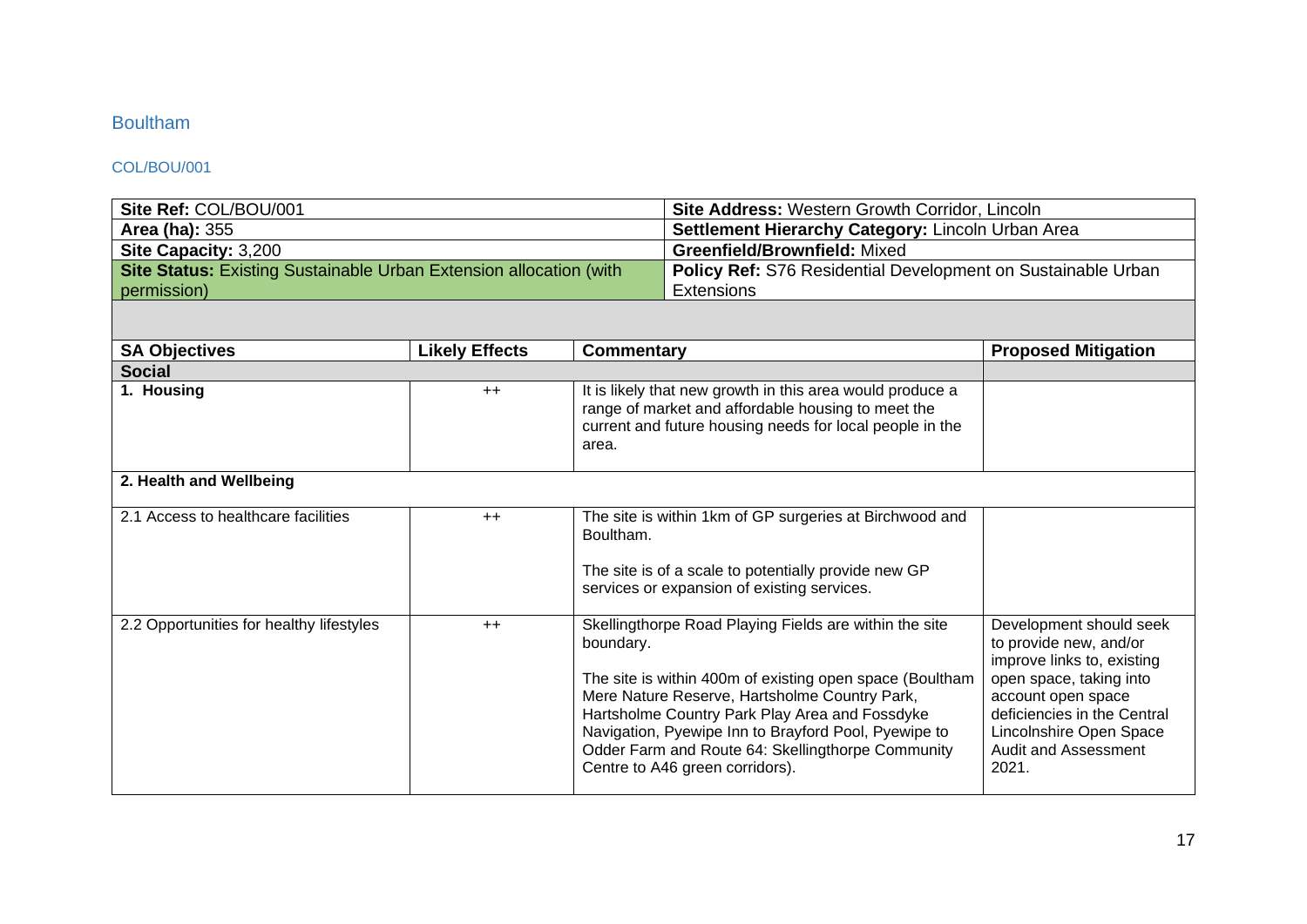| Site Ref: COL/BOU/001                                                     | <b>Site Address: Western Growth Corridor, Lincoln</b>               |
|---------------------------------------------------------------------------|---------------------------------------------------------------------|
| <b>Area (ha): 355</b>                                                     | Settlement Hierarchy Category: Lincoln Urban Area                   |
| <b>Site Capacity: 3,200</b>                                               | <b>Greenfield/Brownfield: Mixed</b>                                 |
| <b>Site Status:</b> Existing Sustainable Urban Extension allocation (with | <b>Policy Ref: S76 Residential Development on Sustainable Urban</b> |
| permission)                                                               | Extensions                                                          |

| <b>SA Objectives</b>                     | <b>Likely Effects</b> | Commentary                                                                                                       | <b>Proposed Mitigation</b>                               |
|------------------------------------------|-----------------------|------------------------------------------------------------------------------------------------------------------|----------------------------------------------------------|
|                                          |                       | The site is within 1,200m of Birchwood Community and                                                             |                                                          |
|                                          |                       | Leisure Centre Playing Fields to the south west,                                                                 |                                                          |
|                                          |                       | Boultham Park tennis courts, bowling green and putting                                                           |                                                          |
|                                          |                       | green to the south east, and West Common cricket and                                                             |                                                          |
|                                          |                       | football pitches to the north east. Access to some of<br>these sites is restricted by the railway line, Fossdyke |                                                          |
|                                          |                       | Navigation and main roads.                                                                                       |                                                          |
|                                          |                       | The eastern half of the site is within 1,600m of a number                                                        |                                                          |
|                                          |                       | of allotment sites, including Tritton Road, Boultham<br>Glebe and Boultham Park.                                 |                                                          |
|                                          |                       | The site is within 15km (15 min) drive time of a number                                                          |                                                          |
|                                          |                       | of strategic parks and gardens.                                                                                  |                                                          |
|                                          |                       | There are opportunities with a site of this scale to deliver                                                     |                                                          |
|                                          |                       | new green infrastructure, open space and links to the                                                            |                                                          |
|                                          |                       | existing green infrastructure network.                                                                           |                                                          |
| <b>Environmental</b>                     |                       |                                                                                                                  |                                                          |
| 4. Biodiversity and Green Infrastructure |                       |                                                                                                                  |                                                          |
| 4.1 Conserve and enhance biodiversity    | $-1$ ?                | Natural England has identified the following priority                                                            | Parts of the site could be of                            |
| and geodiversity                         |                       | habitats on the site: open mosaic habitat, reedbeds and                                                          | high environmental value                                 |
|                                          |                       | deciduous woodland; priority habitats listed on Section                                                          | due to the potential                                     |
|                                          |                       | 41 of the NERC Act, however there is some uncertainty<br>of this due to lack of habitat data.                    | presence of priority habitats.<br>Ecological surveys and |
|                                          |                       |                                                                                                                  | assessments should be                                    |
|                                          |                       |                                                                                                                  | undertaken prior to                                      |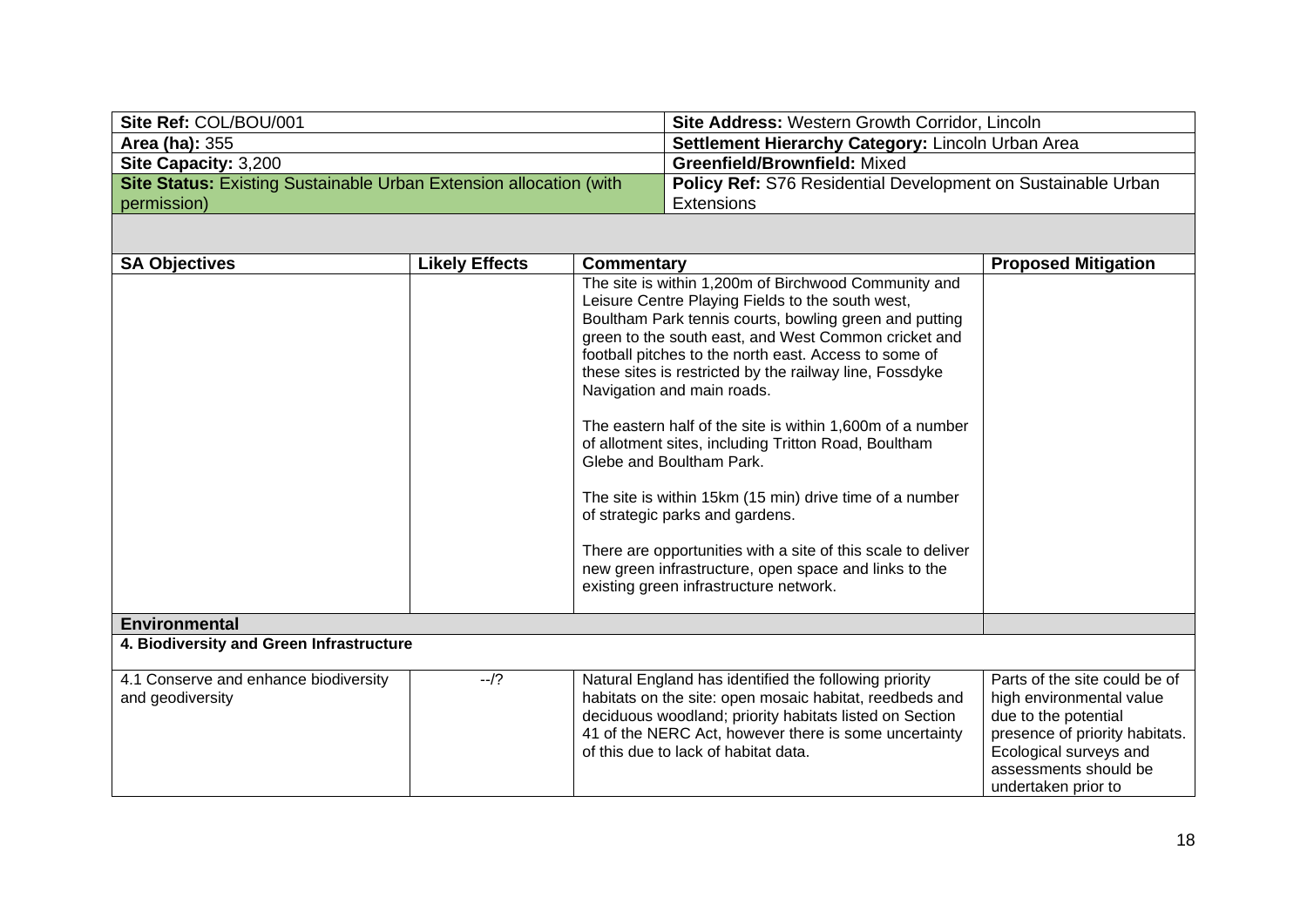| Site Ref: COL/BOU/001                                                     | <b>Site Address: Western Growth Corridor, Lincoln</b>               |
|---------------------------------------------------------------------------|---------------------------------------------------------------------|
| <b>Area (ha): 355</b>                                                     | Settlement Hierarchy Category: Lincoln Urban Area                   |
| <b>Site Capacity: 3,200</b>                                               | <b>Greenfield/Brownfield: Mixed</b>                                 |
| <b>Site Status:</b> Existing Sustainable Urban Extension allocation (with | <b>Policy Ref: S76 Residential Development on Sustainable Urban</b> |
| permission)                                                               | Extensions                                                          |

| <b>SA Objectives</b> | <b>Likely Effects</b> | <b>Commentary</b>                                                                                                                                                                                                                                                                                                                                                                             | <b>Proposed Mitigation</b>                                                                                                                                                                                                                |
|----------------------|-----------------------|-----------------------------------------------------------------------------------------------------------------------------------------------------------------------------------------------------------------------------------------------------------------------------------------------------------------------------------------------------------------------------------------------|-------------------------------------------------------------------------------------------------------------------------------------------------------------------------------------------------------------------------------------------|
|                      |                       | Old Decoy, Swan Pool, Catchwater Drain, Foal Close<br>East and Mormon Field Local Wildlife Sites fall<br>completely within the boundary of the site.                                                                                                                                                                                                                                          | development and should be<br>used to inform development<br>proposals.                                                                                                                                                                     |
|                      |                       | Mormon Field Local Wildlife Site falls within the site<br>boundary and Boultham Main Drain Local Wildlife Site<br>falls partially within the site boundary.<br>Boultham Mere Local Wildlife Site lies immediately                                                                                                                                                                             | Proposals should avoid<br>development on BOM<br>Opportunity for<br>Management Areas where<br>possible.                                                                                                                                    |
|                      |                       | adjacent to the site.<br>The site is within 500m of Hospital Plantation, Blue<br>Lagoon, Penistone Lake, Island Lake, Meadow Lake,<br>Hartsholme Country Park, Hartsholme West, Spike<br>Island, Pyewipe Junction, Fossdyke Navigation (Pyewipe<br>Inn to Brayford Pool), Bishop's Bridge to Fossdyke Main<br>Drain, West Common and Pyewipe to West Holmes<br>Junction Local Wildlife Sites. | Where this is not possible,<br>the development layout<br>should ensure that<br>connectivity of the network<br>is maintained, through<br>design or through the<br>effective creation of new<br>habitat as part of a<br>landscaping scheme. |
|                      |                       | The site is within 1km of Swanholme Lakes SSSI and<br>Local Nature Reserve.                                                                                                                                                                                                                                                                                                                   |                                                                                                                                                                                                                                           |
|                      |                       | There are BOM areas - ecological network high quality<br>and opportunity for management, and opportunity for<br>creation and more joined up within the site boundary.                                                                                                                                                                                                                         |                                                                                                                                                                                                                                           |
|                      |                       | There are significant opportunities within a site of this<br>scale to deliver biodiversity net gain, green infrastructure<br>and links to the existing green infrastructure network.                                                                                                                                                                                                          |                                                                                                                                                                                                                                           |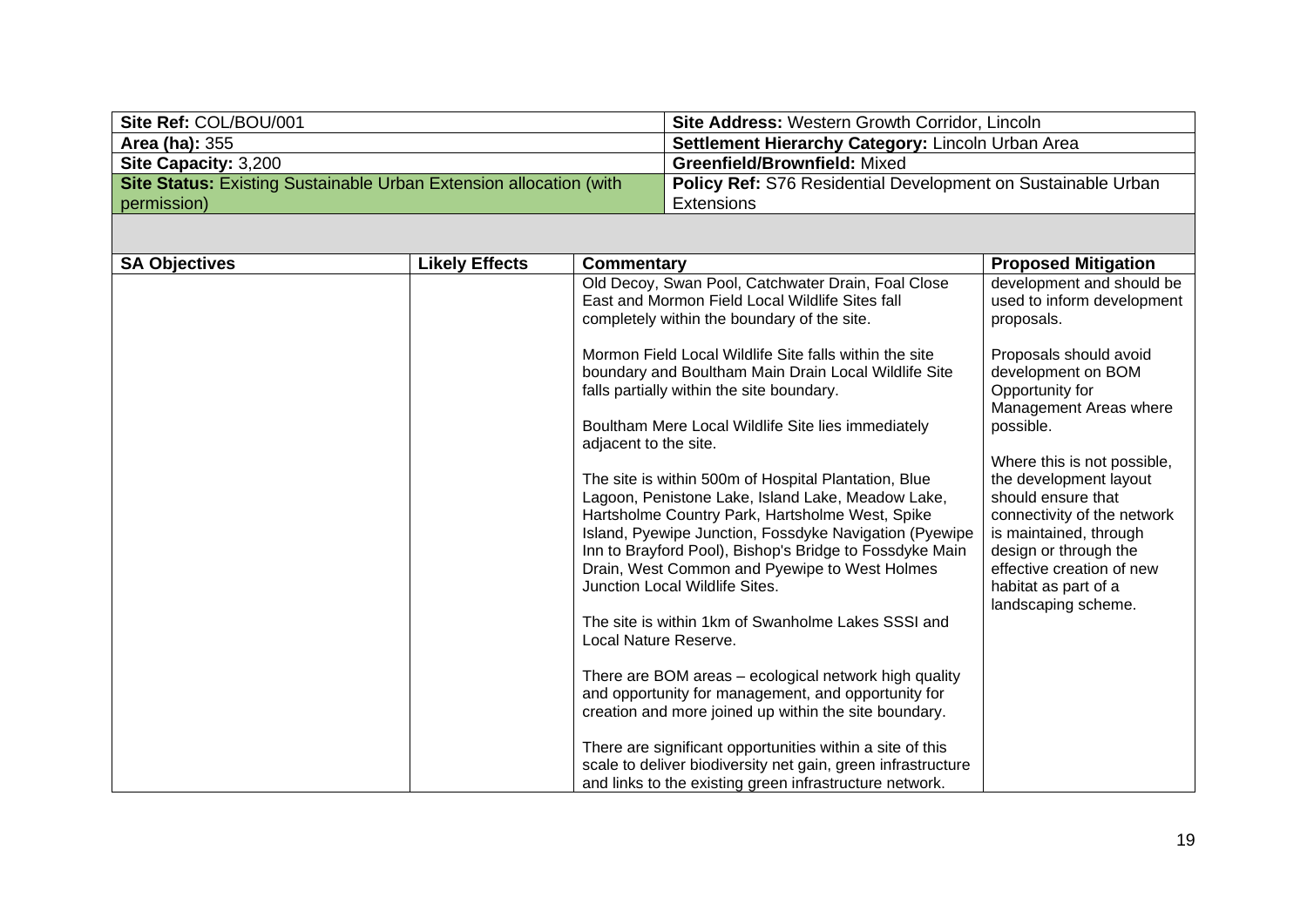| Site Ref: COL/BOU/001                                              | <b>Site Address: Western Growth Corridor, Lincoln</b>        |
|--------------------------------------------------------------------|--------------------------------------------------------------|
| <b>Area (ha): 355</b>                                              | Settlement Hierarchy Category: Lincoln Urban Area            |
| <b>Site Capacity: 3,200</b>                                        | <b>Greenfield/Brownfield: Mixed</b>                          |
| Site Status: Existing Sustainable Urban Extension allocation (with | Policy Ref: S76 Residential Development on Sustainable Urban |
| permission)                                                        | Extensions                                                   |

| <b>SA Objectives</b>                     | <b>Likely Effects</b> | Commentary                                                                                                                                                                                                | <b>Proposed Mitigation</b>                                                                                                                                                                                                                                                                                                  |
|------------------------------------------|-----------------------|-----------------------------------------------------------------------------------------------------------------------------------------------------------------------------------------------------------|-----------------------------------------------------------------------------------------------------------------------------------------------------------------------------------------------------------------------------------------------------------------------------------------------------------------------------|
| 4.2 Local Green Space                    | 0                     | The site is not located within a designated Local Green<br>Space.                                                                                                                                         |                                                                                                                                                                                                                                                                                                                             |
| 5. Landscape and Townscape               | $-1$ ?                | The site is not within an AONB, AGLV or Green Wedge,<br>but is immediately adjacent to the Western Flank Green<br>Wedge.                                                                                  |                                                                                                                                                                                                                                                                                                                             |
| <b>6. Built and Historic Environment</b> | $-1$ ?                | There is a Scheduled Monument within the site<br>(Skellingthorpe Duck Decoy).<br>The site is within 250m of Swanpool Conservation Area,<br>and Grade II listed Skellingthorpe Hall and The Hall<br>Lodge. | Development should be<br>sensitive to the<br><b>Skellingthorpe Duck Decoy</b><br>Scheduled Monument and<br>its setting through<br>appropriate use of design,<br>materials, layout, boundary<br>treatments and landscaping.<br>Impact on setting of<br>heritage assets should be<br>assessed and appropriately<br>addressed. |
| 7. Natural Resources - Water             | 0                     | The site is not within a Source Protection Zone.                                                                                                                                                          |                                                                                                                                                                                                                                                                                                                             |
| 8. Pollution                             |                       |                                                                                                                                                                                                           |                                                                                                                                                                                                                                                                                                                             |
| 8.1 Air Pollution                        |                       | The site is within 1km of an AQMA. New development<br>would create a short-term increase in air pollution<br>through construction of the site. Once built the                                             | The extent of air pollution<br>resulting from the proposal<br>could be minimised through<br>careful design and                                                                                                                                                                                                              |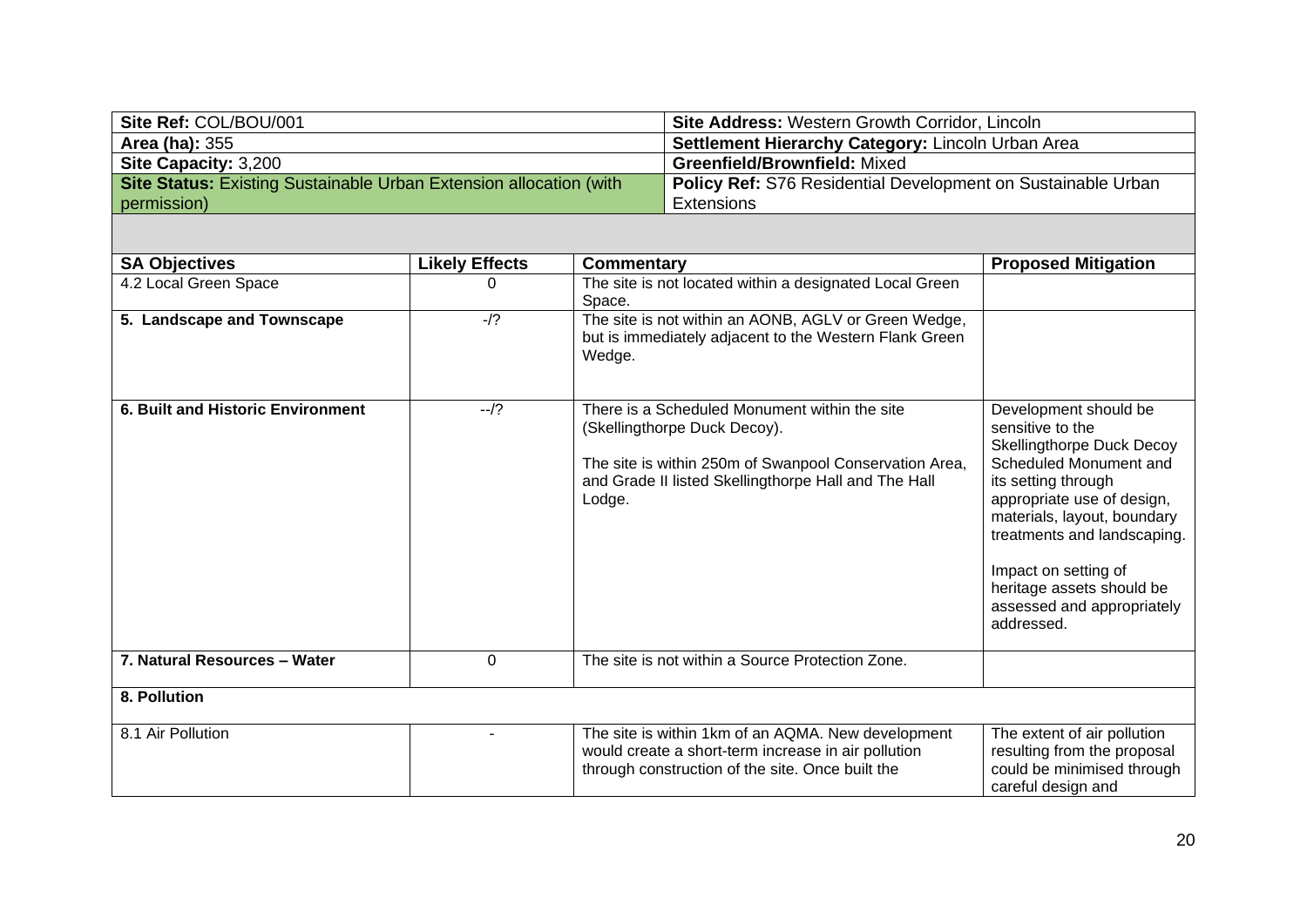| Site Ref: COL/BOU/001                                              | <b>Site Address: Western Growth Corridor, Lincoln</b>               |
|--------------------------------------------------------------------|---------------------------------------------------------------------|
| <b>Area (ha): 355</b>                                              | Settlement Hierarchy Category: Lincoln Urban Area                   |
| <b>Site Capacity: 3,200</b>                                        | <b>Greenfield/Brownfield: Mixed</b>                                 |
| Site Status: Existing Sustainable Urban Extension allocation (with | <b>Policy Ref: S76 Residential Development on Sustainable Urban</b> |
| permission)                                                        | Extensions                                                          |

| <b>SA Objectives</b>                      | <b>Likely Effects</b> | Commentary                                                                                                                                                                                                                                           | <b>Proposed Mitigation</b>                                                                                                                                                                                                                                                                                                                                                                                                       |
|-------------------------------------------|-----------------------|------------------------------------------------------------------------------------------------------------------------------------------------------------------------------------------------------------------------------------------------------|----------------------------------------------------------------------------------------------------------------------------------------------------------------------------------------------------------------------------------------------------------------------------------------------------------------------------------------------------------------------------------------------------------------------------------|
|                                           |                       | development may contribute to an increase in air<br>pollution due to increased car movements.                                                                                                                                                        | construction management<br>methods                                                                                                                                                                                                                                                                                                                                                                                               |
| 8.2 Noise Pollution                       | $-1$ ?                | New development would create short term noise<br>pollution during the construction phases. Once built<br>noise pollution would be limited to normal residential<br>activities.<br>The site is immediately adjacent to the A46 and a railway<br>line. | The use of a construction<br>management plan during<br>the construction phase. The<br>extent of noise pollution<br>resulting from the proposal<br>could be minimised through<br>careful design and<br>construction management<br>methods.<br>Development should use<br>layout, materials and<br>boundary treatments to<br>minimise potential noise on<br>future occupants from the<br>proximity to the strategic<br>road network |
| 9. Natural Resources - Land Use and Soils |                       |                                                                                                                                                                                                                                                      |                                                                                                                                                                                                                                                                                                                                                                                                                                  |
| 9.1 Agricultural Land                     |                       | The site is mainly greenfield land and located within<br>mainly Grade 3 Agricultural Land.                                                                                                                                                           |                                                                                                                                                                                                                                                                                                                                                                                                                                  |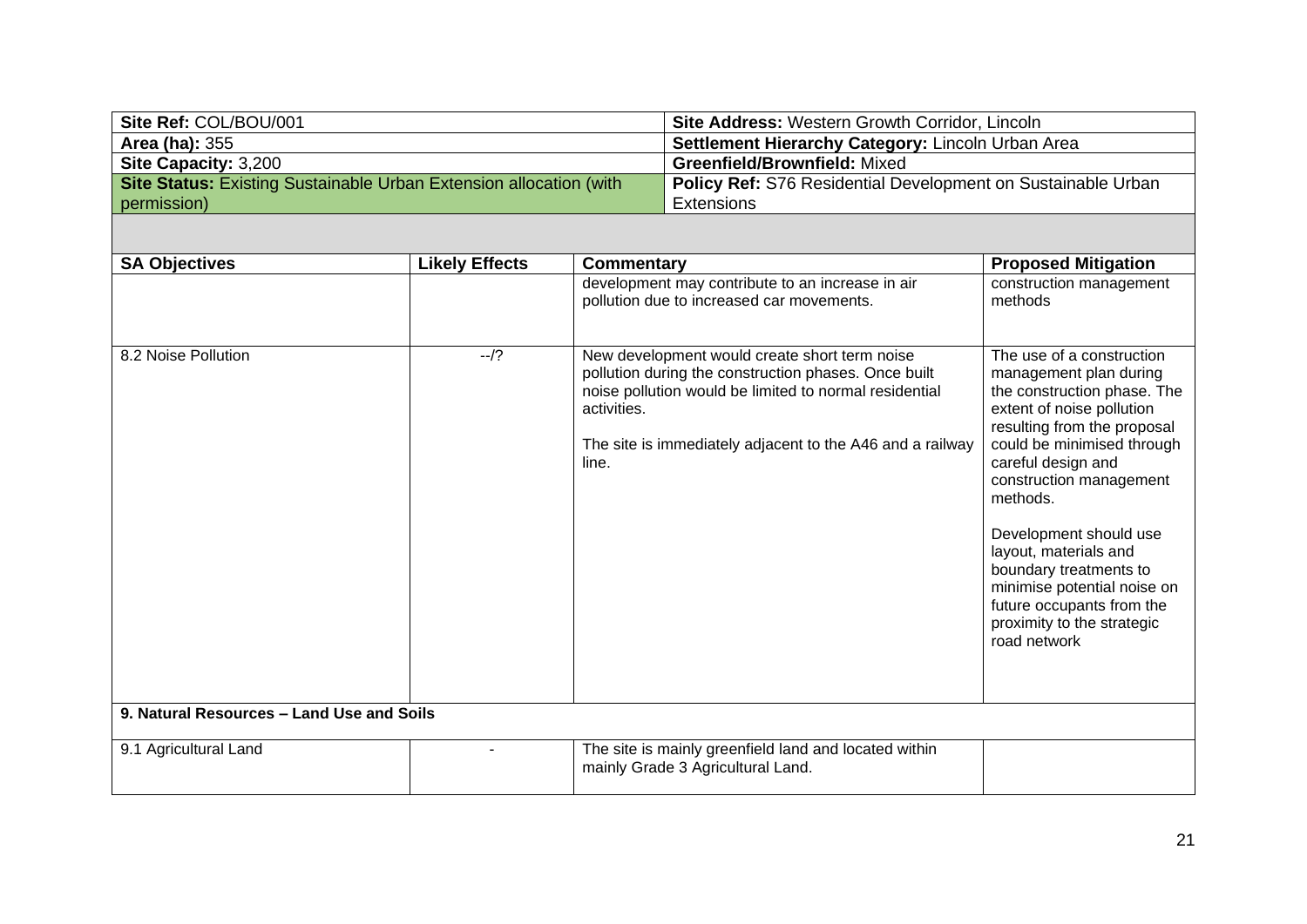| Site Ref: COL/BOU/001                                              | <b>Site Address: Western Growth Corridor, Lincoln</b>               |
|--------------------------------------------------------------------|---------------------------------------------------------------------|
| <b>Area (ha):</b> 355                                              | Settlement Hierarchy Category: Lincoln Urban Area                   |
| <b>Site Capacity: 3,200</b>                                        | <b>Greenfield/Brownfield: Mixed</b>                                 |
| Site Status: Existing Sustainable Urban Extension allocation (with | <b>Policy Ref: S76 Residential Development on Sustainable Urban</b> |
| permission)                                                        | Extensions                                                          |

| <b>SA Objectives</b>                                   | <b>Likely Effects</b> | <b>Commentary</b>                                                                                                                                                                                                                                                                                                                                                                     | <b>Proposed Mitigation</b>                                                                                                                                                                                                                                                                                                                                                                                                                                                                    |
|--------------------------------------------------------|-----------------------|---------------------------------------------------------------------------------------------------------------------------------------------------------------------------------------------------------------------------------------------------------------------------------------------------------------------------------------------------------------------------------------|-----------------------------------------------------------------------------------------------------------------------------------------------------------------------------------------------------------------------------------------------------------------------------------------------------------------------------------------------------------------------------------------------------------------------------------------------------------------------------------------------|
| 9.2 Minerals Resource                                  |                       | The site is within a Sand and Gravel minerals<br>safeguarding area.                                                                                                                                                                                                                                                                                                                   |                                                                                                                                                                                                                                                                                                                                                                                                                                                                                               |
| 12. Climate Change Adaptation and<br><b>Flood Risk</b> |                       | The site is predominantly within Flood Zone 2 and 3. The<br>site has some surface water risk and development would<br>increase the impermeable footprint of the area.<br>New development of this scale would lead to an increase<br>in energy consumption and emissions from dwellings.<br>Manufacture, delivery and construction of materials<br>would have a climate change impact. | Appropriate layout avoiding<br>those areas most at risk,<br>design and materials of<br>development and<br>incorporation of suitable<br>drainage and water<br>management strategy to<br>limit impacts on surface<br>water.<br>Development should use<br>appropriate SuDs, layout<br>and drainage strategies to<br>ensure surface water is<br>managed.<br>Use of materials and<br>processes that are carbon<br>neutral. Incorporation of off-<br>site provision if not possible<br>on the site. |
| 13. Transport and Accessibility                        |                       |                                                                                                                                                                                                                                                                                                                                                                                       |                                                                                                                                                                                                                                                                                                                                                                                                                                                                                               |
| 13.1 Access to services and facilities                 | $++$                  | The site is not within or adjoining Lincoln City Centre but<br>is located less than 1km away.                                                                                                                                                                                                                                                                                         | Where possible provide new<br>linkages for walking and                                                                                                                                                                                                                                                                                                                                                                                                                                        |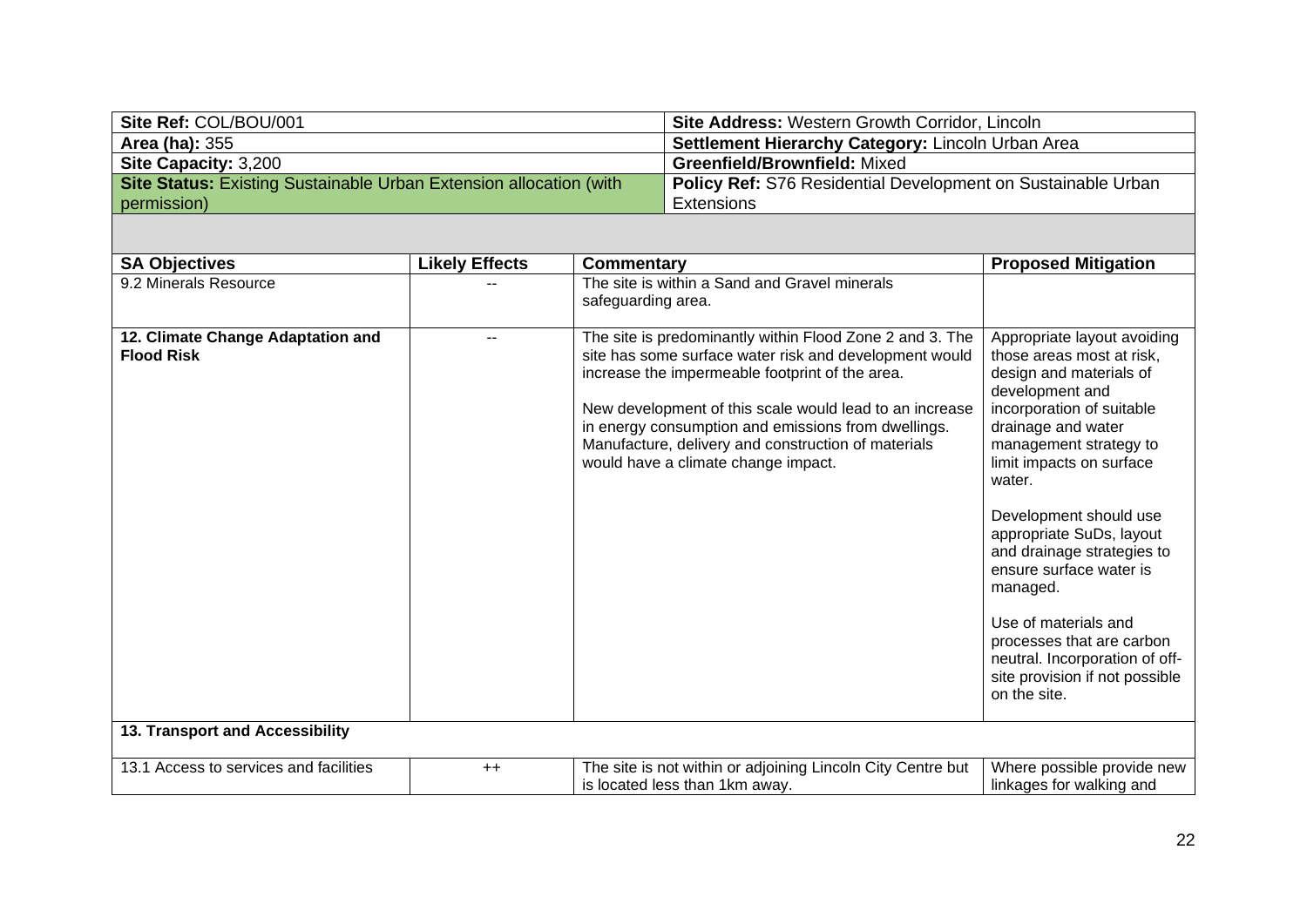| Site Ref: COL/BOU/001                                                     | <b>Site Address: Western Growth Corridor, Lincoln</b>        |
|---------------------------------------------------------------------------|--------------------------------------------------------------|
| <b>Area (ha): 355</b>                                                     | Settlement Hierarchy Category: Lincoln Urban Area            |
| <b>Site Capacity: 3,200</b>                                               | <b>Greenfield/Brownfield: Mixed</b>                          |
| <b>Site Status:</b> Existing Sustainable Urban Extension allocation (with | Policy Ref: S76 Residential Development on Sustainable Urban |
| permission)                                                               | Extensions                                                   |

| <b>SA Objectives</b>                  | <b>Likely Effects</b> | <b>Commentary</b>                                                                                                                                                                                                                                                                                                                                                                                                   | <b>Proposed Mitigation</b>                                                                                                                                    |
|---------------------------------------|-----------------------|---------------------------------------------------------------------------------------------------------------------------------------------------------------------------------------------------------------------------------------------------------------------------------------------------------------------------------------------------------------------------------------------------------------------|---------------------------------------------------------------------------------------------------------------------------------------------------------------|
|                                       |                       | The site is of a scale which could provide new services<br>and facilities within a Local Centre as part of a mixed-<br>use development.                                                                                                                                                                                                                                                                             | cycling between new<br>development and facilities<br>outside of the site area.                                                                                |
| 13.2 Sustainable travel modes         | $\ddot{}$             | There is a bus stop within 400m of the site.<br>The site is of a scale to potentially improve and extend<br>existing bus routes into the development.                                                                                                                                                                                                                                                               | New development should<br>seek to maximise use of<br>sustainable modes of<br>transport and reduce<br>reliance on private vehicles<br>for short trips.         |
| <b>Economic</b>                       |                       |                                                                                                                                                                                                                                                                                                                                                                                                                     |                                                                                                                                                               |
| 14. Employment                        |                       |                                                                                                                                                                                                                                                                                                                                                                                                                     |                                                                                                                                                               |
| 14.1 Employment                       | $++$                  | The site is within 800m of Lincoln City Centre and<br>Lincoln Science and Innovation Park.<br>The site is of a scale to provide a mixed-use site that<br>incorporate both employment and residential use.                                                                                                                                                                                                           |                                                                                                                                                               |
| 14.2 Education, training and learning | $++/?$                | The site is within 1km of a number of primary schools<br>(Woodlands Infant School, Lancaster School, Leslie<br>Manser Primary School, Hartsholme Academy and Sir<br>Francis Hill Primary School). The nearest secondary<br>school is located within 80m of the site (The Priory<br>Lincoln Academy. There are other Secondary schools<br>(Priory Witham Academy and Priory LSST Academy)<br>within 2km of the site. | New development should<br>seek to provide improved<br>cycling, pedestrian and bus<br>routes to facilitate<br>sustainable access to<br>education and training. |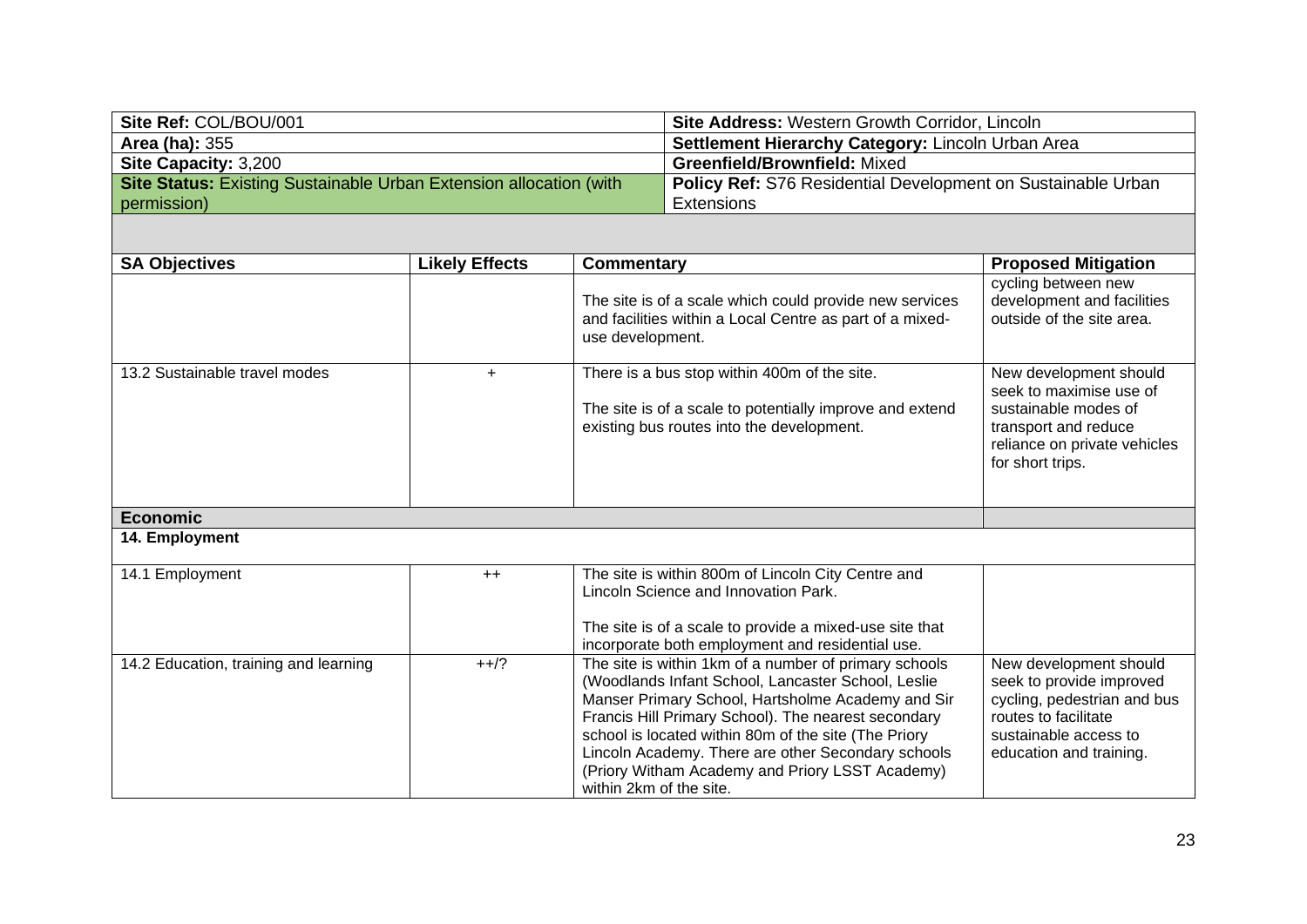| Site Ref: COL/BOU/001                                              | <b>Site Address: Western Growth Corridor, Lincoln</b>        |
|--------------------------------------------------------------------|--------------------------------------------------------------|
| <b>Area (ha): 355</b>                                              | Settlement Hierarchy Category: Lincoln Urban Area            |
| Site Capacity: 3,200                                               | <b>Greenfield/Brownfield: Mixed</b>                          |
| Site Status: Existing Sustainable Urban Extension allocation (with | Policy Ref: S76 Residential Development on Sustainable Urban |
| permission)                                                        | Extensions                                                   |

| <b>SA Objectives</b>                             | <b>Likely Effects</b> | Commentary                                                                                                                                                                                                                                                                                                  | <b>Proposed Mitigation</b> |
|--------------------------------------------------|-----------------------|-------------------------------------------------------------------------------------------------------------------------------------------------------------------------------------------------------------------------------------------------------------------------------------------------------------|----------------------------|
|                                                  |                       | Development of this scale could contribute to the existing<br>education facilities of the area and provide opportunities<br>for new schools or expansion of existing ones.                                                                                                                                  |                            |
| 15. Local Economy                                |                       |                                                                                                                                                                                                                                                                                                             |                            |
| 15.1 Encourage and support local<br>economy      |                       | The scale of the development is likely to include an<br>element of employment use as part of a mixed-use<br>development.                                                                                                                                                                                    |                            |
| 15.2 Protect and enhance hierarchy of<br>centres | $\mathbf{0}$          | The site is not within Lincoln City Centre. However, new<br>development would increase the use of existing local<br>facilities, leading to possible expansion of existing<br>businesses or potential creation of new services and<br>facilities. Occupants are likely to access services within<br>Lincoln. |                            |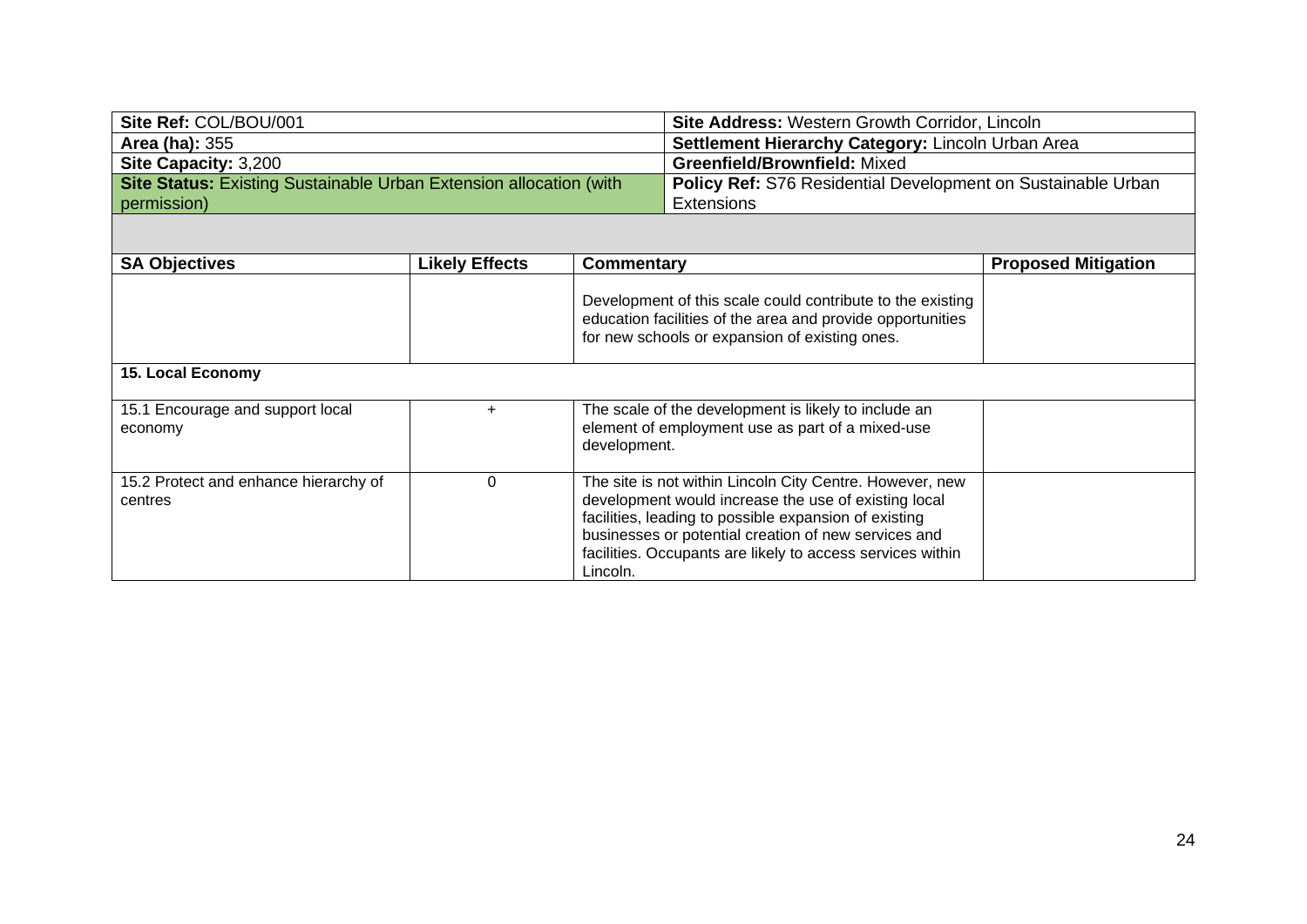#### <span id="page-25-0"></span>COL/BOU/002

| Site Ref: COL/BOU/002                                |                       |                                                   | Site Address: Monson Arms, Skellingthorpe Road, Lincoln                                                                                                                                                                                                                                                                                                                                                                                                                                                                                                                                                                                                                                      |                            |
|------------------------------------------------------|-----------------------|---------------------------------------------------|----------------------------------------------------------------------------------------------------------------------------------------------------------------------------------------------------------------------------------------------------------------------------------------------------------------------------------------------------------------------------------------------------------------------------------------------------------------------------------------------------------------------------------------------------------------------------------------------------------------------------------------------------------------------------------------------|----------------------------|
| Area (ha): 0.27                                      |                       | Settlement Hierarchy Category: Lincoln Urban Area |                                                                                                                                                                                                                                                                                                                                                                                                                                                                                                                                                                                                                                                                                              |                            |
| <b>Site Capacity: 10</b>                             |                       | Greenfield/Brownfield: Brownfield                 |                                                                                                                                                                                                                                                                                                                                                                                                                                                                                                                                                                                                                                                                                              |                            |
| <b>Site Status: New allocation (with permission)</b> |                       |                                                   | Policy Ref: S77 Housing Sites in the Lincoln Urban Area                                                                                                                                                                                                                                                                                                                                                                                                                                                                                                                                                                                                                                      |                            |
|                                                      |                       |                                                   |                                                                                                                                                                                                                                                                                                                                                                                                                                                                                                                                                                                                                                                                                              |                            |
| <b>SA Objectives</b>                                 | <b>Likely Effects</b> | Commentary                                        |                                                                                                                                                                                                                                                                                                                                                                                                                                                                                                                                                                                                                                                                                              | <b>Proposed Mitigation</b> |
| <b>Social</b>                                        |                       |                                                   |                                                                                                                                                                                                                                                                                                                                                                                                                                                                                                                                                                                                                                                                                              |                            |
| 1. Housing                                           | $+$                   |                                                   | Growth in this location would result in a small number of<br>units to contribute towards meeting local needs.                                                                                                                                                                                                                                                                                                                                                                                                                                                                                                                                                                                |                            |
| 2. Health and Wellbeing                              |                       |                                                   |                                                                                                                                                                                                                                                                                                                                                                                                                                                                                                                                                                                                                                                                                              |                            |
| 2.1 Access to healthcare facilities                  |                       |                                                   | The nearest GP surgery is approx. 900m away.                                                                                                                                                                                                                                                                                                                                                                                                                                                                                                                                                                                                                                                 |                            |
| 2.2 Opportunities for healthy lifestyles             | $+$                   | Youth Shelter.                                    | The site is within 400m of existing open space (The<br>Pheasantry natural and semi-natural greenspace,<br>Hartsholme Country Park, Skellingthorpe Road Playing<br>Fields and Tritton Road allotments.<br>The site is within 1,200m of Moorland "Backies"<br>Community Centre Playing Fields, Boultham Park tennis<br>courts and bowling green, and The Backies MuGA and<br>The site is within 1,600m of several allotments, including<br>Boultham Glebe, Boultham Park and Greenbank Drive.<br>The site is within 15km (15 min) drive time of a number<br>of strategic parks and gardens.<br>The site is not of a scale which could offer opportunities<br>to create new open space on-site. |                            |
| <b>Environmental</b>                                 |                       |                                                   |                                                                                                                                                                                                                                                                                                                                                                                                                                                                                                                                                                                                                                                                                              |                            |
| 4. Biodiversity and Green Infrastructure             |                       |                                                   |                                                                                                                                                                                                                                                                                                                                                                                                                                                                                                                                                                                                                                                                                              |                            |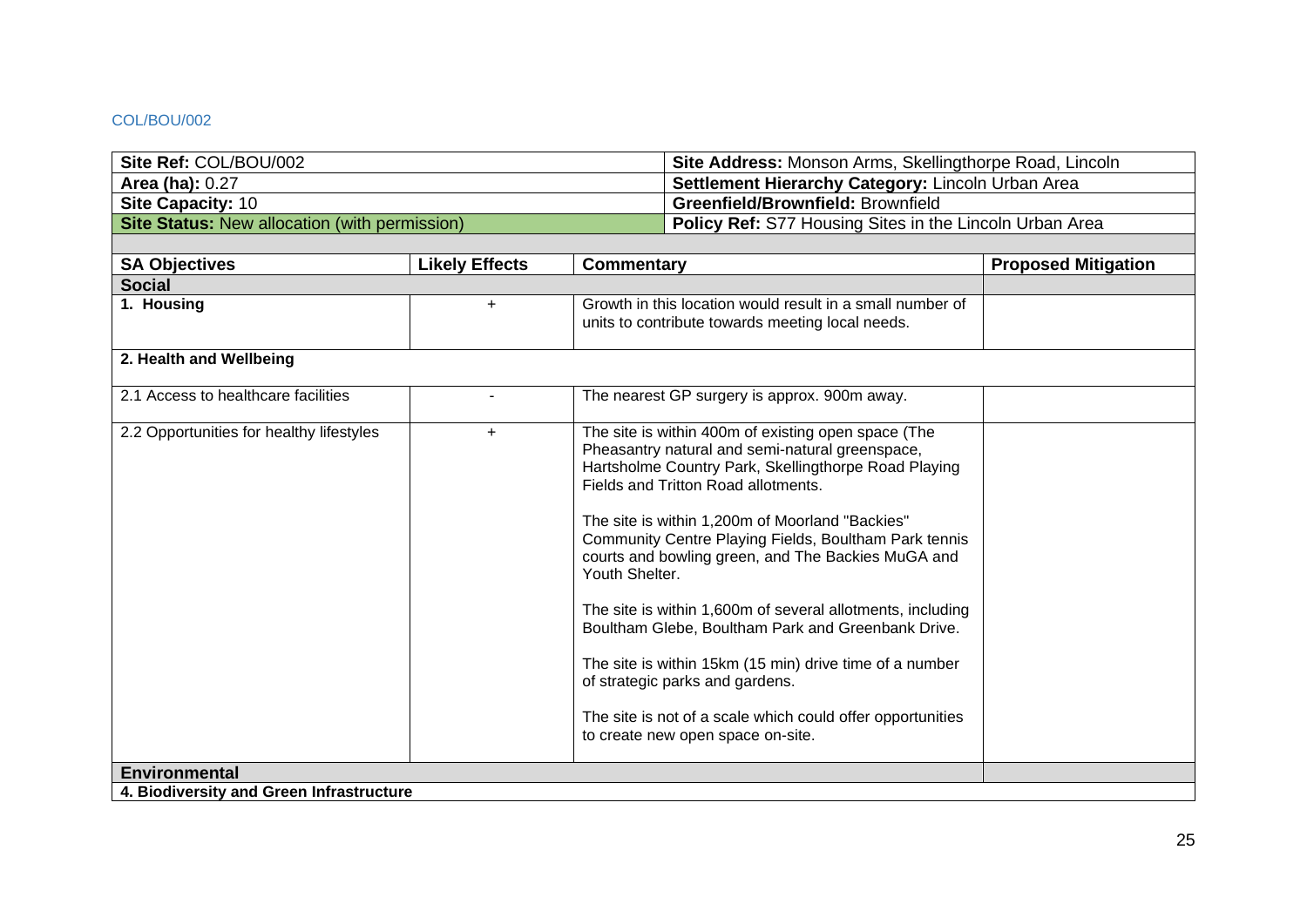| Site Ref: COL/BOU/002                                | Site Address: Monson Arms, Skellingthorpe Road, Lincoln        |
|------------------------------------------------------|----------------------------------------------------------------|
| Area (ha): $0.27$                                    | <b>Settlement Hierarchy Category: Lincoln Urban Area</b>       |
| <b>Site Capacity: 10</b>                             | <b>Greenfield/Brownfield: Brownfield</b>                       |
| <b>Site Status:</b> New allocation (with permission) | <b>Policy Ref:</b> S77 Housing Sites in the Lincoln Urban Area |

| <b>SA Objectives</b>                                      | <b>Likely Effects</b> | Commentary                                                                                                                                                                                                                                          | <b>Proposed Mitigation</b>                                                                                                                                                                                                                                                                |  |
|-----------------------------------------------------------|-----------------------|-----------------------------------------------------------------------------------------------------------------------------------------------------------------------------------------------------------------------------------------------------|-------------------------------------------------------------------------------------------------------------------------------------------------------------------------------------------------------------------------------------------------------------------------------------------|--|
| 4.1 Conserve and enhance biodiversity<br>and geodiversity | $-1$ ?                | The site is within 500m of Hartsholme Country Park<br>Local Wildlife Site.<br>There are no BOM areas within or immediately adjacent<br>to the site.<br>The site is not of a scale which could offer opportunities<br>to create new habitat on-site. | Consider how biodiversity<br>enhancements can be<br>delivered through the<br>design of buildings, such as<br>through bat roosting and/or<br>bird nesting features.                                                                                                                        |  |
| 4.2 Local Green Space                                     | 0                     | The site is not within a designated Local Green Space.                                                                                                                                                                                              |                                                                                                                                                                                                                                                                                           |  |
| 5. Landscape and Townscape                                | $+$ /?                | The site is not within an AONB, AGLV or Green Wedge.                                                                                                                                                                                                |                                                                                                                                                                                                                                                                                           |  |
| 6. Built and Historic Environment                         | $-1$ ?                | There are no heritage assets within the site boundary.<br>The site is within 250m of Swanpool Conservation Area<br>and 500m of Hartsholme Historic Park and Garden.                                                                                 | Development should be<br>sensitive to nearby heritage<br>assets and their setting<br>through appropriate use of<br>design, materials, layout,<br>boundary treatments and<br>landscaping.<br>Impact on setting of<br>heritage assets should be<br>assessed and appropriately<br>addressed. |  |
| 7. Natural Resources - Water                              | $\Omega$              | The site is not within a Source Protection Zone.                                                                                                                                                                                                    |                                                                                                                                                                                                                                                                                           |  |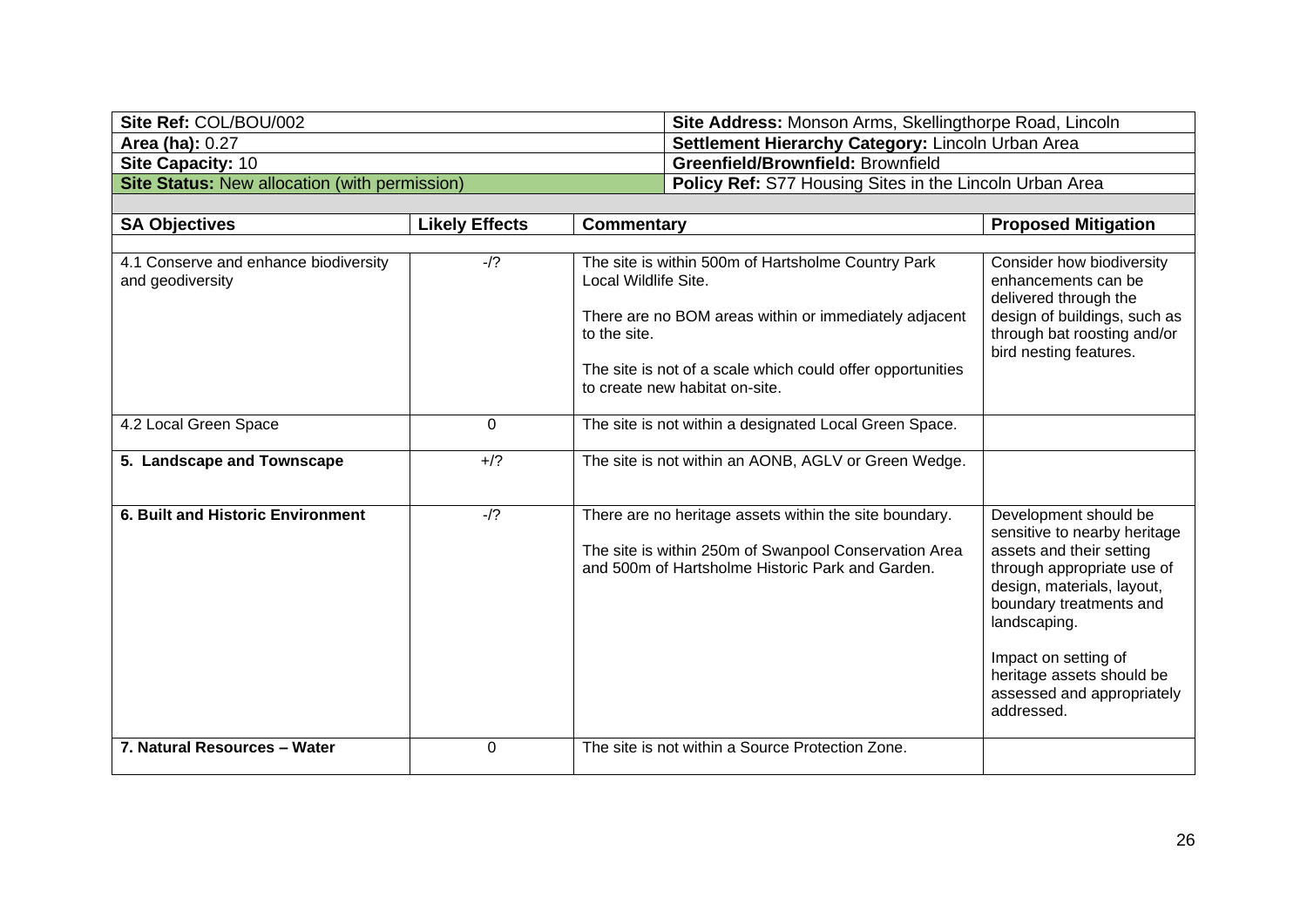| Site Ref: COL/BOU/002                                  |                       | Site Address: Monson Arms, Skellingthorpe Road, Lincoln                                                                                                                                                                                                          |                                                                                                                                                                                                                                                                             |                                                                                                                                                         |
|--------------------------------------------------------|-----------------------|------------------------------------------------------------------------------------------------------------------------------------------------------------------------------------------------------------------------------------------------------------------|-----------------------------------------------------------------------------------------------------------------------------------------------------------------------------------------------------------------------------------------------------------------------------|---------------------------------------------------------------------------------------------------------------------------------------------------------|
| <b>Area (ha): 0.27</b>                                 |                       | Settlement Hierarchy Category: Lincoln Urban Area                                                                                                                                                                                                                |                                                                                                                                                                                                                                                                             |                                                                                                                                                         |
| Site Capacity: 10                                      |                       | Greenfield/Brownfield: Brownfield                                                                                                                                                                                                                                |                                                                                                                                                                                                                                                                             |                                                                                                                                                         |
| <b>Site Status: New allocation (with permission)</b>   |                       |                                                                                                                                                                                                                                                                  | Policy Ref: S77 Housing Sites in the Lincoln Urban Area                                                                                                                                                                                                                     |                                                                                                                                                         |
|                                                        |                       |                                                                                                                                                                                                                                                                  |                                                                                                                                                                                                                                                                             |                                                                                                                                                         |
| <b>SA Objectives</b>                                   | <b>Likely Effects</b> | <b>Commentary</b>                                                                                                                                                                                                                                                | <b>Proposed Mitigation</b>                                                                                                                                                                                                                                                  |                                                                                                                                                         |
| 8. Pollution                                           |                       |                                                                                                                                                                                                                                                                  |                                                                                                                                                                                                                                                                             |                                                                                                                                                         |
| 8.1 Air Pollution                                      | $\ddot{}$             |                                                                                                                                                                                                                                                                  | The site is further than 1km from the AQMA.<br>New development would create a short-term increase in<br>air pollution through construction of the site. Once built<br>the development may contribute to slight increase in air<br>pollution due to increased car movements. | The extent of air pollution<br>resulting from the proposal<br>could be minimised through<br>careful design and<br>construction management<br>methods    |
| 8.2 Noise Pollution                                    | 0/?                   | The site is not within close proximity of a strategic road<br>or railway line.<br>New development would create short term noise<br>pollution during the construction phases. Once built<br>noise pollution would be limited to normal residential<br>activities. |                                                                                                                                                                                                                                                                             | The extent of noise pollution<br>resulting from the proposal<br>could be minimised through<br>careful design and<br>construction management<br>methods. |
| 9. Natural Resources - Land Use and Soils              |                       |                                                                                                                                                                                                                                                                  |                                                                                                                                                                                                                                                                             |                                                                                                                                                         |
| 9.1 Agricultural Land                                  | $++$                  |                                                                                                                                                                                                                                                                  | The site is located within the urban area.                                                                                                                                                                                                                                  |                                                                                                                                                         |
| 9.2 Minerals Resource                                  | 0                     | The site is not within a Minerals Safeguarding Area.                                                                                                                                                                                                             |                                                                                                                                                                                                                                                                             |                                                                                                                                                         |
| 12. Climate Change Adaptation and<br><b>Flood Risk</b> | $\ddot{}$             |                                                                                                                                                                                                                                                                  | The site is within Flood Zone 1.<br>The site has some surface water risk and development<br>would increase the impermeable footprint of the area.                                                                                                                           | Development should use<br>appropriate SuDs, layout<br>and drainage strategies to<br>ensure surface water is<br>managed.                                 |
| 13. Transport and Accessibility                        |                       |                                                                                                                                                                                                                                                                  |                                                                                                                                                                                                                                                                             |                                                                                                                                                         |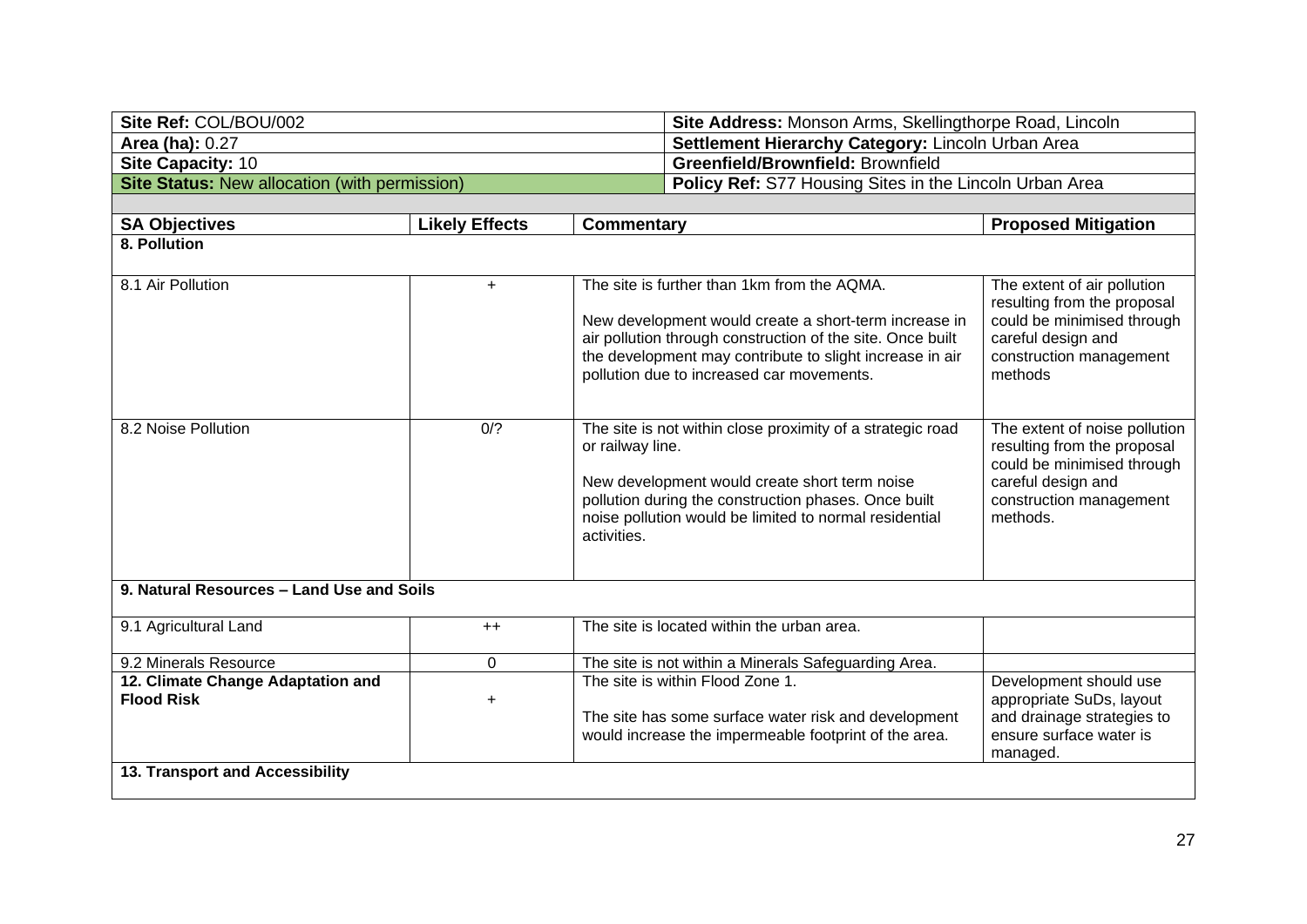| Site Ref: COL/BOU/002                                | Site Address: Monson Arms, Skellingthorpe Road, Lincoln        |
|------------------------------------------------------|----------------------------------------------------------------|
| <b>Area (ha): 0.27</b>                               | Settlement Hierarchy Category: Lincoln Urban Area              |
| <b>Site Capacity: 10</b>                             | <b>Greenfield/Brownfield: Brownfield</b>                       |
| <b>Site Status:</b> New allocation (with permission) | <b>Policy Ref:</b> S77 Housing Sites in the Lincoln Urban Area |
|                                                      |                                                                |

| <b>SA Objectives</b>                        | <b>Likely Effects</b> | <b>Commentary</b>                                                                                                                                                 | <b>Proposed Mitigation</b>                                                                                                                                    |
|---------------------------------------------|-----------------------|-------------------------------------------------------------------------------------------------------------------------------------------------------------------|---------------------------------------------------------------------------------------------------------------------------------------------------------------|
| 13.1 Access to services and facilities      |                       | The site is not within or adjoining the City Centre or a<br>District or Local Centre.<br>The site is approx. 100m away from a bus stop.                           | Where possible provide new<br>linkages for walking and<br>cycling between new<br>development and facilities                                                   |
|                                             |                       |                                                                                                                                                                   | outside of the site area.                                                                                                                                     |
| 13.2 Sustainable travel modes               | $+$                   | There is a bus stop within 400m of the site.                                                                                                                      | New development should<br>seek to maximise use of<br>sustainable modes of<br>transport and reduce<br>reliance on private vehicles<br>for short trips.         |
| <b>Economic</b>                             |                       |                                                                                                                                                                   |                                                                                                                                                               |
| 14. Employment                              |                       |                                                                                                                                                                   |                                                                                                                                                               |
| 14.1 Employment                             | $\ddot{}$             | The site is within 1600m of existing designated<br>employment areas (Moorland Way Industrial Estate and<br>Chieftain Way Trading Estate).                         |                                                                                                                                                               |
| 14.2 Education, training and learning       | $++/?$                | The nearest primary school is approx. 300m from the<br>site. The nearest secondary school (Priory Lincoln<br>Academy) is located approx. 200m away from the site. | New development should<br>seek to provide improved<br>cycling, pedestrian and bus<br>routes to facilitate<br>sustainable access to<br>education and training. |
| 15. Local Economy                           |                       |                                                                                                                                                                   |                                                                                                                                                               |
| 15.1 Encourage and support local<br>economy | $\mathbf 0$           | The site would not result in the loss of employment land.                                                                                                         |                                                                                                                                                               |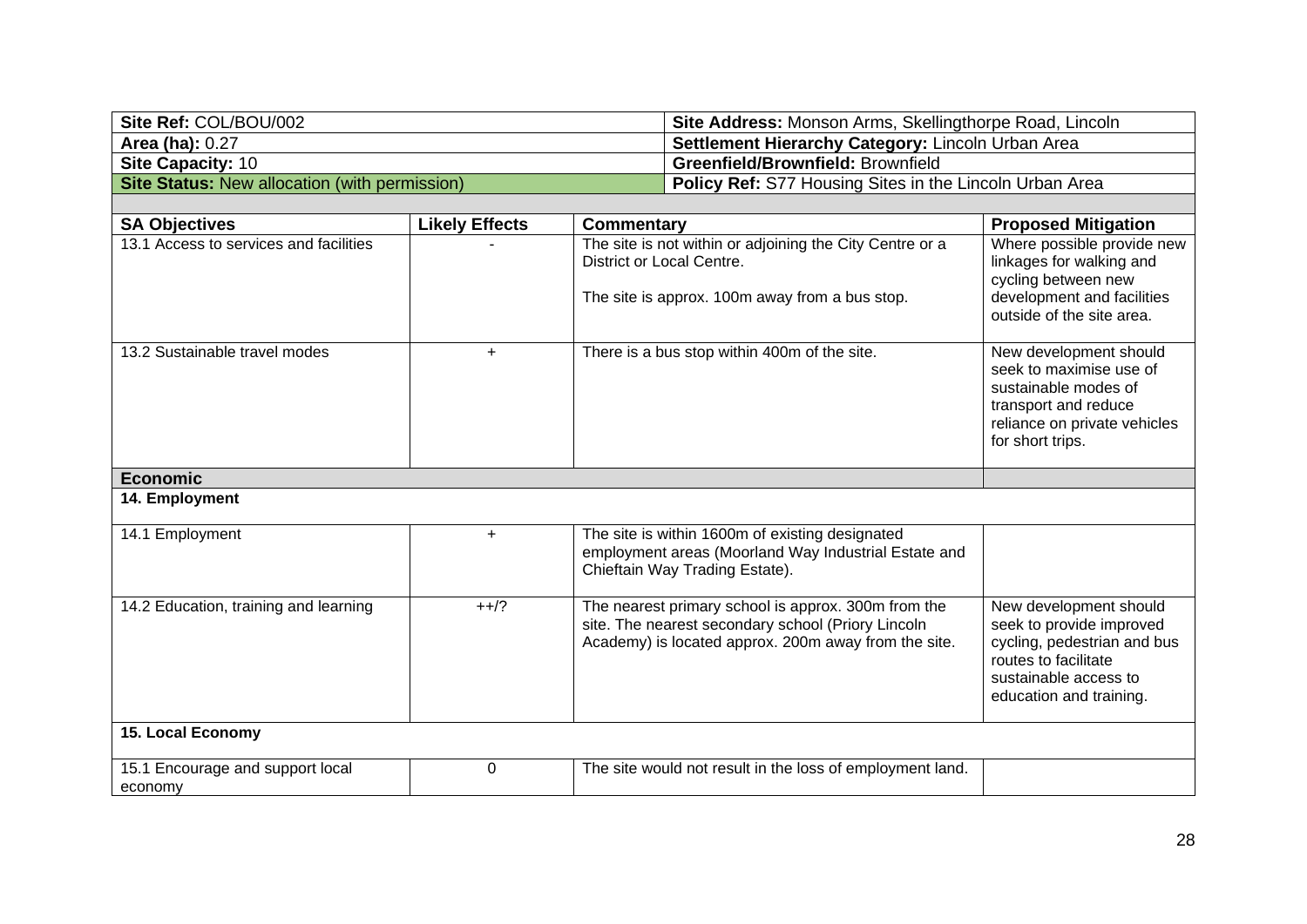| Site Ref: COL/BOU/002                                | Site Address: Monson Arms, Skellingthorpe Road, Lincoln        |
|------------------------------------------------------|----------------------------------------------------------------|
| <b>Area (ha): 0.27</b>                               | Settlement Hierarchy Category: Lincoln Urban Area              |
| <b>Site Capacity: 10</b>                             | <b>Greenfield/Brownfield: Brownfield</b>                       |
| <b>Site Status: New allocation (with permission)</b> | <b>Policy Ref: S77 Housing Sites in the Lincoln Urban Area</b> |
|                                                      |                                                                |

| <b>SA Objectives</b>                             | <b>Likely Effects</b> | Commentary                                                                                                   | <b>Proposed Mitigation</b> |
|--------------------------------------------------|-----------------------|--------------------------------------------------------------------------------------------------------------|----------------------------|
|                                                  |                       | An increase in dwellings would increase the footfall of<br>local shops and businesses.                       |                            |
| 15.2 Protect and enhance hierarchy of<br>centres |                       | The site is not within Lincoln City Centre.                                                                  |                            |
|                                                  |                       | New development would increase the use of existing                                                           |                            |
|                                                  |                       | facilities, leading to possible expansion of existing<br>businesses. Occupants are likely to access services |                            |
|                                                  |                       | within Lincoln.                                                                                              |                            |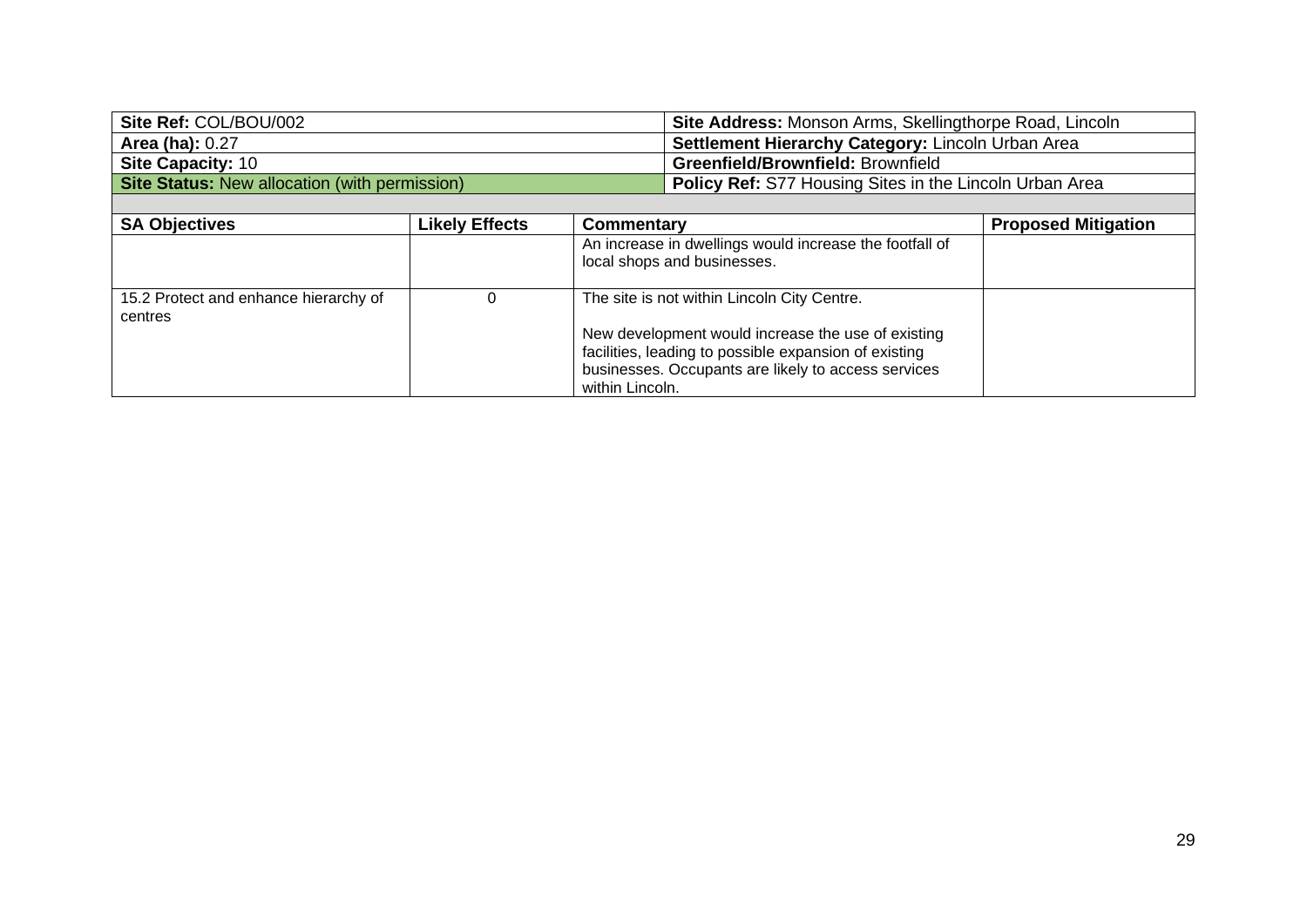#### <span id="page-30-0"></span>COL/BOU/003

| Site Ref: COL/BOU/003                                | Site Address: Former Victory Public House, Boultham Park Road, |  |
|------------------------------------------------------|----------------------------------------------------------------|--|
|                                                      | Lincoln                                                        |  |
| Area (ha): $0.27$                                    | <b>Settlement Hierarchy Category: Lincoln Urban Area</b>       |  |
| <b>Site Capacity: 14</b>                             | <b>Greenfield/Brownfield: Brownfield</b>                       |  |
| <b>Site Status: New allocation (with permission)</b> | <b>Policy Ref:</b> S77 Housing Sites in the Lincoln Urban Area |  |

| <b>SA Objectives</b>                     | <b>Likely Effects</b> | Commentary                                                                                                                                                                                                                                                                                                                                                                                                                                                                                                                                                                                                  | <b>Proposed Mitigation</b> |
|------------------------------------------|-----------------------|-------------------------------------------------------------------------------------------------------------------------------------------------------------------------------------------------------------------------------------------------------------------------------------------------------------------------------------------------------------------------------------------------------------------------------------------------------------------------------------------------------------------------------------------------------------------------------------------------------------|----------------------------|
| <b>Social</b>                            |                       |                                                                                                                                                                                                                                                                                                                                                                                                                                                                                                                                                                                                             |                            |
| 1. Housing                               | $\ddot{}$             | It is likely that new growth in this area would produce a<br>range of market and affordable housing to meet the<br>current and future housing needs for local people in the<br>area.                                                                                                                                                                                                                                                                                                                                                                                                                        |                            |
| 2. Health and Wellbeing                  |                       |                                                                                                                                                                                                                                                                                                                                                                                                                                                                                                                                                                                                             |                            |
| 2.1 Access to healthcare facilities      |                       | The nearest GP surgery is approx. 1000m away.                                                                                                                                                                                                                                                                                                                                                                                                                                                                                                                                                               |                            |
| 2.2 Opportunities for healthy lifestyles | $+$                   | The site is within 400m of existing open space (The<br>Pheasantry natural and semi-natural greenspace,<br>Hartsholme Country Park, Skellingthorpe Road Playing<br>Fields and Tritton Road allotments.<br>The site is within 1,200m of Moorland "Backies"<br>Community Centre Playing Fields, Boultham Park tennis<br>courts and bowling green, and The Backies MuGA and<br>Youth Shelter.<br>The site is within 1,600m of several allotments, including<br>Boultham Glebe, Boultham Park and Greenbank Drive.<br>The site is within 15km (15 min) drive time of a number<br>of strategic parks and gardens. |                            |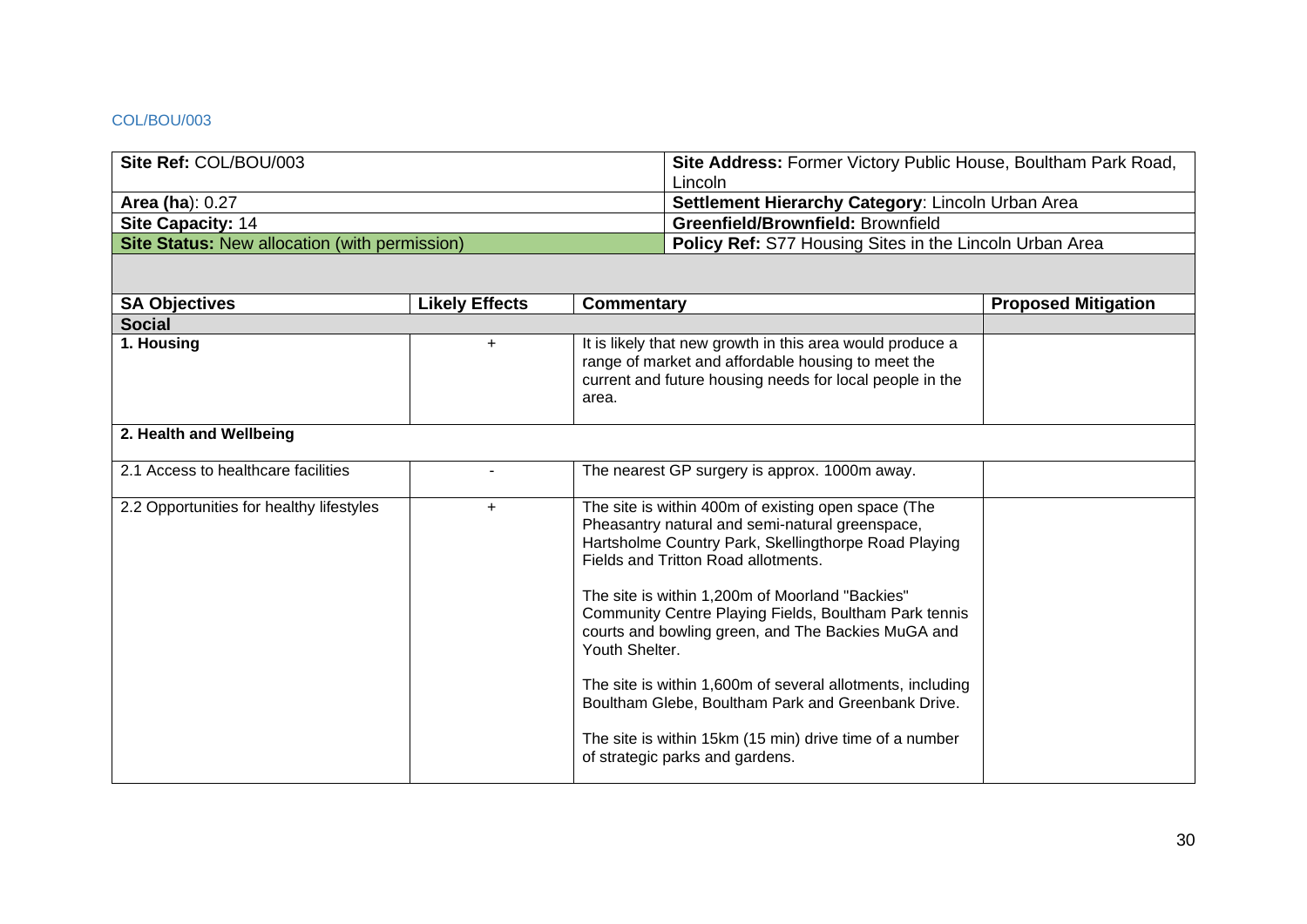| Site Ref: COL/BOU/003                         | Site Address: Former Victory Public House, Boultham Park Road, |  |
|-----------------------------------------------|----------------------------------------------------------------|--|
|                                               | Lincoln                                                        |  |
| <b>Area (ha): 0.27</b>                        | <b>Settlement Hierarchy Category: Lincoln Urban Area</b>       |  |
| <b>Site Capacity: 14</b>                      | <b>Greenfield/Brownfield: Brownfield</b>                       |  |
| Site Status: New allocation (with permission) | <b>Policy Ref:</b> S77 Housing Sites in the Lincoln Urban Area |  |

| <b>SA Objectives</b>                     | <b>Likely Effects</b> | <b>Commentary</b>                                          | <b>Proposed Mitigation</b>                                  |
|------------------------------------------|-----------------------|------------------------------------------------------------|-------------------------------------------------------------|
|                                          |                       | The site is not of a scale which could offer opportunities |                                                             |
|                                          |                       | to create new open space on-site.                          |                                                             |
|                                          |                       |                                                            |                                                             |
| <b>Environmental</b>                     |                       |                                                            |                                                             |
| 4. Biodiversity and Green Infrastructure |                       |                                                            |                                                             |
| 4.1 Conserve and enhance biodiversity    | $-1?$                 | The site is within 500m of Boultham Main Drain,            | Consider how biodiversity                                   |
| and geodiversity                         |                       | Catchwater Drain and Witham Corridor, North of             | enhancements can be                                         |
|                                          |                       | Bracebridge Local Wildlife Sites.                          | delivered through the                                       |
|                                          |                       | There are no BOM areas within or immediately adjacent      | design of buildings, such as<br>through bat roosting and/or |
|                                          |                       | to the site.                                               | bird nesting features.                                      |
|                                          |                       |                                                            |                                                             |
|                                          |                       | The site is not of a scale which could offer opportunities |                                                             |
|                                          |                       | to create new habitat on-site.                             |                                                             |
|                                          |                       |                                                            |                                                             |
| 4.2 Local Green Space                    | $\Omega$              | The site is not within a designated Local Green Space.     |                                                             |
|                                          | $+$ /?                |                                                            |                                                             |
| 5. Landscape and Townscape               |                       | The site is not within an AONB, AGLV or Green Wedge.       |                                                             |
|                                          |                       |                                                            |                                                             |
| 6. Built and Historic Environment        | 0/2                   | There are no heritage assets within the site boundary.     |                                                             |
|                                          |                       |                                                            |                                                             |
|                                          |                       | The site is not within close proximity to any heritage     |                                                             |
|                                          |                       | assets.                                                    |                                                             |
| 7. Natural Resources - Water             | $\Omega$              | The site is not within a Source Protection Zone.           |                                                             |
|                                          |                       |                                                            |                                                             |
| 8. Pollution                             |                       |                                                            |                                                             |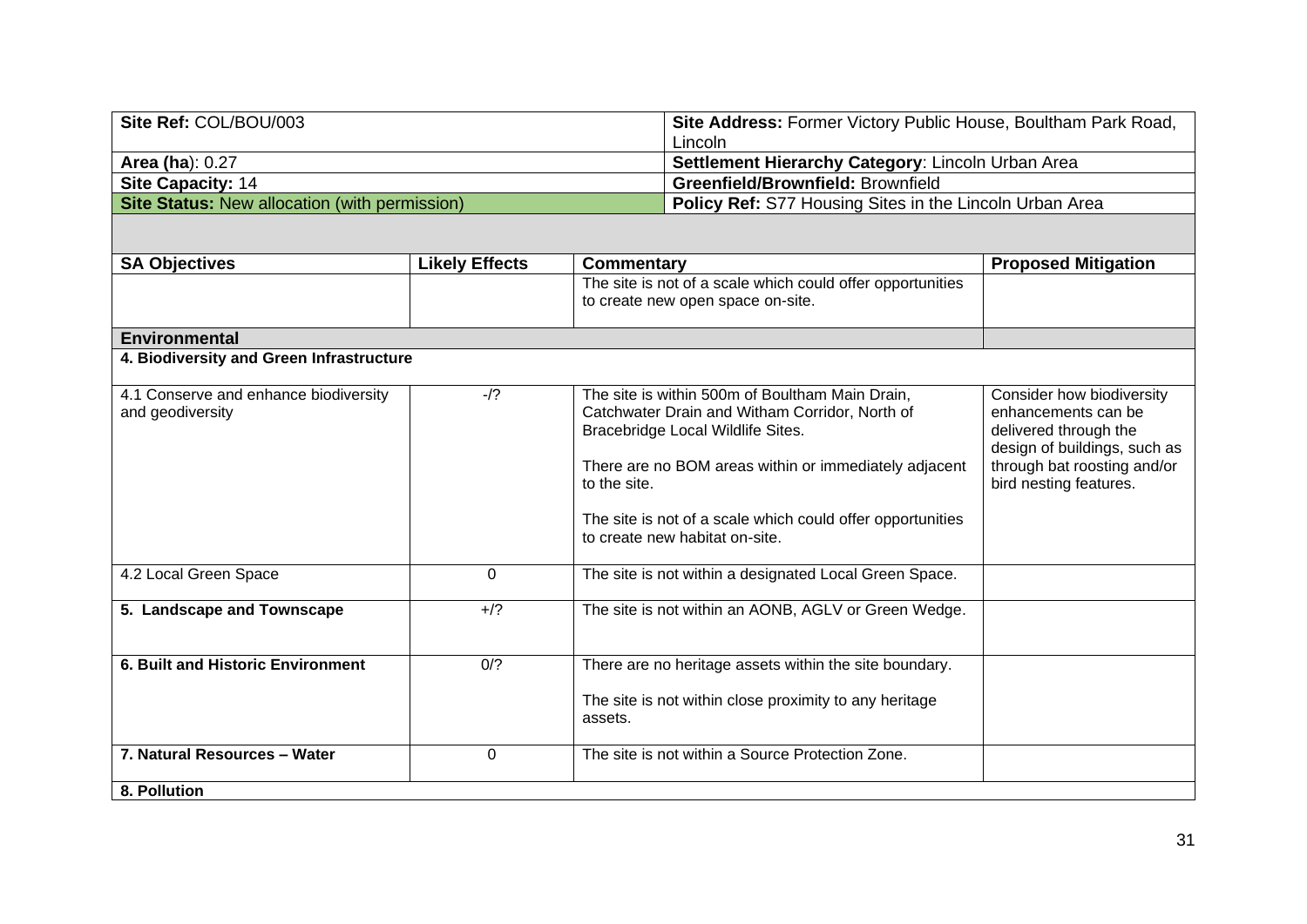| Site Ref: COL/BOU/003                                | Site Address: Former Victory Public House, Boultham Park Road, |  |
|------------------------------------------------------|----------------------------------------------------------------|--|
|                                                      | Lincoln                                                        |  |
| Area (ha): $0.27$                                    | <b>Settlement Hierarchy Category: Lincoln Urban Area</b>       |  |
| Site Capacity: 14                                    | <b>Greenfield/Brownfield: Brownfield</b>                       |  |
| <b>Site Status: New allocation (with permission)</b> | <b>Policy Ref:</b> S77 Housing Sites in the Lincoln Urban Area |  |

| <b>SA Objectives</b>                                   | <b>Likely Effects</b> | <b>Commentary</b>                                                                                                                                                                                                                                                  | <b>Proposed Mitigation</b>                                                                                                                              |
|--------------------------------------------------------|-----------------------|--------------------------------------------------------------------------------------------------------------------------------------------------------------------------------------------------------------------------------------------------------------------|---------------------------------------------------------------------------------------------------------------------------------------------------------|
|                                                        |                       |                                                                                                                                                                                                                                                                    |                                                                                                                                                         |
| 8.1 Air Pollution                                      |                       | The site is within 1km of an AQMA. New development<br>would create a short-term increase in air pollution<br>through construction of the site. Once built the<br>development may contribute to slight increase in air<br>pollution due to increased car movements. | The extent of air pollution<br>resulting from the proposal<br>could be minimised through<br>careful design and<br>construction management<br>methods    |
| 8.2 Noise Pollution                                    | 0/2                   | New development would create short term noise<br>pollution during the construction phases. Once built<br>noise pollution would be limited to normal residential<br>activities.                                                                                     | The extent of noise pollution<br>resulting from the proposal<br>could be minimised through<br>careful design and<br>construction management<br>methods. |
| 9. Natural Resources - Land Use and Soils              |                       |                                                                                                                                                                                                                                                                    |                                                                                                                                                         |
| 9.1 Agricultural Land                                  | $++$                  | The site is located within the urban area.                                                                                                                                                                                                                         |                                                                                                                                                         |
| 9.2 Minerals Resource                                  | 0                     | The site is not within a Minerals Safeguarding Area.                                                                                                                                                                                                               |                                                                                                                                                         |
| 12. Climate Change Adaptation and<br><b>Flood Risk</b> |                       | The site is falls entirely within Flood Zone 2 and 3.<br>The site has some surface water risk and development<br>would increase the impermeable footprint of the area.                                                                                             | Development should use<br>appropriate SuDs, layout<br>and drainage strategies to<br>ensure surface water is<br>managed.                                 |
| 13. Transport and Accessibility                        |                       |                                                                                                                                                                                                                                                                    |                                                                                                                                                         |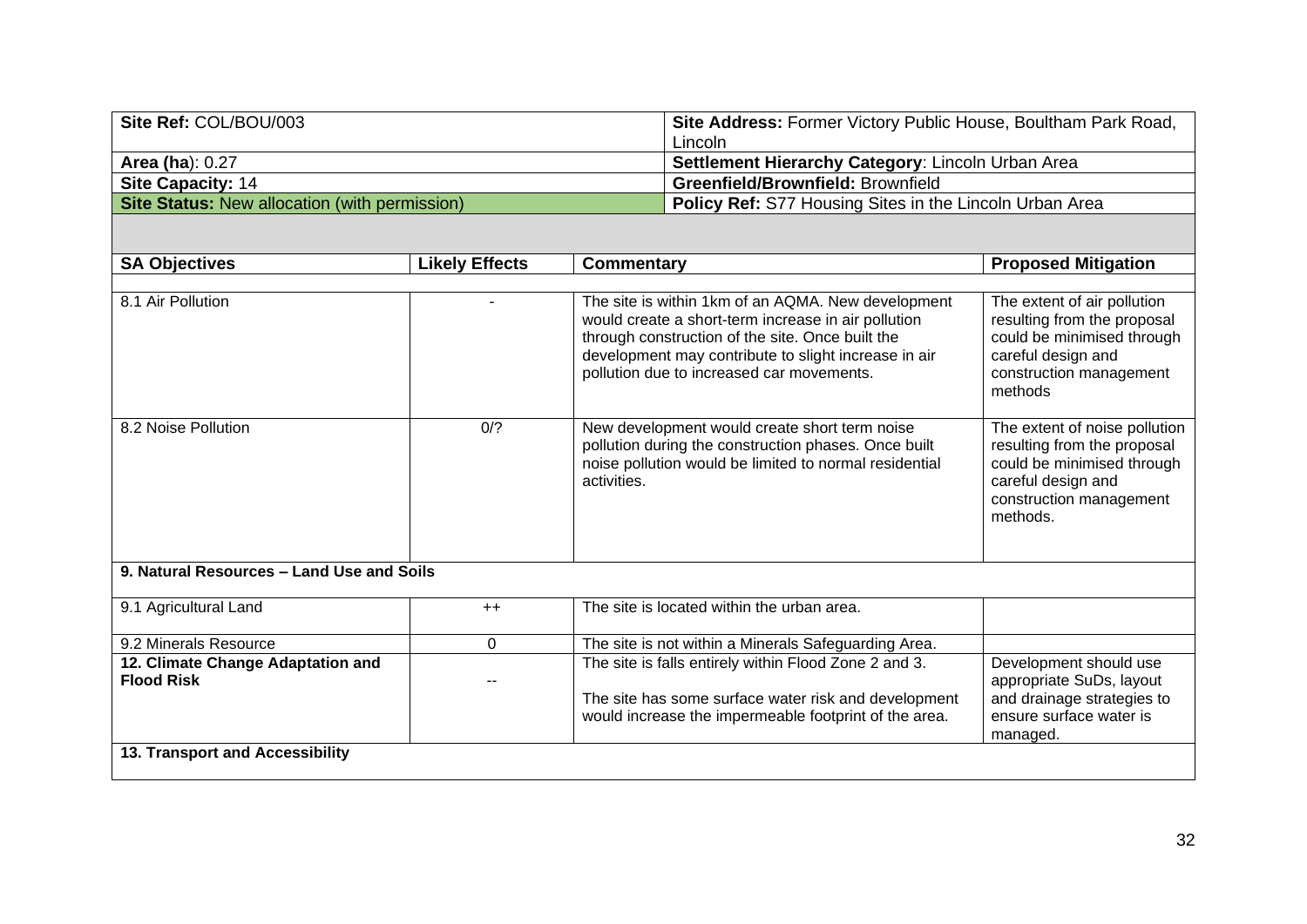| Site Ref: COL/BOU/003                                | <b>Site Address: Former Victory Public House, Boultham Park Road,</b> |  |
|------------------------------------------------------|-----------------------------------------------------------------------|--|
|                                                      | Lincoln                                                               |  |
| Area (ha): $0.27$                                    | <b>Settlement Hierarchy Category: Lincoln Urban Area</b>              |  |
| Site Capacity: 14                                    | Greenfield/Brownfield: Brownfield                                     |  |
| <b>Site Status: New allocation (with permission)</b> | <b>Policy Ref:</b> S77 Housing Sites in the Lincoln Urban Area        |  |

| <b>SA Objectives</b>                   | <b>Likely Effects</b> | <b>Commentary</b>                                                                                                           | <b>Proposed Mitigation</b>                                                                                                                                    |
|----------------------------------------|-----------------------|-----------------------------------------------------------------------------------------------------------------------------|---------------------------------------------------------------------------------------------------------------------------------------------------------------|
| 13.1 Access to services and facilities |                       | The site is approx. 800m from Lincoln City Centre.<br>The site is approx. 250m away from a bus stop.                        | Where possible provide new<br>linkages for walking and<br>cycling between new<br>development and facilities<br>outside of the site area.                      |
| 13.2 Sustainable travel modes          | $\ddot{}$             | There is a bus stop within 400m of the site.                                                                                | New development should<br>seek to maximise use of<br>sustainable modes of<br>transport and reduce<br>reliance on private vehicles<br>for short trips.         |
| <b>Economic</b>                        |                       |                                                                                                                             |                                                                                                                                                               |
| 14. Employment                         |                       |                                                                                                                             |                                                                                                                                                               |
| 14.1 Employment                        | $++$                  | The site is within 1km of Lincoln City Centre but is<br>adjacent to the Sunningdale Trading Estate employment<br>area.      |                                                                                                                                                               |
| 14.2 Education, training and learning  | $+$ /?                | The nearest primary school is approx. 350m from the<br>site. The nearest secondary school is located approx.<br>1.5km away. | New development should<br>seek to provide improved<br>cycling, pedestrian and bus<br>routes to facilitate<br>sustainable access to<br>education and training. |
| <b>15. Local Economy</b>               |                       |                                                                                                                             |                                                                                                                                                               |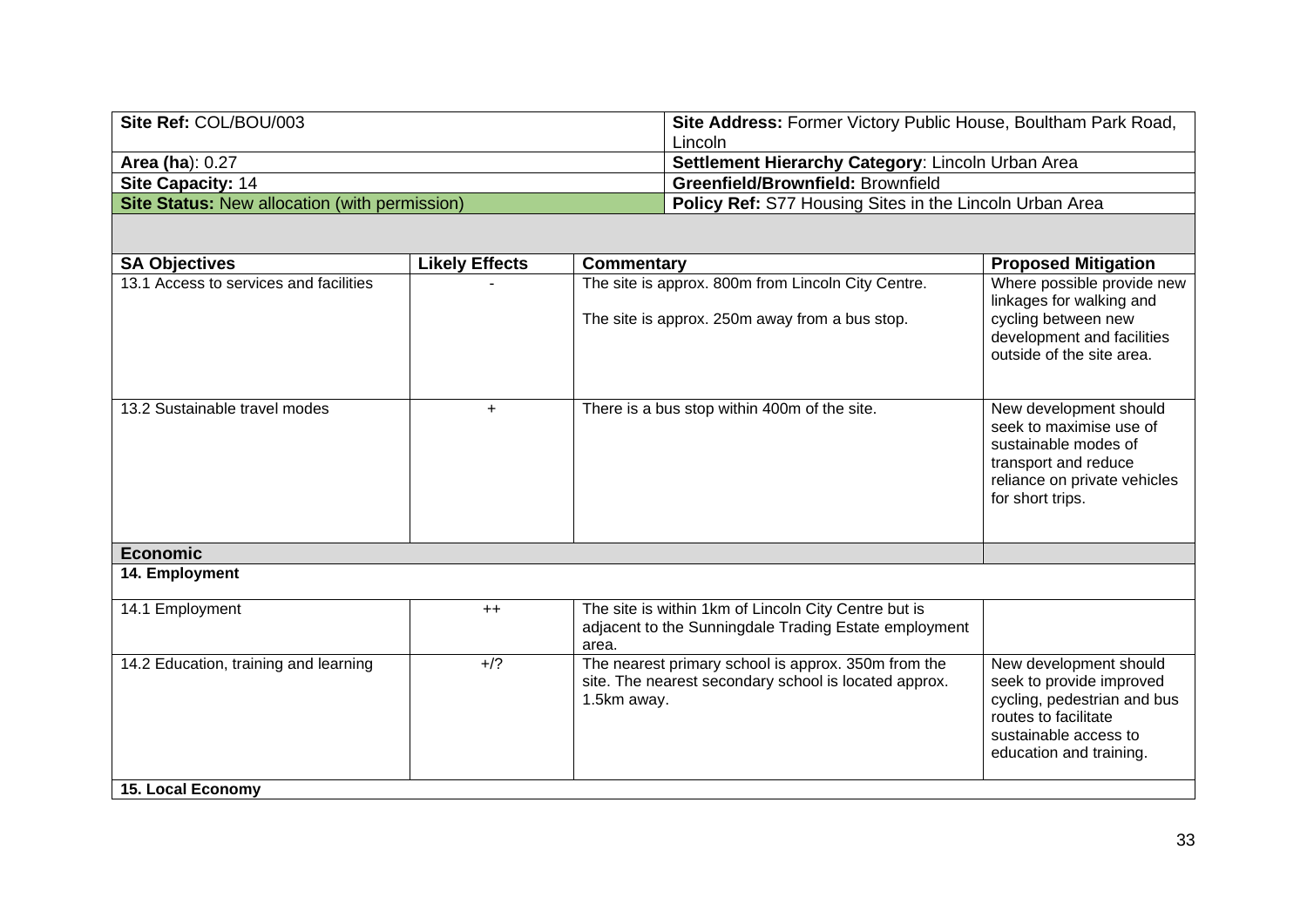| Site Ref: COL/BOU/003                                | Site Address: Former Victory Public House, Boultham Park Road, |  |
|------------------------------------------------------|----------------------------------------------------------------|--|
|                                                      | Lincoln                                                        |  |
| Area (ha): $0.27$                                    | <b>Settlement Hierarchy Category: Lincoln Urban Area</b>       |  |
| <b>Site Capacity: 14</b>                             | <b>Greenfield/Brownfield: Brownfield</b>                       |  |
| <b>Site Status: New allocation (with permission)</b> | <b>Policy Ref:</b> S77 Housing Sites in the Lincoln Urban Area |  |

| <b>SA Objectives</b>                             | <b>Likely Effects</b> | Commentary                                                                                                                                                                                                                                                       | <b>Proposed Mitigation</b> |
|--------------------------------------------------|-----------------------|------------------------------------------------------------------------------------------------------------------------------------------------------------------------------------------------------------------------------------------------------------------|----------------------------|
|                                                  |                       |                                                                                                                                                                                                                                                                  |                            |
| 15.1 Encourage and support local<br>economy      |                       | The site would not result in the loss of employment land.                                                                                                                                                                                                        |                            |
|                                                  |                       | An increase in dwellings would increase the footfall of<br>local shops and businesses.                                                                                                                                                                           |                            |
| 15.2 Protect and enhance hierarchy of<br>centres |                       | The site is not within Lincoln City Centre.                                                                                                                                                                                                                      |                            |
|                                                  |                       | New development would increase the use of existing<br>facilities, leading to possible expansion of existing<br>centres. The occupants of the development are likely to<br>access services and facilities in Lincoln, enhancing the<br>position in the hierarchy. |                            |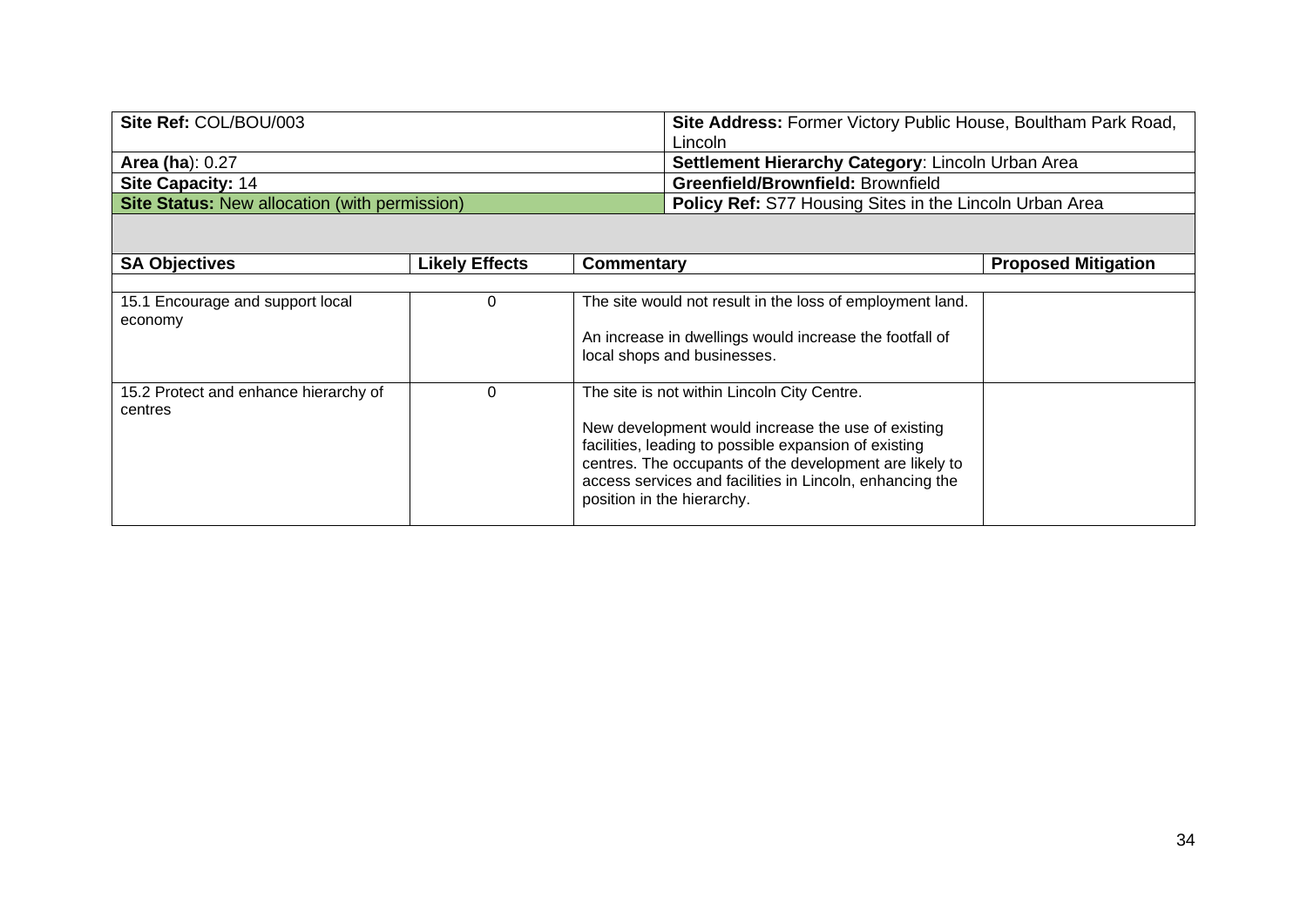## <span id="page-35-0"></span>Bracebridge

#### <span id="page-35-1"></span>COL/BR/001

| Site Ref: COL/BR/001                | Site Address: Land rear of 2151-237 Calder Road, Lincoln       |  |  |
|-------------------------------------|----------------------------------------------------------------|--|--|
| <b>Area (ha): 0.43</b>              | Settlement Hierarchy Category: Lincoln Urban Area              |  |  |
| <b>Site Capacity: 15</b>            | <b>Greenfield/Brownfield: Mixed</b>                            |  |  |
| Site Status: Reasonable alternative | <b>Policy Ref:</b> S77 Housing Sites in the Lincoln Urban Area |  |  |

| <b>SA Objectives</b>                     | <b>Likely Effects</b> | Commentary                                                                                                                                                                                                                                                                                                                                                                                                                                                                                                                                                                                                                                      | <b>Proposed Mitigation</b> |  |
|------------------------------------------|-----------------------|-------------------------------------------------------------------------------------------------------------------------------------------------------------------------------------------------------------------------------------------------------------------------------------------------------------------------------------------------------------------------------------------------------------------------------------------------------------------------------------------------------------------------------------------------------------------------------------------------------------------------------------------------|----------------------------|--|
| <b>Social</b>                            |                       |                                                                                                                                                                                                                                                                                                                                                                                                                                                                                                                                                                                                                                                 |                            |  |
| 1. Housing                               | $\ddot{}$             | The site is small and would provide a small number of<br>new homes.                                                                                                                                                                                                                                                                                                                                                                                                                                                                                                                                                                             |                            |  |
| 2. Health and Wellbeing                  |                       |                                                                                                                                                                                                                                                                                                                                                                                                                                                                                                                                                                                                                                                 |                            |  |
| 2.1 Access to healthcare facilities      | $+$                   | The site is close to existing healthcare facilities (within<br>800m). Although an increase in households could put<br>local services under increasing pressure, it is considered<br>that this would be limited given the small size of the site.                                                                                                                                                                                                                                                                                                                                                                                                |                            |  |
| 2.2 Opportunities for healthy lifestyles | $+$                   | The site is within 400m of existing open space (Primrose<br>Close amenity space, River Witham South of<br>Bracebridge green corridor, Witham Valley South and<br>Witham South natural and semi-natural greenspaces<br>and, Pullan Close Play Area).<br>The site is within 1,200m of Witham Fields Sports<br>Ground and Redwood Playing Fields, Glebe Park BMX<br>Track, North Hykeham Skateboard Park, Redwood,<br>Newark Road, Glebe Park, Witham Fields Play Areas<br>although access may be restricted by the River Witham<br>and main roads.<br>The site is within 1,600m of several allotments, including<br>Simons Hill and Hykeham Road. |                            |  |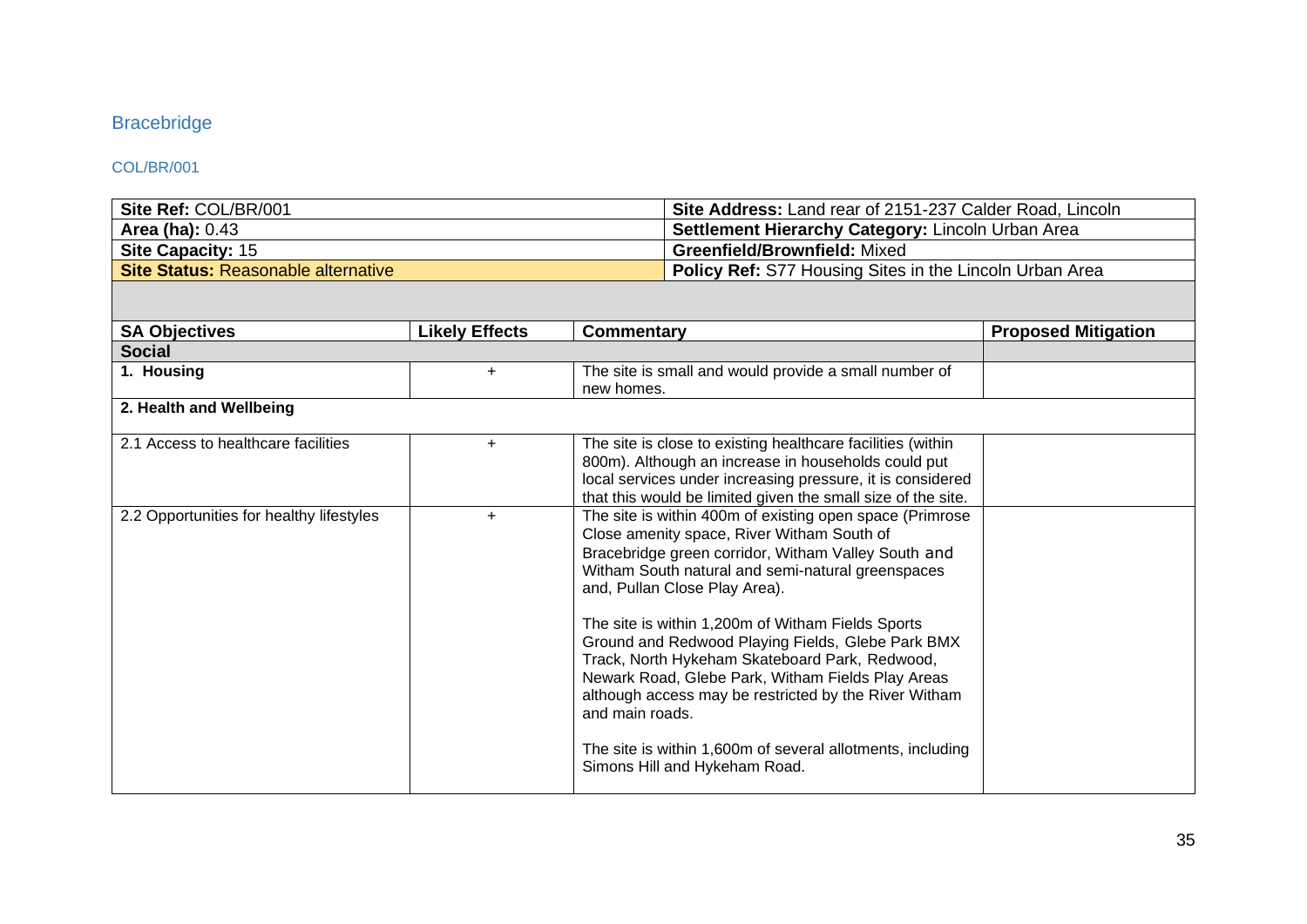| Site Ref: COL/BR/001                | Site Address: Land rear of 2151-237 Calder Road, Lincoln       |
|-------------------------------------|----------------------------------------------------------------|
| <b>Area (ha):</b> 0.43              | <b>Settlement Hierarchy Category: Lincoln Urban Area</b>       |
| <b>Site Capacity: 15</b>            | <b>Greenfield/Brownfield: Mixed</b>                            |
| Site Status: Reasonable alternative | <b>Policy Ref:</b> S77 Housing Sites in the Lincoln Urban Area |

| <b>SA Objectives</b>                                      | <b>Likely Effects</b> | <b>Commentary</b>                                                                                                                                                                                                                                                                                                                                                                            | <b>Proposed Mitigation</b>                                                                                                                                                                                                                                                                                                                                                                                                                                                                         |
|-----------------------------------------------------------|-----------------------|----------------------------------------------------------------------------------------------------------------------------------------------------------------------------------------------------------------------------------------------------------------------------------------------------------------------------------------------------------------------------------------------|----------------------------------------------------------------------------------------------------------------------------------------------------------------------------------------------------------------------------------------------------------------------------------------------------------------------------------------------------------------------------------------------------------------------------------------------------------------------------------------------------|
|                                                           |                       | The site is within 15km (15 min) drive time of a number<br>of strategic parks and gardens.                                                                                                                                                                                                                                                                                                   |                                                                                                                                                                                                                                                                                                                                                                                                                                                                                                    |
|                                                           |                       | The site is not of a scale which could offer opportunities<br>to create new open space on-site.                                                                                                                                                                                                                                                                                              |                                                                                                                                                                                                                                                                                                                                                                                                                                                                                                    |
| <b>Environmental</b>                                      |                       |                                                                                                                                                                                                                                                                                                                                                                                              |                                                                                                                                                                                                                                                                                                                                                                                                                                                                                                    |
| 4. Biodiversity and Green Infrastructure                  |                       |                                                                                                                                                                                                                                                                                                                                                                                              |                                                                                                                                                                                                                                                                                                                                                                                                                                                                                                    |
| 4.1 Conserve and enhance biodiversity<br>and geodiversity | $-1$ ?                | The site is within 500m of Witham Valley South Drain,<br>Witham Corridor, South of Bracebridge, River Witham,<br>Bracebridge to South Hykeham and Newark Road to<br>River Witham Drain Local Wildlife Sites.<br>It is wholly within a BOM area: Ecological Network -<br>opportunity for management. The same BOM area is<br>adjacent to the site boundaries to the north, west and<br>south. | Proposals should avoid<br>development on BOM<br>Opportunity for<br>Management Areas where<br>possible. Where this is not<br>possible, the development<br>layout should ensure that<br>connectivity of the network<br>is maintained, through<br>design or through the<br>effective creation of new<br>habitat as part of a<br>landscaping scheme.<br>Development should be<br>designed to avoid the most<br>sensitive parts of<br>designated sites and<br>incorporate buffers around<br>such parts. |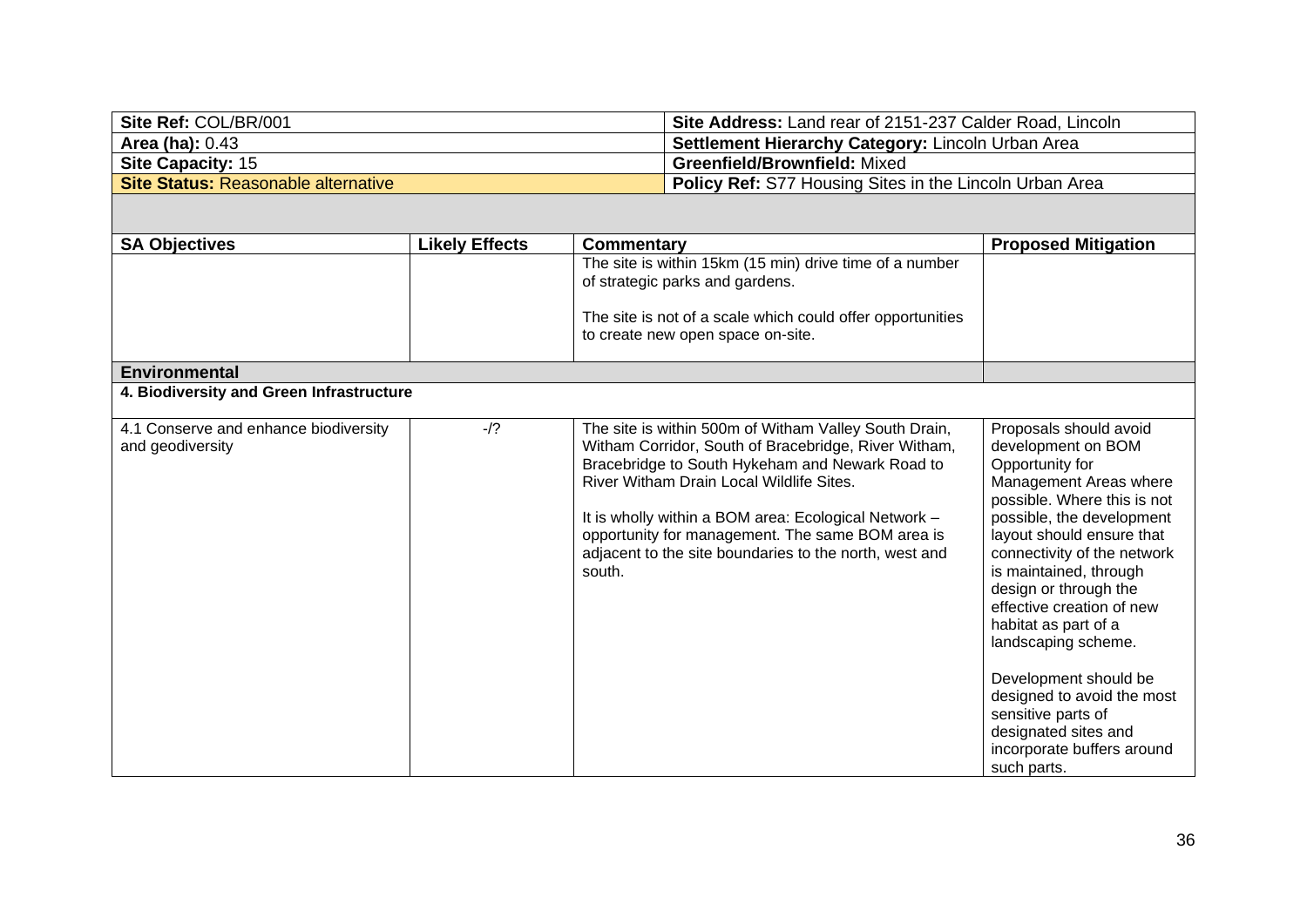| Site Ref: COL/BR/001                | Site Address: Land rear of 2151-237 Calder Road, Lincoln       |
|-------------------------------------|----------------------------------------------------------------|
| <b>Area (ha):</b> 0.43              | Settlement Hierarchy Category: Lincoln Urban Area              |
| <b>Site Capacity: 15</b>            | <b>Greenfield/Brownfield: Mixed</b>                            |
| Site Status: Reasonable alternative | <b>Policy Ref:</b> S77 Housing Sites in the Lincoln Urban Area |

| <b>SA Objectives</b>                                   | <b>Likely Effects</b> | Commentary                                                                                                                                                                                                                       | <b>Proposed Mitigation</b>                                                                                      |
|--------------------------------------------------------|-----------------------|----------------------------------------------------------------------------------------------------------------------------------------------------------------------------------------------------------------------------------|-----------------------------------------------------------------------------------------------------------------|
| 4.2 Local Green Space                                  | 0                     | The site is not within a designated Local Green Space.                                                                                                                                                                           | Development could improve<br>linkages and access to the<br>river.                                               |
| 5. Landscape and Townscape                             | $-1$ ?                | The site lies entirely within the Witham Valley Green<br>Wedge.                                                                                                                                                                  | Design, scale and layout of<br>development.                                                                     |
| 6. Built and Historic Environment                      | 0/2                   | The site is small scale and is not in close proximity to<br>heritage assets.                                                                                                                                                     | Design, scale and layout of<br>development                                                                      |
| 7. Natural Resources - Water                           | 0                     | The site is not within a Source Protection Zone.<br>The development would increase water consumption<br>and sewerage disposal, both in the short term and long<br>term after dwellings are occupied.                             | Use of SuDs and water<br>management strategies to<br>ensure no adverse impacts<br>from development.             |
| 8. Pollution                                           |                       |                                                                                                                                                                                                                                  |                                                                                                                 |
| 8.1 Air Pollution                                      | $\ddot{}$             | The site is further than 1km of from the AQMA.<br>Short term during construction there is likely to be some<br>air pollution. Once occupied air pollution is likely to be<br>limited to a small increase in vehicular movements. |                                                                                                                 |
| 8.2 Noise Pollution                                    | 0/?                   | The site is not within close proximity to the strategic road<br>network or a railway line.                                                                                                                                       |                                                                                                                 |
| 9. Natural Resources - Land Use and Soils              |                       |                                                                                                                                                                                                                                  |                                                                                                                 |
| 9.1 Agricultural Land                                  |                       | The site is greenfield and is within Grade 3 Agricultural<br>Land.                                                                                                                                                               |                                                                                                                 |
| 9.2 Minerals Resource                                  | 0                     | The site not within a Mineral Safeguarding Area.                                                                                                                                                                                 |                                                                                                                 |
| 12. Climate Change Adaptation and<br><b>Flood Risk</b> |                       | The site is mainly within Flood Zone 2.<br>The site is in close proximity to the River Witham.                                                                                                                                   | Incorporation of appropriate<br>drainage and flood risk<br>management strategies.<br>Use of permeable materials |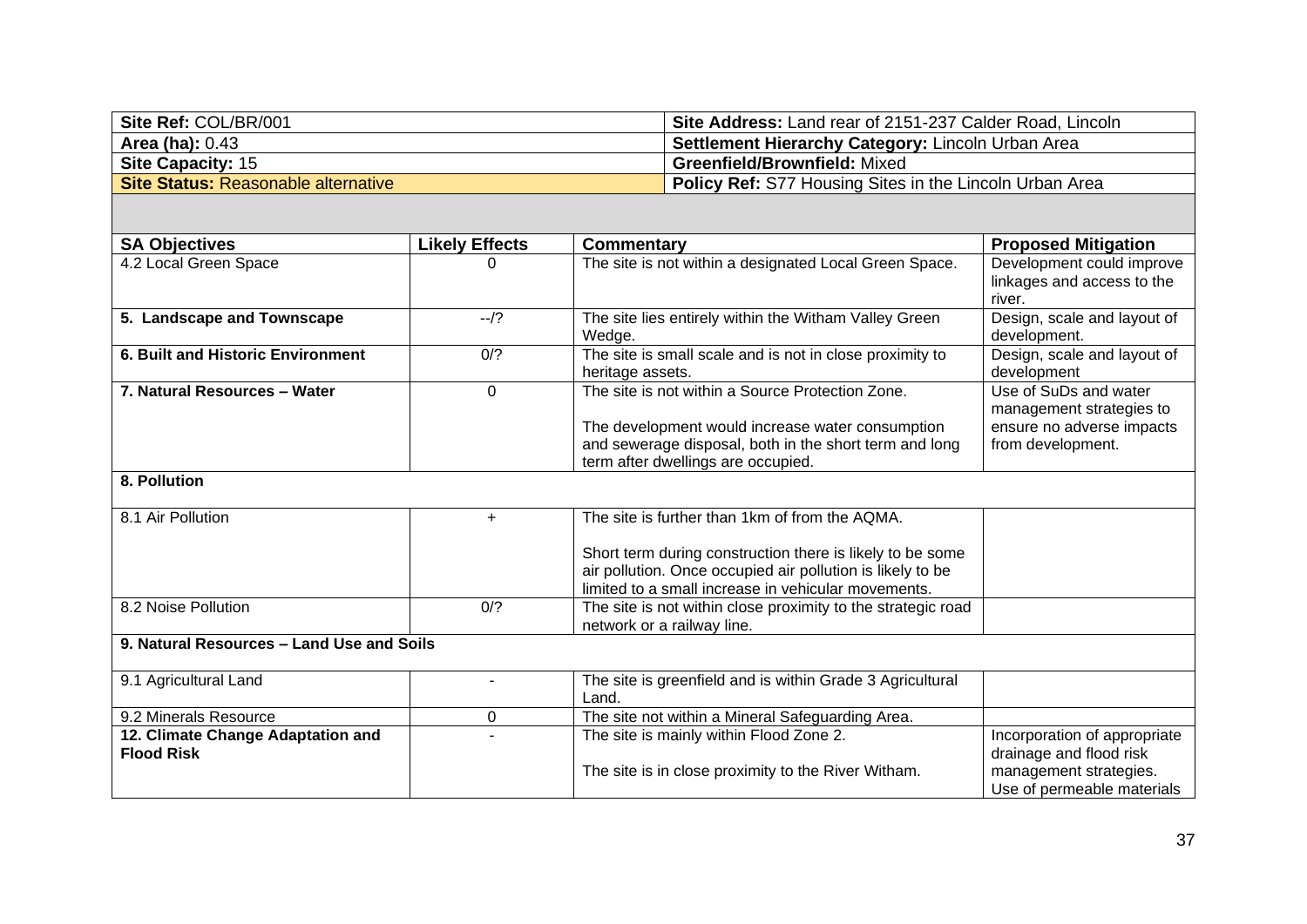| Site Ref: COL/BR/001                | Site Address: Land rear of 2151-237 Calder Road, Lincoln       |
|-------------------------------------|----------------------------------------------------------------|
| Area (ha): $0.43$                   | <b>Settlement Hierarchy Category: Lincoln Urban Area</b>       |
| <b>Site Capacity: 15</b>            | <b>Greenfield/Brownfield: Mixed</b>                            |
| Site Status: Reasonable alternative | <b>Policy Ref:</b> S77 Housing Sites in the Lincoln Urban Area |

| <b>SA Objectives</b>                   | <b>Likely Effects</b> | Commentary                                                                                           | <b>Proposed Mitigation</b>                            |
|----------------------------------------|-----------------------|------------------------------------------------------------------------------------------------------|-------------------------------------------------------|
|                                        |                       |                                                                                                      | within the development.                               |
|                                        |                       |                                                                                                      | Incorporation into the                                |
|                                        |                       |                                                                                                      | development of materials,<br>technology and processes |
|                                        |                       |                                                                                                      | that are carbon neutral or                            |
|                                        |                       |                                                                                                      | off-site provision.                                   |
| 13. Transport and Accessibility        |                       |                                                                                                      |                                                       |
| 13.1 Access to services and facilities | $+$                   | The site is within 400m of Brant Road Local Centre.                                                  |                                                       |
| 13.2 Sustainable travel modes          | $+$                   | The site is located within 400m of existing bus routes. It                                           | Development should                                    |
|                                        |                       | is also close to local employment and services reducing                                              | promote the use of                                    |
|                                        |                       | the reliance on private vehicle use.                                                                 | sustainable transport<br>modes.                       |
| <b>Economic</b>                        |                       |                                                                                                      |                                                       |
| 14. Employment                         |                       |                                                                                                      |                                                       |
|                                        |                       |                                                                                                      |                                                       |
| 14.1 Employment                        |                       | The site is between 1600m and 5km of Lincoln City                                                    | Development should                                    |
|                                        |                       | Centre or a designated employment area. However, it                                                  | encourage the use of                                  |
|                                        |                       | does have sustainable transport links to employment                                                  | sustainable transport modes                           |
| 14.2 Education, training and learning  | $+$ /?                | areas in both North Hykeham and Lincoln city.<br>There is adjacent to The Meadows primary school and | to areas of employment.<br>Development should seek    |
|                                        |                       | there are several secondary schools within 2km of the                                                | to improve cycling and                                |
|                                        |                       | site.                                                                                                | pedestrian links to existing                          |
|                                        |                       |                                                                                                      | education facilities.                                 |
|                                        |                       | There are bus routes and walking/cycle routes                                                        |                                                       |
|                                        |                       | connecting the area to existing schools and College and                                              |                                                       |
|                                        |                       | University in Lincoln.                                                                               |                                                       |
| <b>15. Local Economy</b>               |                       |                                                                                                      |                                                       |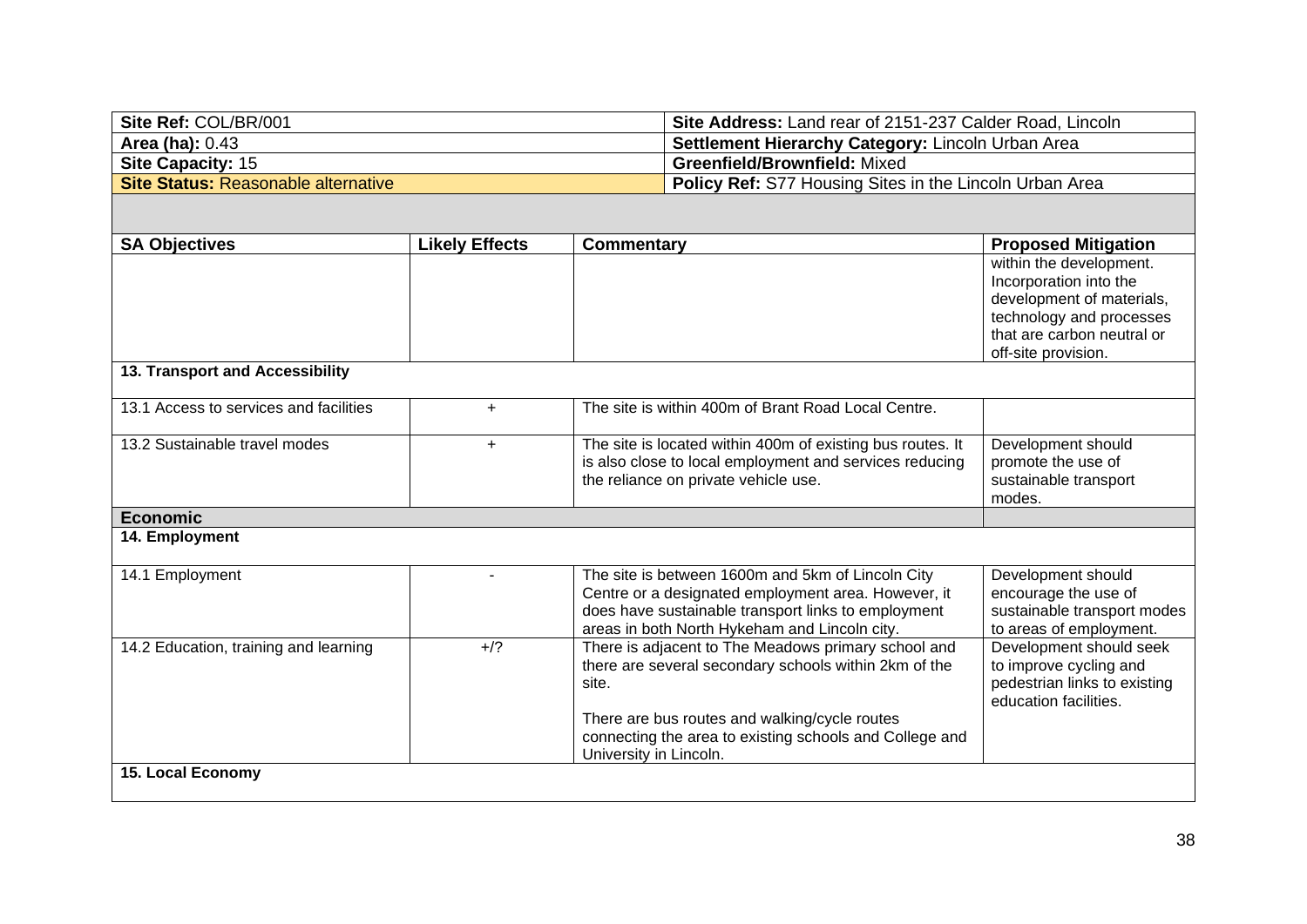| Site Ref: COL/BR/001                | Site Address: Land rear of 2151-237 Calder Road, Lincoln       |
|-------------------------------------|----------------------------------------------------------------|
| <b>Area (ha): 0.43</b>              | Settlement Hierarchy Category: Lincoln Urban Area              |
| <b>Site Capacity: 15</b>            | <b>Greenfield/Brownfield: Mixed</b>                            |
| Site Status: Reasonable alternative | <b>Policy Ref:</b> S77 Housing Sites in the Lincoln Urban Area |

| <b>SA Objectives</b>                             | <b>Likely Effects</b> | Commentary                                                                                                                        | <b>Proposed Mitigation</b>                                                                                                   |
|--------------------------------------------------|-----------------------|-----------------------------------------------------------------------------------------------------------------------------------|------------------------------------------------------------------------------------------------------------------------------|
| 15.1 Encourage and support local<br>economy      |                       | The site is not of a scale to provide new employment<br>opportunities                                                             |                                                                                                                              |
| 15.2 Protect and enhance hierarchy of<br>centres |                       | The site is not within the Lincoln City Centre; however, it<br>has existing bus, cycling and walking links to the city<br>centre. | Promote the use of<br>sustainable transport modes<br>to reduce the reliance on<br>the private vehicle for short<br>journeys. |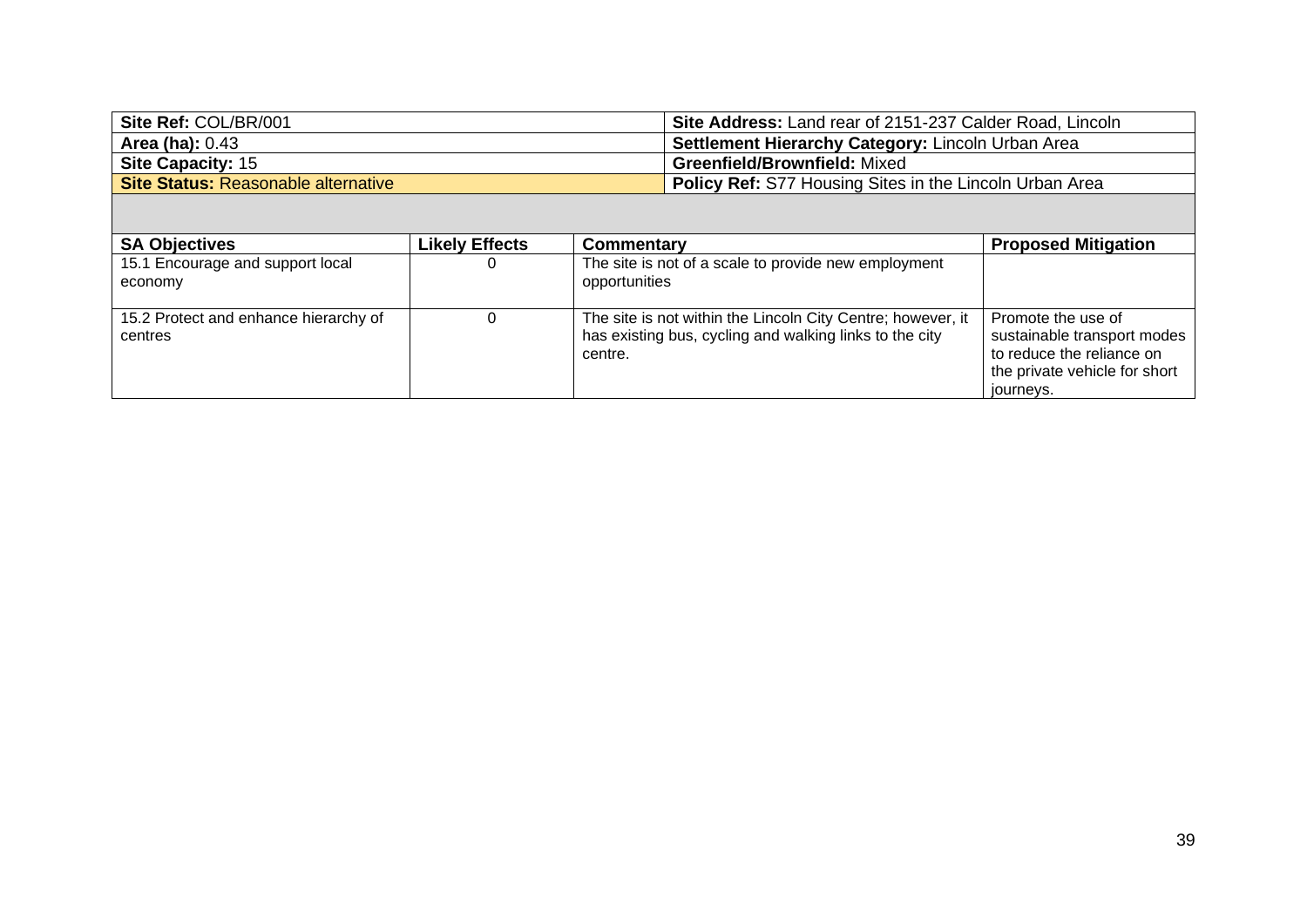# **Carholme**

### COL/CAR/002

| Site Ref: COL/CAR/002               | <b>Site Address: Farmland South of Long Leys Road</b>          |
|-------------------------------------|----------------------------------------------------------------|
| <b>Area (ha): 21.11</b>             | <b>Settlement Hierarchy Category: Lincoln Urban Area</b>       |
| <b>Site Capacity: 507</b>           | <b>Greenfield/Brownfield: Greenfield</b>                       |
| Site Status: Reasonable alternative | <b>Policy Ref:</b> S77 Housing Sites in the Lincoln Urban Area |

| <b>SA Objectives</b>                     | <b>Likely Effects</b> | Commentary                                                  | <b>Proposed Mitigation</b>                      |
|------------------------------------------|-----------------------|-------------------------------------------------------------|-------------------------------------------------|
|                                          |                       |                                                             |                                                 |
| <b>Social</b>                            |                       |                                                             |                                                 |
| 1. Housing                               | $++$                  | The site would be of a size to provide a range of market    |                                                 |
|                                          |                       | and affordable homes to meet local needs.                   |                                                 |
|                                          |                       |                                                             |                                                 |
| 2. Health and Wellbeing                  |                       |                                                             |                                                 |
|                                          |                       |                                                             |                                                 |
| 2.1 Access to healthcare facilities      |                       | There is limited access to GP surgeries from this site,     |                                                 |
|                                          |                       | although the site could be of a size to potentially provide |                                                 |
|                                          |                       | new facilities.                                             |                                                 |
| 2.2 Opportunities for healthy lifestyles | $++$                  | The site is within 400m of existing open space (Long        | Development should seek                         |
|                                          |                       | Leys Road allotments and the West Common).                  | to provide new, and/or                          |
|                                          |                       |                                                             | improve links to, existing                      |
|                                          |                       | The site is within 1,200m of West Common cricket            | open space, taking into                         |
|                                          |                       | pitches, tennis courts and bowling green, and Whitton       | account open space                              |
|                                          |                       | Park.                                                       | deficiencies in the Central                     |
|                                          |                       |                                                             |                                                 |
|                                          |                       |                                                             | Lincolnshire Open Space<br>Audit and Assessment |
|                                          |                       | The site is within 1,600m of several allotments, including  |                                                 |
|                                          |                       | Yarborough Crescent, Burton Ridge and Clarence Street       | 2021.                                           |
|                                          |                       | A and B.                                                    |                                                 |
|                                          |                       |                                                             |                                                 |
|                                          |                       | The site is within 15km (15 min) drive time of a number     |                                                 |
|                                          |                       | of strategic parks and gardens.                             |                                                 |
|                                          |                       | The site is of a scale which could offer opportunities to   |                                                 |
|                                          |                       | create new open space on-site.                              |                                                 |
|                                          |                       |                                                             |                                                 |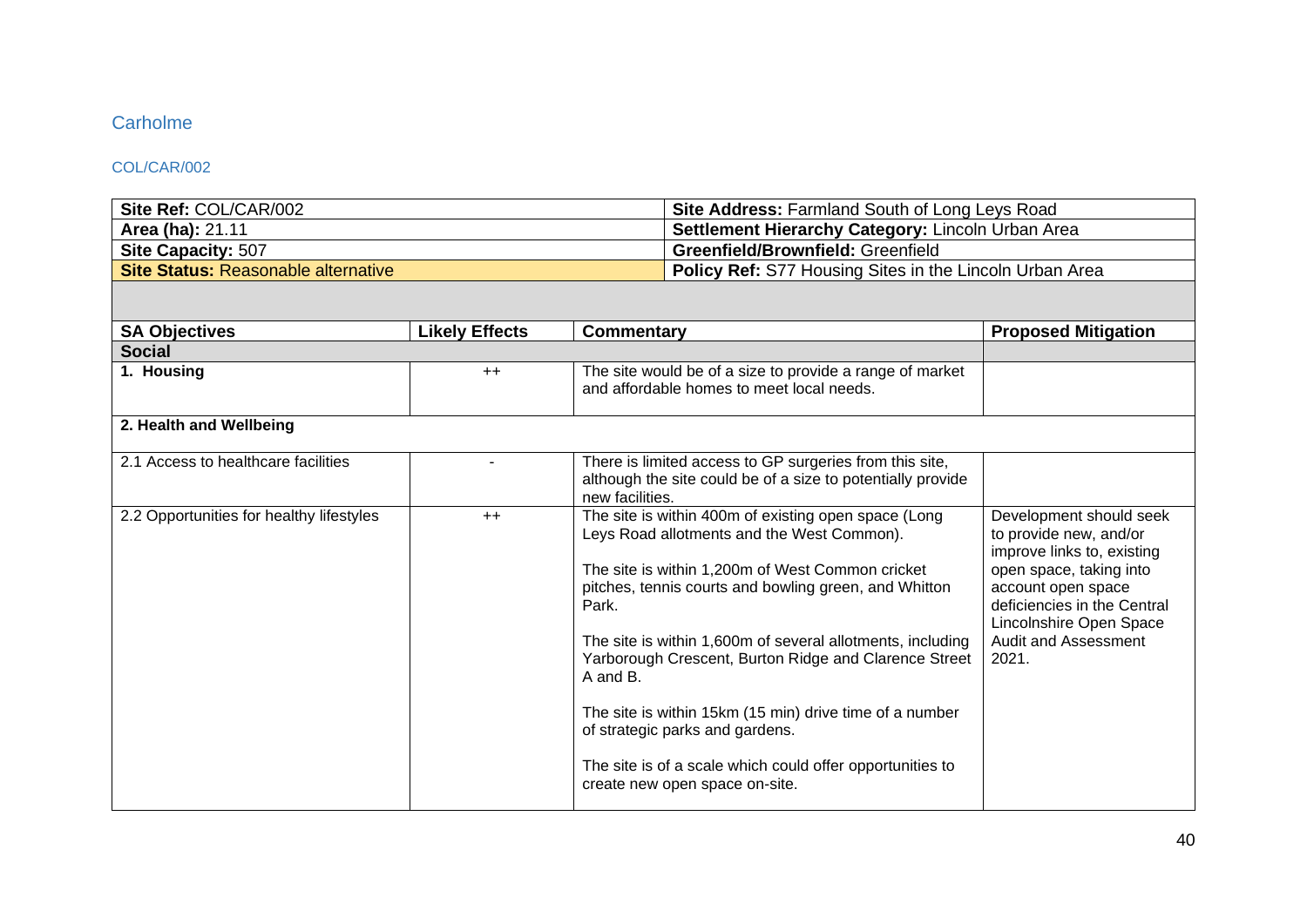| Site Ref: COL/CAR/002               | Site Address: Farmland South of Long Leys Road                 |
|-------------------------------------|----------------------------------------------------------------|
| <b>Area (ha): 21.11</b>             | <b>Settlement Hierarchy Category: Lincoln Urban Area</b>       |
| <b>Site Capacity: 507</b>           | <b>Greenfield/Brownfield: Greenfield</b>                       |
| Site Status: Reasonable alternative | <b>Policy Ref:</b> S77 Housing Sites in the Lincoln Urban Area |

| <b>SA Objectives</b>                                      | <b>Likely Effects</b> | <b>Commentary</b>                                                                                                                                                                                                                                                                                                                                                                      | <b>Proposed Mitigation</b>                                                                                                                                                                                                                                                                                                                                                                                                                                                                                                                                                             |
|-----------------------------------------------------------|-----------------------|----------------------------------------------------------------------------------------------------------------------------------------------------------------------------------------------------------------------------------------------------------------------------------------------------------------------------------------------------------------------------------------|----------------------------------------------------------------------------------------------------------------------------------------------------------------------------------------------------------------------------------------------------------------------------------------------------------------------------------------------------------------------------------------------------------------------------------------------------------------------------------------------------------------------------------------------------------------------------------------|
|                                                           |                       |                                                                                                                                                                                                                                                                                                                                                                                        |                                                                                                                                                                                                                                                                                                                                                                                                                                                                                                                                                                                        |
| <b>Environmental</b>                                      |                       |                                                                                                                                                                                                                                                                                                                                                                                        |                                                                                                                                                                                                                                                                                                                                                                                                                                                                                                                                                                                        |
| 4. Biodiversity and Green Infrastructure                  |                       |                                                                                                                                                                                                                                                                                                                                                                                        |                                                                                                                                                                                                                                                                                                                                                                                                                                                                                                                                                                                        |
| 4.1 Conserve and enhance biodiversity<br>and geodiversity | $-1$ ?                | The site is within 500m of, and is adjacent to, West<br>Common and Burton Hall Local Wildlife Sites, and within<br>500m of West Cliff Burton Road and Bishop's Bridge to<br>Fossdyke Main Drain Local Wildlife Sites.<br>The site is within BOM areas - Ecological Network -<br>opportunity for management, opportunity for creation and<br>opportunity for creation – more joined up. | Development should be<br>designed to avoid the most<br>sensitive parts of<br>designated sites and<br>incorporate buffers around<br>such parts.<br>Proposals should prioritise<br>any Opportunity for Creation<br>areas within the<br>development site for habitat<br>creation.<br>Proposals should avoid<br>development on BOM<br>Opportunity for<br>Management Areas where<br>possible.<br>Where this is not possible,<br>the development layout<br>should ensure that<br>connectivity of the network<br>is maintained, through<br>design or through the<br>effective creation of new |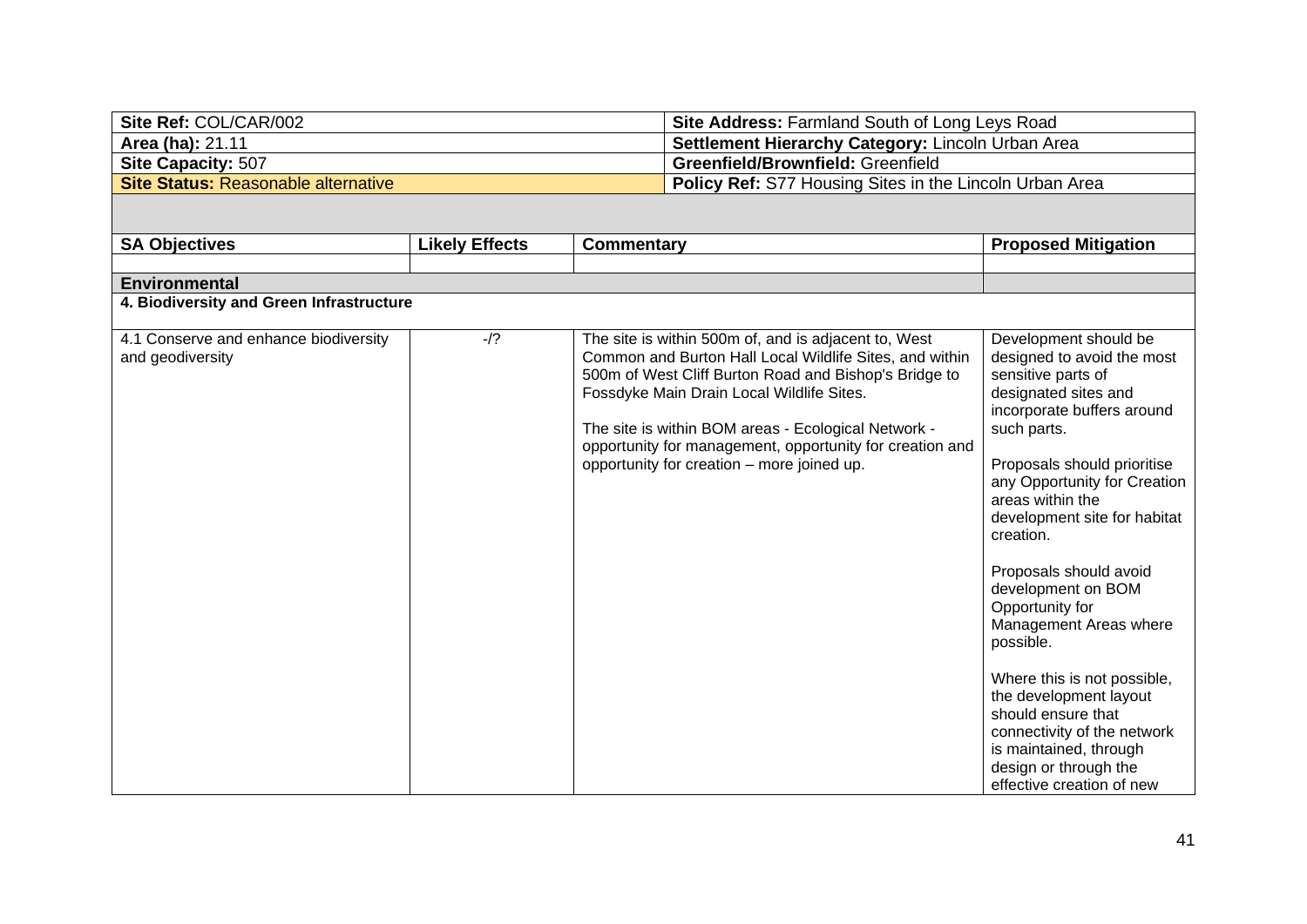| Site Ref: COL/CAR/002               | <b>Site Address: Farmland South of Long Leys Road</b>          |
|-------------------------------------|----------------------------------------------------------------|
| <b>Area (ha): 21.11</b>             | <b>Settlement Hierarchy Category: Lincoln Urban Area</b>       |
| <b>Site Capacity: 507</b>           | <b>Greenfield/Brownfield: Greenfield</b>                       |
| Site Status: Reasonable alternative | <b>Policy Ref:</b> S77 Housing Sites in the Lincoln Urban Area |

| <b>SA Objectives</b>              | <b>Likely Effects</b> | <b>Commentary</b>                                                                                                                                                                                                                                                         | <b>Proposed Mitigation</b>                                                                                                                     |
|-----------------------------------|-----------------------|---------------------------------------------------------------------------------------------------------------------------------------------------------------------------------------------------------------------------------------------------------------------------|------------------------------------------------------------------------------------------------------------------------------------------------|
|                                   |                       |                                                                                                                                                                                                                                                                           | habitat as part of a<br>landscaping scheme.                                                                                                    |
|                                   |                       |                                                                                                                                                                                                                                                                           | Development should be<br>designed to avoid the most<br>sensitive parts of<br>designated sites and<br>incorporate buffers around<br>such parts. |
| 4.2 Local Green Space             | $\Omega$              | The site is not located within a designated Local Green<br>Space.                                                                                                                                                                                                         |                                                                                                                                                |
| 5. Landscape and Townscape        | $-1$ ?                | The site is within Western Flank Green Wedge in an<br>area of currently open space on the edge of Lincoln. The<br>site would have potential to impact upon the loss of the<br>Green Wedge, character of the area and views of the<br>Lincoln cliff, Cathedral and Castle. | Design, scale and<br>landscaping of the scheme<br>could mitigate some of the<br>impacts of development in<br>this sensitive location           |
| 6. Built and Historic Environment | $-1$ ?                | There are no heritage assets within the site, however,<br>the site is located on the edge of the city, on<br>undeveloped land. There is the potential for development<br>in this location to impact upon the setting of Lincoln<br>Cathedral and Castle.                  | Careful design, scale,<br>layout, massing and<br>landscaping of the site and<br>creation of views.                                             |
| 7. Natural Resources - Water      | $\mathbf 0$           | The site is not within a Source Protection Zone. New<br>development would increase pressure on the sewerage<br>and water systems.                                                                                                                                         | Use of permeable materials,<br>SuDs and water<br>management strategies<br>could mitigate any potential<br>water issues.                        |
| 8. Pollution                      |                       |                                                                                                                                                                                                                                                                           |                                                                                                                                                |
| 8.1 Air Pollution                 | $\ddot{}$             | The site is not within Lincoln AQMA and is located<br>further than 1km, however it would have the potential to                                                                                                                                                            | Development should<br>encourage the use of                                                                                                     |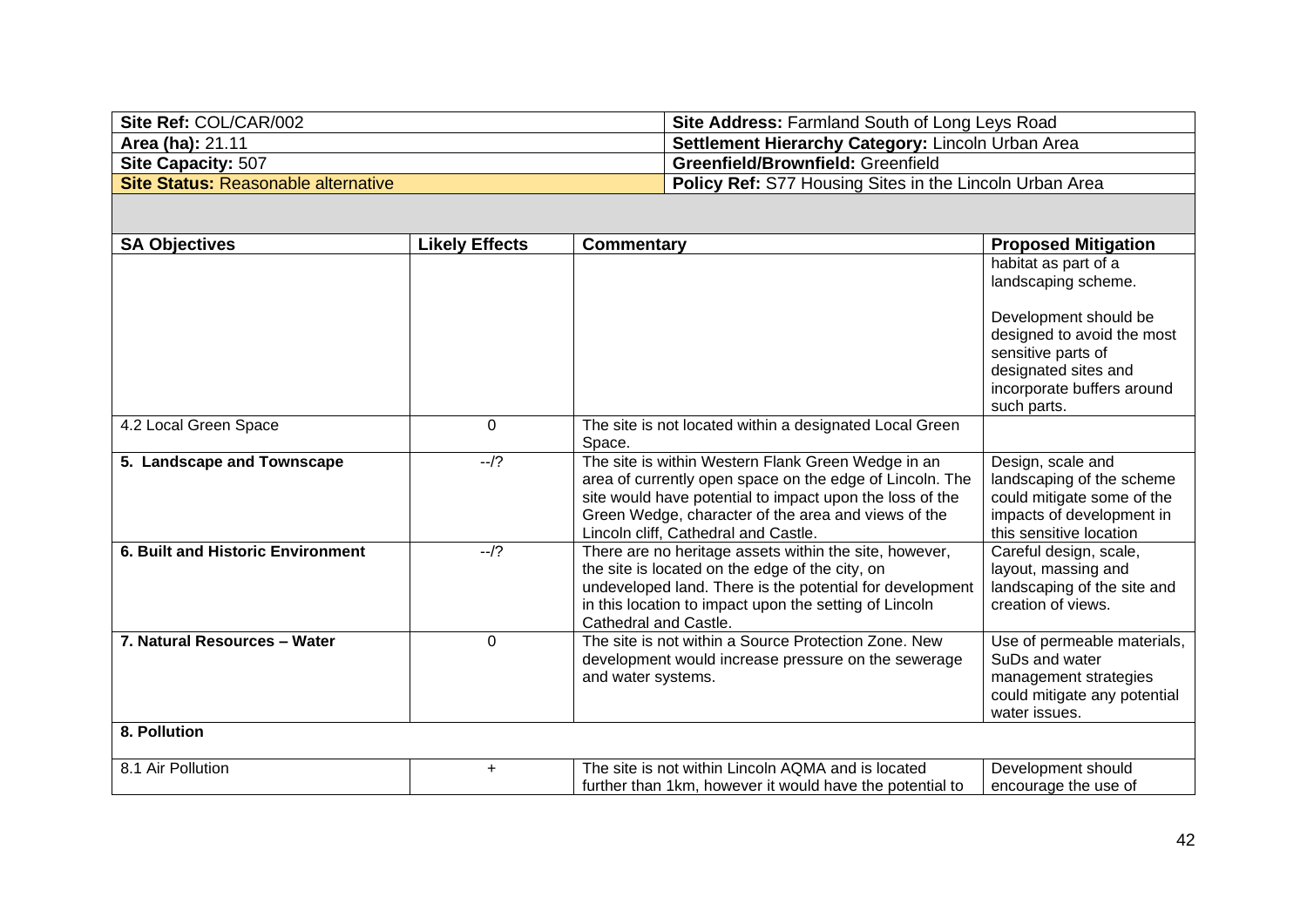| Site Ref: COL/CAR/002               | Site Address: Farmland South of Long Leys Road                 |
|-------------------------------------|----------------------------------------------------------------|
| <b>Area (ha): 21.11</b>             | <b>Settlement Hierarchy Category: Lincoln Urban Area</b>       |
| <b>Site Capacity: 507</b>           | <b>Greenfield/Brownfield: Greenfield</b>                       |
| Site Status: Reasonable alternative | <b>Policy Ref:</b> S77 Housing Sites in the Lincoln Urban Area |

| <b>SA Objectives</b>                                                                      | <b>Likely Effects</b> | Commentary                                                                                                                                  | <b>Proposed Mitigation</b>                                                                                                                                                                                                                                                                                 |
|-------------------------------------------------------------------------------------------|-----------------------|---------------------------------------------------------------------------------------------------------------------------------------------|------------------------------------------------------------------------------------------------------------------------------------------------------------------------------------------------------------------------------------------------------------------------------------------------------------|
|                                                                                           |                       | increase traffic into the city along the route that leads<br>into the AQMA area.                                                            | sustainable modes of<br>transport to avoid the use of<br>the private vehicle.                                                                                                                                                                                                                              |
| 8.2 Noise Pollution                                                                       | $-1$ ?                | The A46 bypass and A57 are immediately adjacent to<br>the site and would have some noise impacts on future<br>occupants of the development. | Design and layout of the<br>site to reduce noise impacts<br>on dwellings.                                                                                                                                                                                                                                  |
| 9. Natural Resources - Land Use and Soils                                                 |                       |                                                                                                                                             |                                                                                                                                                                                                                                                                                                            |
| 9.1 Agricultural Land                                                                     |                       | The site is a greenfield site within Grade 3 agricultural<br>land.                                                                          |                                                                                                                                                                                                                                                                                                            |
| 9.2 Minerals Resource                                                                     | 0                     | The site is within a Petroleum Exploration Block but is<br>not within a Minerals Safeguarding Area.                                         |                                                                                                                                                                                                                                                                                                            |
| 12. Climate Change Adaptation and<br><b>Flood Risk</b><br>13. Transport and Accessibility |                       | The site is within Flood Zone 2 and at risk of surface<br>water flooding.                                                                   | Incorporation of appropriate<br>water and drainage<br>management strategy to<br>recognise any drainage<br>issues and limit impacts of<br>surface water.<br>Development should utilise<br>materials, process and<br>technologies that are<br>carbon neutral, including<br>construction management<br>plans. |
|                                                                                           |                       |                                                                                                                                             |                                                                                                                                                                                                                                                                                                            |
| 13.1 Access to services and facilities                                                    | $++$                  | The site is not within Lincoln City Centre.                                                                                                 | Where possible the<br>development should provide<br>new services and improve                                                                                                                                                                                                                               |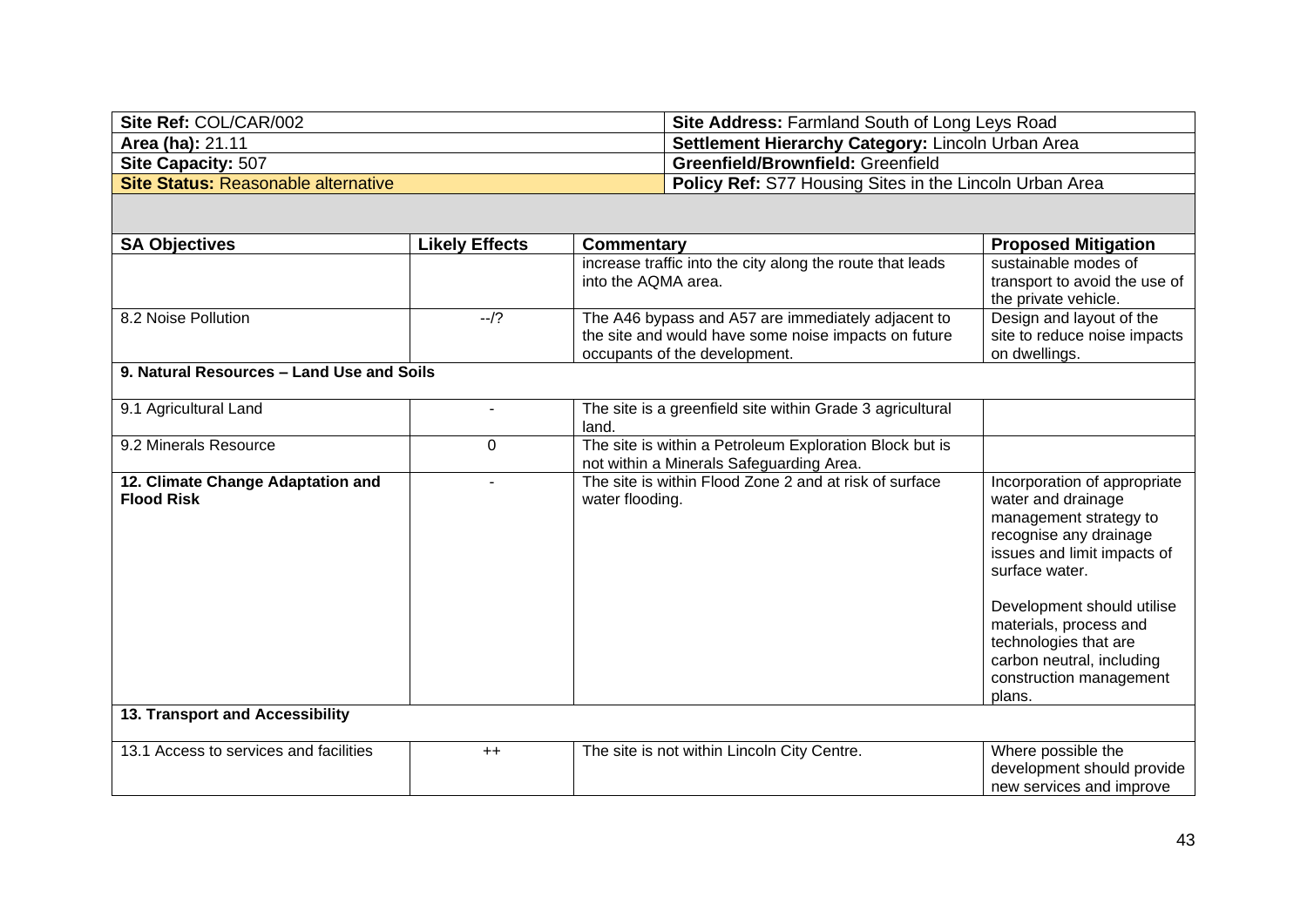| Site Ref: COL/CAR/002               | <b>Site Address: Farmland South of Long Leys Road</b>    |
|-------------------------------------|----------------------------------------------------------|
| <b>Area (ha):</b> 21.11             | <b>Settlement Hierarchy Category:</b> Lincoln Urban Area |
| <b>Site Capacity: 507</b>           | <b>Greenfield/Brownfield: Greenfield</b>                 |
| Site Status: Reasonable alternative | Policy Ref: S77 Housing Sites in the Lincoln Urban Area  |

| <b>SA Objectives</b>                  | <b>Likely Effects</b> | <b>Commentary</b>                                          | <b>Proposed Mitigation</b>  |
|---------------------------------------|-----------------------|------------------------------------------------------------|-----------------------------|
|                                       |                       | There are limited services and facilities available within | linkages to existing        |
|                                       |                       | walking distance of the site, however, the development is  | development                 |
|                                       |                       | of a scale to potentially provide new services such as     |                             |
|                                       |                       | shops to the locality as part of mixed-use development.    |                             |
| 13.2 Sustainable travel modes         | $+$                   | The site is within 400m of a bus stop, but the railway     | Improve bus and cycle links |
|                                       |                       | station is more than 1600m away. Potential for the site to | for existing and new        |
|                                       |                       | link up with existing cycle routes into the city.          | development.                |
| <b>Economic</b>                       |                       |                                                            |                             |
| 14. Employment                        |                       |                                                            |                             |
| 14.1 Employment                       | $++$                  | The site is within 500m of an existing employment area     | New development should      |
|                                       |                       | (Long Leys Road) and is of a scale to potentially provide  | seek to improve cycle, bus  |
|                                       |                       | some employment opportunities within the development.      | and pedestrian routes to    |
|                                       |                       |                                                            | existing employment areas.  |
| 14.2 Education, training and learning | $-1$ ?                | The development would be more than 800m from the           |                             |
|                                       |                       | nearest primary school and 1600m from the nearest          |                             |
|                                       |                       | secondary school and is of a scale to require additional   |                             |
|                                       |                       | school places, possibly placing pressure on existing       |                             |
|                                       |                       | schools.                                                   |                             |
| 15. Local Economy                     |                       |                                                            |                             |
| 15.1 Encourage and support local      | $\Omega$              | The development would not result in the loss of            |                             |
| economy                               |                       | employment land and may include an element of              |                             |
|                                       |                       | employment use.                                            |                             |
| 15.2 Protect and enhance hierarchy of | 0                     | The site is not within the boundary of Lincoln City        |                             |
| centres                               |                       | Centre.                                                    |                             |
|                                       |                       |                                                            |                             |
|                                       |                       | The site would increase footfall in Lincoln city centre,   |                             |
|                                       |                       | enhancing the centre.                                      |                             |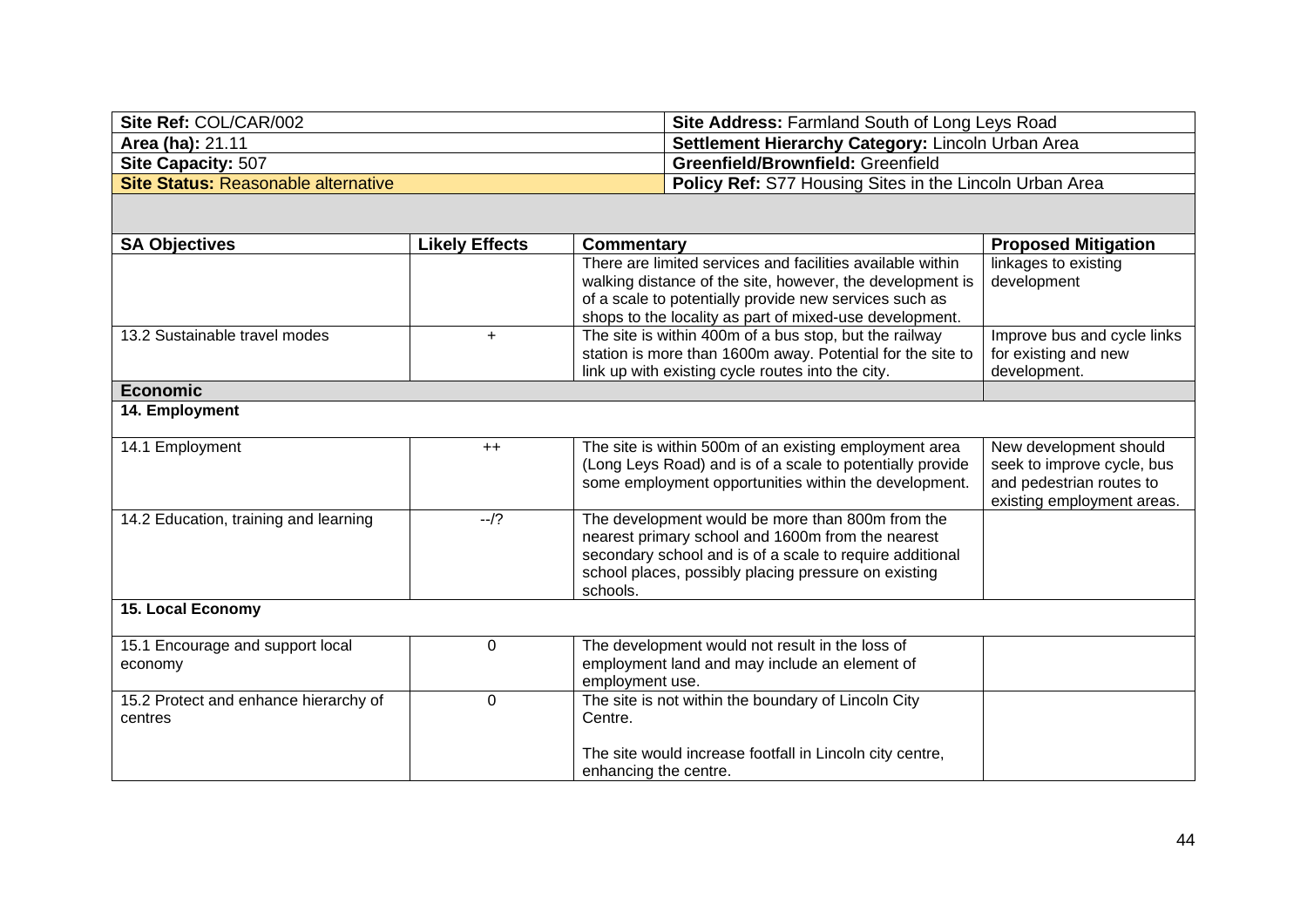### COL/CAR/004

| Site Ref: COL/CAR/004                                | <b>Site Address: Church off Long Leys Road, Lincoln</b>        |
|------------------------------------------------------|----------------------------------------------------------------|
| <b>Area (ha): 0.46</b>                               | Settlement Hierarchy Category: Lincoln Urban Area              |
| <b>Site Capacity: 10</b>                             | <b>Greenfield/Brownfield: Brownfield</b>                       |
| <b>Site Status:</b> New allocation (with permission) | <b>Policy Ref:</b> S77 Housing Sites in the Lincoln Urban Area |

| <b>SA Objectives</b>                     | <b>Likely Effects</b> | <b>Commentary</b>                                                                                                                                                                                                                                                                                                                                                                                                                                                                                                                                                                                                                                 | <b>Proposed Mitigation</b> |
|------------------------------------------|-----------------------|---------------------------------------------------------------------------------------------------------------------------------------------------------------------------------------------------------------------------------------------------------------------------------------------------------------------------------------------------------------------------------------------------------------------------------------------------------------------------------------------------------------------------------------------------------------------------------------------------------------------------------------------------|----------------------------|
| <b>Social</b>                            |                       |                                                                                                                                                                                                                                                                                                                                                                                                                                                                                                                                                                                                                                                   |                            |
| 1. Housing                               | $+$                   | Development would provide a limited range of housing to<br>contribute to local need.                                                                                                                                                                                                                                                                                                                                                                                                                                                                                                                                                              |                            |
| 2. Health and Wellbeing                  |                       |                                                                                                                                                                                                                                                                                                                                                                                                                                                                                                                                                                                                                                                   |                            |
| 2.1 Access to healthcare facilities      |                       | The nearest GP surgery is approx. 1km away.                                                                                                                                                                                                                                                                                                                                                                                                                                                                                                                                                                                                       |                            |
| 2.2 Opportunities for healthy lifestyles | $\ddot{}$             | The site is within 400m of existing open space (Long<br>Leys Road Cemetery, Long Leys Road Allotments and<br>West Cliff natural and semi-natural greenspace).<br>The site is within 1,200m of West Common cricket pitch,<br>Yarborough Leisure Centre Playing Fields and Athletics<br>Track and Whitton Park.<br>The site is within 1,600m of several allotments, including<br>Clarence Street A and B, Yarborough Crescent and<br>Burton Ridge.<br>The site is within 15km (15 min) drive time of a number<br>of strategic parks and gardens.<br>The site is not of a scale which could offer opportunities<br>to create new open space on-site. |                            |
| <b>Environmental</b>                     |                       |                                                                                                                                                                                                                                                                                                                                                                                                                                                                                                                                                                                                                                                   |                            |
| 4. Biodiversity and Green Infrastructure |                       |                                                                                                                                                                                                                                                                                                                                                                                                                                                                                                                                                                                                                                                   |                            |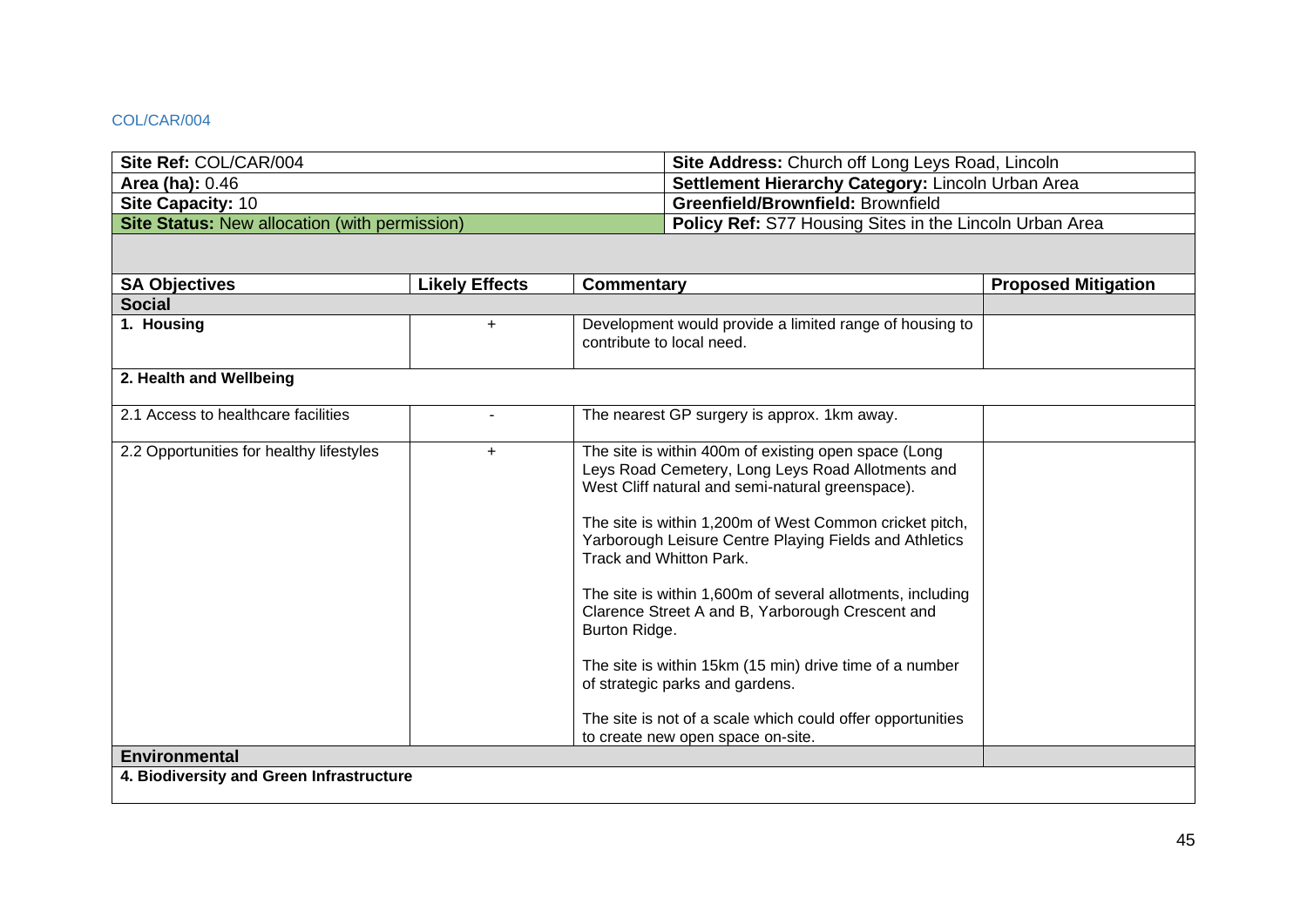| Site Ref: COL/CAR/004                                | <b>Site Address:</b> Church off Long Leys Road, Lincoln        |
|------------------------------------------------------|----------------------------------------------------------------|
| <b>Area (ha): 0.46</b>                               | <b>Settlement Hierarchy Category: Lincoln Urban Area</b>       |
| <b>Site Capacity: 10</b>                             | <b>Greenfield/Brownfield: Brownfield</b>                       |
| <b>Site Status:</b> New allocation (with permission) | <b>Policy Ref:</b> S77 Housing Sites in the Lincoln Urban Area |

| <b>SA Objectives</b>                                      | <b>Likely Effects</b> | Commentary                                                                                                                                                                                                                                                                                                                               | <b>Proposed Mitigation</b>                                                                                                                                         |
|-----------------------------------------------------------|-----------------------|------------------------------------------------------------------------------------------------------------------------------------------------------------------------------------------------------------------------------------------------------------------------------------------------------------------------------------------|--------------------------------------------------------------------------------------------------------------------------------------------------------------------|
| 4.1 Conserve and enhance biodiversity<br>and geodiversity | $-1$ ?                | The site is within 500m of Burton Hall and West Cliff,<br>Burton Road Local Wildlife Sites.<br>The site is not within a BOM area but is immediately<br>adjacent to ecological network - opportunity for<br>management to all boundaries.<br>The site is not of a scale which could offer opportunities<br>to create new habitat on-site. | Consider how biodiversity<br>enhancements can be<br>delivered through the<br>design of buildings, such as<br>through bat roosting and/or<br>bird nesting features. |
| 4.2 Local Green Space                                     | $\mathbf 0$           | The site is not within a designated Local Green Space.                                                                                                                                                                                                                                                                                   | Potential opportunities to<br>create new local green<br>space through<br>development.                                                                              |
| 5. Landscape and Townscape                                | $-1$ ?                | The site is located immediately adjacent to the Western<br>Flank Green Wedge.                                                                                                                                                                                                                                                            | Development should seek<br>to ensure appropriate<br>design, layout and scale of<br>buildings to minimise<br>impacts on nearby open<br>landscapes.                  |
| <b>6. Built and Historic Environment</b>                  | 0/?                   | There are no heritage assets within the site boundary.<br>The site is not within proximity to any heritage assets.                                                                                                                                                                                                                       | Design, scale and siting of<br>development could ensure<br>any important views of<br>Lincolns historic skyline are<br>maintained or where<br>possible enhanced.    |
| 7. Natural Resources - Water                              | 0                     | The site is not within a Source Protection Zone.                                                                                                                                                                                                                                                                                         |                                                                                                                                                                    |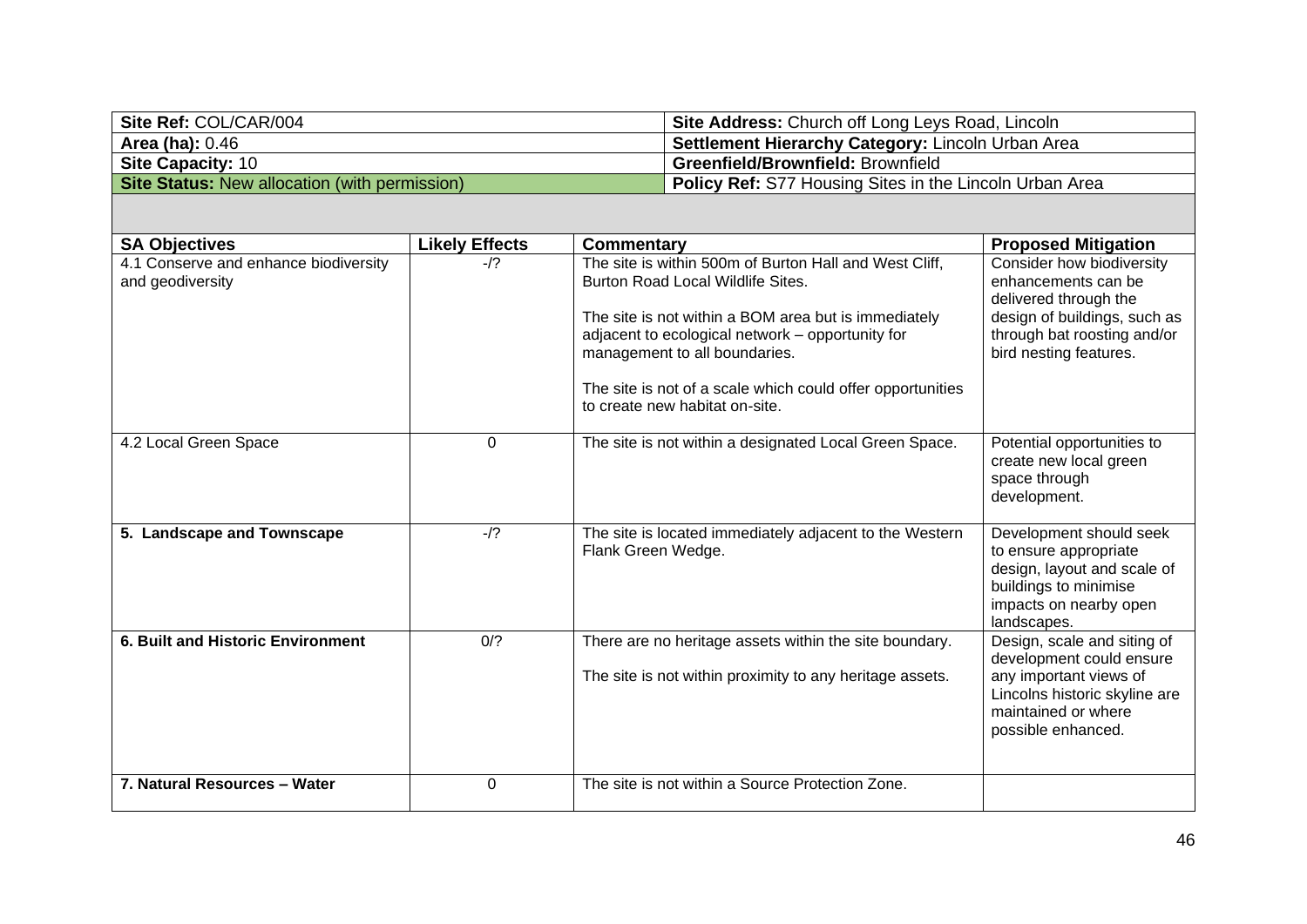| Site Ref: COL/CAR/004                                | <b>Site Address: Church off Long Leys Road, Lincoln</b>        |
|------------------------------------------------------|----------------------------------------------------------------|
| <b>Area (ha): 0.46</b>                               | <b>Settlement Hierarchy Category: Lincoln Urban Area</b>       |
| <b>Site Capacity: 10</b>                             | <b>Greenfield/Brownfield: Brownfield</b>                       |
| <b>Site Status:</b> New allocation (with permission) | <b>Policy Ref:</b> S77 Housing Sites in the Lincoln Urban Area |

| <b>SA Objectives</b>                                   | <b>Likely Effects</b> | Commentary                                                                                                                                                                                                                                                                              | <b>Proposed Mitigation</b>                                                                                                                              |  |  |
|--------------------------------------------------------|-----------------------|-----------------------------------------------------------------------------------------------------------------------------------------------------------------------------------------------------------------------------------------------------------------------------------------|---------------------------------------------------------------------------------------------------------------------------------------------------------|--|--|
| 8. Pollution                                           |                       |                                                                                                                                                                                                                                                                                         |                                                                                                                                                         |  |  |
| 8.1 Air Pollution                                      | $+$                   | The site is not located further than 1km from the AQMA.<br>New development would create a short-term increase in<br>air pollution through construction of the site. Once built<br>the development may contribute to slight increase in air<br>pollution due to increased car movements. | The extent of air pollution<br>resulting from the proposal<br>could be minimised through<br>careful design and<br>construction management<br>methods    |  |  |
| 8.2 Noise Pollution                                    | 0/?                   | The site is not immediately adjacent to the strategic road<br>network or a railway line.<br>New development would create short term noise<br>pollution during the construction phases. Once built<br>noise pollution would be limited to normal residential<br>activities.              | The extent of noise pollution<br>resulting from the proposal<br>could be minimised through<br>careful design and<br>construction management<br>methods. |  |  |
| 9. Natural Resources - Land Use and Soils              |                       |                                                                                                                                                                                                                                                                                         |                                                                                                                                                         |  |  |
| 9.1 Agricultural Land                                  | $++$                  | The site is brownfield, with approx. 50% of the site<br>located in Grade 3 Agricultural land.                                                                                                                                                                                           |                                                                                                                                                         |  |  |
| 9.2 Minerals Resource                                  |                       | The site is within a Limestone Mineral Safeguarding<br>Area                                                                                                                                                                                                                             |                                                                                                                                                         |  |  |
| 12. Climate Change Adaptation and<br><b>Flood Risk</b> | $\ddot{}$             | The site is within Flood Zone 1.                                                                                                                                                                                                                                                        | Development should use<br>appropriate SuDs, layout<br>and drainage strategies to                                                                        |  |  |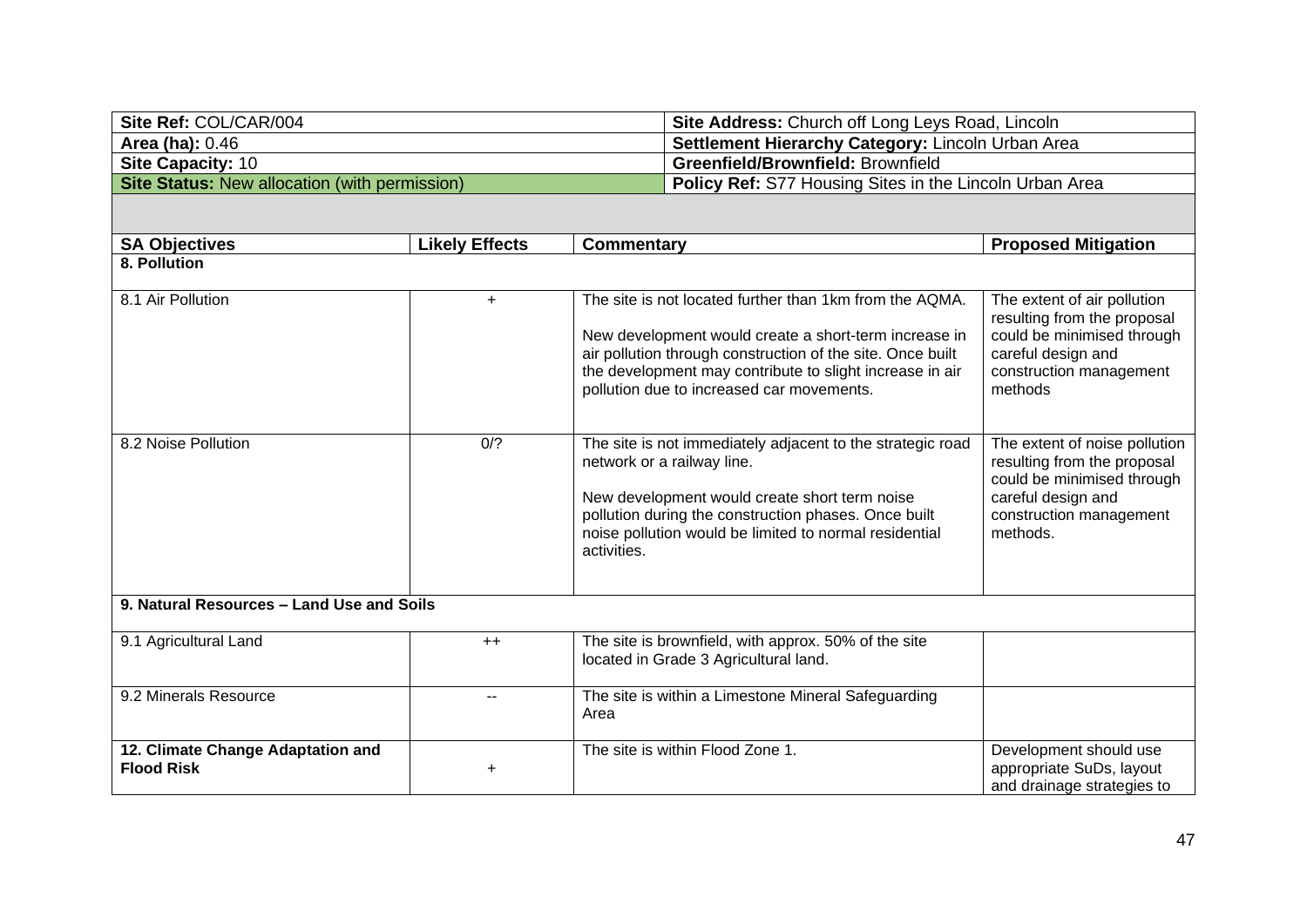| Site Ref: COL/CAR/004                                | <b>Site Address: Church off Long Leys Road, Lincoln</b>        |
|------------------------------------------------------|----------------------------------------------------------------|
| <b>Area (ha): 0.46</b>                               | <b>Settlement Hierarchy Category: Lincoln Urban Area</b>       |
| <b>Site Capacity: 10</b>                             | <b>Greenfield/Brownfield: Brownfield</b>                       |
| <b>Site Status:</b> New allocation (with permission) | <b>Policy Ref:</b> S77 Housing Sites in the Lincoln Urban Area |

| <b>SA Objectives</b>                   | <b>Likely Effects</b> | <b>Commentary</b>                                                                                                                                                                                       | <b>Proposed Mitigation</b>                                                                                                                            |
|----------------------------------------|-----------------------|---------------------------------------------------------------------------------------------------------------------------------------------------------------------------------------------------------|-------------------------------------------------------------------------------------------------------------------------------------------------------|
|                                        |                       | The site has some surface water risk and development<br>would increase the impermeable footprint of the area.                                                                                           | ensure surface water is<br>managed.                                                                                                                   |
| 13. Transport and Accessibility        |                       |                                                                                                                                                                                                         |                                                                                                                                                       |
| 13.1 Access to services and facilities |                       | The site is not within or adjoining Lincoln City Centre, a<br>District or Local Centre.<br>The site is not within 400m of a District or Local centre.<br>The site is approx. 350m away from a bus stop. | Where possible provide new<br>linkages for walking and<br>cycling between new<br>development and facilities<br>outside of the site area.              |
| 13.2 Sustainable travel modes          | $\ddot{}$             | There is a bus stop within 400m of the site.                                                                                                                                                            | New development should<br>seek to maximise use of<br>sustainable modes of<br>transport and reduce<br>reliance on private vehicles<br>for short trips. |
| <b>Economic</b>                        |                       |                                                                                                                                                                                                         |                                                                                                                                                       |
| 14. Employment                         |                       |                                                                                                                                                                                                         |                                                                                                                                                       |
| 14.1 Employment                        | $++$                  | The site is within 800m of an existing designated<br>employment area (Long Leys Road).                                                                                                                  |                                                                                                                                                       |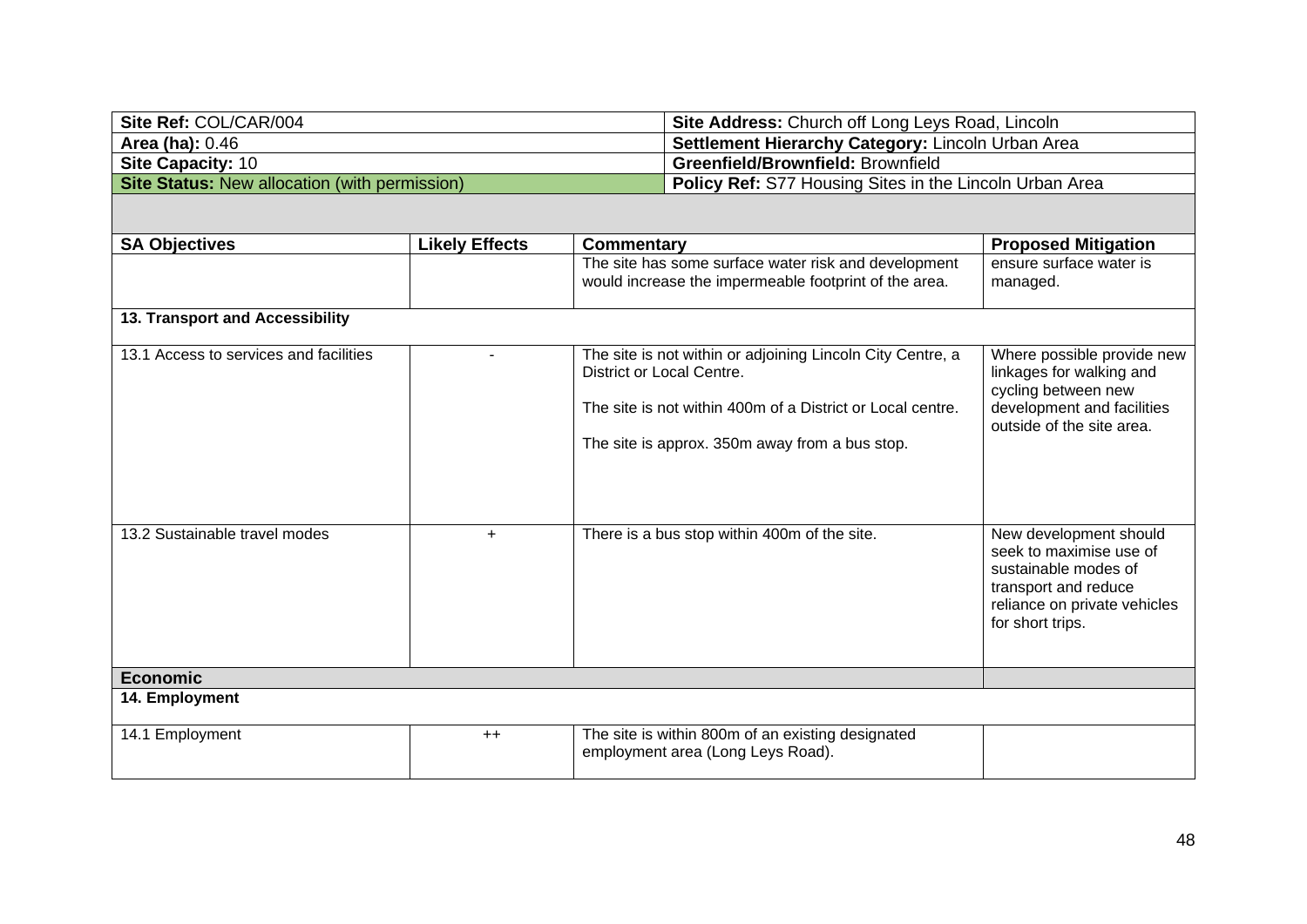| Site Ref: COL/CAR/004                                | <b>Site Address: Church off Long Leys Road, Lincoln</b>        |
|------------------------------------------------------|----------------------------------------------------------------|
| <b>Area (ha):</b> 0.46                               | <b>Settlement Hierarchy Category: Lincoln Urban Area</b>       |
| <b>Site Capacity: 10</b>                             | <b>Greenfield/Brownfield: Brownfield</b>                       |
| <b>Site Status:</b> New allocation (with permission) | <b>Policy Ref:</b> S77 Housing Sites in the Lincoln Urban Area |

| <b>SA Objectives</b>                             | <b>Likely Effects</b> | Commentary                                                                                                                                                                                                                                                                                                                         | <b>Proposed Mitigation</b>                                                                                                                                    |
|--------------------------------------------------|-----------------------|------------------------------------------------------------------------------------------------------------------------------------------------------------------------------------------------------------------------------------------------------------------------------------------------------------------------------------|---------------------------------------------------------------------------------------------------------------------------------------------------------------|
| 14.2 Education, training and learning            | $-1?$                 | The nearest primary school is approx. 1.3km from the<br>site, but the nearest secondary school is located approx.<br>1.5km from the site.                                                                                                                                                                                          | New development should<br>seek to provide improved<br>cycling, pedestrian and bus<br>routes to facilitate<br>sustainable access to<br>education and training. |
| 15. Local Economy                                |                       |                                                                                                                                                                                                                                                                                                                                    |                                                                                                                                                               |
| 15.1 Encourage and support local<br>economy      | 0                     | The site would not result in the loss of employment land.<br>An increase in dwellings would increase the footfall of<br>local shops and businesses.                                                                                                                                                                                |                                                                                                                                                               |
| 15.2 Protect and enhance hierarchy of<br>centres | 0                     | The site is not within the boundary of Lincoln City<br>Centre.<br>New development would increase the use of existing<br>facilities, leading to possible expansion of existing<br>centres. The occupants of the development are likely to<br>access services and facilities in Lincoln, enhancing the<br>position in the hierarchy. |                                                                                                                                                               |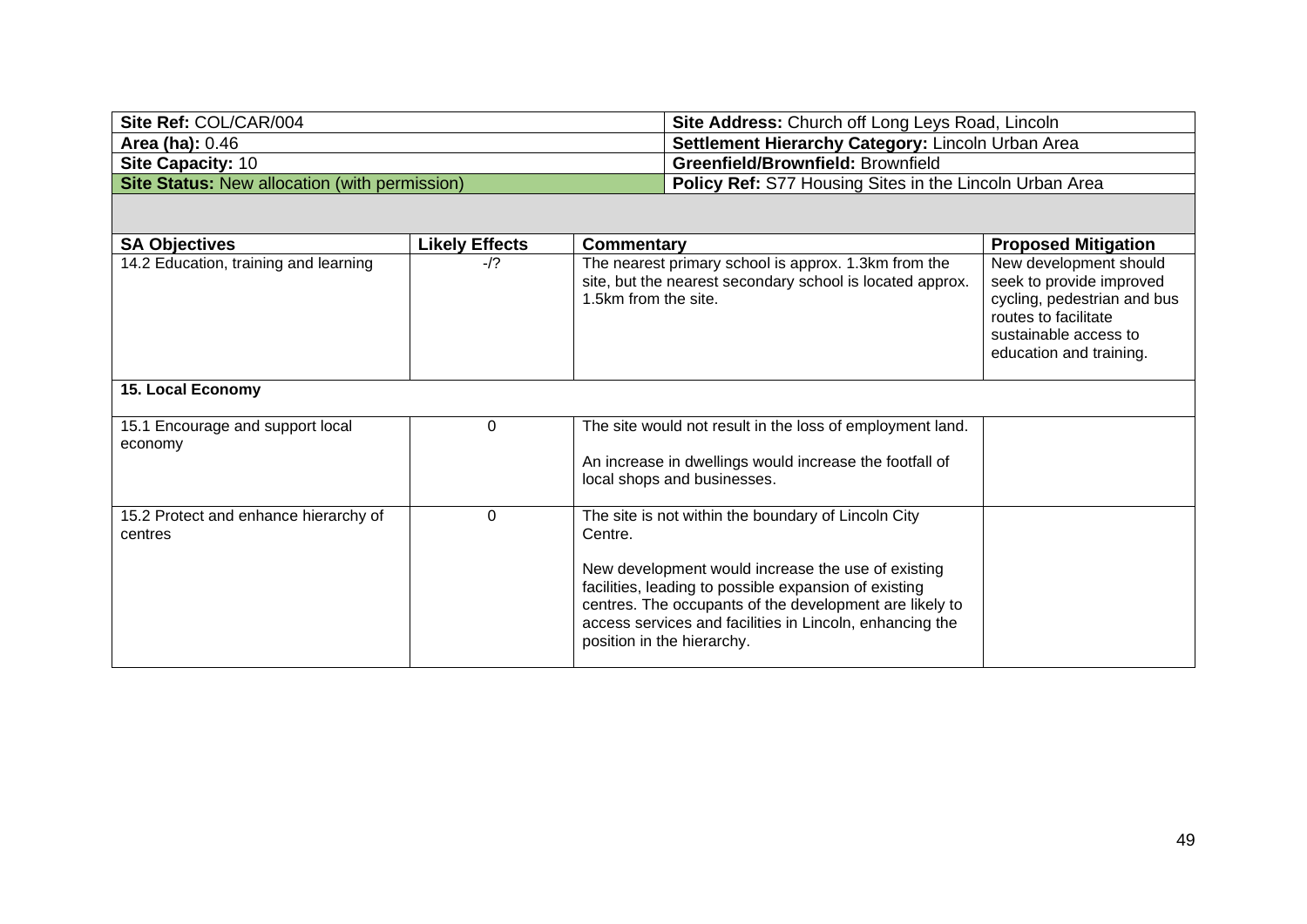### COL/CAR/005

| Site Ref: COL/CAR/005                                | Site Address: 128-130 Carholme Road, Lincoln            |
|------------------------------------------------------|---------------------------------------------------------|
| <b>Area (ha):</b> 0.08                               | Settlement Hierarchy Category: Lincoln Urban Area       |
| Site Capacity: 14                                    | <b>Greenfield/Brownfield: Brownfield</b>                |
| <b>Site Status: New allocation (with permission)</b> | Policy Ref: S77 Housing Sites in the Lincoln Urban Area |
|                                                      |                                                         |

| <b>SA Objectives</b>                     | <b>Likely Effects</b> | <b>Commentary</b>                                                                                                                                                                                                                                                                                                                                                                                                                                                                                                                                                                                                                                                                  | <b>Proposed Mitigation</b> |
|------------------------------------------|-----------------------|------------------------------------------------------------------------------------------------------------------------------------------------------------------------------------------------------------------------------------------------------------------------------------------------------------------------------------------------------------------------------------------------------------------------------------------------------------------------------------------------------------------------------------------------------------------------------------------------------------------------------------------------------------------------------------|----------------------------|
| <b>Social</b>                            |                       |                                                                                                                                                                                                                                                                                                                                                                                                                                                                                                                                                                                                                                                                                    |                            |
| 1. Housing                               | $+$                   | Development would provide a limited range of housing to<br>contribute to local need.                                                                                                                                                                                                                                                                                                                                                                                                                                                                                                                                                                                               |                            |
| 2. Health and Wellbeing                  |                       |                                                                                                                                                                                                                                                                                                                                                                                                                                                                                                                                                                                                                                                                                    |                            |
| 2.1 Access to healthcare facilities      | $++$                  | The site is approx. 300m from a GP surgery.                                                                                                                                                                                                                                                                                                                                                                                                                                                                                                                                                                                                                                        |                            |
| 2.2 Opportunities for healthy lifestyles | $\ddot{}$             | The site is within 400m of existing open space<br>(Fossdyke Navigation, Pyewipe Inn to Brayford Pool<br>green corridor, Pyewipe to West Holmes Junction and<br>West Common natural and semi-natural greenspace,<br>and West Common cricket pitch, bowling green and<br>tennis courts).<br>The site is within 1,200m of Wickham Gardens Bowling<br>Green.<br>The is within 1,600m of several allotments, including<br>Long Leys Road, Burton Ridge and Clarence Street A<br>and B.<br>The site is within 15km (15 min) drive time of a number<br>of strategic parks and gardens.<br>The site is not of a scale which could offer opportunities<br>to create new open space on-site. |                            |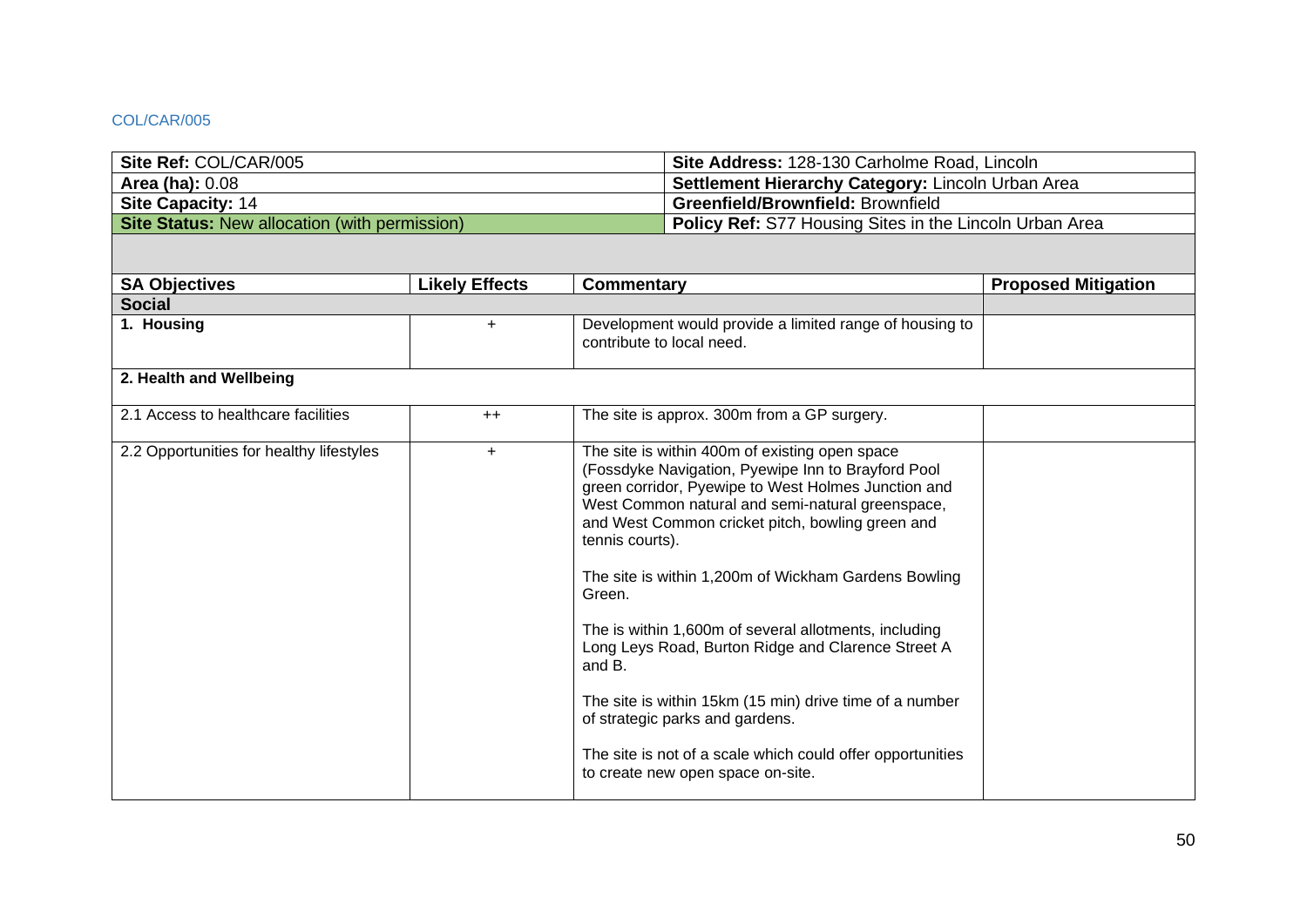| Site Ref: COL/CAR/005                                | <b>Site Address: 128-130 Carholme Road, Lincoln</b>            |
|------------------------------------------------------|----------------------------------------------------------------|
| <b>Area (ha): 0.08</b>                               | <b>Settlement Hierarchy Category: Lincoln Urban Area</b>       |
| <b>Site Capacity: 14</b>                             | <b>Greenfield/Brownfield: Brownfield</b>                       |
| <b>Site Status:</b> New allocation (with permission) | <b>Policy Ref:</b> S77 Housing Sites in the Lincoln Urban Area |

| <b>SA Objectives</b>                                      | <b>Likely Effects</b> | Commentary                                                                                                                                                                                                                                                                                                                                       | <b>Proposed Mitigation</b>                                                                                                                                         |
|-----------------------------------------------------------|-----------------------|--------------------------------------------------------------------------------------------------------------------------------------------------------------------------------------------------------------------------------------------------------------------------------------------------------------------------------------------------|--------------------------------------------------------------------------------------------------------------------------------------------------------------------|
| <b>Environmental</b>                                      |                       |                                                                                                                                                                                                                                                                                                                                                  |                                                                                                                                                                    |
| 4. Biodiversity and Green Infrastructure                  |                       |                                                                                                                                                                                                                                                                                                                                                  |                                                                                                                                                                    |
| 4.1 Conserve and enhance biodiversity<br>and geodiversity | $-1$ ?                | The site is within 500m of Fossdyke Navigation, Pyewipe<br>Inn to Brayford Pool, Pyewipe to West Holmes Junction,<br>Spike Island and West Common Local Wildlife Sites.<br>There are no BOM areas within or immediately adjacent<br>to the site.<br>The site is not of a scale which could offer opportunities<br>to create new habitat on-site. | Consider how biodiversity<br>enhancements can be<br>delivered through the<br>design of buildings, such as<br>through bat roosting and/or<br>bird nesting features. |
| 4.2 Local Green Space                                     | $\Omega$              | The site is not within a designated Local Green Space.                                                                                                                                                                                                                                                                                           | Potential opportunities to<br>create new local green<br>space through<br>development.                                                                              |
| 5. Landscape and Townscape                                | $+$ /?                | The site is further than 200m of an AONB or AGLV and<br>is not within or adjacent to a Green Wedge.                                                                                                                                                                                                                                              |                                                                                                                                                                    |
| 6. Built and Historic Environment                         | 0/2                   | There are no heritage assets within the site boundary.<br>The site is not within 100m of Fosse House (Grade II)<br>listed building but is unlikely to cause any adverse<br>impact on this heritage asset.                                                                                                                                        | Design, scale and siting of<br>development could ensure<br>any important views are<br>maintained or where<br>possible enhanced.                                    |
| 7. Natural Resources - Water                              | 0                     | The site is not within a Source Protection Zone.                                                                                                                                                                                                                                                                                                 |                                                                                                                                                                    |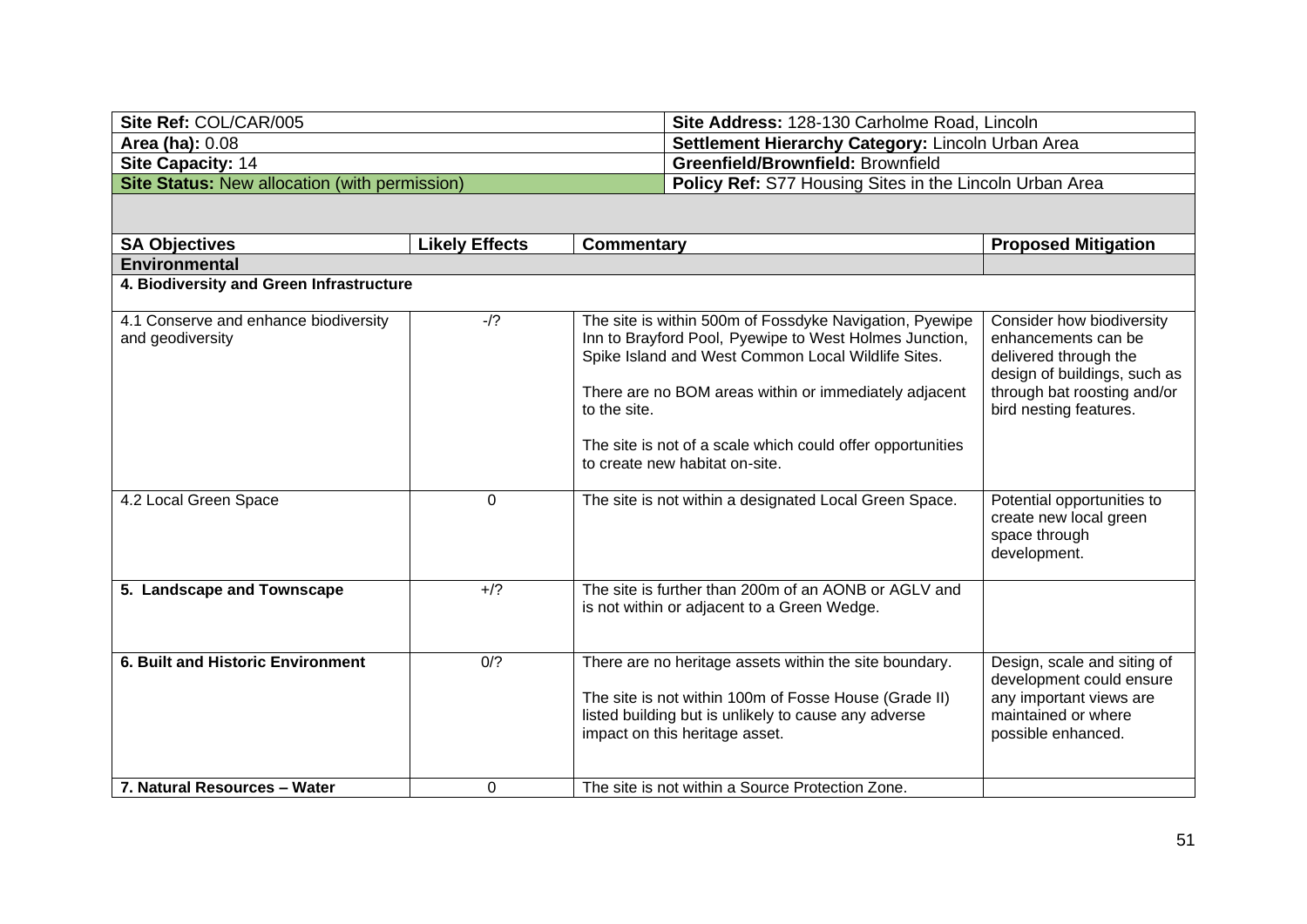| Site Ref: COL/CAR/005                                | Site Address: 128-130 Carholme Road, Lincoln                   |
|------------------------------------------------------|----------------------------------------------------------------|
| <b>Area (ha): 0.08</b>                               | Settlement Hierarchy Category: Lincoln Urban Area              |
| <b>Site Capacity: 14</b>                             | <b>Greenfield/Brownfield: Brownfield</b>                       |
| <b>Site Status:</b> New allocation (with permission) | <b>Policy Ref:</b> S77 Housing Sites in the Lincoln Urban Area |

| <b>SA Objectives</b>                      | <b>Likely Effects</b> | <b>Commentary</b>                                                                                                                                                                                                                                                           | <b>Proposed Mitigation</b>                                                                                                                                                                                                                                                                                                                      |
|-------------------------------------------|-----------------------|-----------------------------------------------------------------------------------------------------------------------------------------------------------------------------------------------------------------------------------------------------------------------------|-------------------------------------------------------------------------------------------------------------------------------------------------------------------------------------------------------------------------------------------------------------------------------------------------------------------------------------------------|
|                                           |                       |                                                                                                                                                                                                                                                                             |                                                                                                                                                                                                                                                                                                                                                 |
| 8. Pollution                              |                       |                                                                                                                                                                                                                                                                             |                                                                                                                                                                                                                                                                                                                                                 |
| 8.1 Air Pollution                         | $\ddot{}$             | The site is further than 1km from the AQMA.<br>New development would create a short-term increase in<br>air pollution through construction of the site. Once built<br>the development may contribute to slight increase in air<br>pollution due to increased car movements. | The extent of air pollution<br>resulting from the proposal<br>could be minimised through<br>careful design and<br>construction management<br>methods                                                                                                                                                                                            |
| 8.2 Noise Pollution                       | $-1$ ?                | New development would create short term noise<br>pollution during the construction phases. Once built<br>noise pollution would be limited to normal residential<br>activities.<br>The site is immediately adjacent to the A57.                                              | The extent of noise pollution<br>resulting from the proposal<br>could be minimised through<br>careful design and<br>construction management<br>methods.<br>Development should use<br>layout, materials and<br>boundary treatments to<br>minimise potential noise on<br>future occupants from the<br>proximity to the strategic<br>road network. |
| 9. Natural Resources - Land Use and Soils |                       |                                                                                                                                                                                                                                                                             |                                                                                                                                                                                                                                                                                                                                                 |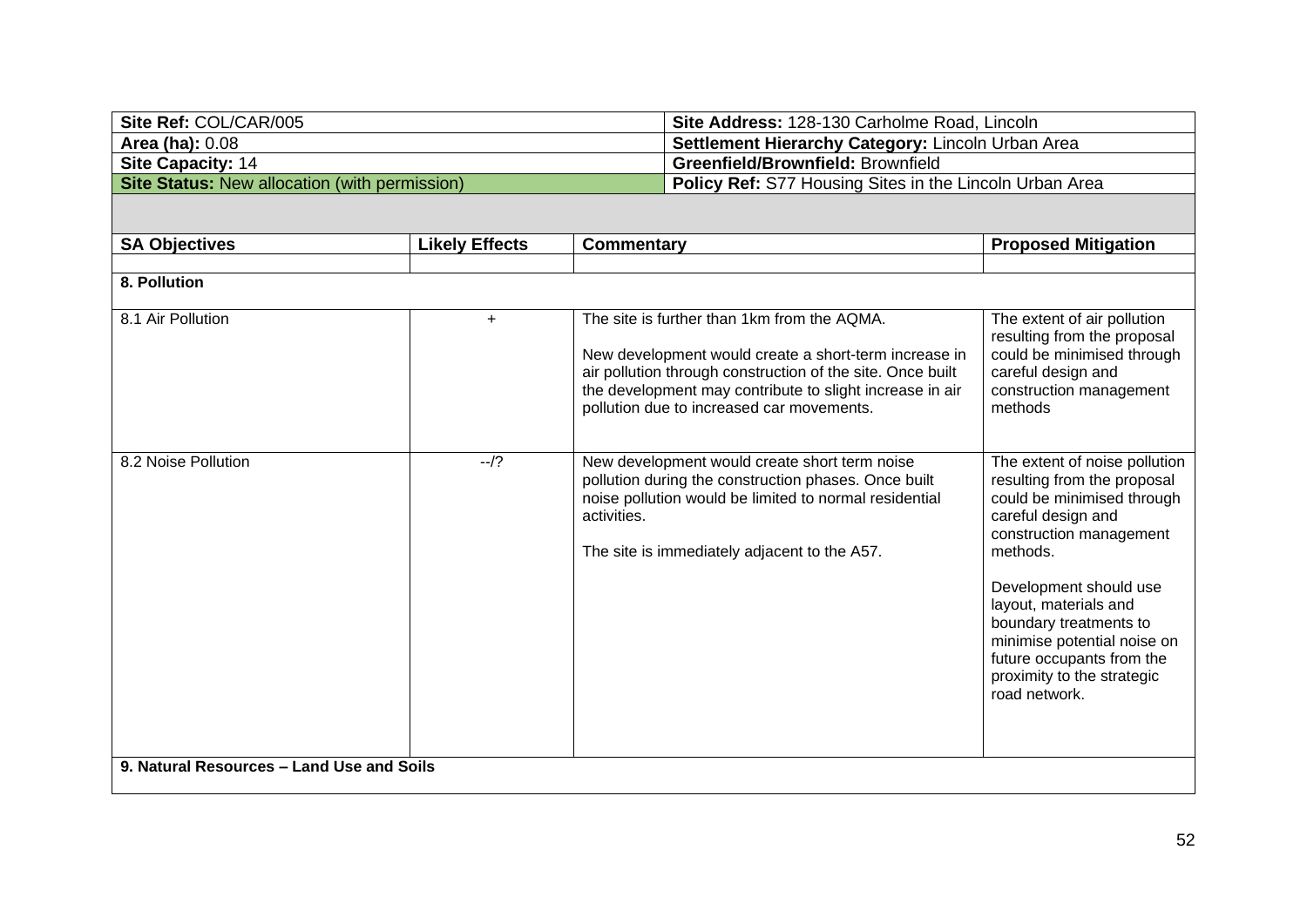| Site Ref: COL/CAR/005                                | <b>Site Address: 128-130 Carholme Road, Lincoln</b>            |
|------------------------------------------------------|----------------------------------------------------------------|
| <b>Area (ha): 0.08</b>                               | <b>Settlement Hierarchy Category: Lincoln Urban Area</b>       |
| <b>Site Capacity: 14</b>                             | <b>Greenfield/Brownfield: Brownfield</b>                       |
| <b>Site Status:</b> New allocation (with permission) | <b>Policy Ref:</b> S77 Housing Sites in the Lincoln Urban Area |

| <b>SA Objectives</b>                                   | <b>Likely Effects</b> | Commentary                                                                                                                                                 | <b>Proposed Mitigation</b>                                                                                              |
|--------------------------------------------------------|-----------------------|------------------------------------------------------------------------------------------------------------------------------------------------------------|-------------------------------------------------------------------------------------------------------------------------|
| 9.1 Agricultural Land                                  | $++$                  | The site is located within the urban area.                                                                                                                 |                                                                                                                         |
| 9.2 Minerals Resource                                  |                       | The site is within a Sand and Gravel Minerals<br>Safeguarding Area                                                                                         |                                                                                                                         |
| 12. Climate Change Adaptation and<br><b>Flood Risk</b> |                       | The site is entirely within Flood Zone 2.<br>The site has some surface water risk and development<br>would increase the impermeable footprint of the area. | Development should use<br>appropriate SuDs, layout<br>and drainage strategies to<br>ensure surface water is<br>managed. |

## **13. Transport and Accessibility**

| 13.1 Access to services and facilities |    | Lincoln City Centre is approx. 600m away.<br>The site is not within 400m of a District or Local centre,<br>however there is a convenience store within 250m of the<br>site.<br>The site is approx. 100m away from a bus stop. | Where possible provide new<br>linkages for walking and<br>cycling between new<br>development and facilities<br>outside of the site area.              |
|----------------------------------------|----|-------------------------------------------------------------------------------------------------------------------------------------------------------------------------------------------------------------------------------|-------------------------------------------------------------------------------------------------------------------------------------------------------|
| 13.2 Sustainable travel modes          | ÷. | There is a bus stop within 100m of the site.                                                                                                                                                                                  | New development should<br>seek to maximise use of<br>sustainable modes of<br>transport and reduce<br>reliance on private vehicles<br>for short trips. |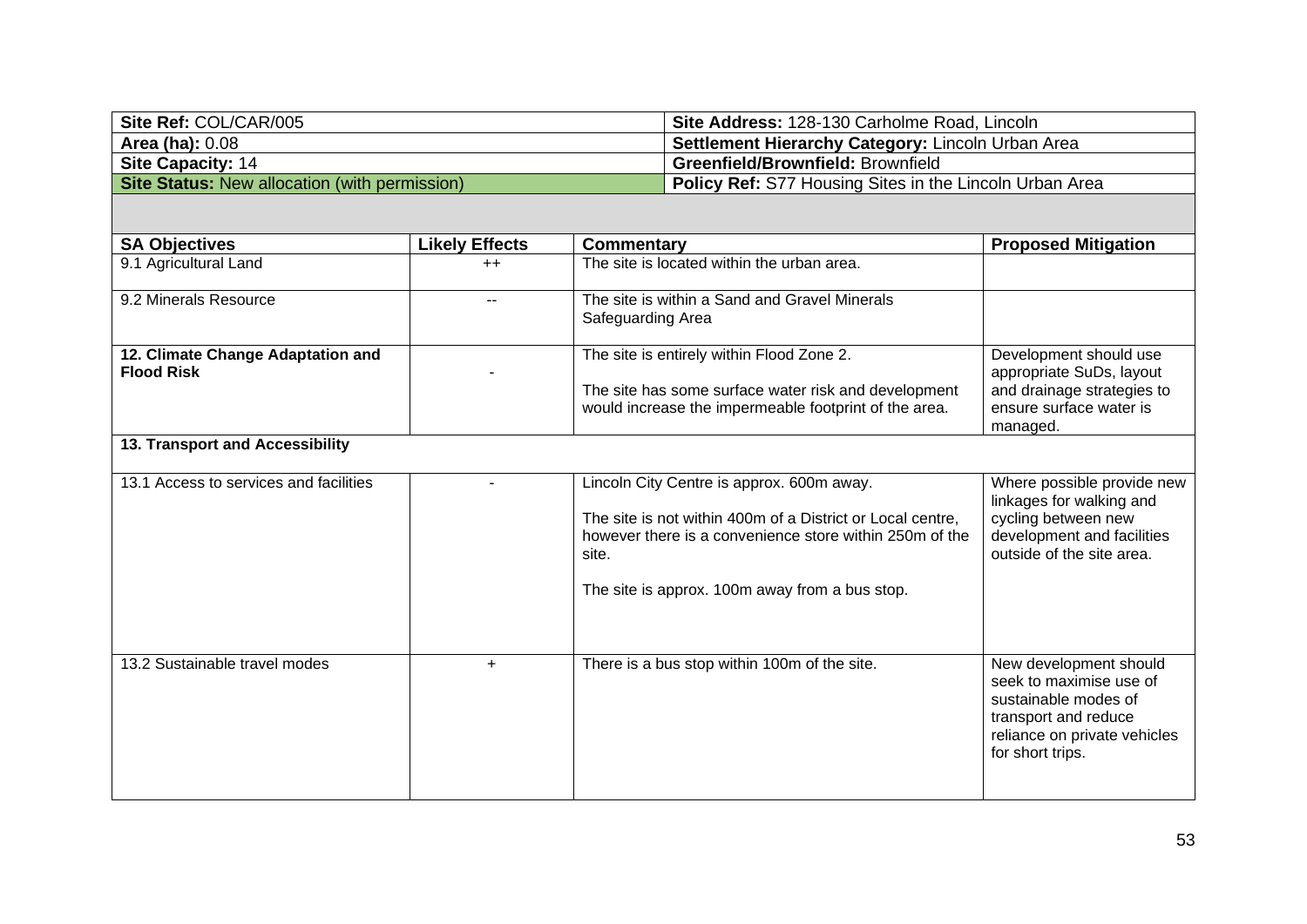| Site Ref: COL/CAR/005                                | <b>Site Address: 128-130 Carholme Road, Lincoln</b>            |
|------------------------------------------------------|----------------------------------------------------------------|
| <b>Area (ha):</b> 0.08                               | <b>Settlement Hierarchy Category: Lincoln Urban Area</b>       |
| <b>Site Capacity: 14</b>                             | <b>Greenfield/Brownfield: Brownfield</b>                       |
| <b>Site Status:</b> New allocation (with permission) | <b>Policy Ref:</b> S77 Housing Sites in the Lincoln Urban Area |

| <b>SA Objectives</b>                             | <b>Likely Effects</b> | Commentary                                                                                                                                                                                                                               | <b>Proposed Mitigation</b>                                                                                                                                    |
|--------------------------------------------------|-----------------------|------------------------------------------------------------------------------------------------------------------------------------------------------------------------------------------------------------------------------------------|---------------------------------------------------------------------------------------------------------------------------------------------------------------|
| <b>Economic</b>                                  |                       |                                                                                                                                                                                                                                          |                                                                                                                                                               |
| 14. Employment                                   |                       |                                                                                                                                                                                                                                          |                                                                                                                                                               |
| 14.1 Employment                                  | $++$                  | The nearest designated employment site is less than<br>300m from the site, but with the River Witham and<br>railway line in between.<br>Lincoln City Centre is within 600m of the site.                                                  |                                                                                                                                                               |
| 14.2 Education, training and learning            | $+$ /?                | The nearest primary school is approx. 160m from the<br>site. The nearest secondary school is located approx.<br>1.5km away.                                                                                                              | New development should<br>seek to provide improved<br>cycling, pedestrian and bus<br>routes to facilitate<br>sustainable access to<br>education and training. |
| 15. Local Economy                                |                       |                                                                                                                                                                                                                                          |                                                                                                                                                               |
| 15.1 Encourage and support local<br>economy      | 0                     | The site would not result in the loss of employment land.<br>An increase in dwellings would increase the footfall of<br>local shops and businesses.                                                                                      |                                                                                                                                                               |
| 15.2 Protect and enhance hierarchy of<br>centres | 0                     | The site is not within the boundary of Lincoln City<br>Centre.<br>New development would increase the use of existing<br>facilities, leading to possible expansion of existing<br>centres. The occupants of the development are likely to |                                                                                                                                                               |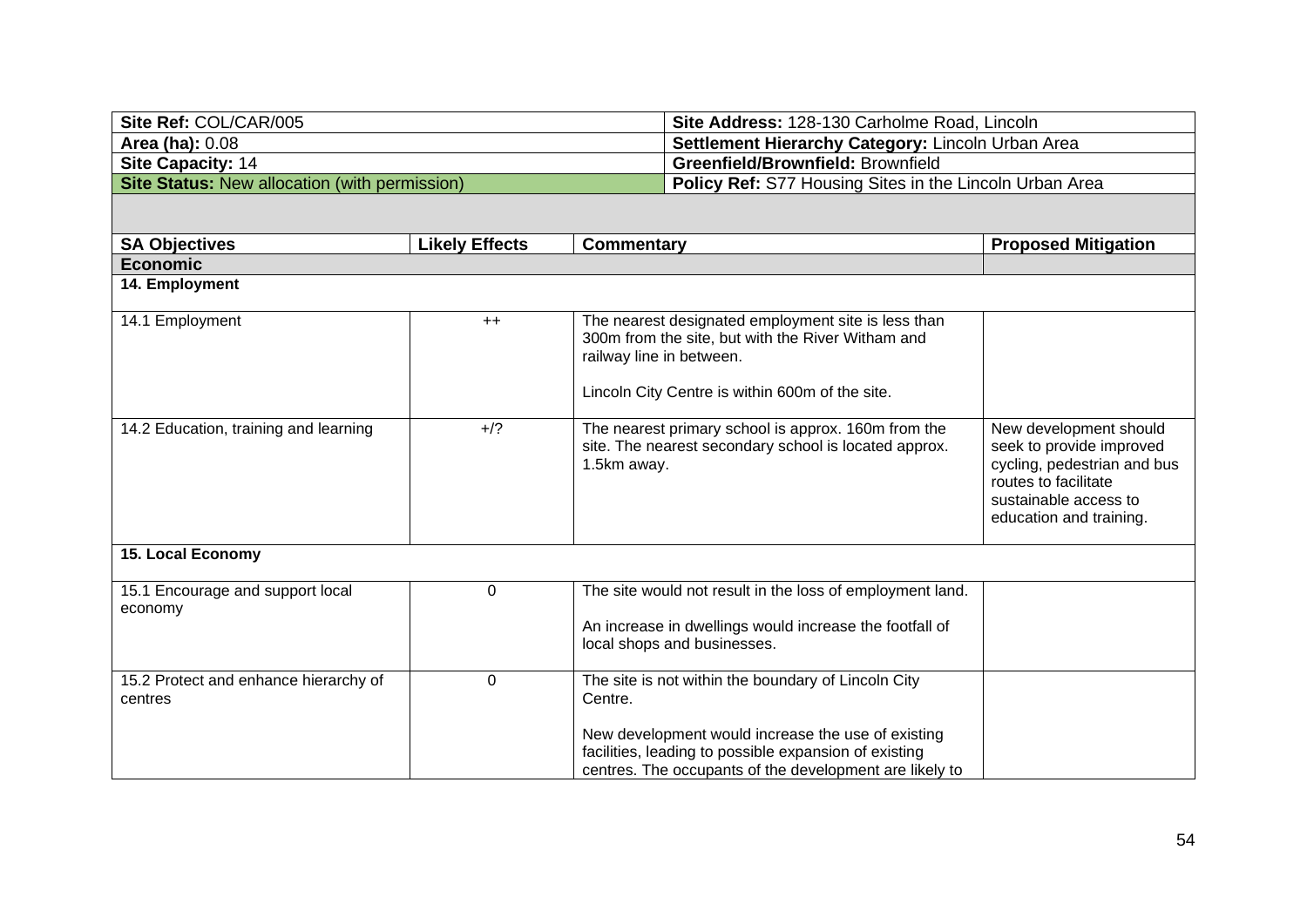| Site Ref: COL/CAR/005                                |                       | Site Address: 128-130 Carholme Road, Lincoln             |                            |  |
|------------------------------------------------------|-----------------------|----------------------------------------------------------|----------------------------|--|
| <b>Area (ha): 0.08</b>                               |                       | Settlement Hierarchy Category: Lincoln Urban Area        |                            |  |
| <b>Site Capacity: 14</b>                             |                       | Greenfield/Brownfield: Brownfield                        |                            |  |
| <b>Site Status: New allocation (with permission)</b> |                       | Policy Ref: S77 Housing Sites in the Lincoln Urban Area  |                            |  |
|                                                      |                       |                                                          |                            |  |
|                                                      |                       |                                                          |                            |  |
| <b>SA Objectives</b>                                 | <b>Likely Effects</b> | <b>Commentary</b>                                        | <b>Proposed Mitigation</b> |  |
|                                                      |                       | access services and facilities in Lincoln, enhancing the |                            |  |

position in the hierarchy.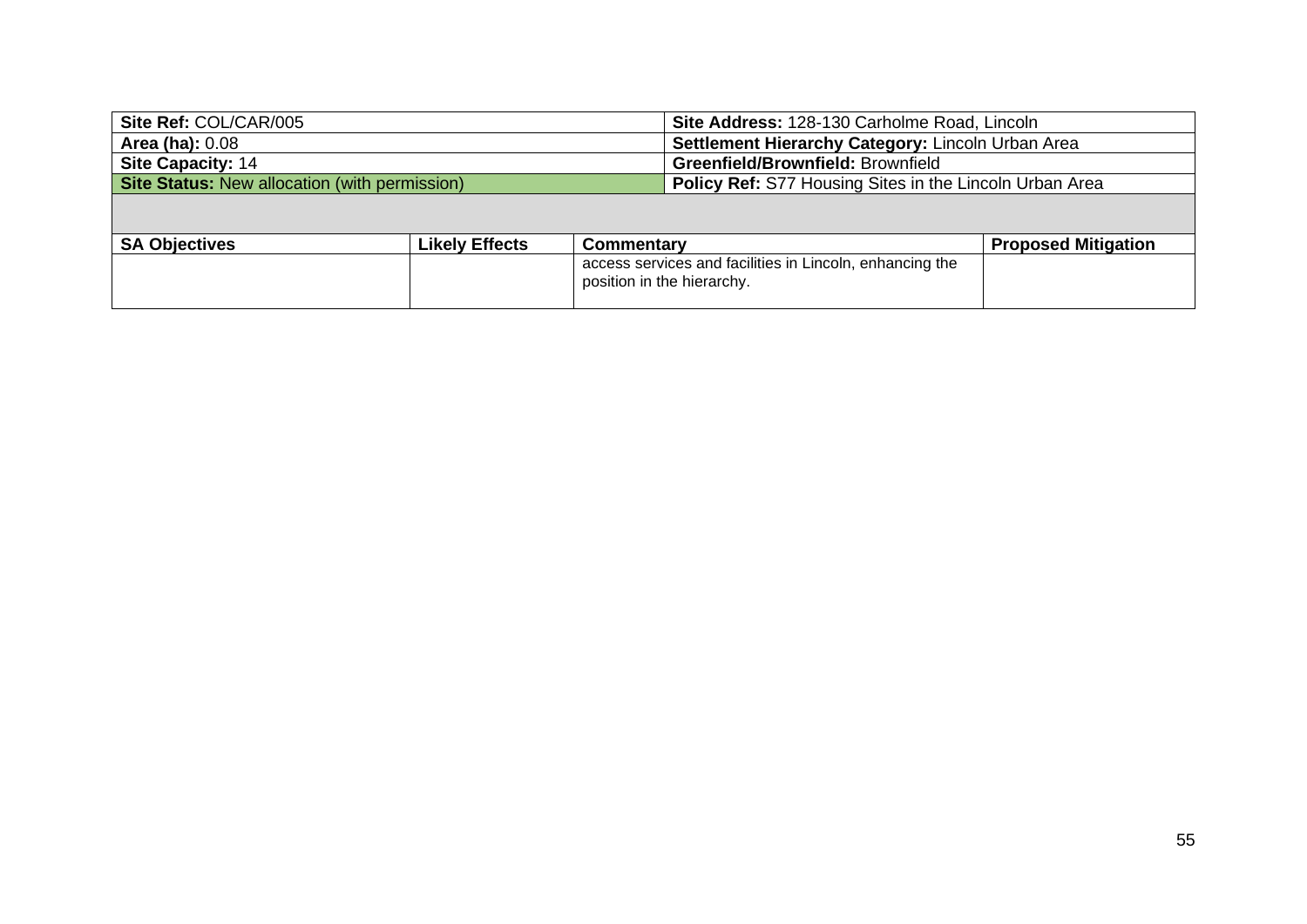# **Castle**

### COL/CAS/001

| Site Ref: COL/CAS/001                                     |                       | Site Address: Land North of Ermine West (Queen Elizabeth Road),<br>Lincoln |                                                                                                                                                                                                                 |                                                                                                                                                                 |
|-----------------------------------------------------------|-----------------------|----------------------------------------------------------------------------|-----------------------------------------------------------------------------------------------------------------------------------------------------------------------------------------------------------------|-----------------------------------------------------------------------------------------------------------------------------------------------------------------|
| Area (ha): 13.52                                          |                       | Settlement Hierarchy Category: Lincoln Urban Area                          |                                                                                                                                                                                                                 |                                                                                                                                                                 |
| Site Capacity: 303                                        |                       |                                                                            | Greenfield/Brownfield: Greenfield                                                                                                                                                                               |                                                                                                                                                                 |
| <b>Site Status: Existing allocation (with permission)</b> |                       |                                                                            | Policy Ref: S77: Housing Sites in the Lincoln Urban Area                                                                                                                                                        |                                                                                                                                                                 |
|                                                           |                       |                                                                            |                                                                                                                                                                                                                 |                                                                                                                                                                 |
| <b>SA Objectives</b>                                      | <b>Likely Effects</b> | <b>Commentary</b>                                                          |                                                                                                                                                                                                                 | <b>Proposed Mitigation</b>                                                                                                                                      |
| <b>Social</b>                                             |                       |                                                                            |                                                                                                                                                                                                                 |                                                                                                                                                                 |
| 1. Housing                                                | $++$                  |                                                                            | The site is of a scale to provide a range of both<br>affordable and market dwellings to meet local need.                                                                                                        |                                                                                                                                                                 |
| 2. Health and Wellbeing                                   |                       |                                                                            |                                                                                                                                                                                                                 |                                                                                                                                                                 |
| 2.1 Access to healthcare facilities                       |                       |                                                                            | The nearest GP surgeries to the site are approx. 1km<br>away. The site is within 800m of sports and recreation<br>facilities at Yarborough Leisure Centre.<br>When taken cumulatively with other development in | Development should<br>improve pedestrian and<br>cycle access to existing<br>facilities to promote<br>sustainable modes of<br>transport.                         |
|                                                           |                       |                                                                            | Lincoln there is the potential for increased pressure on<br>GP places in the area.                                                                                                                              |                                                                                                                                                                 |
| 2.2 Opportunities for healthy lifestyles                  | $++$                  | Space).                                                                    | The site is within 400m of existing open space (Nene<br>Road Play Area, Yarborough Leisure Centre Playing<br>Fields and Athletics Track and Aylesby Close Amenity                                               | Development should seek<br>to provide new, and/or<br>improve links to, existing<br>open space, taking into<br>account open space<br>deficiencies in the Central |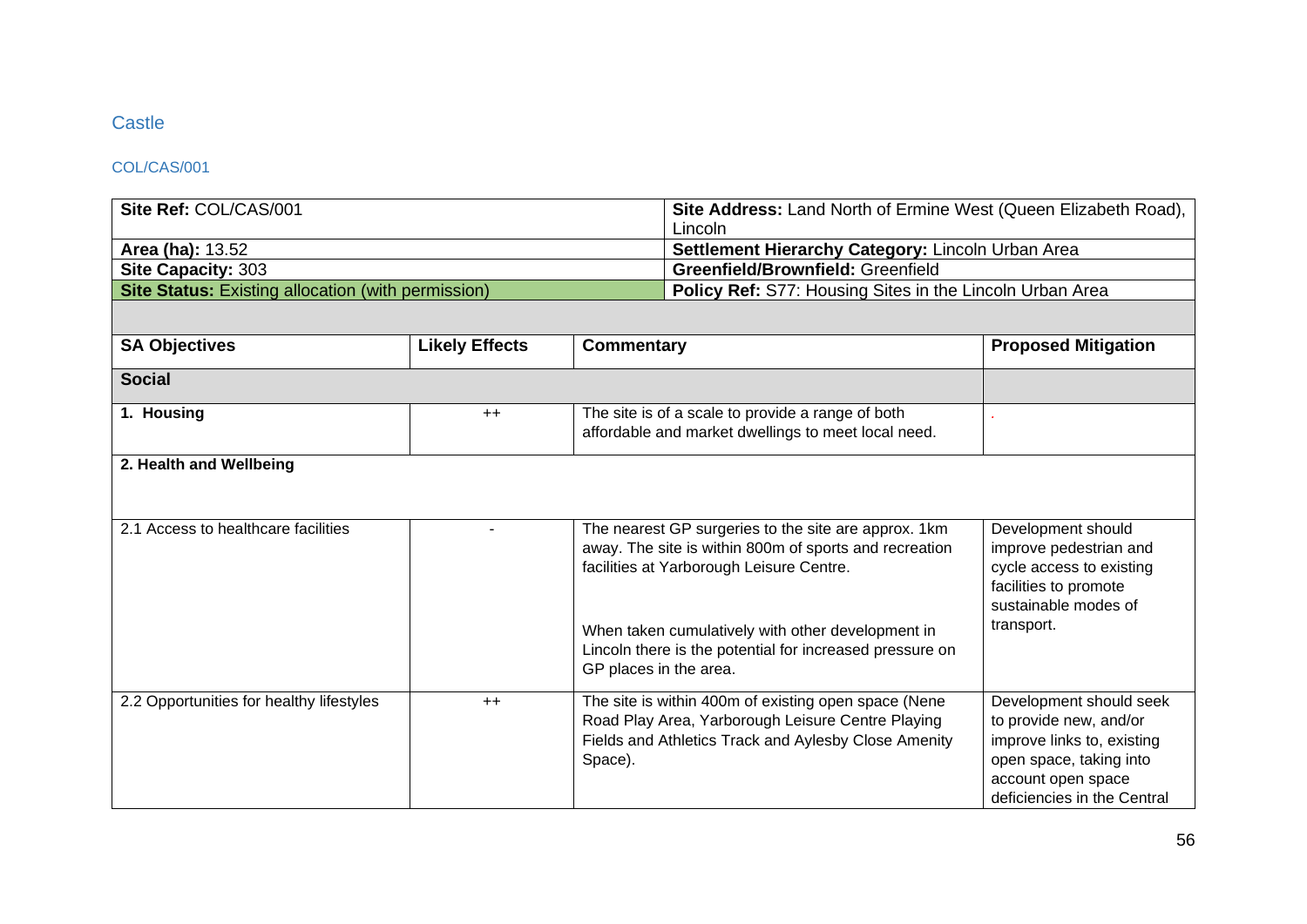| Site Ref: COL/CAS/001                                     | <b>Site Address:</b> Land North of Ermine West (Queen Elizabeth Road), |
|-----------------------------------------------------------|------------------------------------------------------------------------|
|                                                           | Lincoln                                                                |
| <b>Area (ha): 13.52</b>                                   | Settlement Hierarchy Category: Lincoln Urban Area                      |
| <b>Site Capacity: 303</b>                                 | <b>Greenfield/Brownfield: Greenfield</b>                               |
| <b>Site Status:</b> Existing allocation (with permission) | <b>Policy Ref: S77: Housing Sites in the Lincoln Urban Area</b>        |

| <b>SA Objectives</b>                                      | <b>Likely Effects</b> | <b>Commentary</b>                                                                                                                                                                                                                                                                                                                                                                                                                                                                                                         | <b>Proposed Mitigation</b>                                                                                                                                                                                                                                      |
|-----------------------------------------------------------|-----------------------|---------------------------------------------------------------------------------------------------------------------------------------------------------------------------------------------------------------------------------------------------------------------------------------------------------------------------------------------------------------------------------------------------------------------------------------------------------------------------------------------------------------------------|-----------------------------------------------------------------------------------------------------------------------------------------------------------------------------------------------------------------------------------------------------------------|
|                                                           |                       | The site is within 1,200m of Sudbrooke Drive Playing<br>Fields and Sobraon Barracks Playing Fields.<br>The site is within 1,600m of several allotments, including<br>Yarborough Crescent, Burton Ridge and Long Leys<br>Road Allotments.<br>The site is within 15km (15 min) drive time of a number<br>of strategic parks and gardens.<br>The site is of a scale which could offer opportunities to<br>create new open space on-site (The planning permission<br>for the site includes the provision of a new play area). | Lincolnshire Open Space<br><b>Audit and Assessment</b><br>2021.                                                                                                                                                                                                 |
| <b>Environmental</b>                                      |                       |                                                                                                                                                                                                                                                                                                                                                                                                                                                                                                                           |                                                                                                                                                                                                                                                                 |
| 4. Biodiversity and Green Infrastructure                  |                       |                                                                                                                                                                                                                                                                                                                                                                                                                                                                                                                           |                                                                                                                                                                                                                                                                 |
| 4.1 Conserve and enhance biodiversity<br>and geodiversity | $-1$ ?                | The site is within 500m of West Cliff, Burton Road and<br>Burton Hall Local Wildlife Sites. The site is separated<br>from the Burton Hall LWS by Burton Road.<br>There are no BOM areas within or immediately adjacent<br>to the site.                                                                                                                                                                                                                                                                                    | Development should seek<br>opportunities to improve<br>overall biodiversity on the<br>site, incorporate green<br>infrastructure and improve<br>habitat linkages with the<br>wider area, ensuring<br>connectivity of the<br>ecological network is<br>maintained. |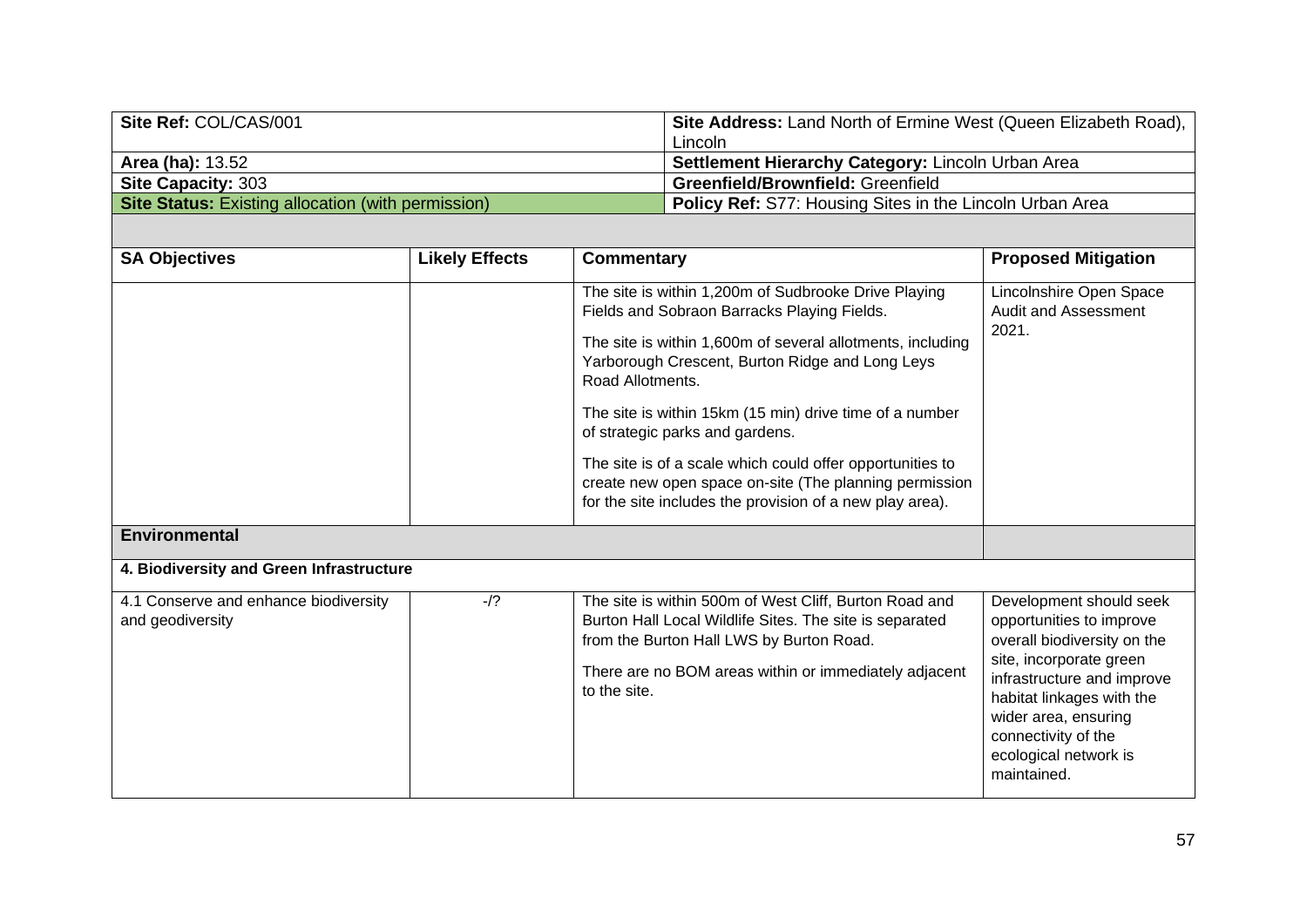| Site Ref: COL/CAS/001                                     | Site Address: Land North of Ermine West (Queen Elizabeth Road), |
|-----------------------------------------------------------|-----------------------------------------------------------------|
|                                                           | Lincoln                                                         |
| <b>Area (ha): 13.52</b>                                   | <b>Settlement Hierarchy Category: Lincoln Urban Area</b>        |
| <b>Site Capacity: 303</b>                                 | <b>Greenfield/Brownfield: Greenfield</b>                        |
| <b>Site Status:</b> Existing allocation (with permission) | Policy Ref: S77: Housing Sites in the Lincoln Urban Area        |

| <b>SA Objectives</b>              | <b>Likely Effects</b> | <b>Commentary</b>                                                                                                                                                                                                             | <b>Proposed Mitigation</b>                                                                                                                                               |
|-----------------------------------|-----------------------|-------------------------------------------------------------------------------------------------------------------------------------------------------------------------------------------------------------------------------|--------------------------------------------------------------------------------------------------------------------------------------------------------------------------|
| 4.2 Local Green Space             | 0                     | The site is not within a designated Local Green Space.                                                                                                                                                                        | Create and enhance links<br>with wider area                                                                                                                              |
| 5. Landscape and Townscape        | $-1$ ?                | The site is adjacent to the Burton to Nettleham Green<br>Wedge, however, the A46 bypass road separates the<br>site from the Green Wedge and the site is located within<br>an existing urban area.                             | New development could<br>incorporate opportunities for<br>landscaping and enhancing<br>the edge of the city<br>boundary.                                                 |
| 6. Built and Historic Environment | $-1$ ?                | There are no heritage assets within or immediately<br>adjacent to the site.<br>However, the site is on previously undeveloped land and<br>could have an impact upon the setting and views of<br>Lincoln Cathedral and Castle. | Careful design, layout and<br>scale of development to<br>ensure heights of buildings<br>do not unduly impact upon<br>views of the Cathedral.                             |
| 7. Natural Resources - Water      | $-1$ ?                | The site falls partly within Source Protection Zones 2 and<br>3 and will increase demand on water and sewerage<br>services in the area.                                                                                       | Use of permeable materials,<br>design and layout of site<br>and water management<br>strategies to ensure any<br>negative effects are<br>adequately mitigated<br>against. |
| 8. Pollution                      |                       |                                                                                                                                                                                                                               |                                                                                                                                                                          |
| 8.1 Air Pollution                 | $\ddot{}$             | The site is more than 1km from Lincoln Air Quality<br>Management Area.                                                                                                                                                        | The extent of air pollution<br>arising from development                                                                                                                  |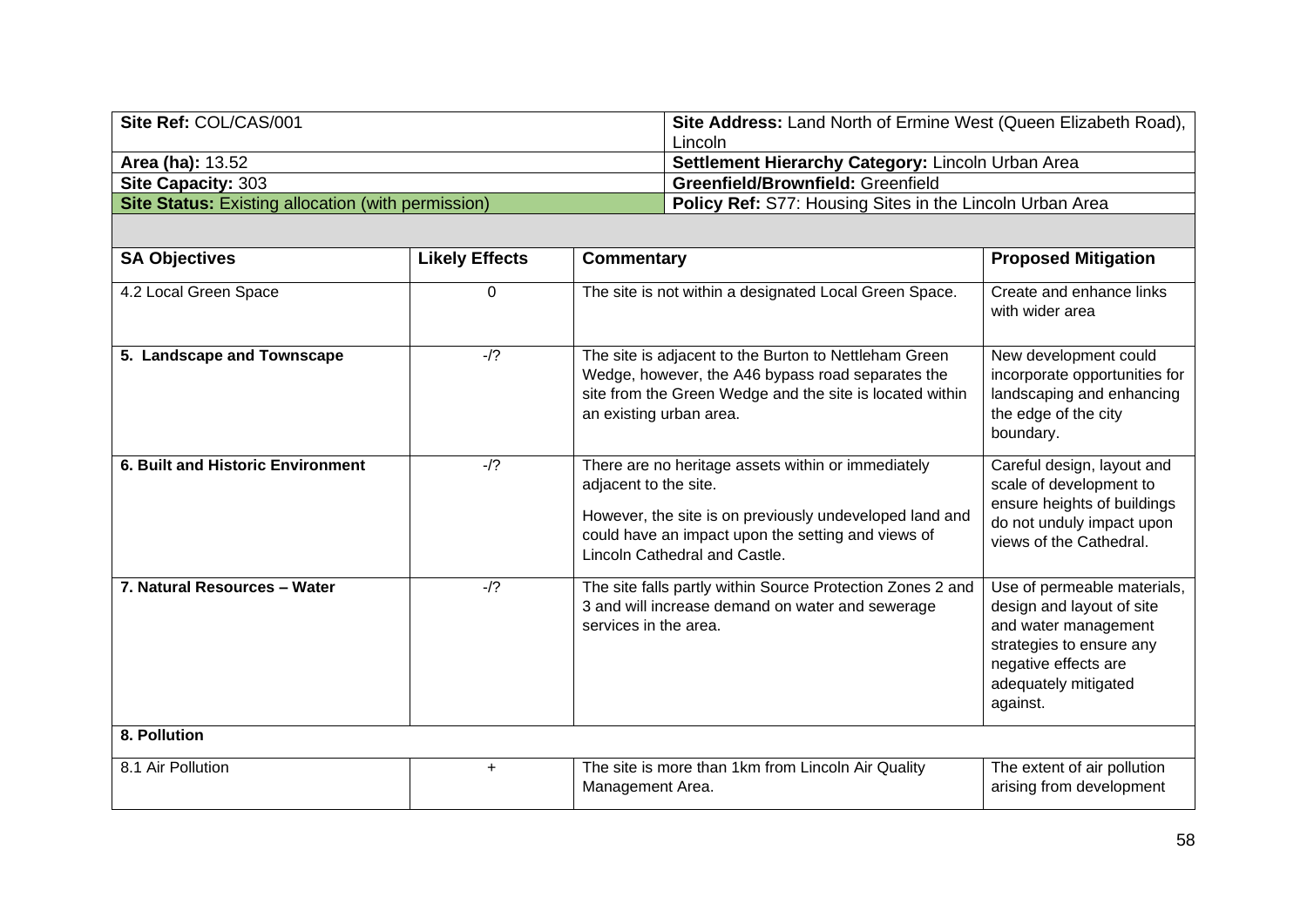| Site Ref: COL/CAS/001                                     | <b>Site Address:</b> Land North of Ermine West (Queen Elizabeth Road), |
|-----------------------------------------------------------|------------------------------------------------------------------------|
|                                                           | Lincoln                                                                |
| <b>Area (ha): 13.52</b>                                   | Settlement Hierarchy Category: Lincoln Urban Area                      |
| <b>Site Capacity: 303</b>                                 | <b>Greenfield/Brownfield: Greenfield</b>                               |
| <b>Site Status:</b> Existing allocation (with permission) | <b>Policy Ref: S77: Housing Sites in the Lincoln Urban Area</b>        |

| <b>SA Objectives</b>                                   | <b>Likely Effects</b> | <b>Commentary</b>                                                                                                                                                                                                                                             | <b>Proposed Mitigation</b>                                                                                                |
|--------------------------------------------------------|-----------------------|---------------------------------------------------------------------------------------------------------------------------------------------------------------------------------------------------------------------------------------------------------------|---------------------------------------------------------------------------------------------------------------------------|
|                                                        |                       | It is closely situated next to the A46 bypass and the<br>increase in dwellings is likely to increase vehicle<br>movements through the city and the AQMA. There is<br>likely to be some short-term increase in air pollution<br>during the construction phase. | can be minimised through<br>careful design and<br>construction management<br>plans.                                       |
| 8.2 Noise Pollution                                    | $-1$ ?                | The site is immediately adjacent to the A46 and A15 and<br>is likely to have noise impacts on future occupants.                                                                                                                                               | Use of site layout, design<br>solutions, materials and<br>landscaping to minimise<br>noise impacts on new<br>development. |
| 9. Natural Resources - Land Use and Soils              |                       |                                                                                                                                                                                                                                                               |                                                                                                                           |
| 9.1 Agricultural Land                                  |                       | A small area to the north of the site is within Agricultural<br>Land Grade 2, however, this is located within the bypass<br>and is not of a scale to be utilised for productive<br>agricultural use.                                                          |                                                                                                                           |
| 9.2 Minerals Resource                                  |                       | The site is located within a Limestone Mineral<br>Safeguarding Area.                                                                                                                                                                                          |                                                                                                                           |
| 12. Climate Change Adaptation and<br><b>Flood Risk</b> | $\ddot{}$             | The site is located entirely within Flood Zone 1 and is<br>considered at low risk of flooding.<br>There are some small areas of surface water flooding on<br>the site.                                                                                        | Incorporation of suitable<br>drainage and SuDs to limit<br>the impacts of surface<br>water.                               |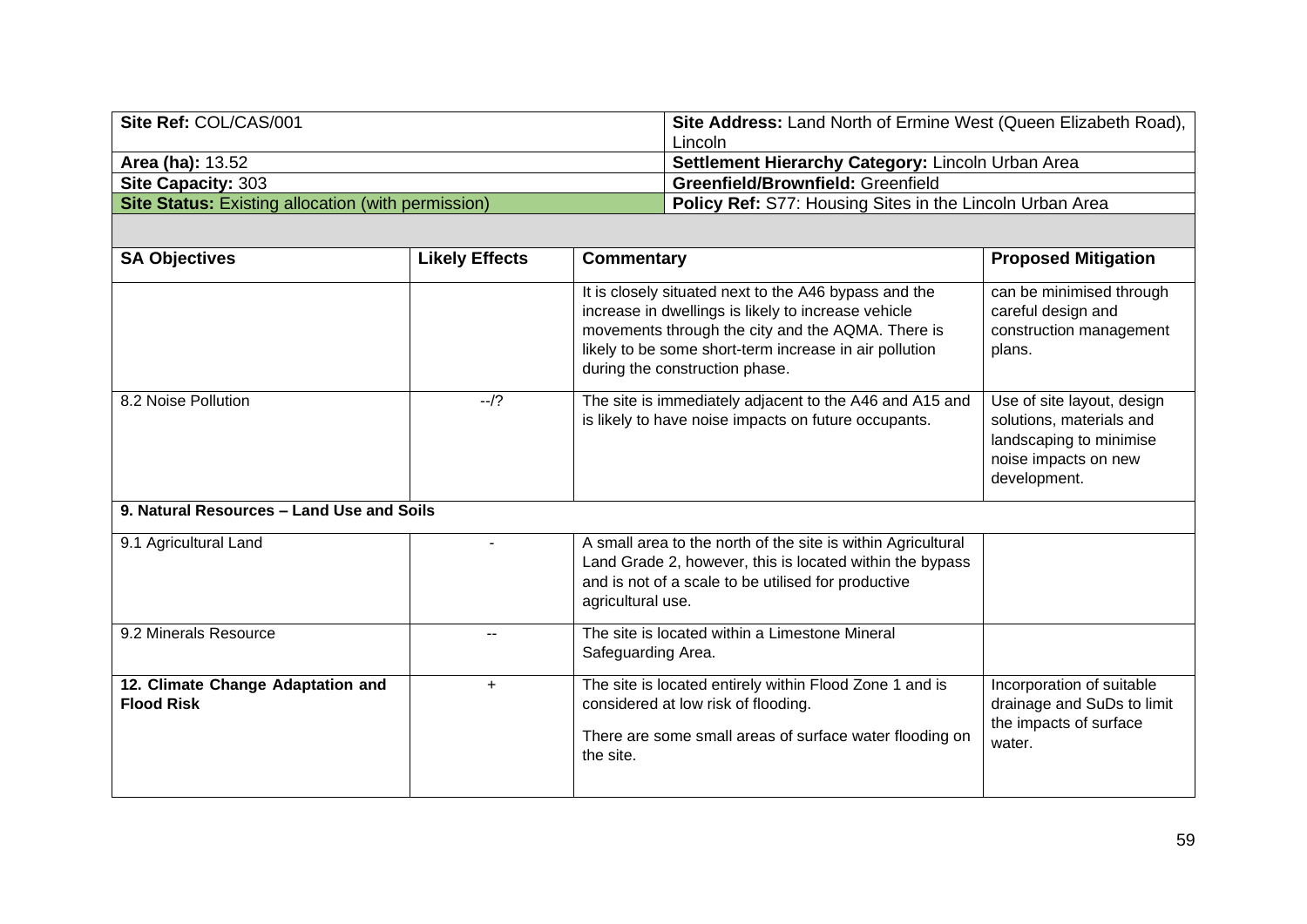| Site Ref: COL/CAS/001                                     | Site Address: Land North of Ermine West (Queen Elizabeth Road), |
|-----------------------------------------------------------|-----------------------------------------------------------------|
|                                                           | Lincoln                                                         |
| <b>Area (ha): 13.52</b>                                   | Settlement Hierarchy Category: Lincoln Urban Area               |
| <b>Site Capacity: 303</b>                                 | <b>Greenfield/Brownfield: Greenfield</b>                        |
| <b>Site Status:</b> Existing allocation (with permission) | <b>Policy Ref:</b> S77: Housing Sites in the Lincoln Urban Area |

| <b>SA Objectives</b>                   | <b>Likely Effects</b> | <b>Commentary</b>                                                                                                                                                                                                                      | <b>Proposed Mitigation</b>                                                                                                                                                                                                   |  |  |
|----------------------------------------|-----------------------|----------------------------------------------------------------------------------------------------------------------------------------------------------------------------------------------------------------------------------------|------------------------------------------------------------------------------------------------------------------------------------------------------------------------------------------------------------------------------|--|--|
|                                        |                       |                                                                                                                                                                                                                                        | New development should<br>use opportunities to utilise<br>renewable energy, improve<br>energy efficiency and<br>reduce greenhouse gases<br>through materials,<br>technology, design and<br>construction management<br>plans. |  |  |
| 13. Transport and Accessibility        |                       |                                                                                                                                                                                                                                        |                                                                                                                                                                                                                              |  |  |
| 13.1 Access to services and facilities | $\ddot{}$             | The site is not within or adjoining Lincoln City Centre.<br>The site is within 400m of the Queen Elizabeth Road/<br>Trelawney Crescent Local Centre.<br>There are existing bus routes for sustainable access to<br>Lincoln city centre | New development should<br>provide new linkages to<br>encourage the use of<br>sustainable modes of<br>transport to reduce the<br>reliance on the private<br>vehicle for short trips.                                          |  |  |
| 13.2 Sustainable travel modes          | $\ddot{}$             | The site is within 200m of existing bus routes on Queen<br>Elizabeth Road and Burton Road.<br>It is greater than 800m from Lincoln Railway Station.                                                                                    | New development should<br>seek to provide links to<br>existing bus<br>cycle/pedestrian routes to<br>maximise the use of<br>sustainable transport                                                                             |  |  |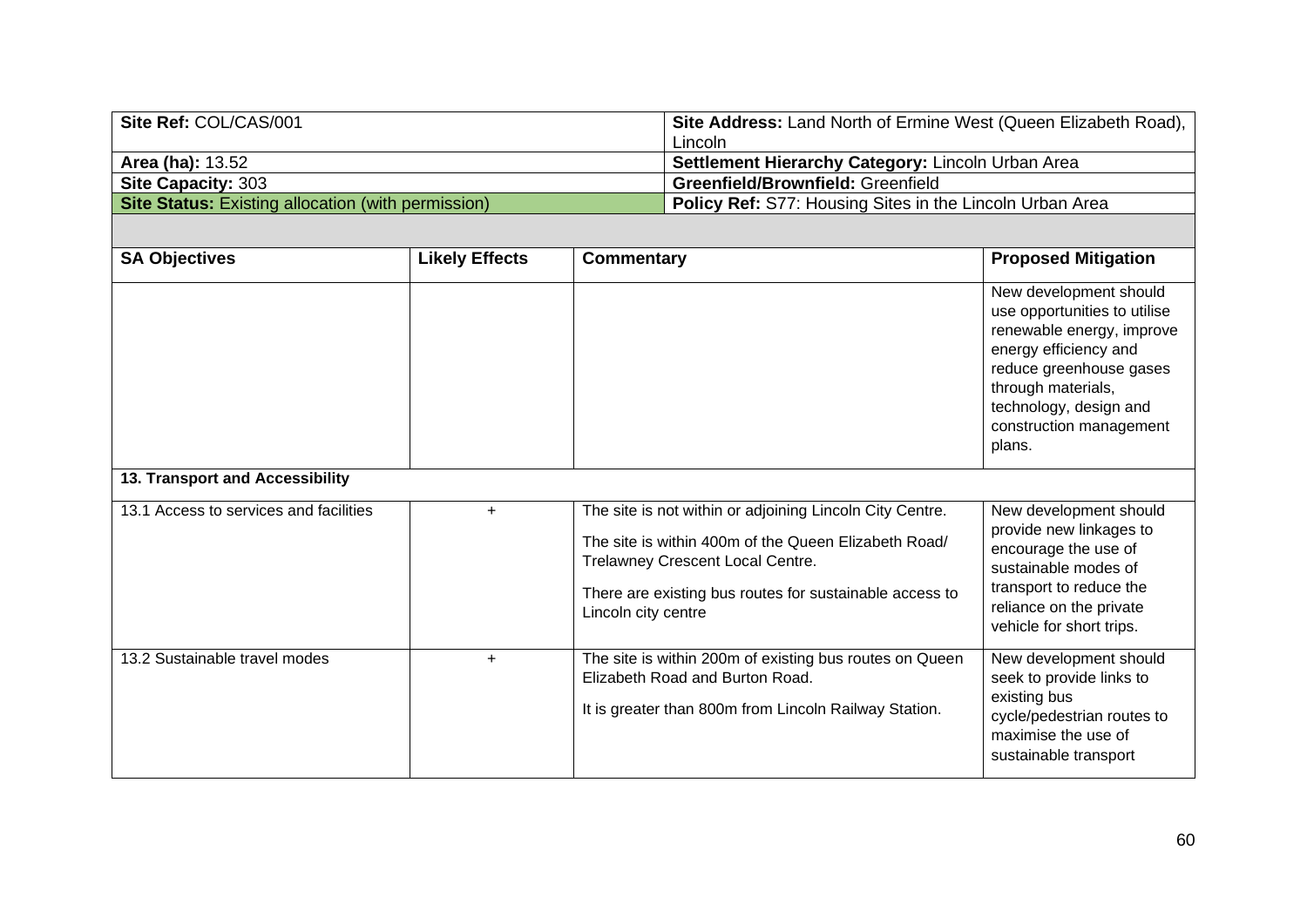| Site Ref: COL/CAS/001                                     |                       |                                                   | Site Address: Land North of Ermine West (Queen Elizabeth Road),<br>Lincoln                                                                                                                                                                                                              |                                                                                                                                                         |
|-----------------------------------------------------------|-----------------------|---------------------------------------------------|-----------------------------------------------------------------------------------------------------------------------------------------------------------------------------------------------------------------------------------------------------------------------------------------|---------------------------------------------------------------------------------------------------------------------------------------------------------|
| Area (ha): 13.52                                          |                       | Settlement Hierarchy Category: Lincoln Urban Area |                                                                                                                                                                                                                                                                                         |                                                                                                                                                         |
| Site Capacity: 303                                        |                       |                                                   | Greenfield/Brownfield: Greenfield                                                                                                                                                                                                                                                       |                                                                                                                                                         |
| <b>Site Status: Existing allocation (with permission)</b> |                       |                                                   | Policy Ref: S77: Housing Sites in the Lincoln Urban Area                                                                                                                                                                                                                                |                                                                                                                                                         |
|                                                           |                       |                                                   |                                                                                                                                                                                                                                                                                         |                                                                                                                                                         |
| <b>SA Objectives</b>                                      | <b>Likely Effects</b> | <b>Commentary</b>                                 |                                                                                                                                                                                                                                                                                         | <b>Proposed Mitigation</b>                                                                                                                              |
| <b>Economic</b>                                           |                       |                                                   |                                                                                                                                                                                                                                                                                         |                                                                                                                                                         |
| 14. Employment                                            |                       |                                                   |                                                                                                                                                                                                                                                                                         |                                                                                                                                                         |
| 14.1 Employment                                           | $\ddot{}$             | area.                                             | The site is within 1600m of Long Leys Road employment                                                                                                                                                                                                                                   |                                                                                                                                                         |
| 14.2 Education, training and learning                     | $+$ /?                | existing school places.                           | The site is within 800m of a Secondary School on<br>Yarborough Road. The site is likely to put pressure on<br>Higher education facilities such as Universities and<br>Lincoln College are located close by in Lincoln, with<br>Bishop Grosseteste University approx. 1km from the site. | Development should seek<br>to improve linkages to<br>existing education and<br>training facilities and<br>promote sustainable travel<br>where possible. |
| 15. Local Economy                                         |                       |                                                   |                                                                                                                                                                                                                                                                                         |                                                                                                                                                         |
| 15.1 Encourage and support local<br>economy               | $\mathbf 0$           |                                                   | The site would not result in the loss of employment land.                                                                                                                                                                                                                               |                                                                                                                                                         |
| 15.2 Protect and enhance hierarchy of<br>centres          | 0                     |                                                   | The site is located outside of Lincoln City Centre.                                                                                                                                                                                                                                     |                                                                                                                                                         |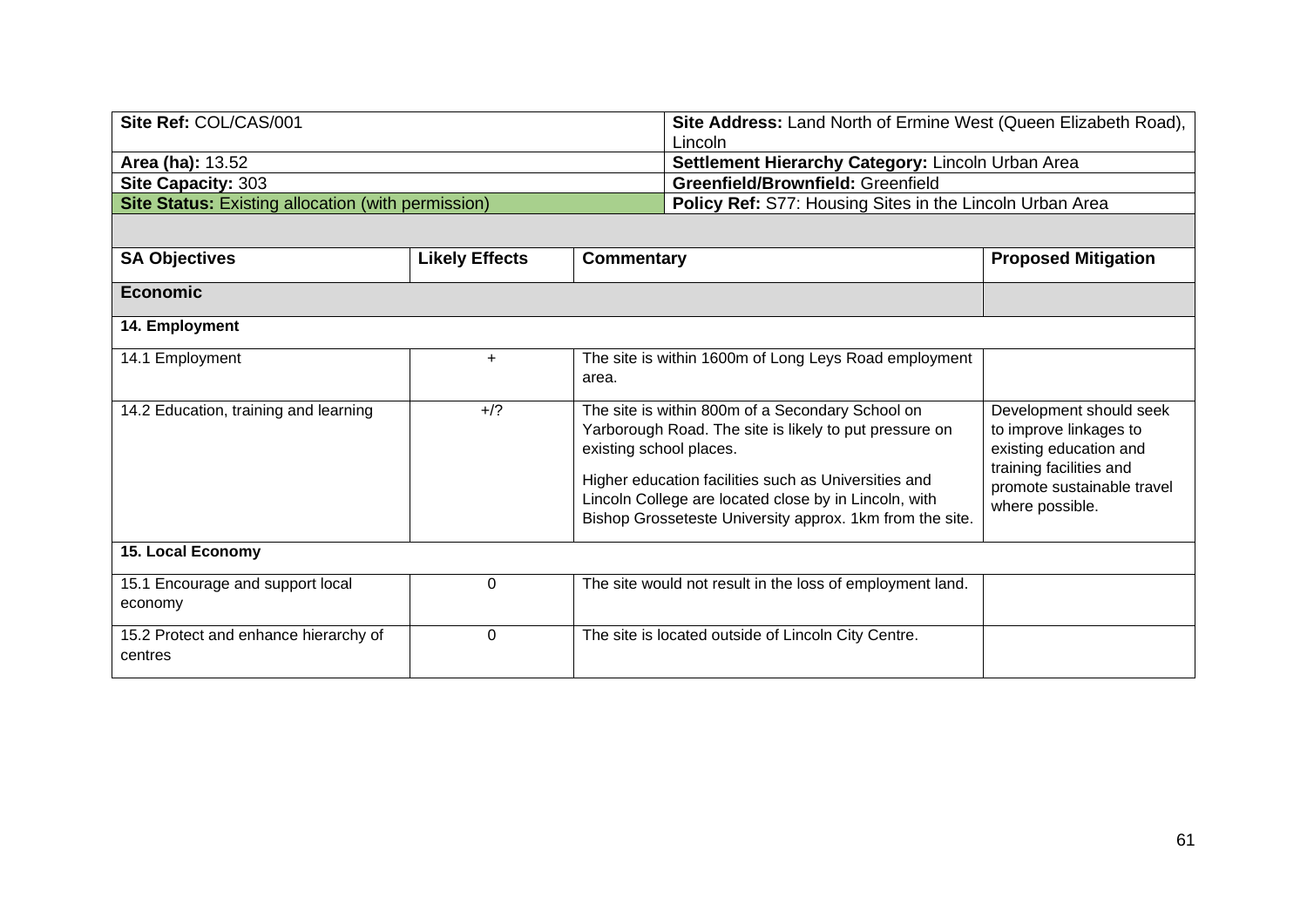# Glebe

## COL/GLE/001

| Site Ref: COL/GLE/001                                | <b>Site Address: Land off Wolsey Way, Lincoln</b>              |
|------------------------------------------------------|----------------------------------------------------------------|
| <b>Area (ha): 1.08</b>                               | <b>Settlement Hierarchy Category: Lincoln Urban Area</b>       |
| Site Capacity: 14                                    | <b>Greenfield/Brownfield: Greenfield</b>                       |
| <b>Site Status:</b> New allocation (with permission) | <b>Policy Ref:</b> S77 Housing Sites in the Lincoln Urban Area |

| <b>SA Objectives</b>                     | <b>Likely Effects</b> | Commentary                                                                                                                                                                                                                                                                                        | <b>Proposed Mitigation</b>                                                                                                      |  |
|------------------------------------------|-----------------------|---------------------------------------------------------------------------------------------------------------------------------------------------------------------------------------------------------------------------------------------------------------------------------------------------|---------------------------------------------------------------------------------------------------------------------------------|--|
| <b>Social</b>                            |                       |                                                                                                                                                                                                                                                                                                   |                                                                                                                                 |  |
| 1. Housing                               | ÷.                    | The site would provide a mix of affordable and market<br>housing to meet local needs. The outline permission<br>granted specifies 14 bungalows, further meeting the<br>need for a variation of dwelling types.                                                                                    |                                                                                                                                 |  |
| 2. Health and Wellbeing                  |                       |                                                                                                                                                                                                                                                                                                   |                                                                                                                                 |  |
| 2.1 Access to healthcare facilities      | $++$                  | The site is within 400m of a GP surgery with a further<br>surgery approx. 900m away.<br>There is the potential, when taken together with nearby<br>sites, for a cumulative impact on local GP surgery<br>capacity.                                                                                | Where possible improve<br>walking/cycling access links<br>between existing<br>development, existing<br>facilities and new site. |  |
| 2.2 Opportunities for healthy lifestyles | $\ddot{}$             | The site is immediately adjacent to King George V<br>Playing Fields.<br>The site is within 400m of Atwater Close Amenity Space<br>and King George V Play Area.<br>The site is within 1,200m of St Giles Community Centre<br>Sports Court.<br>The site is within 1,600m of Wragby Road allotments. | Development should ensure<br>links to existing open space<br>are maintained and<br>enhanced where possible.                     |  |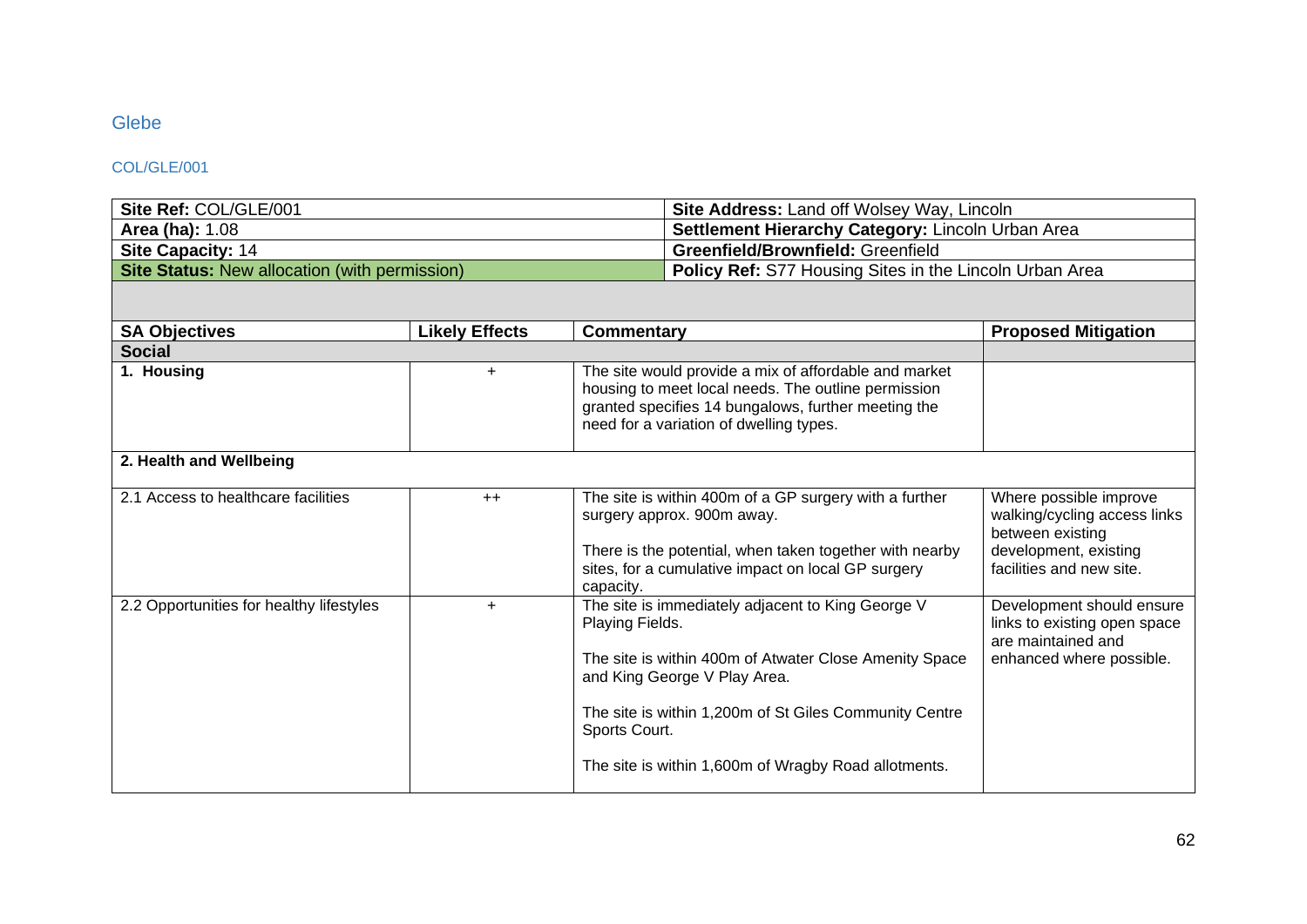| Site Ref: COL/GLE/001                                | <b>Site Address: Land off Wolsey Way, Lincoln</b>              |
|------------------------------------------------------|----------------------------------------------------------------|
| <b>Area (ha): 1.08</b>                               | <b>Settlement Hierarchy Category: Lincoln Urban Area</b>       |
| <b>Site Capacity: 14</b>                             | <b>Greenfield/Brownfield: Greenfield</b>                       |
| <b>Site Status:</b> New allocation (with permission) | <b>Policy Ref:</b> S77 Housing Sites in the Lincoln Urban Area |

| <b>SA Objectives</b>                                      | <b>Likely Effects</b> | Commentary                                                                                                             | <b>Proposed Mitigation</b>                                                                                                                                                                               |
|-----------------------------------------------------------|-----------------------|------------------------------------------------------------------------------------------------------------------------|----------------------------------------------------------------------------------------------------------------------------------------------------------------------------------------------------------|
|                                                           |                       | The site is within 15km (15 min) drive time of a number<br>of strategic parks and gardens.                             |                                                                                                                                                                                                          |
|                                                           |                       | The site is not a scale which could offer opportunities to<br>create new open space on-site.                           |                                                                                                                                                                                                          |
| <b>Environmental</b>                                      |                       |                                                                                                                        |                                                                                                                                                                                                          |
| 4. Biodiversity and Green Infrastructure                  |                       |                                                                                                                        |                                                                                                                                                                                                          |
| 4.1 Conserve and enhance biodiversity<br>and geodiversity | 0/2                   | The site is not within 500m of a designated wildlife site.                                                             | Development should seek<br>opportunities to improve                                                                                                                                                      |
|                                                           |                       | There are no BOM areas within or immediately adjacent<br>to the site.                                                  | overall biodiversity on the<br>site, incorporate green<br>infrastructure and improve<br>habitat linkages with the<br>wider area, ensuring<br>connectivity of the<br>ecological network is<br>maintained. |
| 4.2 Local Green Space                                     | $\mathbf 0$           | The site is not a designated Local Green Space.<br>The site is immediately adjacent to designated Important            | Development should ensure<br>links to open space are<br>maintained and enhanced                                                                                                                          |
|                                                           |                       | Open Space.                                                                                                            | where possible.                                                                                                                                                                                          |
| 5. Landscape and Townscape                                | $+$ /?                | The site is not located within 200m of an AONB, AGLV<br>or Green Wedge.                                                | Development should be of a<br>scale and density to reflect<br>and enhance local<br>vernacular and character                                                                                              |
| <b>6. Built and Historic Environment</b>                  | 0/2                   | The site does not contain any heritage assets and is not<br>close to any heritage assets to impact upon their setting. |                                                                                                                                                                                                          |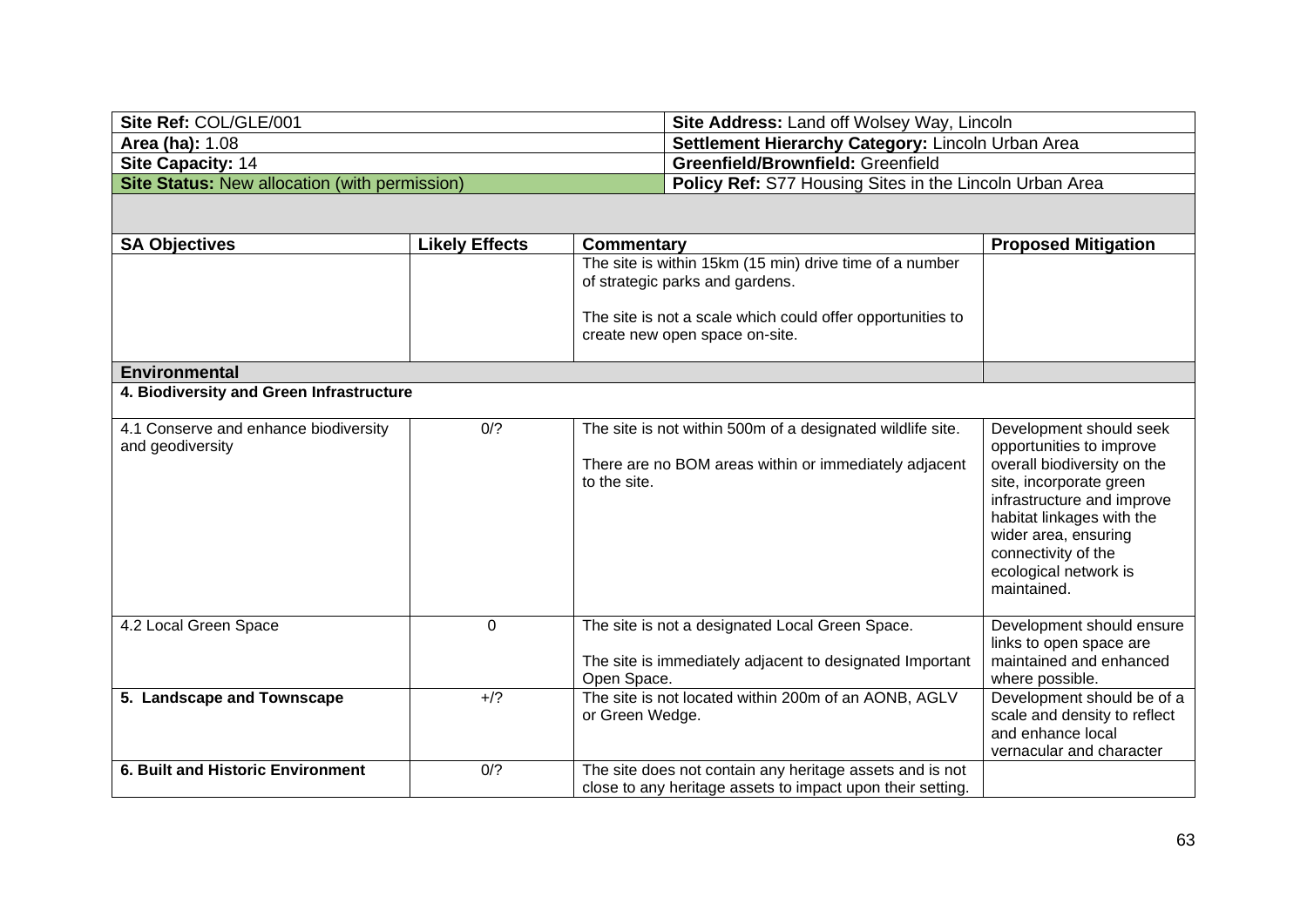| Site Ref: COL/GLE/001                                | <b>Site Address: Land off Wolsey Way, Lincoln</b>              |
|------------------------------------------------------|----------------------------------------------------------------|
| <b>Area (ha): 1.08</b>                               | <b>Settlement Hierarchy Category: Lincoln Urban Area</b>       |
| <b>Site Capacity: 14</b>                             | <b>Greenfield/Brownfield: Greenfield</b>                       |
| <b>Site Status:</b> New allocation (with permission) | <b>Policy Ref:</b> S77 Housing Sites in the Lincoln Urban Area |

| <b>SA Objectives</b>                                   | <b>Likely Effects</b> | Commentary                                                                                      | <b>Proposed Mitigation</b>                                                                                                                           |
|--------------------------------------------------------|-----------------------|-------------------------------------------------------------------------------------------------|------------------------------------------------------------------------------------------------------------------------------------------------------|
| 7. Natural Resources - Water                           | $-1?$                 | The site is within Source Protection Zone 2 and 3.                                              | Development should utilise<br>water management                                                                                                       |
|                                                        |                       | New development will increase the demand for                                                    | strategies and technology to                                                                                                                         |
|                                                        |                       | sewerage and wastewater network.                                                                | ensure negative effects of<br>the development are                                                                                                    |
|                                                        |                       |                                                                                                 | adequately mitigated                                                                                                                                 |
|                                                        |                       |                                                                                                 | against.                                                                                                                                             |
| 8. Pollution                                           |                       |                                                                                                 |                                                                                                                                                      |
| 8.1 Air Pollution                                      | $+$                   | The site is further than 1km from Lincoln AQMA.                                                 | Extent of air pollution from<br>development can be                                                                                                   |
|                                                        |                       | The site is small scale so impacts on local air quality are<br>likely to be minimal.            | minimised through careful<br>design and construction<br>management. Improve<br>linkages to and promote the<br>use of sustainable transport<br>modes. |
| 8.2 Noise Pollution                                    | 0/2                   | The site is in an existing residential area and not within<br>100m of a strategic road network. | Use of design and<br>construction management<br>plan to minimise impact                                                                              |
|                                                        |                       | There may be some short-term impact on noise during<br>the construction stage.                  | from noise.                                                                                                                                          |
| 9. Natural Resources - Land Use and Soils              |                       |                                                                                                 |                                                                                                                                                      |
| 9.1 Agricultural Land                                  | --                    | The site is entirely located within Agricultural Land Grade<br>2.                               |                                                                                                                                                      |
| 9.2 Minerals Resource                                  | $\sim$ $\sim$         | The site is located within a Limestone Mineral<br>Safeguarding Area.                            |                                                                                                                                                      |
| 12. Climate Change Adaptation and<br><b>Flood Risk</b> | +                     | The site is within Flood Zone 1 and is considered to be<br>at low risk of flooding.             | New development should,<br>where possible, incorporate                                                                                               |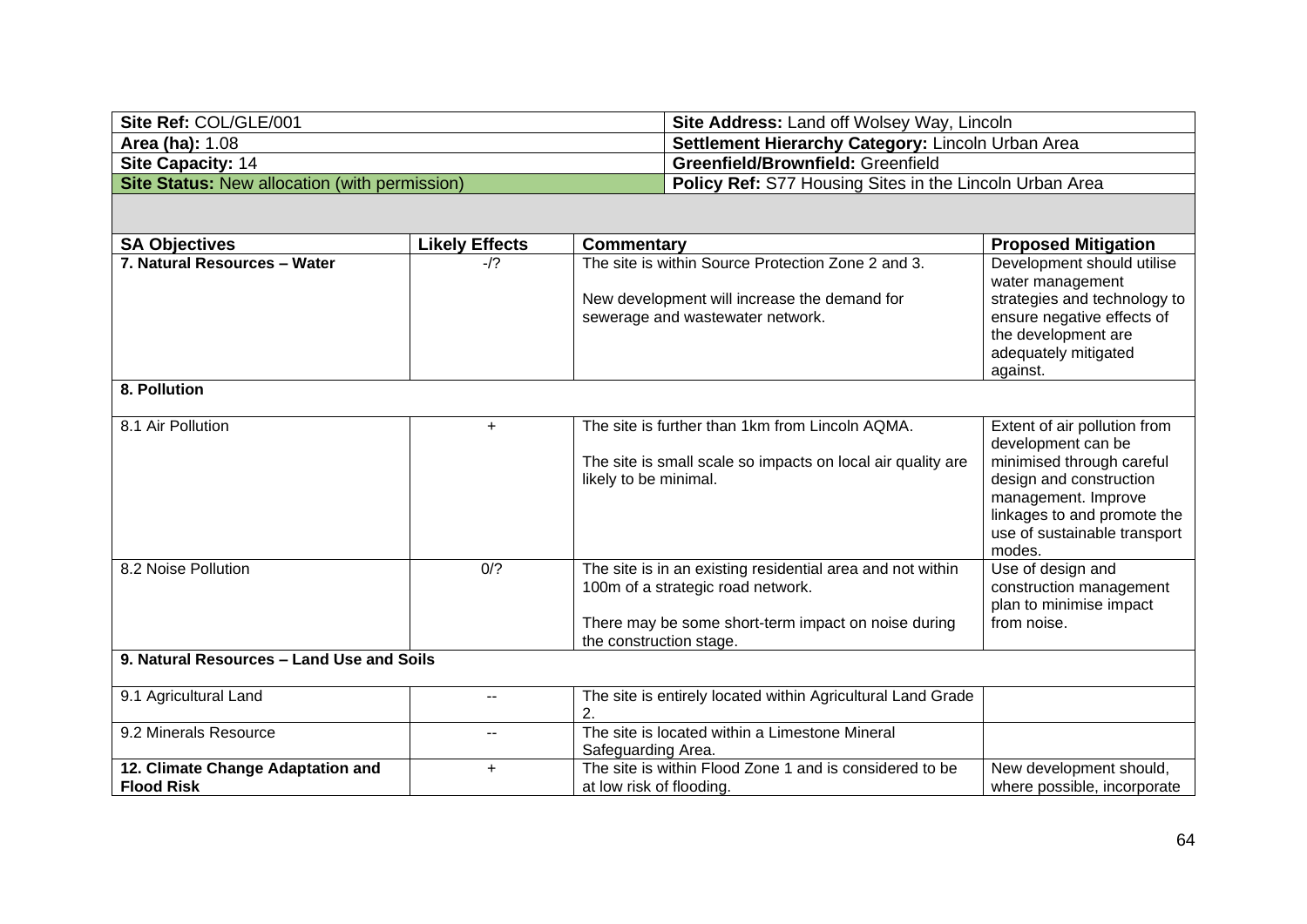| Site Ref: COL/GLE/001                                | <b>Site Address: Land off Wolsey Way, Lincoln</b>              |
|------------------------------------------------------|----------------------------------------------------------------|
| <b>Area (ha): 1.08</b>                               | Settlement Hierarchy Category: Lincoln Urban Area              |
| <b>Site Capacity: 14</b>                             | <b>Greenfield/Brownfield: Greenfield</b>                       |
| <b>Site Status:</b> New allocation (with permission) | <b>Policy Ref:</b> S77 Housing Sites in the Lincoln Urban Area |

| <b>SA Objectives</b>                   | <b>Likely Effects</b> | Commentary                                                 | <b>Proposed Mitigation</b>                                |
|----------------------------------------|-----------------------|------------------------------------------------------------|-----------------------------------------------------------|
|                                        |                       |                                                            | renewable technologies,                                   |
|                                        |                       |                                                            | materials and design to                                   |
|                                        |                       |                                                            | adapt to climate change.                                  |
|                                        |                       |                                                            | Use of appropriate drainage                               |
|                                        |                       |                                                            | strategies to limit any                                   |
|                                        |                       |                                                            | impacts from future flooding<br>and surface water issues. |
| 13. Transport and Accessibility        |                       |                                                            |                                                           |
|                                        |                       |                                                            |                                                           |
| 13.1 Access to services and facilities | $\ddot{}$             | The site is within 400m of Nettleham Road Local Centre     | New development should                                    |
|                                        |                       | and 700m to services and facilities at the Carlton Centre. | provide linkages for walking                              |
|                                        |                       | Additional facilities and services are available nearby in | and cycling to existing                                   |
|                                        |                       | Lincoln City centre.                                       | facilities and developments.                              |
|                                        |                       |                                                            | Where possible the                                        |
|                                        |                       | There are existing bus routes adjacent to the site that    | promotion of sustainable                                  |
|                                        |                       | provide sustainable transport routes into the city.        | transport modes for short                                 |
| 13.2 Sustainable travel modes          | $+$                   | The site is well linked to existing bus stops with one     | trips.<br>Development should seek                         |
|                                        |                       | immediately adjacent to the site.                          | to maximise use of existing                               |
|                                        |                       |                                                            | sustainable transport and                                 |
|                                        |                       | Walking and cycle routes are available to the nearest      | improve linkages between                                  |
|                                        |                       | local centres.                                             | developments for walking                                  |
|                                        |                       |                                                            | and cycling.                                              |
| <b>Economic</b>                        |                       |                                                            |                                                           |
| 14. Employment                         |                       |                                                            |                                                           |
| 14.1 Employment                        | $\ddot{}$             | The site is within 1600m of Outer Circle Road              |                                                           |
|                                        |                       | employment area and has good access and bus routes         |                                                           |
|                                        |                       | into the city centre for employment.                       |                                                           |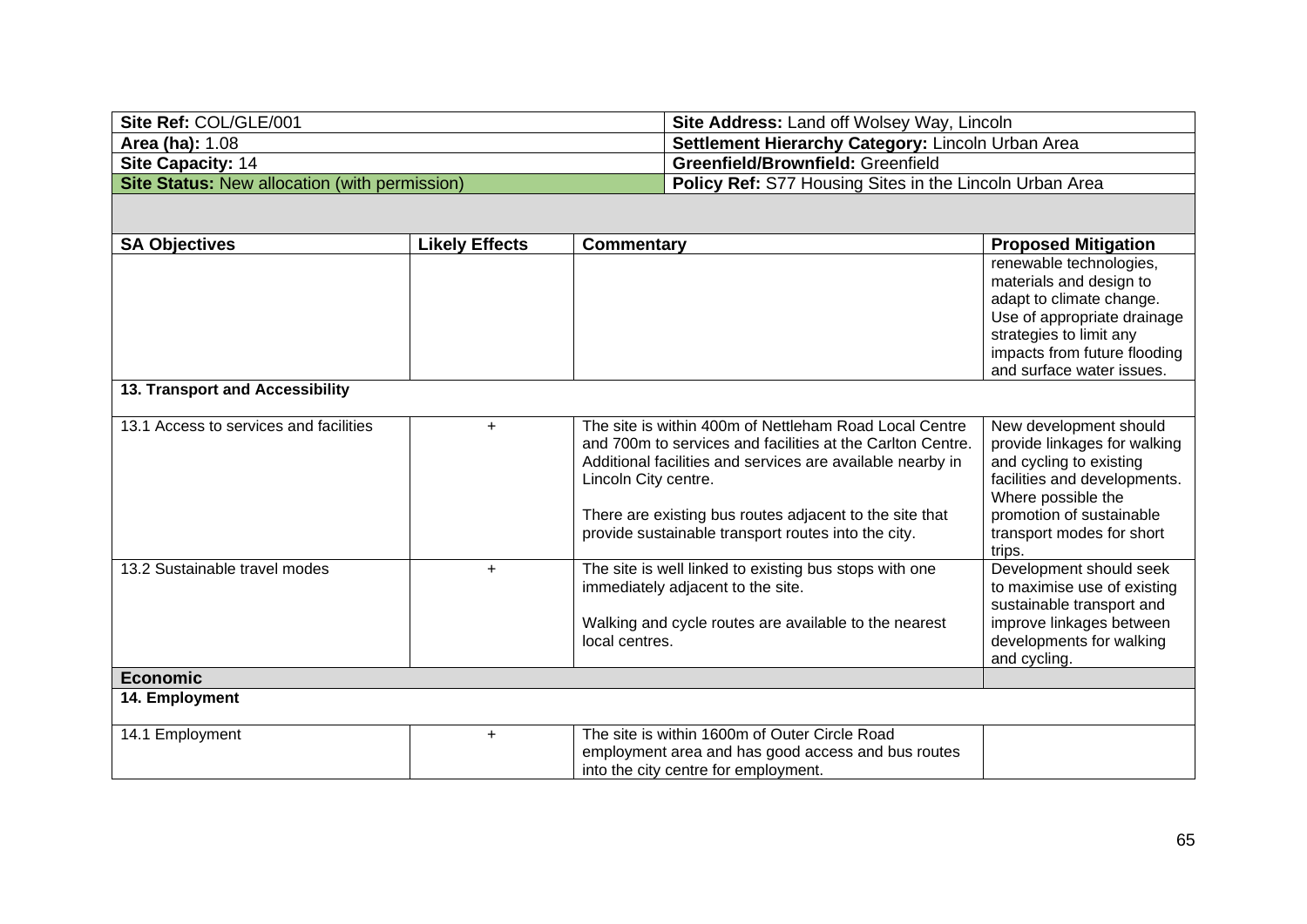| Site Ref: COL/GLE/001                                | <b>Site Address: Land off Wolsey Way, Lincoln</b>              |
|------------------------------------------------------|----------------------------------------------------------------|
| <b>Area (ha): 1.08</b>                               | <b>Settlement Hierarchy Category: Lincoln Urban Area</b>       |
| <b>Site Capacity: 14</b>                             | <b>Greenfield/Brownfield: Greenfield</b>                       |
| <b>Site Status:</b> New allocation (with permission) | <b>Policy Ref:</b> S77 Housing Sites in the Lincoln Urban Area |

| <b>SA Objectives</b>                             | <b>Likely Effects</b> | Commentary                                                                                                                                                                                                                             | <b>Proposed Mitigation</b>                                                                                                |
|--------------------------------------------------|-----------------------|----------------------------------------------------------------------------------------------------------------------------------------------------------------------------------------------------------------------------------------|---------------------------------------------------------------------------------------------------------------------------|
| 14.2 Education, training and learning            | $-1?$                 | The site is approx. 750m from one primary school and<br>900m from two further primary schools. The site is<br>approx. 1400m from a secondary school and 2km from a<br>further secondary school and 2km from Lincoln Minster<br>School. | New development should<br>seek to improve and<br>promote sustainable travel<br>links to existing education<br>facilities. |
|                                                  |                       | The site is located close to college and university<br>opportunities within Lincoln, including Bishop<br>Grosseteste University which is located less than 2km<br>away.                                                                |                                                                                                                           |
| 15. Local Economy                                |                       |                                                                                                                                                                                                                                        |                                                                                                                           |
|                                                  |                       |                                                                                                                                                                                                                                        |                                                                                                                           |
| 15.1 Encourage and support local<br>economy      | 0                     | The site would not result in the loss of employment land.<br>It is not of a scale to include mixed uses.                                                                                                                               |                                                                                                                           |
|                                                  |                       | The increased footfall would help to support local centres<br>nearby.                                                                                                                                                                  |                                                                                                                           |
| 15.2 Protect and enhance hierarchy of<br>centres | 0                     | The site is not within the boundary of Lincoln City<br>Centre.                                                                                                                                                                         |                                                                                                                           |
|                                                  |                       | The site is small in scale; however, it is likely to<br>contribute to the footfall within Lincoln city centre,<br>enhancing the hierarchy of the city.                                                                                 |                                                                                                                           |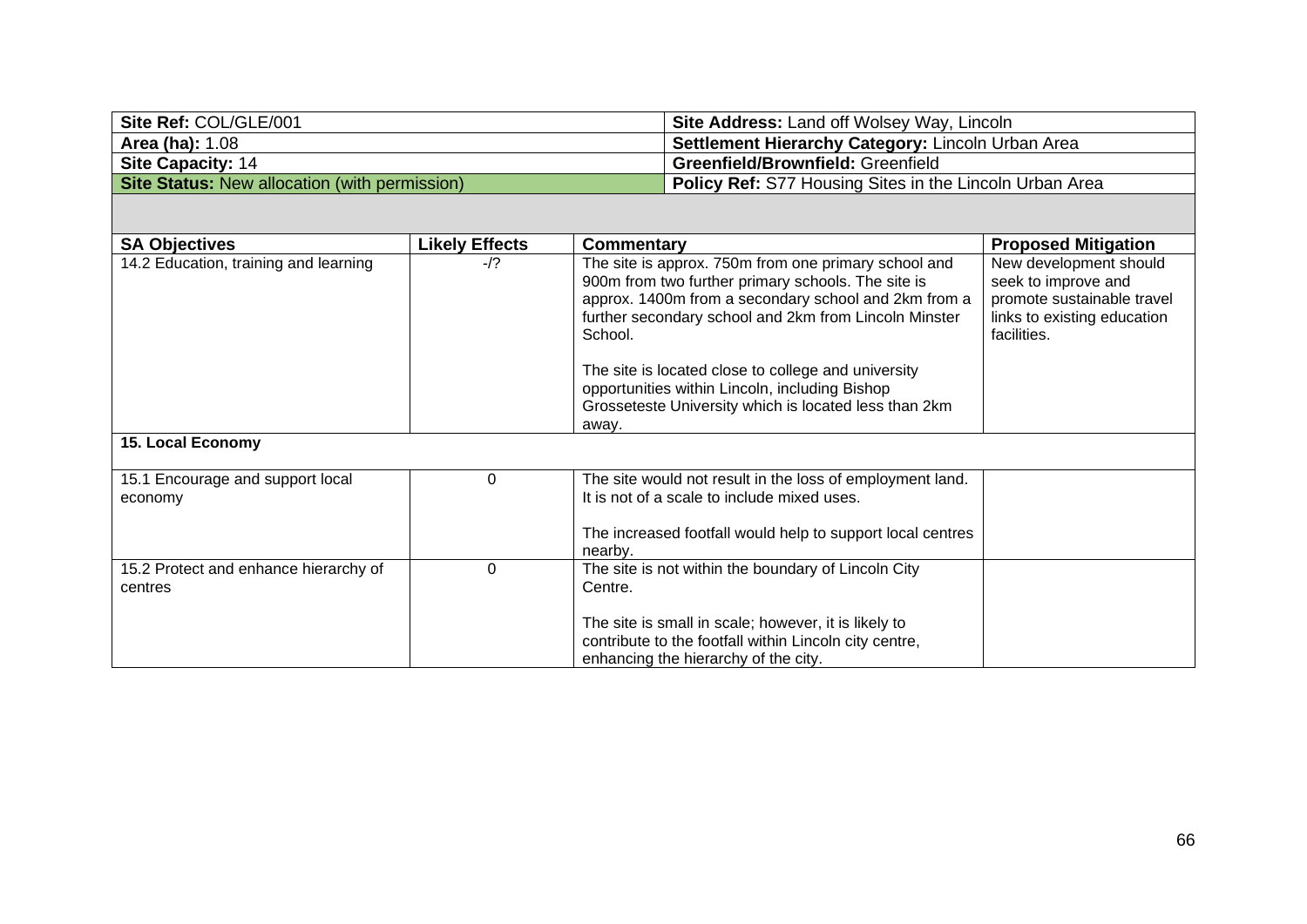# **Minster**

## COL/MIN/001

| Site Ref: COL/MIN/001                   | Site Address: Roman Gate 2, Land off Flavian Road, Lincoln     |  |  |
|-----------------------------------------|----------------------------------------------------------------|--|--|
| <b>Area (ha): 2.17</b>                  | <b>Settlement Hierarchy Category: Lincoln Urban Area</b>       |  |  |
| <b>Site Capacity: 60</b>                | <b>Greenfield/Brownfield: Greenfield</b>                       |  |  |
| <b>Site Status: Existing allocation</b> | <b>Policy Ref:</b> S77 Housing Sites in the Lincoln Urban Area |  |  |

| <b>SA Objectives</b>                     | <b>Likely Effects</b> | <b>Commentary</b>                                                                                                                                                                                                                                                                                                                                                                                                                             | <b>Proposed Mitigation</b>                                                                                                                                                                                                         |  |
|------------------------------------------|-----------------------|-----------------------------------------------------------------------------------------------------------------------------------------------------------------------------------------------------------------------------------------------------------------------------------------------------------------------------------------------------------------------------------------------------------------------------------------------|------------------------------------------------------------------------------------------------------------------------------------------------------------------------------------------------------------------------------------|--|
| <b>Social</b>                            |                       |                                                                                                                                                                                                                                                                                                                                                                                                                                               |                                                                                                                                                                                                                                    |  |
| 1. Housing                               | $++$                  | The site is of a scale to provide a mix of affordable and<br>market dwellings.                                                                                                                                                                                                                                                                                                                                                                |                                                                                                                                                                                                                                    |  |
| 2. Health and Wellbeing                  |                       |                                                                                                                                                                                                                                                                                                                                                                                                                                               |                                                                                                                                                                                                                                    |  |
| 2.1 Access to healthcare facilities      | $+$                   | The site is within 600m of a GP surgery. There is the<br>potential, when taken together with other development in<br>the area, for cumulative impacts upon GP surgery<br>capacity.                                                                                                                                                                                                                                                            |                                                                                                                                                                                                                                    |  |
| 2.2 Opportunities for healthy lifestyles | $\ddot{}$             | The site is within 400m of existing open space<br>(Harmston Close, Searby Road, Coleridge Gardens and<br>Barkston Gardens amenity space).<br>The site is within 1,200m of St Giles Community Centre<br>Sports Court, Sudbrooke Drive Playing Fields and King<br>George V Playing Field.<br>The site is within 1,600m of Wragby Road allotments.<br>The site is within 15km (15 min) drive time of a number<br>of strategic parks and gardens. | Development should seek<br>to provide new, and/or<br>improve links to, existing<br>open space, taking into<br>account open space<br>deficiencies in the Central<br>Lincolnshire Open Space<br><b>Audit and Assessment</b><br>2021. |  |
| <b>Environmental</b>                     |                       |                                                                                                                                                                                                                                                                                                                                                                                                                                               |                                                                                                                                                                                                                                    |  |
| 4. Biodiversity and Green Infrastructure |                       |                                                                                                                                                                                                                                                                                                                                                                                                                                               |                                                                                                                                                                                                                                    |  |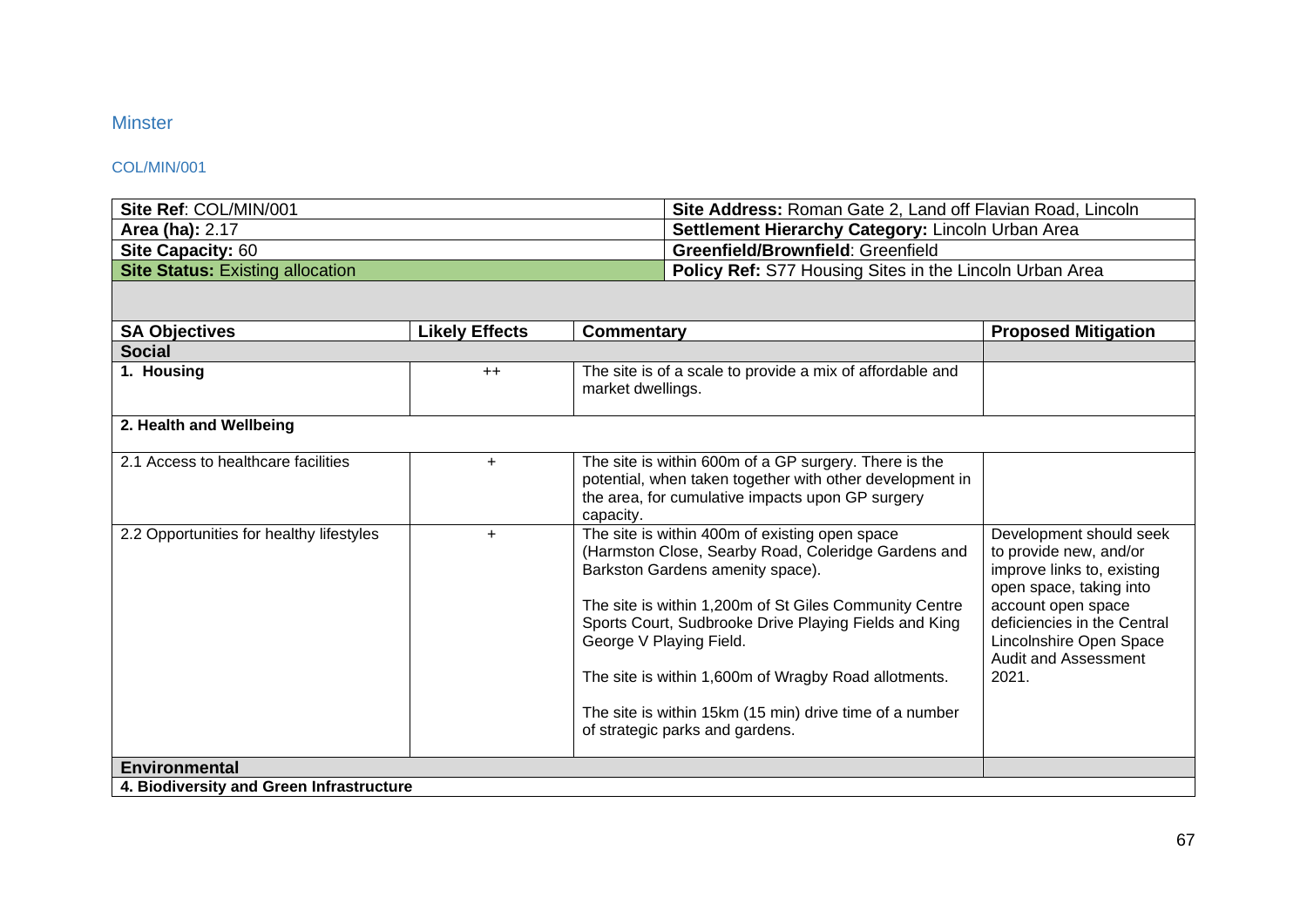| Site Ref: COL/MIN/001                   | Site Address: Roman Gate 2, Land off Flavian Road, Lincoln     |  |  |
|-----------------------------------------|----------------------------------------------------------------|--|--|
| <b>Area (ha):</b> 2.17                  | <b>Settlement Hierarchy Category:</b> Lincoln Urban Area       |  |  |
| <b>Site Capacity: 60</b>                | <b>Greenfield/Brownfield: Greenfield</b>                       |  |  |
| <b>Site Status:</b> Existing allocation | <b>Policy Ref:</b> S77 Housing Sites in the Lincoln Urban Area |  |  |

| <b>SA Objectives</b>                                      | <b>Likely Effects</b> | <b>Commentary</b>                                                                                                                                                                                                                                                                      | <b>Proposed Mitigation</b>                                                                                                                                                                                                                                      |  |
|-----------------------------------------------------------|-----------------------|----------------------------------------------------------------------------------------------------------------------------------------------------------------------------------------------------------------------------------------------------------------------------------------|-----------------------------------------------------------------------------------------------------------------------------------------------------------------------------------------------------------------------------------------------------------------|--|
|                                                           |                       |                                                                                                                                                                                                                                                                                        |                                                                                                                                                                                                                                                                 |  |
| 4.1 Conserve and enhance biodiversity<br>and geodiversity | 0/?                   | The site is not within 500m of a designated wildlife site.<br>There are no BOM areas within or immediately adjacent<br>to the site.                                                                                                                                                    | Development should seek<br>opportunities to improve<br>overall biodiversity on the<br>site, incorporate green<br>infrastructure and improve<br>habitat linkages with the<br>wider area, ensuring<br>connectivity of the<br>ecological network is<br>maintained. |  |
| 4.2 Local Green Space                                     | $\mathbf 0$           | The site would not result in a loss of designated Local<br>Green Space.                                                                                                                                                                                                                | Development should<br>promote and improve<br>sustainable transport,<br>walking and cycling routes<br>to link open areas with<br>developments.                                                                                                                   |  |
| 5. Landscape and Townscape                                | $+$ /?                | The site is approx. 150m from the Burton to Nettleham<br>Green Wedge and is separated by existing development<br>and the A46 bypass road.<br>It is located within an existing urbanised area and is not<br>likely to have a significant impact upon the setting of the<br>green wedge. |                                                                                                                                                                                                                                                                 |  |
| 6. Built and Historic Environment                         | $-1$ ?                | There are no heritage assets within or adjacent to the<br>site.<br>The site is on the edge of the city and has the potential<br>to impact upon views of the Cathedral.                                                                                                                 | Careful design, layout and<br>scale of development to<br>ensure views are not unduly<br>harmed.                                                                                                                                                                 |  |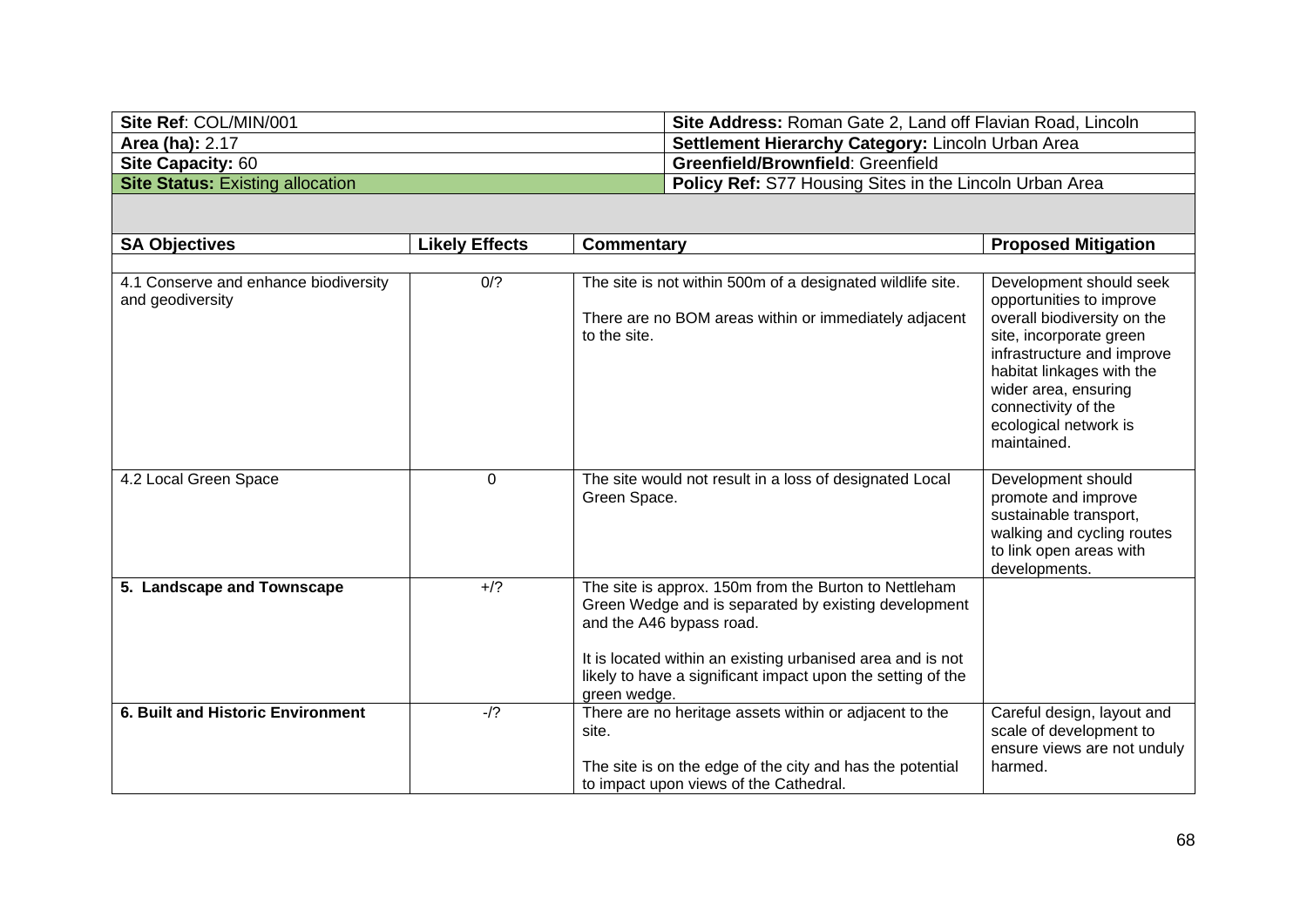| Site Ref: COL/MIN/001                   | <b>Site Address: Roman Gate 2, Land off Flavian Road, Lincoln</b> |  |  |
|-----------------------------------------|-------------------------------------------------------------------|--|--|
| <b>Area (ha): 2.17</b>                  | <b>Settlement Hierarchy Category: Lincoln Urban Area</b>          |  |  |
| <b>Site Capacity: 60</b>                | <b>Greenfield/Brownfield: Greenfield</b>                          |  |  |
| <b>Site Status:</b> Existing allocation | <b>Policy Ref:</b> S77 Housing Sites in the Lincoln Urban Area    |  |  |

| <b>SA Objectives</b>                                   | <b>Likely Effects</b> | <b>Commentary</b>                                                                                                                                                                                                                                                                                         | <b>Proposed Mitigation</b>                                                                                                                                                       |
|--------------------------------------------------------|-----------------------|-----------------------------------------------------------------------------------------------------------------------------------------------------------------------------------------------------------------------------------------------------------------------------------------------------------|----------------------------------------------------------------------------------------------------------------------------------------------------------------------------------|
| 7. Natural Resources - Water                           | -/?                   | The site is located within Source Protection Zone 2 and<br>3.                                                                                                                                                                                                                                             | Appropriate water<br>management strategies<br>should be used to ensure                                                                                                           |
|                                                        |                       | New development will increase demand for sewerage<br>and wastewater services.                                                                                                                                                                                                                             | any water issues are<br>minimised.                                                                                                                                               |
| 8. Pollution                                           |                       |                                                                                                                                                                                                                                                                                                           |                                                                                                                                                                                  |
| 8.1 Air Pollution                                      | $+$                   | The site is located further than 1km from the Lincoln<br>AQMA, however an increase in dwellings is likely to<br>result in an increase in vehicle movements in the AQMA<br>areas.                                                                                                                          | Development should<br>promote and enhance<br>linkages to sustainable<br>travel modes.                                                                                            |
| 8.2 Noise Pollution                                    | 0/2                   | The site is in close proximity the A46 bypass route but is<br>greater than 100m.<br>Noise may require consideration for part of the site along<br>the southern boundary due the existing commercial<br>uses.<br>An increase in noise pollution may occur during the<br>construction phase of development. | Use of design, layout and<br>landscaping to mitigate any<br>potential noise pollution.<br>Use of construction<br>management plans to<br>ensure impacts are<br>mitigated against. |
| 9. Natural Resources - Land Use and Soils              |                       |                                                                                                                                                                                                                                                                                                           |                                                                                                                                                                                  |
| 9.1 Agricultural Land                                  |                       | The site is located predominantly within Agricultural Land<br>Grade 2.                                                                                                                                                                                                                                    |                                                                                                                                                                                  |
| 9.2 Minerals Resource                                  | $\mathbf 0$           | The site is within a Petroleum Exploration Area but is not<br>within a Mineral Safeguarding Area.                                                                                                                                                                                                         |                                                                                                                                                                                  |
| 12. Climate Change Adaptation and<br><b>Flood Risk</b> | $+$                   | The site is entirely within Flood Zone 1.<br>There is an area of surface water flooding within the site.                                                                                                                                                                                                  | Incorporation of suitable<br>drainage, layout and Suds<br>to limit the impacts of<br>surface water. Use of                                                                       |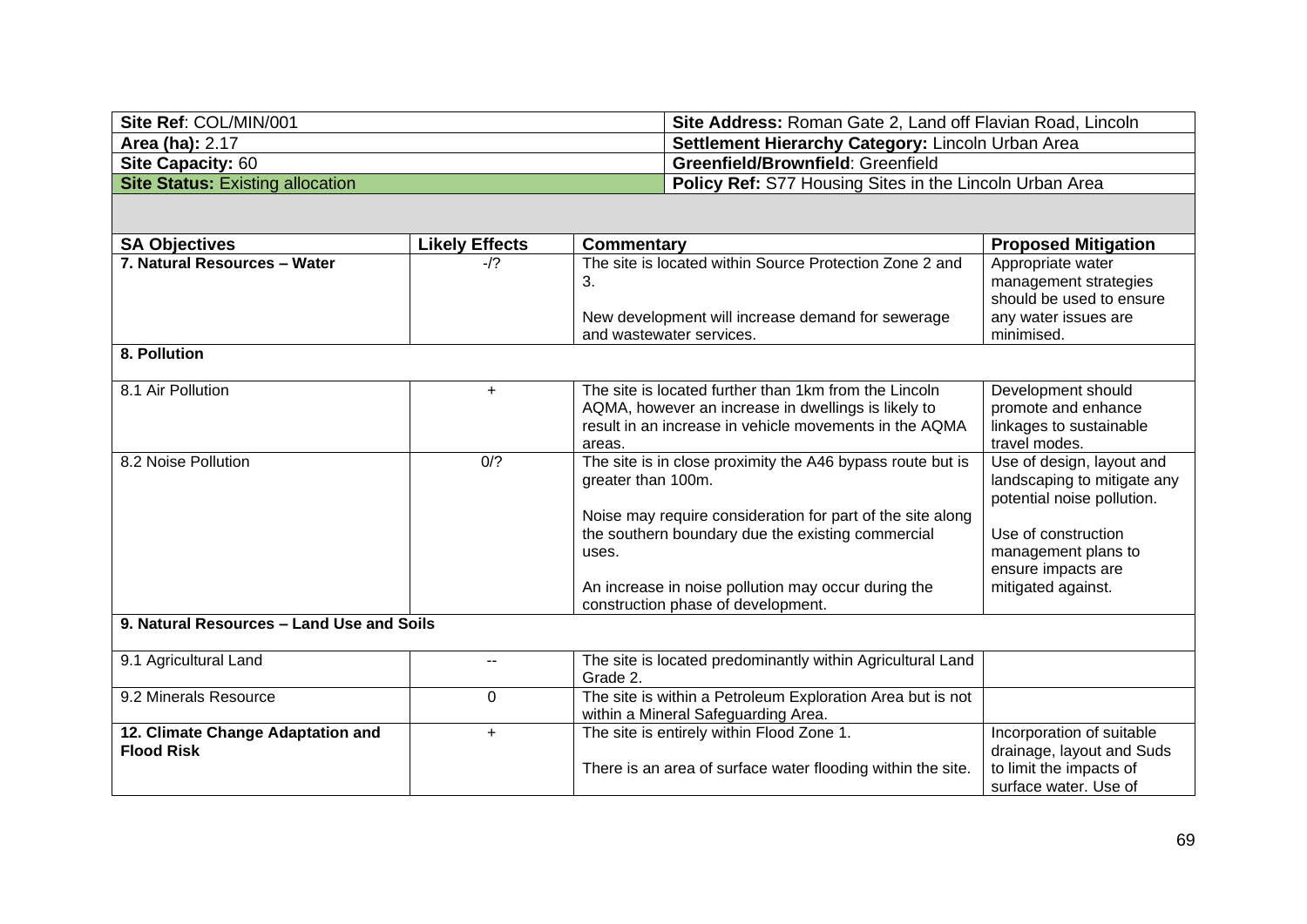| Site Ref: COL/MIN/001                   | Site Address: Roman Gate 2, Land off Flavian Road, Lincoln     |  |  |
|-----------------------------------------|----------------------------------------------------------------|--|--|
| <b>Area (ha): 2.17</b>                  | <b>Settlement Hierarchy Category: Lincoln Urban Area</b>       |  |  |
| <b>Site Capacity: 60</b>                | <b>Greenfield/Brownfield: Greenfield</b>                       |  |  |
| <b>Site Status: Existing allocation</b> | <b>Policy Ref:</b> S77 Housing Sites in the Lincoln Urban Area |  |  |

| <b>SA Objectives</b>                   | <b>Likely Effects</b> | Commentary                                                                                                                                                                                                       | <b>Proposed Mitigation</b>                                                                                                                               |
|----------------------------------------|-----------------------|------------------------------------------------------------------------------------------------------------------------------------------------------------------------------------------------------------------|----------------------------------------------------------------------------------------------------------------------------------------------------------|
|                                        |                       |                                                                                                                                                                                                                  | permeable materials within<br>the development.                                                                                                           |
| 13. Transport and Accessibility        |                       |                                                                                                                                                                                                                  |                                                                                                                                                          |
| 13.1 Access to services and facilities | $\ddot{}$             | The site is directly adjacent to Nettleham Road Local<br>Centre and approx. 1km from other facilities and<br>services at the Carlton Centre. The site is also close to<br>existing bus routes into Lincoln city. | Where possible<br>development should provide<br>new linkages for walking<br>and cycling between<br>development and existing<br>facilities.               |
| 13.2 Sustainable travel modes          | $+$                   | The site is within 400m of a bus stop and within 3km of<br>Lincoln train station. The Lincoln Park and Ride service<br>is also within 100m of the site.                                                          | New development should<br>seek to maximise use of<br>sustainable modes of<br>transport and reduce<br>reliance on private vehicles<br>for short trips.    |
| <b>Economic</b>                        |                       |                                                                                                                                                                                                                  |                                                                                                                                                          |
| 14. Employment                         |                       |                                                                                                                                                                                                                  |                                                                                                                                                          |
| 14.1 Employment                        | $+$                   | The site is within 1600m of Outer Circle Road<br>employment areas and there are existing bus routes into<br>the city centre.                                                                                     |                                                                                                                                                          |
| 14.2 Education, training and learning  | $-1$ ?                | The site has primary schools approx. 600m away and<br>two secondary schools within 1600m.<br>The site is also close to higher education facilities such<br>as the college and universities in Lincoln.           | New development should<br>seek to provide improved<br>cycling and pedestrian<br>routes to facilitate<br>sustainable access to<br>education and training. |
| 15. Local Economy                      |                       |                                                                                                                                                                                                                  |                                                                                                                                                          |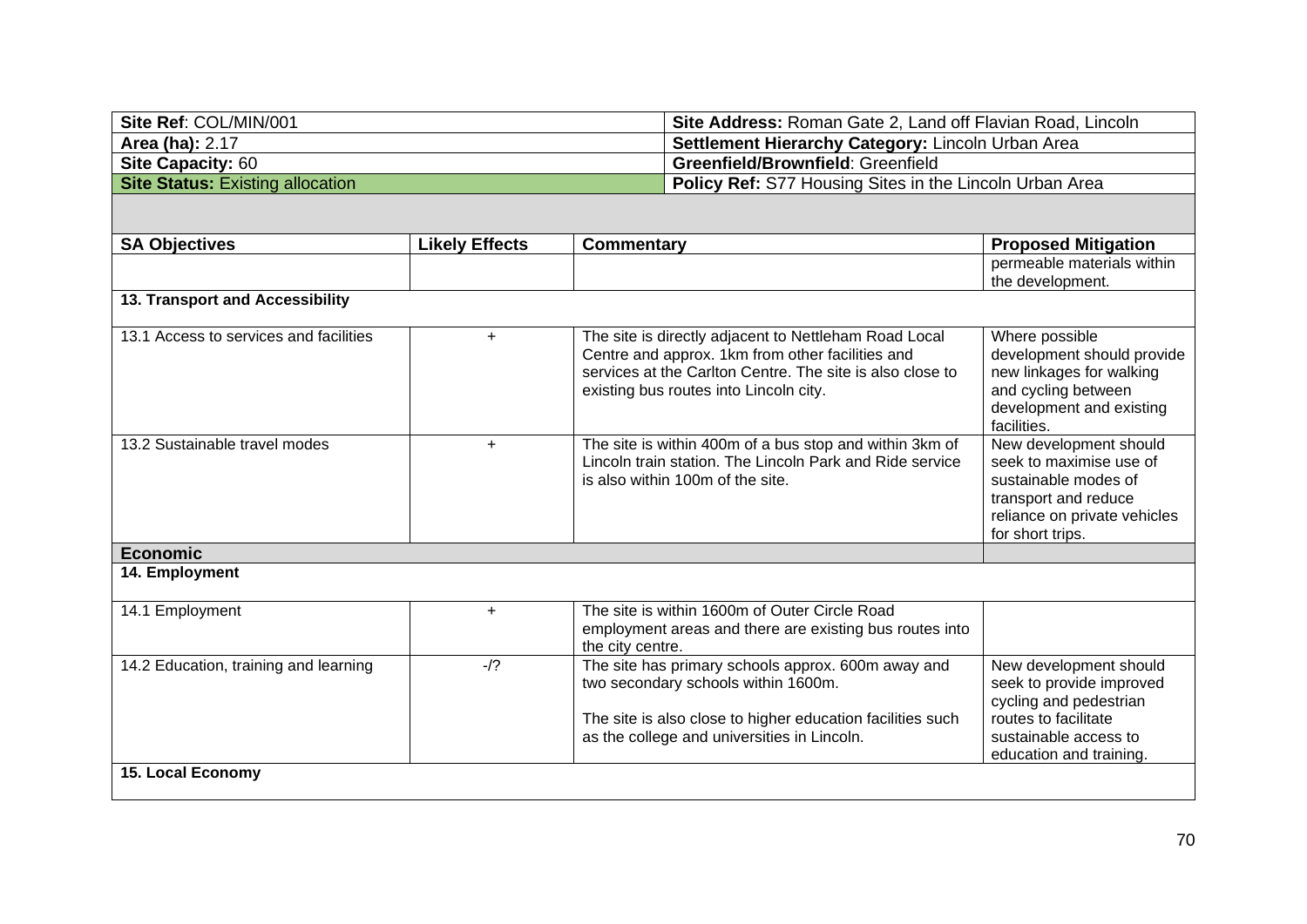| Site Ref: COL/MIN/001                   | Site Address: Roman Gate 2, Land off Flavian Road, Lincoln     |  |  |
|-----------------------------------------|----------------------------------------------------------------|--|--|
| <b>Area (ha): 2.17</b>                  | <b>Settlement Hierarchy Category: Lincoln Urban Area</b>       |  |  |
| <b>Site Capacity: 60</b>                | <b>Greenfield/Brownfield: Greenfield</b>                       |  |  |
| <b>Site Status:</b> Existing allocation | <b>Policy Ref:</b> S77 Housing Sites in the Lincoln Urban Area |  |  |

| <b>SA Objectives</b>                             | <b>Likely Effects</b> | <b>Commentary</b>                                                                                                                                                                                             | <b>Proposed Mitigation</b>                                                 |
|--------------------------------------------------|-----------------------|---------------------------------------------------------------------------------------------------------------------------------------------------------------------------------------------------------------|----------------------------------------------------------------------------|
| 15.1 Encourage and support local<br>economy      |                       | The site would not result in the loss of employment land                                                                                                                                                      |                                                                            |
| 15.2 Protect and enhance hierarchy of<br>centres |                       | The site is located outside of the city centre; however, it<br>is likely that occupants of the development will use the<br>facilities and services in Lincoln and reinforce its position<br>in the hierarchy. | Development should seek<br>to promote the use of<br>sustainable transport. |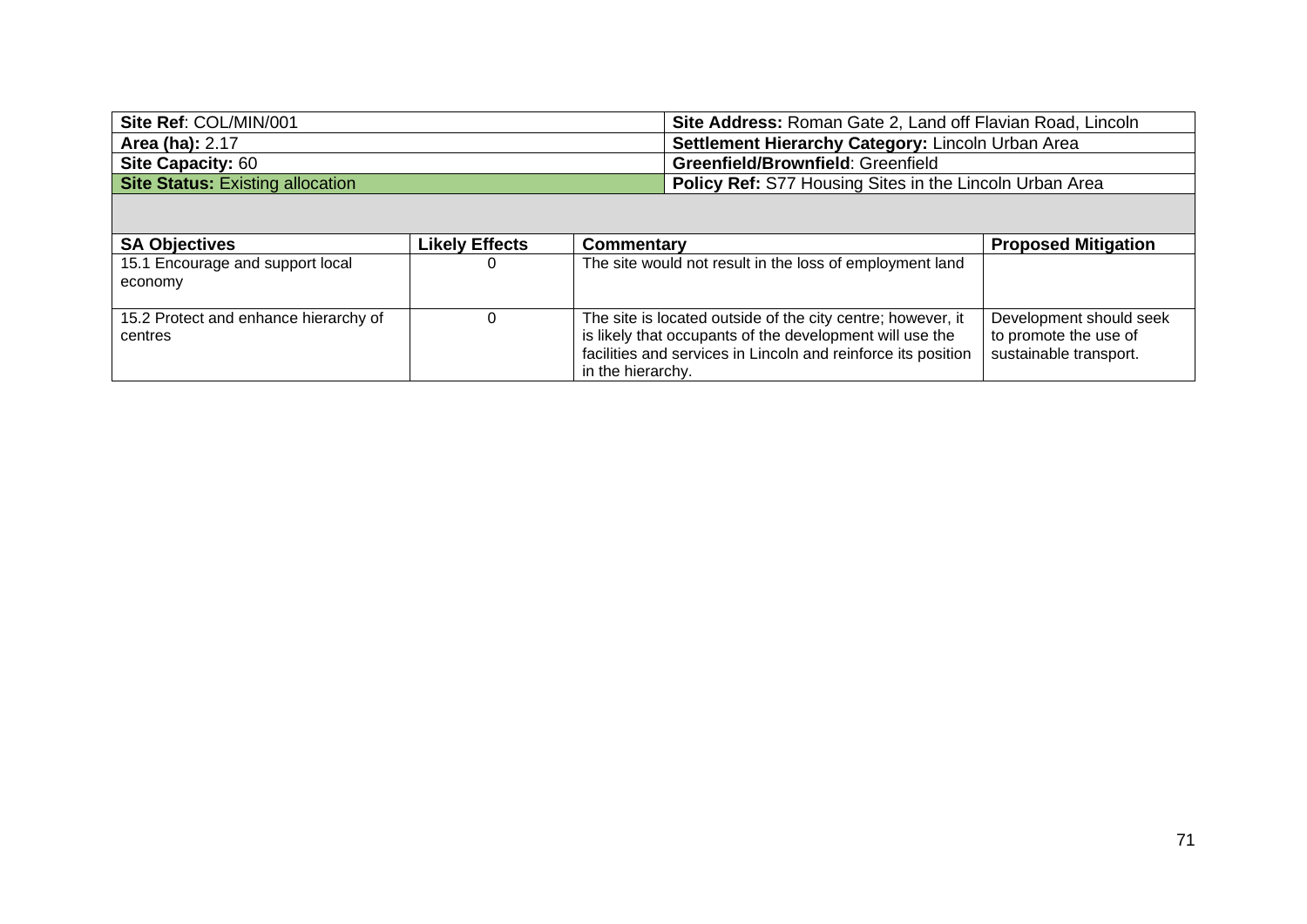### COL/MIN/004

| Site Ref: COL/MIN/004                      | <b>Site Address: Land off Lee Road, Lincoln</b>          |
|--------------------------------------------|----------------------------------------------------------|
| <b>Area (ha): 2.56</b>                     | <b>Settlement Hierarchy Category: Lincoln Urban Area</b> |
| <b>Site Capacity: 77</b>                   | <b>Greenfield/Brownfield: Greenfield</b>                 |
| <b>Site Status: Reasonable alternative</b> | Policy Ref: S77 Housing Sites in the Lincoln Urban Area  |
|                                            |                                                          |

| <b>SA Objectives</b>                     | <b>Likely Effects</b> | <b>Commentary</b>                                                                                                                                                                                                                                                                                                                                                                                                                                                                                                                                                                                                        | <b>Proposed Mitigation</b>                                                                                                                                                                                                         |
|------------------------------------------|-----------------------|--------------------------------------------------------------------------------------------------------------------------------------------------------------------------------------------------------------------------------------------------------------------------------------------------------------------------------------------------------------------------------------------------------------------------------------------------------------------------------------------------------------------------------------------------------------------------------------------------------------------------|------------------------------------------------------------------------------------------------------------------------------------------------------------------------------------------------------------------------------------|
| <b>Social</b>                            |                       |                                                                                                                                                                                                                                                                                                                                                                                                                                                                                                                                                                                                                          |                                                                                                                                                                                                                                    |
| 1. Housing                               | $++$                  | The site would provide a range of market and affordable<br>homes towards the local housing need.                                                                                                                                                                                                                                                                                                                                                                                                                                                                                                                         |                                                                                                                                                                                                                                    |
| 2. Health and Wellbeing                  |                       |                                                                                                                                                                                                                                                                                                                                                                                                                                                                                                                                                                                                                          |                                                                                                                                                                                                                                    |
| 2.1 Access to healthcare facilities      | $+$                   | There is a GP surgery within 800m of the site. When<br>taken with other developments in the area there it is<br>likely to put increased pressure on GP capacity.<br>The site is also close to other health and recreational<br>facilities within Lincoln.                                                                                                                                                                                                                                                                                                                                                                |                                                                                                                                                                                                                                    |
| 2.2 Opportunities for healthy lifestyles | $-1$ ?                | The site is existing open space (Clayton Sports and<br>Social Club) which includes a bowling green and playing<br>pitches. The site is an Important Open Space and<br>development would result in a loss of this open space<br>known as Claytons Sports field.<br>The site is within 400m of existing open space (Wragby<br>Road allotments.<br>The site is within 1,200m of St Giles Community Centre<br>Sports Court, Wickham Gardens Bowling Green, King<br>George V Playing Field and Sudbrooke Drive Playing<br>Fields.<br>The site is within 1,600m of Yarborough Crescent,<br>Clarence Street A and B allotments. | Development should seek<br>to provide new, and/or<br>improve links to, existing<br>open space, taking into<br>account open space<br>deficiencies in the Central<br>Lincolnshire Open Space<br><b>Audit and Assessment</b><br>2021. |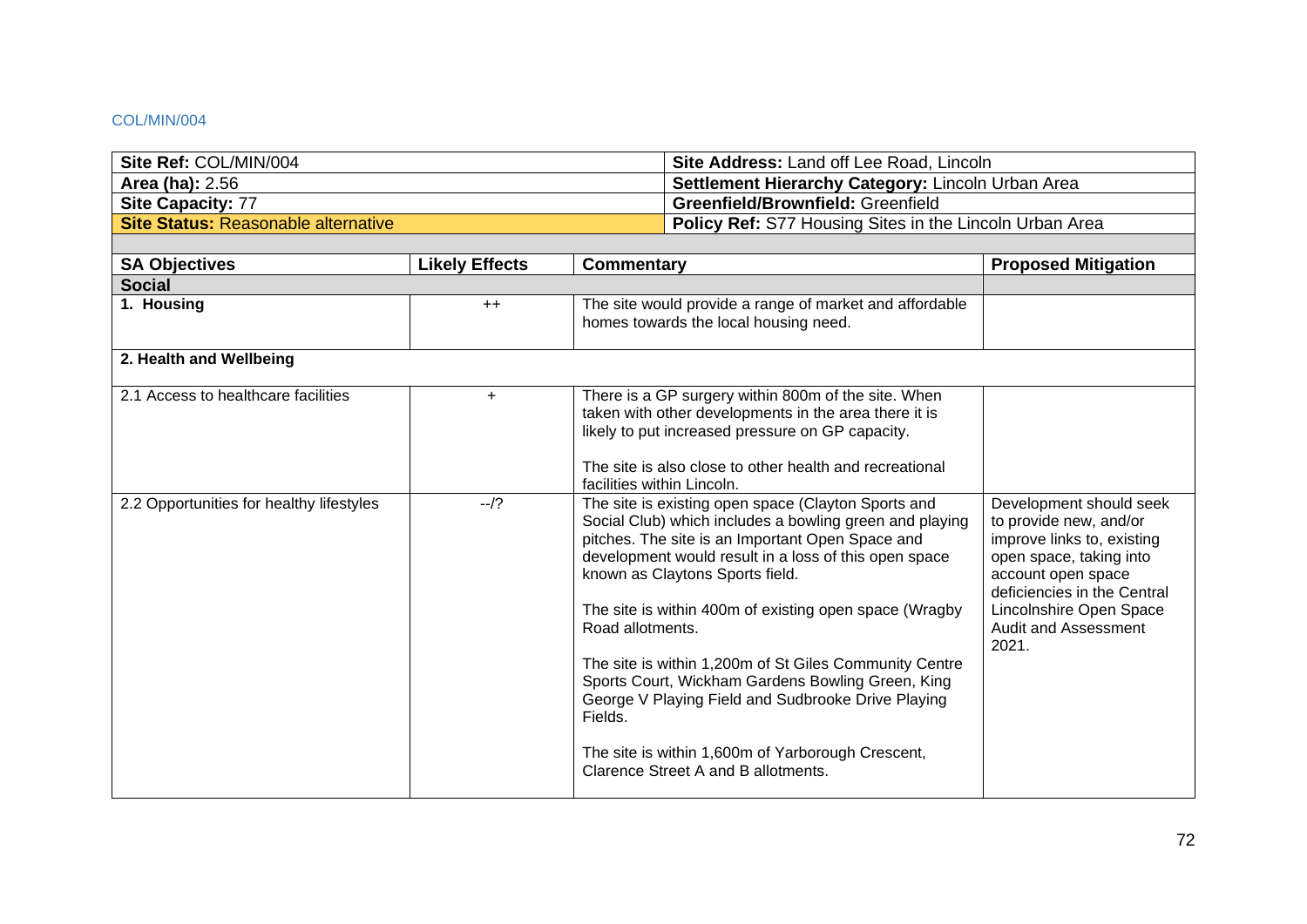| Site Ref: COL/MIN/004               | <b>Site Address: Land off Lee Road, Lincoln</b>                |
|-------------------------------------|----------------------------------------------------------------|
| <b>Area (ha): 2.56</b>              | <b>Settlement Hierarchy Category: Lincoln Urban Area</b>       |
| <b>Site Capacity: 77</b>            | <b>Greenfield/Brownfield: Greenfield</b>                       |
| Site Status: Reasonable alternative | <b>Policy Ref:</b> S77 Housing Sites in the Lincoln Urban Area |

| <b>SA Objectives</b>                                      | <b>Likely Effects</b> | Commentary                                                                                                                                                                                           | <b>Proposed Mitigation</b>                                                                                                                                                                                                                                      |
|-----------------------------------------------------------|-----------------------|------------------------------------------------------------------------------------------------------------------------------------------------------------------------------------------------------|-----------------------------------------------------------------------------------------------------------------------------------------------------------------------------------------------------------------------------------------------------------------|
|                                                           |                       | The site is within 15km (15 min) drive time of a number<br>of strategic parks and gardens.                                                                                                           |                                                                                                                                                                                                                                                                 |
| <b>Environmental</b>                                      |                       |                                                                                                                                                                                                      |                                                                                                                                                                                                                                                                 |
| 4. Biodiversity and Green Infrastructure                  |                       |                                                                                                                                                                                                      |                                                                                                                                                                                                                                                                 |
| 4.1 Conserve and enhance biodiversity<br>and geodiversity | 0/2                   | The site is not within 500m of a designated wildlife site<br>and is located in an existing urban built up area.<br>There are no BOM areas within or immediately adjacent<br>to the site.             | Development should seek<br>opportunities to improve<br>overall biodiversity on the<br>site, incorporate green<br>infrastructure and improve<br>habitat linkages with the<br>wider area, ensuring<br>connectivity of the<br>ecological network is<br>maintained. |
| 4.2 Local Green Space                                     | $\mathbf 0$           | The site is not within a designated Local Green Space.                                                                                                                                               | Development should seek<br>to enhance and improve<br>access to existing open<br>space.                                                                                                                                                                          |
| 5. Landscape and Townscape                                | $+$ /?                | The site is not within close proximity to an AONB, AGLV<br>or Green Wedge.                                                                                                                           |                                                                                                                                                                                                                                                                 |
| 6. Built and Historic Environment                         | $-1?$                 | The site is within 300m of several listed buildings,<br>including Lincoln Christ Hospital School building. There<br>is also the potential for the site to impact upon views of<br>Lincoln Cathedral. | Careful design, layout and<br>scale of development in<br>keeping with the character<br>of the area and minimising<br>any impact on setting of<br>heritage assets.                                                                                               |
| 7. Natural Resources - Water                              | $-1$ ?                | The site is within Source Protection Zone 2 and 3.                                                                                                                                                   | Appropriate use of water<br>management strategies to                                                                                                                                                                                                            |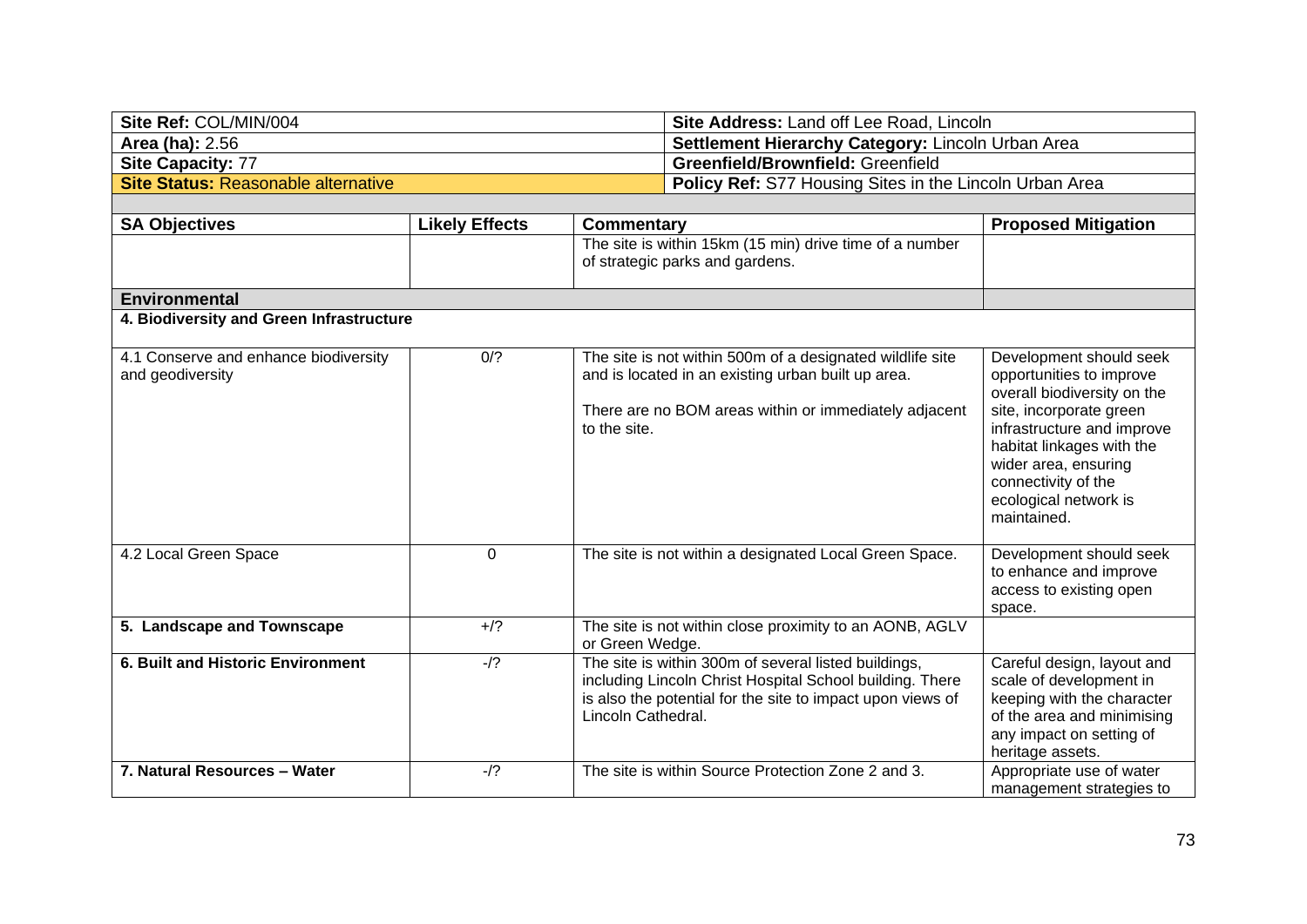| Site Ref: COL/MIN/004                      | <b>Site Address: Land off Lee Road, Lincoln</b>                |
|--------------------------------------------|----------------------------------------------------------------|
| <b>Area (ha): 2.56</b>                     | Settlement Hierarchy Category: Lincoln Urban Area              |
| <b>Site Capacity: 77</b>                   | <b>Greenfield/Brownfield: Greenfield</b>                       |
| <b>Site Status: Reasonable alternative</b> | <b>Policy Ref: S77 Housing Sites in the Lincoln Urban Area</b> |
|                                            |                                                                |

| <b>SA Objectives</b>                                   | <b>Likely Effects</b> | <b>Commentary</b>                                                                                                                                                                                                                        | <b>Proposed Mitigation</b>                                                                                                                                                                                                                      |
|--------------------------------------------------------|-----------------------|------------------------------------------------------------------------------------------------------------------------------------------------------------------------------------------------------------------------------------------|-------------------------------------------------------------------------------------------------------------------------------------------------------------------------------------------------------------------------------------------------|
|                                                        |                       | New development will increase the demand for water                                                                                                                                                                                       | ensure water issues are                                                                                                                                                                                                                         |
|                                                        |                       | and sewerage services.                                                                                                                                                                                                                   | adequately addressed.                                                                                                                                                                                                                           |
| 8. Pollution                                           |                       |                                                                                                                                                                                                                                          |                                                                                                                                                                                                                                                 |
| 8.1 Air Pollution                                      |                       | The site is located within 1km of the Lincoln AQMA and<br>would increase vehicle movements as a result of the<br>development.<br>A short-term increase in air pollution would occur during<br>the construction phase of the development. | Development should seek<br>to promote and improve<br>sustainable transport modes<br>to reduce vehicle<br>movements.<br>Extent of air pollution arising<br>from the development can<br>be minimised through<br>construction management<br>plans. |
| 8.2 Noise Pollution                                    | 0/2                   | The site is approx. 200m from the A15/Wragby Road<br>and is surrounded by residential development and a<br>school.<br>Some short-term noise pollution would occur during the<br>construction phase of the development.                   | Careful use of design,<br>materials and layout of<br>development to minimise<br>noise impacts. Use of<br>construction management<br>plans to minimise noise and<br>disruption during the<br>construction phase.                                 |
| 9. Natural Resources - Land Use and Soils              |                       |                                                                                                                                                                                                                                          |                                                                                                                                                                                                                                                 |
| 9.1 Agricultural Land                                  | $++$                  | The site is in the urban areas and would not result in the<br>loss of agricultural land.                                                                                                                                                 |                                                                                                                                                                                                                                                 |
| 9.2 Minerals Resource                                  | $\sim$ $\sim$         | The site is within Lincoln Stone Minerals Safeguarding<br>Area.                                                                                                                                                                          |                                                                                                                                                                                                                                                 |
| 12. Climate Change Adaptation and<br><b>Flood Risk</b> | $\ddot{}$             | The site is entirely within Flood Zone 1 and is considered<br>to be at low risk of flooding.                                                                                                                                             | Development should use<br>appropriate layout and<br>design to manage flood risk.                                                                                                                                                                |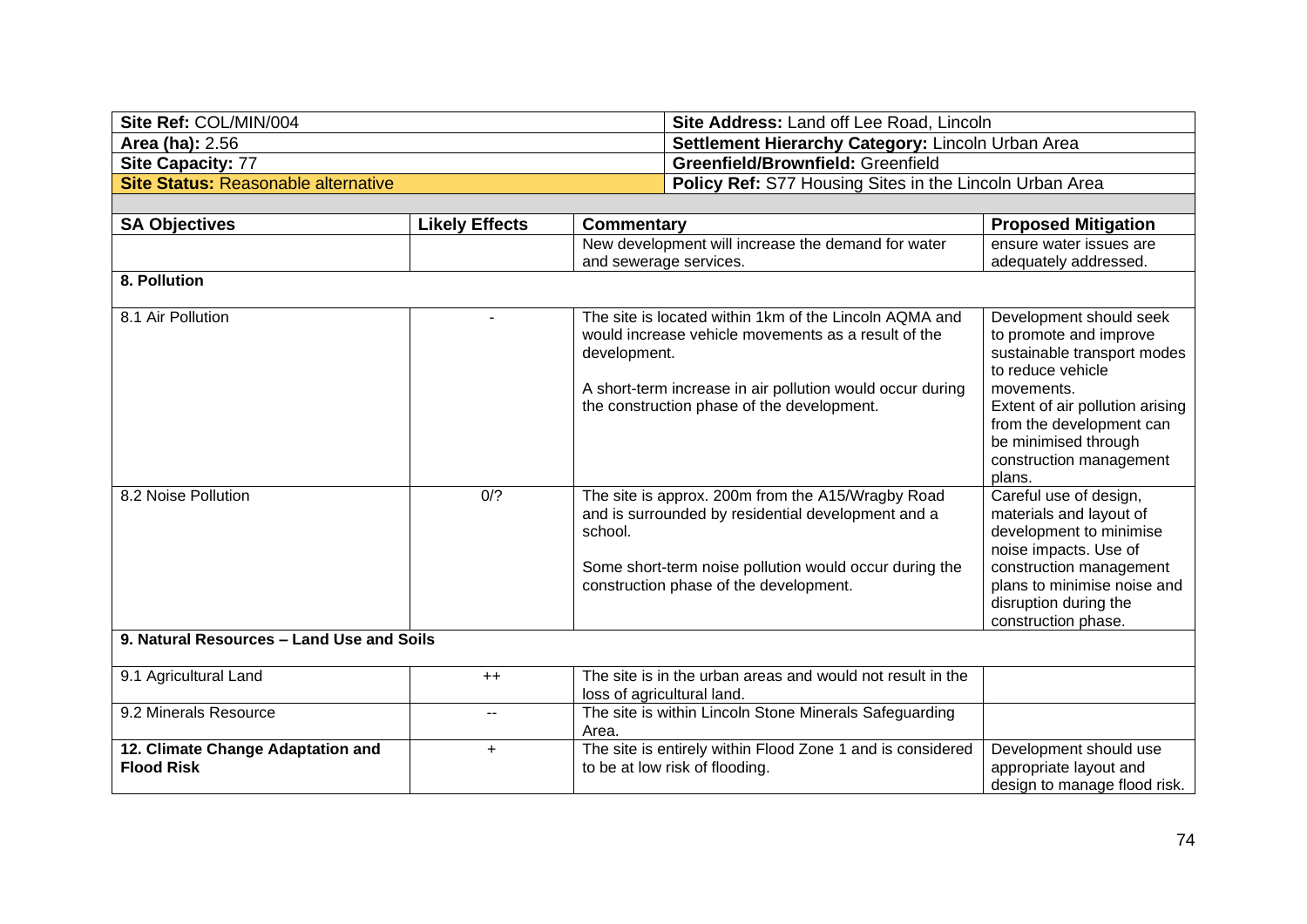| Site Ref: COL/MIN/004                      | <b>Site Address: Land off Lee Road, Lincoln</b>                |
|--------------------------------------------|----------------------------------------------------------------|
| <b>Area (ha): 2.56</b>                     | Settlement Hierarchy Category: Lincoln Urban Area              |
| <b>Site Capacity: 77</b>                   | <b>Greenfield/Brownfield: Greenfield</b>                       |
| <b>Site Status: Reasonable alternative</b> | <b>Policy Ref:</b> S77 Housing Sites in the Lincoln Urban Area |
|                                            |                                                                |

| <b>SA Objectives</b>                   | <b>Likely Effects</b> | <b>Commentary</b>                                                                                                                                                                            | <b>Proposed Mitigation</b>                                                                                                                                                           |
|----------------------------------------|-----------------------|----------------------------------------------------------------------------------------------------------------------------------------------------------------------------------------------|--------------------------------------------------------------------------------------------------------------------------------------------------------------------------------------|
|                                        |                       | There is a very small area of surface water flood risk on<br>the site.                                                                                                                       | Use of permeable materials,<br>drainage strategy and SuDs<br>to limit impacts of flood risk<br>on the site and ensure the<br>site does not increase the<br>surface water risk to the |
| 13. Transport and Accessibility        |                       |                                                                                                                                                                                              | surrounding area.                                                                                                                                                                    |
| 13.1 Access to services and facilities | $\ddot{}$             | The site is further than 400m to the nearest District or<br>Local centre (Carlton Centre/ Wragby Road District<br>Centre).<br>The site is within 200m of bus stops on Wragby Road.           | Where possible<br>development should provide<br>links for walking and cycling<br>between the development<br>and existing services.                                                   |
| 13.2 Sustainable travel modes          | $+$                   | The site is within 400m of a bus stop on Wragby Road<br>and is close to services and facilities including Lincoln<br>City Centre.<br>The site is approx. 1.5km from Lincoln Railway Station. | New development should<br>seek to maximise the use of<br>sustainable modes of<br>transport and reduce the<br>reliance on the private                                                 |
| <b>Economic</b>                        |                       |                                                                                                                                                                                              | vehicle for short trips.                                                                                                                                                             |
| 14. Employment                         |                       |                                                                                                                                                                                              |                                                                                                                                                                                      |
| 14.1 Employment                        | $++$                  | The site is within 800m of Outer Circle Road<br>employment area and within 800m of Lincoln City<br>Centre.                                                                                   |                                                                                                                                                                                      |
| 14.2 Education, training and learning  | $+$ /?                | The site is within 800m of a primary school and 200m of<br>a secondary school. It is also close to college and<br>university provision within Lincoln.                                       | Development should seek<br>to improve walking and<br>cycling routes to facilitate<br>sustainable access to                                                                           |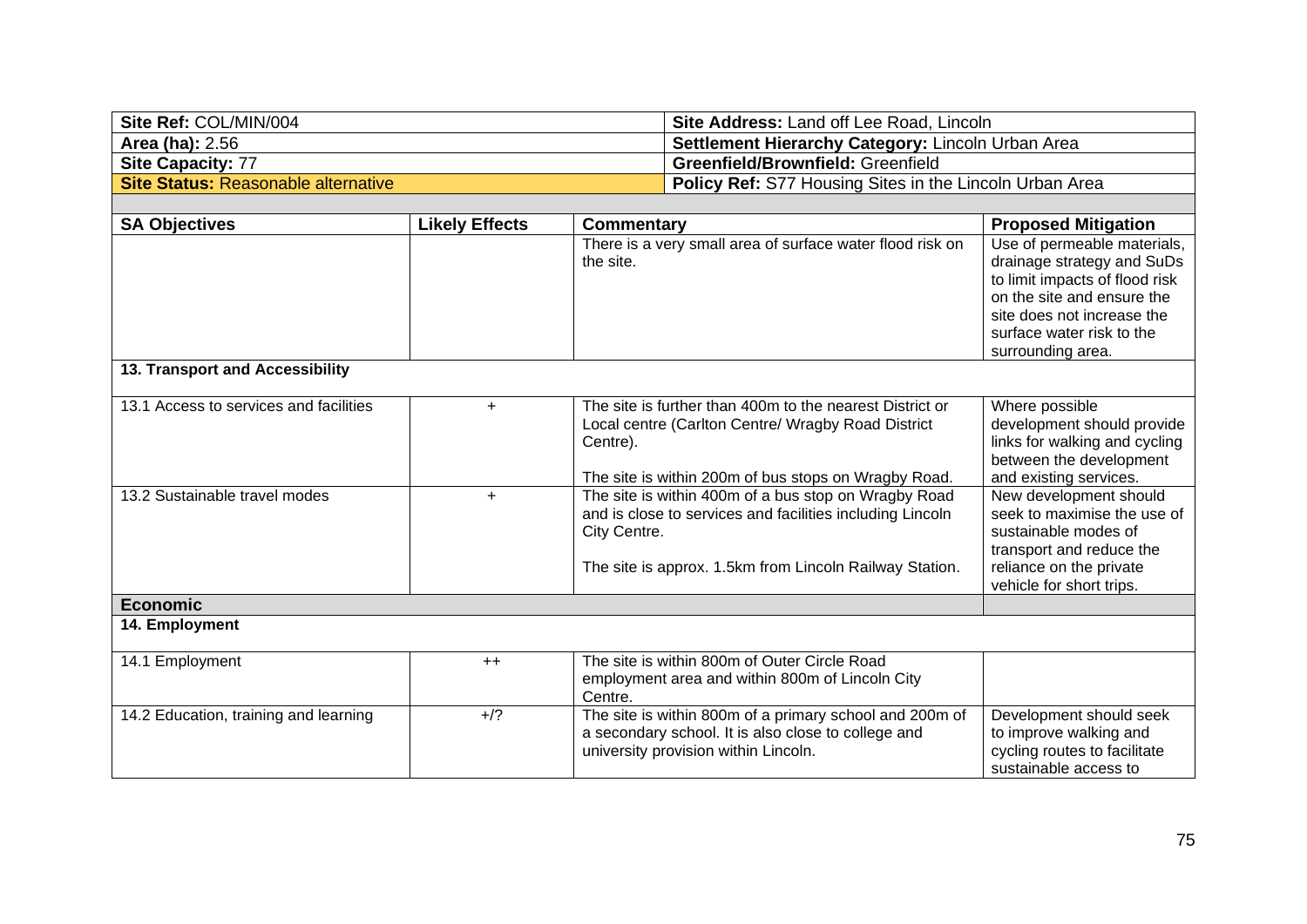| Site Ref: COL/MIN/004               | <b>Site Address: Land off Lee Road, Lincoln</b>                |
|-------------------------------------|----------------------------------------------------------------|
| <b>Area (ha): 2.56</b>              | <b>Settlement Hierarchy Category: Lincoln Urban Area</b>       |
| Site Capacity: 77                   | <b>Greenfield/Brownfield: Greenfield</b>                       |
| Site Status: Reasonable alternative | <b>Policy Ref:</b> S77 Housing Sites in the Lincoln Urban Area |

| <b>SA Objectives</b>                             | <b>Likely Effects</b> | Commentary                                                                                                                                                                                                | <b>Proposed Mitigation</b>            |
|--------------------------------------------------|-----------------------|-----------------------------------------------------------------------------------------------------------------------------------------------------------------------------------------------------------|---------------------------------------|
|                                                  |                       |                                                                                                                                                                                                           | education and training<br>facilities. |
| <b>15. Local Economy</b>                         |                       |                                                                                                                                                                                                           |                                       |
| 15.1 Encourage and support local<br>economy      |                       | The site would not result in the loss of employment land.                                                                                                                                                 |                                       |
| 15.2 Protect and enhance hierarchy of<br>centres | 0                     | The site is not within the boundary of Lincoln City<br>Centre.                                                                                                                                            |                                       |
|                                                  |                       | The development would result in an increased use of<br>local centres and occupants are likely to utilise the<br>services and facilities within Lincoln city, further<br>enhancing its hierarchy position. |                                       |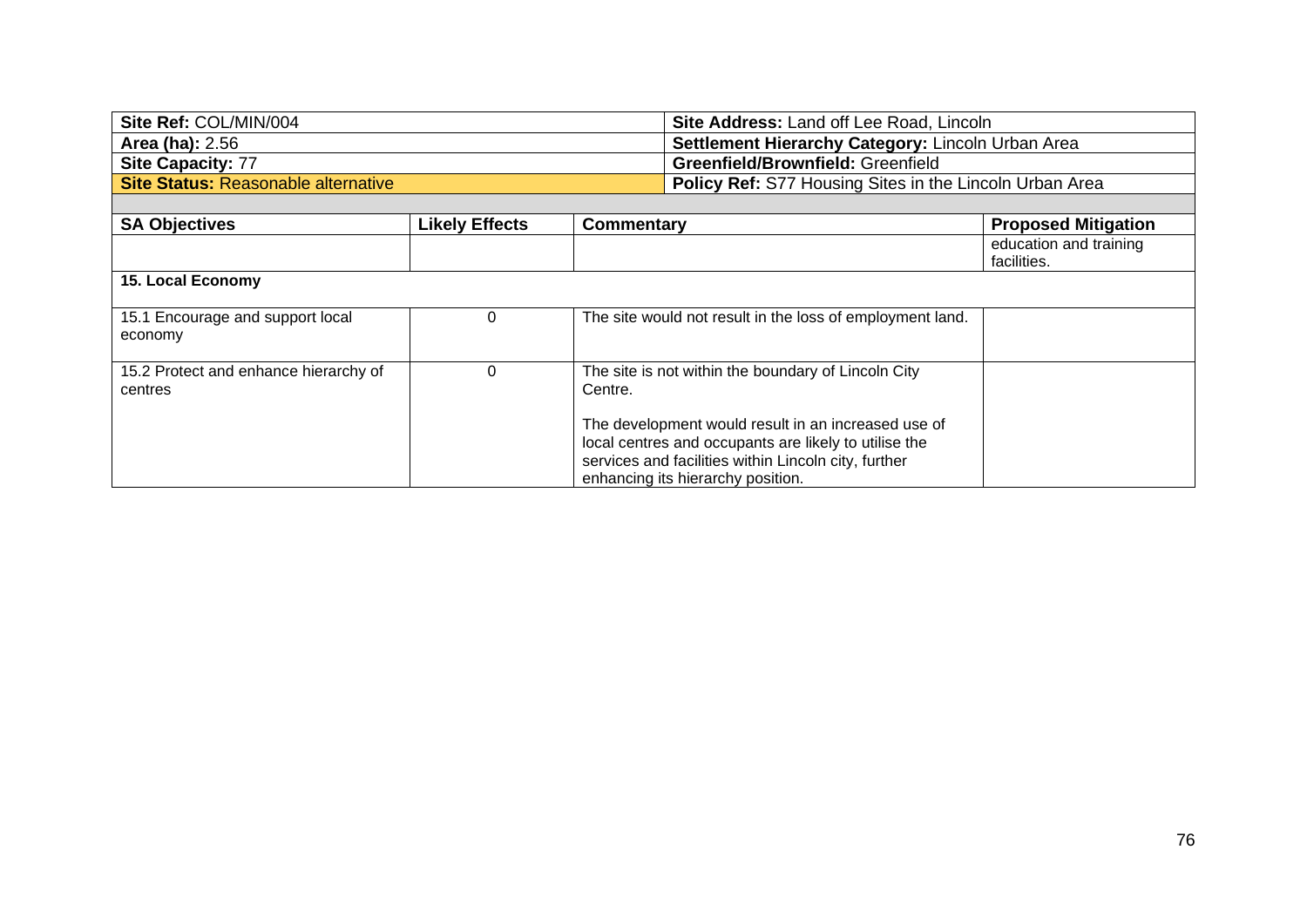### COL/MIN/005

| Site Ref: COL/MIN/005                                   | Site Address: Land at Cathedral Quarry, Riseholme Road, Lincoln |
|---------------------------------------------------------|-----------------------------------------------------------------|
| <b>Area (ha): 2.74</b>                                  | <b>Settlement Hierarchy Category: Lincoln Urban Area</b>        |
| <b>Site Capacity: 40</b>                                | <b>Greenfield/Brownfield: Brownfield</b>                        |
| <b>Site Status:</b> New allocation (without permission) | <b>Policy Ref:</b> S77 Housing Sites in the Lincoln Urban Area  |

| <b>SA Objectives</b>                     | <b>Likely Effects</b> | Commentary                                                                                                                                                                                                                                                                                                                                                                                                                                                                                                                                                                                                                                                                          | <b>Proposed Mitigation</b>                                                                                                                                                                                                  |
|------------------------------------------|-----------------------|-------------------------------------------------------------------------------------------------------------------------------------------------------------------------------------------------------------------------------------------------------------------------------------------------------------------------------------------------------------------------------------------------------------------------------------------------------------------------------------------------------------------------------------------------------------------------------------------------------------------------------------------------------------------------------------|-----------------------------------------------------------------------------------------------------------------------------------------------------------------------------------------------------------------------------|
| <b>Social</b>                            |                       |                                                                                                                                                                                                                                                                                                                                                                                                                                                                                                                                                                                                                                                                                     |                                                                                                                                                                                                                             |
| 1. Housing                               | $++$                  | The site would provide a range of market and affordable<br>homes.                                                                                                                                                                                                                                                                                                                                                                                                                                                                                                                                                                                                                   |                                                                                                                                                                                                                             |
| 2. Health and Wellbeing                  |                       |                                                                                                                                                                                                                                                                                                                                                                                                                                                                                                                                                                                                                                                                                     |                                                                                                                                                                                                                             |
| 2.1 Access to healthcare facilities      | $+$                   | The site is within 800m of a GP surgery.<br>When taken cumulatively with other developments in the<br>area there is the potential for development to increase<br>the pressure upon the capacity of GP surgeries.                                                                                                                                                                                                                                                                                                                                                                                                                                                                    |                                                                                                                                                                                                                             |
| 2.2 Opportunities for healthy lifestyles | $-1$ ?                | The site is currently designated as an area of Important<br>Open Space and development would result in the loss of<br>this, however the site was formerly used as a quarry and<br>is not publicly accessible.<br>The site is within 400m of existing open space (Laughton<br>Way, Yarborough Leisure Centre and Blankney Crescent<br>Amenity Spaces and Yarborough Leisure Centre Playing<br>Fields and Athletics Track.<br>The site is within 1,200m of Sudbrooke Drive Playing<br>Fields, Wickham Gardens Bowling Green and Sobraon<br>Barracks Playing Fields.<br>The site is within 1,600m of several allotments, including<br>Yarborough Crescent and Clarence Street A and B. | Development should seek<br>to provide new, and/or<br>improve links to, existing<br>open space, taking into<br>account open space<br>deficiencies in the Central<br>Lincolnshire Open Space<br>Audit and Assessment<br>2021. |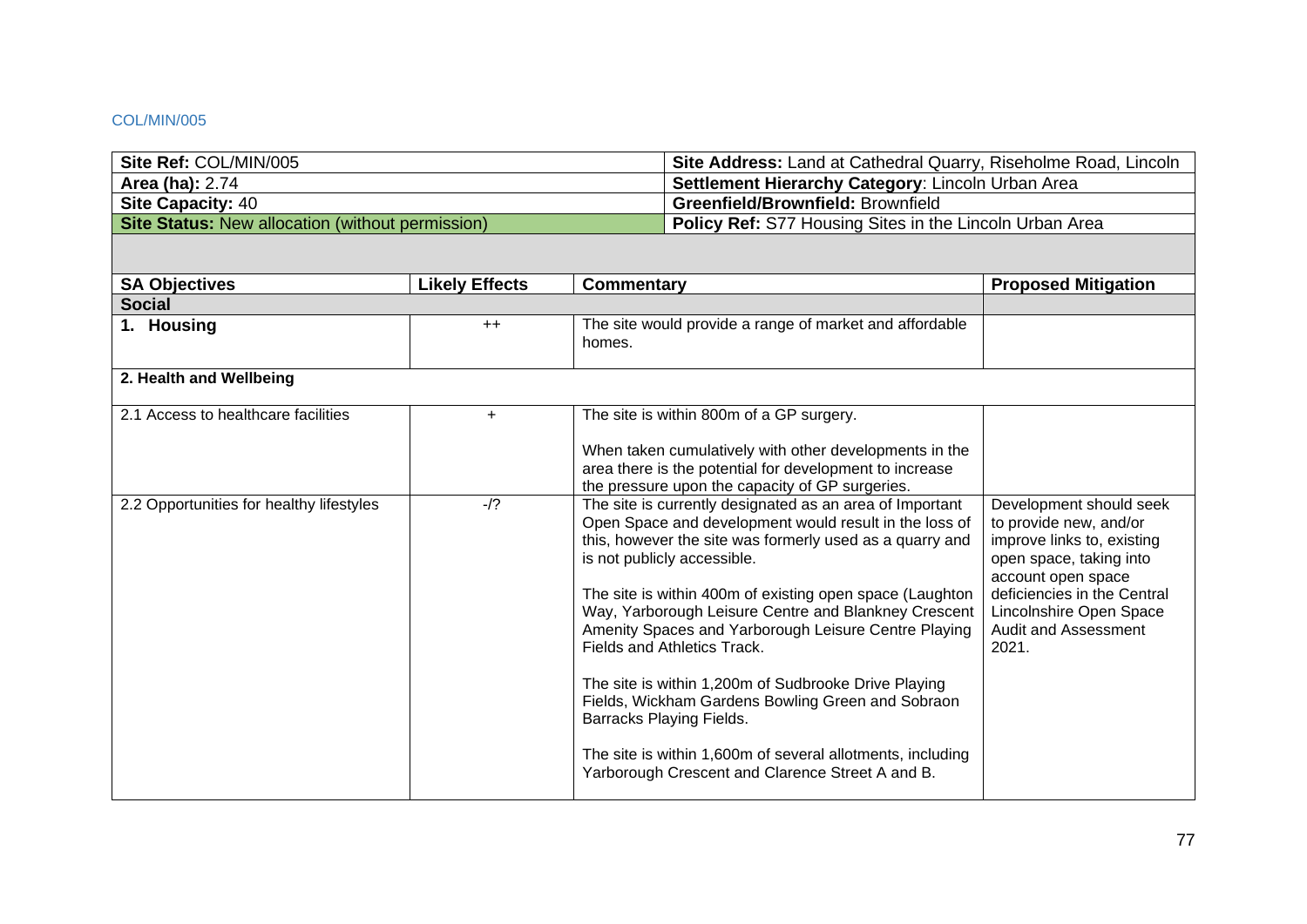| Site Ref: COL/MIN/005                                   | <b>Site Address:</b> Land at Cathedral Quarry, Riseholme Road, Lincoln |
|---------------------------------------------------------|------------------------------------------------------------------------|
| Area (ha): 2.74                                         | <b>Settlement Hierarchy Category: Lincoln Urban Area</b>               |
| <b>Site Capacity: 40</b>                                | <b>Greenfield/Brownfield: Brownfield</b>                               |
| <b>Site Status: New allocation (without permission)</b> | <b>Policy Ref:</b> S77 Housing Sites in the Lincoln Urban Area         |

| <b>SA Objectives</b>                                      | <b>Likely Effects</b> | <b>Commentary</b>                                                                                                                                                                                                                                                                           | <b>Proposed Mitigation</b>                                                                                                                                                                                         |
|-----------------------------------------------------------|-----------------------|---------------------------------------------------------------------------------------------------------------------------------------------------------------------------------------------------------------------------------------------------------------------------------------------|--------------------------------------------------------------------------------------------------------------------------------------------------------------------------------------------------------------------|
|                                                           |                       | The site is within 15km (15 min) drive time of a number<br>of strategic parks and gardens.                                                                                                                                                                                                  |                                                                                                                                                                                                                    |
| <b>Environmental</b>                                      |                       |                                                                                                                                                                                                                                                                                             |                                                                                                                                                                                                                    |
| 4. Biodiversity and Green Infrastructure                  |                       |                                                                                                                                                                                                                                                                                             |                                                                                                                                                                                                                    |
| 4.1 Conserve and enhance biodiversity<br>and geodiversity | $-1$ ?                | The site is a former quarry and is a designated Local<br>Geological Site known as Cathedral Quarry. The<br>minerals permission provides for biodiversity to be<br>retained as part of the restoration of the site.<br>There are no BOM areas within or immediately adjacent<br>to the site. | Development should<br>improve on biodiversity<br>requirements from the<br>minerals permission<br>previously granted and seek<br>to enhance green<br>infrastructure and habitat<br>linkages with the wider<br>area. |
| 4.2 Local Green Space                                     | $\Omega$              | The site is not within a designated Local Green Space.                                                                                                                                                                                                                                      | Development should seek<br>to retain areas of green<br>space where possible.                                                                                                                                       |
| 5. Landscape and Townscape                                | $+$ /?                | The site is not within or near am AONB, AGLV or Green<br>Wedge.                                                                                                                                                                                                                             |                                                                                                                                                                                                                    |
| <b>6. Built and Historic Environment</b>                  | $-1$ ?                | The site is within 500m of Dial Cottage Grade II and<br>Church of St John Grade II* listed buildings and Newport<br>Earthworks Scheduled Monument.                                                                                                                                          | Development should be<br>designed to ensure the<br>setting of listed buildings<br>and other heritage assets<br>are enhanced and not<br>unduly harmed.                                                              |
| 7. Natural Resources - Water                              | $-1$ ?                | The site is within Source Protection Zone 2 and 3. New<br>development would increase the demand for water and<br>sewerage services.                                                                                                                                                         | Development should utilise<br>appropriate water<br>management strategies to                                                                                                                                        |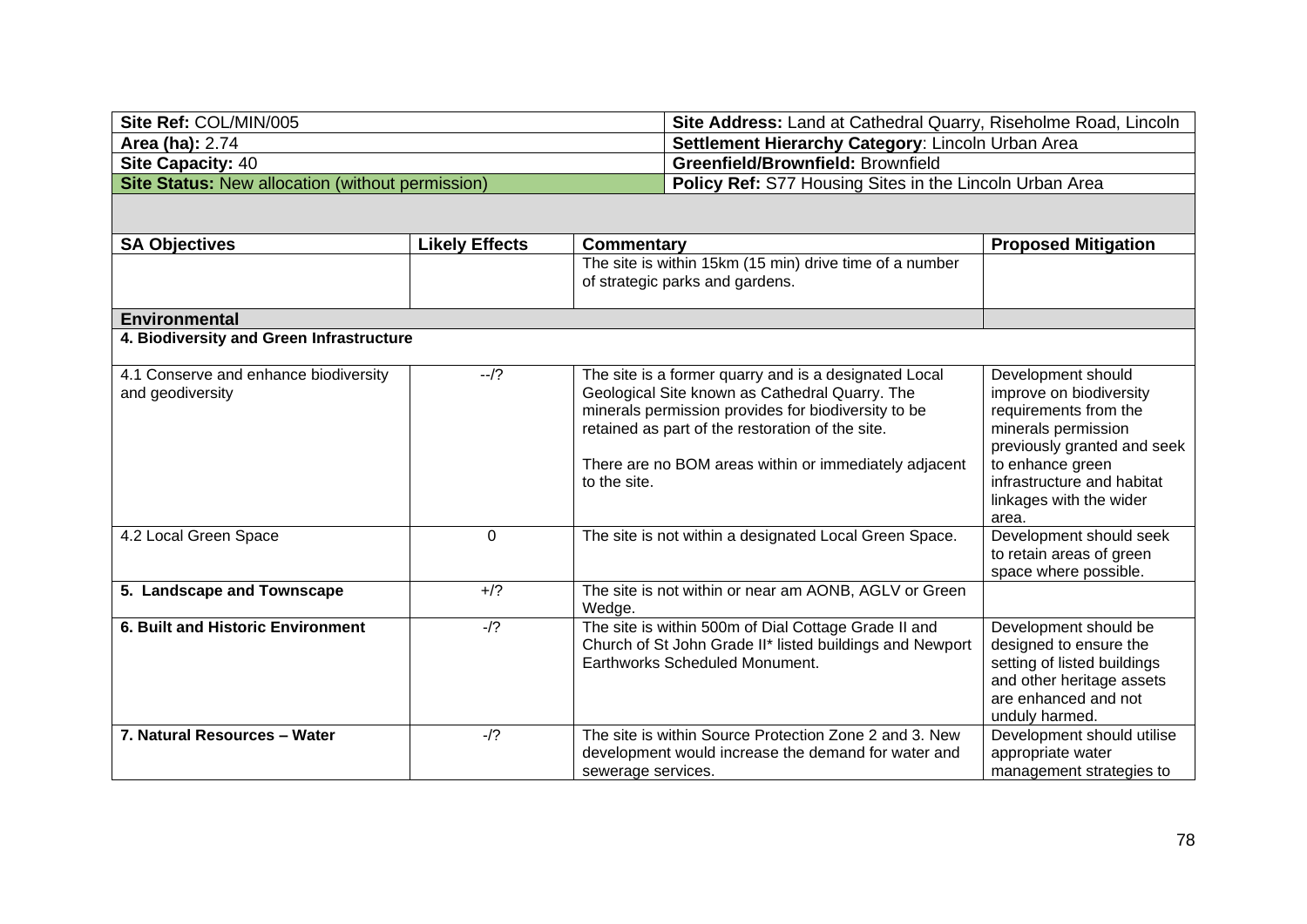| Site Ref: COL/MIN/005                                   | Site Address: Land at Cathedral Quarry, Riseholme Road, Lincoln |
|---------------------------------------------------------|-----------------------------------------------------------------|
| Area (ha): 2.74                                         | Settlement Hierarchy Category: Lincoln Urban Area               |
| <b>Site Capacity: 40</b>                                | <b>Greenfield/Brownfield: Brownfield</b>                        |
| <b>Site Status:</b> New allocation (without permission) | <b>Policy Ref:</b> S77 Housing Sites in the Lincoln Urban Area  |

| <b>SA Objectives</b>                      | <b>Likely Effects</b> | <b>Commentary</b>                                           | <b>Proposed Mitigation</b>   |
|-------------------------------------------|-----------------------|-------------------------------------------------------------|------------------------------|
|                                           |                       |                                                             | ensure demand for water is   |
|                                           |                       |                                                             | available.                   |
| 8. Pollution                              |                       |                                                             |                              |
| 8.1 Air Pollution                         | $+$                   | The site is further than 1km from the AQMA.                 | Development should           |
|                                           |                       |                                                             | improve and promote          |
|                                           |                       | The increase in vehicle movements arising from the          | access to sustainable        |
|                                           |                       | development may contribute to traffic travelling within the | modes of transport to        |
|                                           |                       | AQMA.                                                       | reduce private vehicle use   |
|                                           |                       |                                                             | for short trips.             |
| 8.2 Noise Pollution                       | 0/2                   | The site is not within 100m of the strategic road network.  | Use of design and layout to  |
|                                           |                       |                                                             | minimise any noise impacts   |
|                                           |                       | Short term noise pollution may occur during the             | from sources of noise.       |
|                                           |                       | construction phase of the development.                      | Construction management      |
|                                           |                       |                                                             | plans can be used to         |
|                                           |                       |                                                             | minimise the extent of noise |
|                                           |                       |                                                             | pollution arising from       |
|                                           |                       |                                                             | construction.                |
| 9. Natural Resources - Land Use and Soils |                       |                                                             |                              |
|                                           |                       |                                                             |                              |
| 9.1 Agricultural Land                     | $++$                  | The site is within an urban area and would not result in a  |                              |
|                                           |                       | loss of agricultural land.                                  |                              |
| 9.2 Minerals Resource                     |                       | The site is within a Site-Specific Minerals Safeguarding    |                              |
|                                           |                       | Area as it was previously a working quarry. This use has    |                              |
|                                           |                       | now ceased.                                                 |                              |
| 12. Climate Change Adaptation and         | $+$                   | The site is located entirely within Flood Zone 1.           | Use of appropriate design,   |
| <b>Flood Risk</b>                         |                       |                                                             | layout and drainage          |
|                                           |                       | There are areas of surface water flood risk within the      | strategies to avoid and      |
|                                           |                       | site.                                                       | mitigate areas at risk of    |
|                                           |                       |                                                             | surface water flooding.      |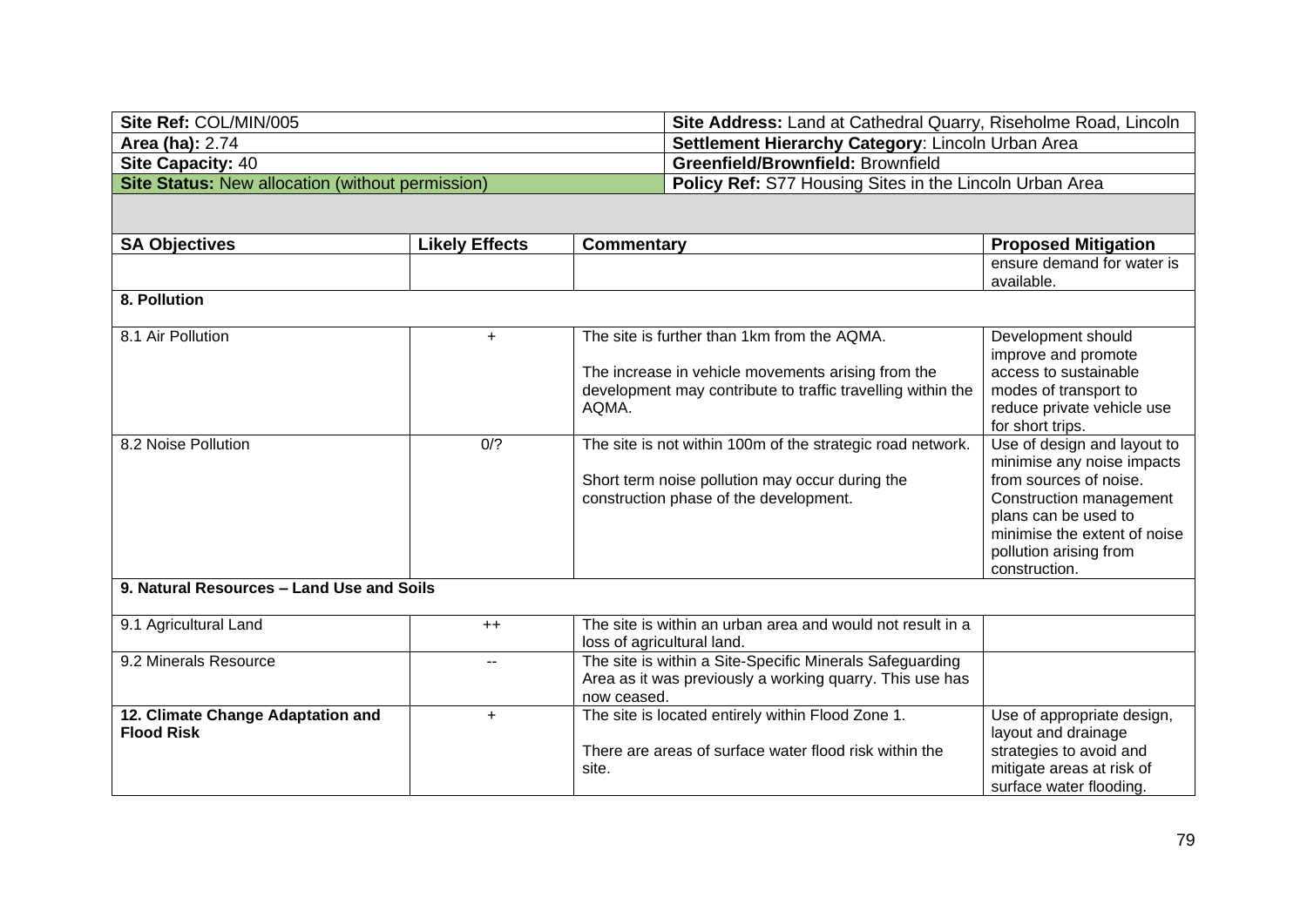| Site Ref: COL/MIN/005                                   | <b>Site Address:</b> Land at Cathedral Quarry, Riseholme Road, Lincoln |
|---------------------------------------------------------|------------------------------------------------------------------------|
| <b>Area (ha): 2.74</b>                                  | <b>Settlement Hierarchy Category: Lincoln Urban Area</b>               |
| <b>Site Capacity: 40</b>                                | <b>Greenfield/Brownfield: Brownfield</b>                               |
| <b>Site Status:</b> New allocation (without permission) | <b>Policy Ref:</b> S77 Housing Sites in the Lincoln Urban Area         |

| <b>SA Objectives</b>                        | <b>Likely Effects</b> | <b>Commentary</b>                                                                                                                                                                    | <b>Proposed Mitigation</b>                                                                                                                             |
|---------------------------------------------|-----------------------|--------------------------------------------------------------------------------------------------------------------------------------------------------------------------------------|--------------------------------------------------------------------------------------------------------------------------------------------------------|
|                                             |                       |                                                                                                                                                                                      |                                                                                                                                                        |
| 13. Transport and Accessibility             |                       |                                                                                                                                                                                      |                                                                                                                                                        |
| 13.1 Access to services and facilities      | $\ddot{}$             | The site is within 400m from Woodhall Drive/ Sudbrooke<br>Drive Local Centre.<br>There are bus stops within 200m of the site providing<br>sustainable access to Lincoln City Centre. | Development should<br>provide pedestrian and<br>cycle links between existing<br>facilities and bus stops to<br>surrounding development.                |
| 13.2 Sustainable travel modes               | $\ddot{}$             | There are bus stops within 200m providing sustainable<br>transport options into the City Centre.<br>Lincoln railway station is approx. 2.2km from the site.                          | Development should seek<br>to maximise the use of<br>sustainable transport<br>modes.                                                                   |
| <b>Economic</b>                             |                       |                                                                                                                                                                                      |                                                                                                                                                        |
| 14. Employment                              |                       |                                                                                                                                                                                      |                                                                                                                                                        |
| 14.1 Employment                             | $+$                   | The site is within 1600m of Long Leys Road employment<br>area Lincoln City Centre, which provides employment<br>opportunities.                                                       |                                                                                                                                                        |
| 14.2 Education, training and learning       | $++/?$                | The site is within 400m of both a primary and secondary<br>school.<br>Higher education facilities such as the college and<br>universities are in close proximity within Lincoln.     | New development should<br>seek to provide improved<br>cycling and pedestrian<br>routes to facilitate<br>sustainable access to<br>education facilities. |
| 15. Local Economy                           |                       |                                                                                                                                                                                      |                                                                                                                                                        |
| 15.1 Encourage and support local<br>economy | $\Omega$              | The site would not result in the loss of employment land.                                                                                                                            |                                                                                                                                                        |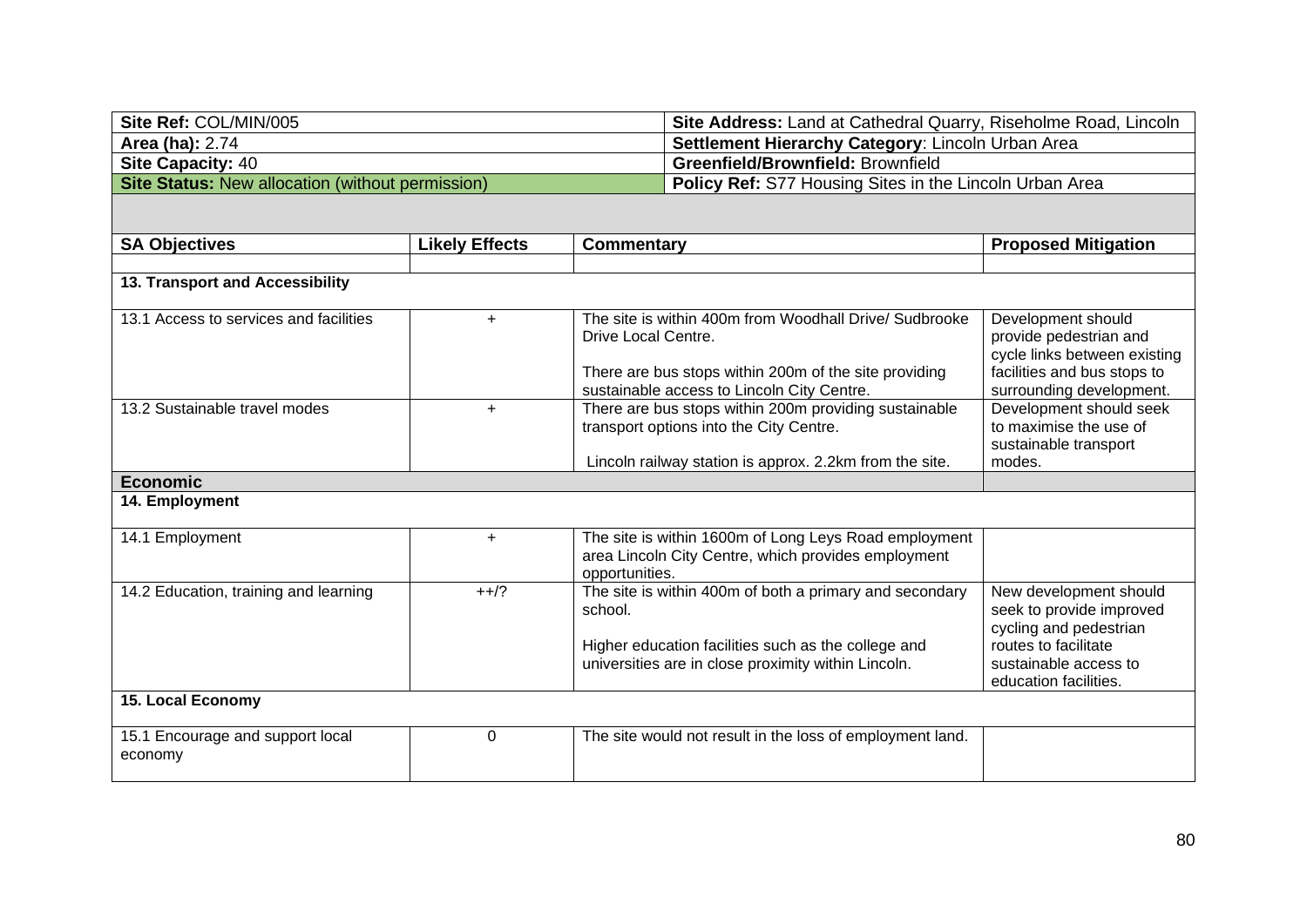| Site Ref: COL/MIN/005                                   | Site Address: Land at Cathedral Quarry, Riseholme Road, Lincoln |
|---------------------------------------------------------|-----------------------------------------------------------------|
| <b>Area (ha): 2.74</b>                                  | Settlement Hierarchy Category: Lincoln Urban Area               |
| <b>Site Capacity: 40</b>                                | <b>Greenfield/Brownfield: Brownfield</b>                        |
| <b>Site Status: New allocation (without permission)</b> | <b>Policy Ref:</b> S77 Housing Sites in the Lincoln Urban Area  |

| <b>SA Objectives</b>                  | <b>Likely Effects</b> | Commentary                                                  | <b>Proposed Mitigation</b> |
|---------------------------------------|-----------------------|-------------------------------------------------------------|----------------------------|
| 15.2 Protect and enhance hierarchy of |                       | The site is not within Lincoln City Centre; however, the    |                            |
| centres                               |                       | occupants are likely to utilise the services and facilities |                            |
|                                       |                       | within the city centre, enhancing its position it the       |                            |
|                                       |                       | hierarchy.                                                  |                            |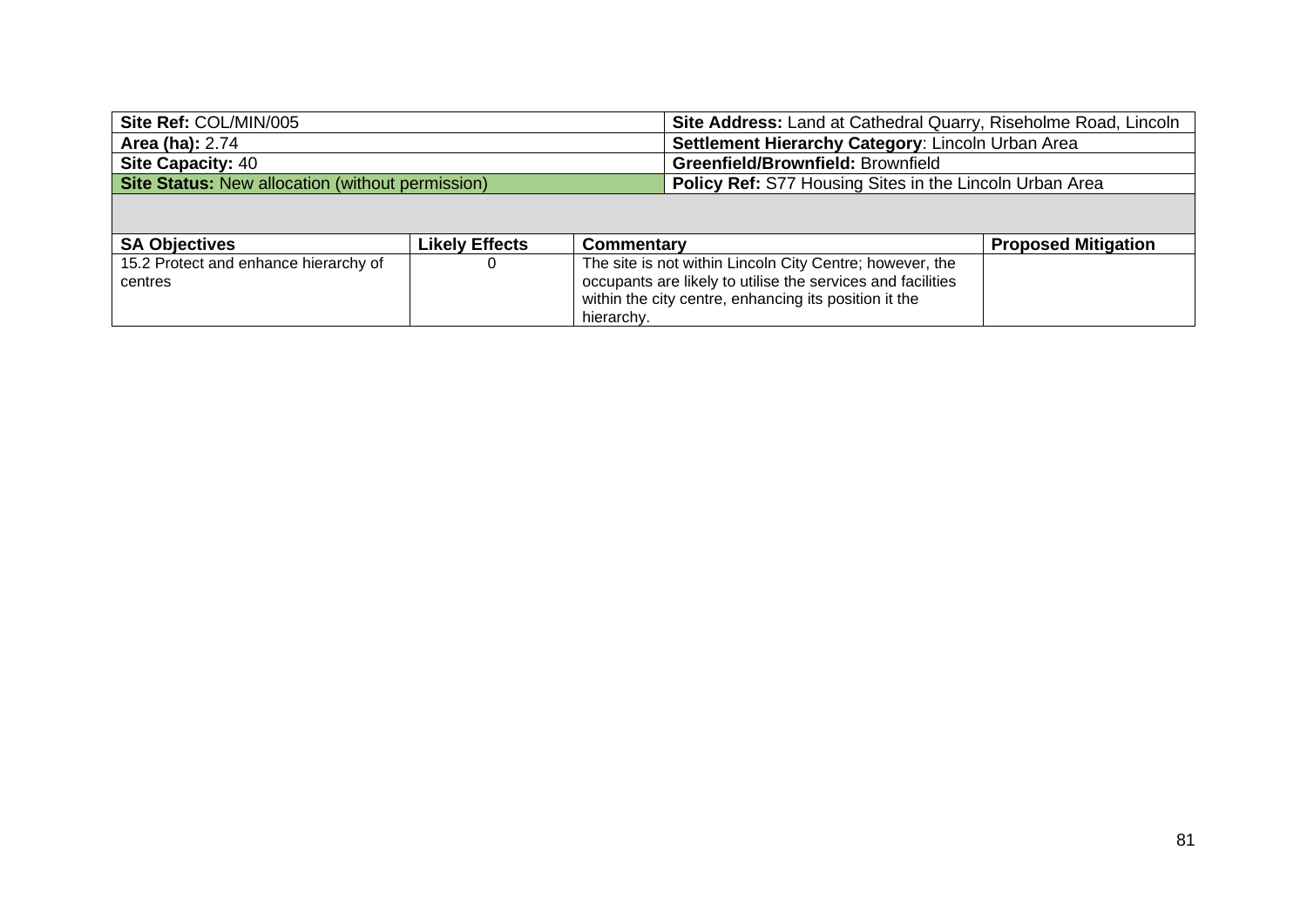### COL/MIN/006

| Site Ref: COL/MIN/006                   | <b>Site Address:</b> Land at Nettleham Road, (Junction with Searby |  |  |
|-----------------------------------------|--------------------------------------------------------------------|--|--|
|                                         | Road), Lincoln                                                     |  |  |
| <b>Area (ha): 1.14</b>                  | Settlement Hierarchy Category: Lincoln Urban Area                  |  |  |
| <b>Site Capacity: 39</b>                | <b>Greenfield/Brownfield: Greenfield</b>                           |  |  |
| <b>Site Status: Existing allocation</b> | <b>Policy Ref:</b> S77 Housing Sites in the Lincoln Urban Area     |  |  |

| <b>SA Objectives</b>                     | <b>Likely Effects</b> | Commentary                                                                                                                                                                                                                                                                                                                                                                                                                                                                                                                                                                | <b>Proposed Mitigation</b>                                                                                                                                                                                                         |
|------------------------------------------|-----------------------|---------------------------------------------------------------------------------------------------------------------------------------------------------------------------------------------------------------------------------------------------------------------------------------------------------------------------------------------------------------------------------------------------------------------------------------------------------------------------------------------------------------------------------------------------------------------------|------------------------------------------------------------------------------------------------------------------------------------------------------------------------------------------------------------------------------------|
| <b>Social</b>                            |                       |                                                                                                                                                                                                                                                                                                                                                                                                                                                                                                                                                                           |                                                                                                                                                                                                                                    |
| 1. Housing                               | $\ddot{}$             | The site would result in both affordable and market<br>homes being delivered.                                                                                                                                                                                                                                                                                                                                                                                                                                                                                             |                                                                                                                                                                                                                                    |
| 2. Health and Wellbeing                  |                       |                                                                                                                                                                                                                                                                                                                                                                                                                                                                                                                                                                           |                                                                                                                                                                                                                                    |
| 2.1 Access to healthcare facilities      | $++$                  | The site is within 200m of a GP however, when taken<br>cumulatively with other sites in the area, there could be<br>increased pressure on services.                                                                                                                                                                                                                                                                                                                                                                                                                       |                                                                                                                                                                                                                                    |
| 2.2 Opportunities for healthy lifestyles | $\ddot{}$             | The site is within 400m of existing open space<br>(Harmston Close, Searby Road, The Oval, Coleridge<br>Gardens and Lenton Green amenity spaces).<br>The site is within 1,200m of Sudbrooke Drive Playing<br>Fields, St Giles Community Sports Court and King<br>George V Playing Field.<br>The site is within 1,600m of Wragby Road, Clarence<br>Street B and Yarborough Crescent allotments.<br>The site is within 15km (15 min) drive time of a number<br>of strategic parks and gardens.<br>The site is unlikely to be of a scale to provide new open<br>space onsite. | Development should seek<br>to provide new, and/or<br>improve links to, existing<br>open space, taking into<br>account open space<br>deficiencies in the Central<br>Lincolnshire Open Space<br><b>Audit and Assessment</b><br>2021. |
| <b>Environmental</b>                     |                       |                                                                                                                                                                                                                                                                                                                                                                                                                                                                                                                                                                           |                                                                                                                                                                                                                                    |
|                                          |                       |                                                                                                                                                                                                                                                                                                                                                                                                                                                                                                                                                                           |                                                                                                                                                                                                                                    |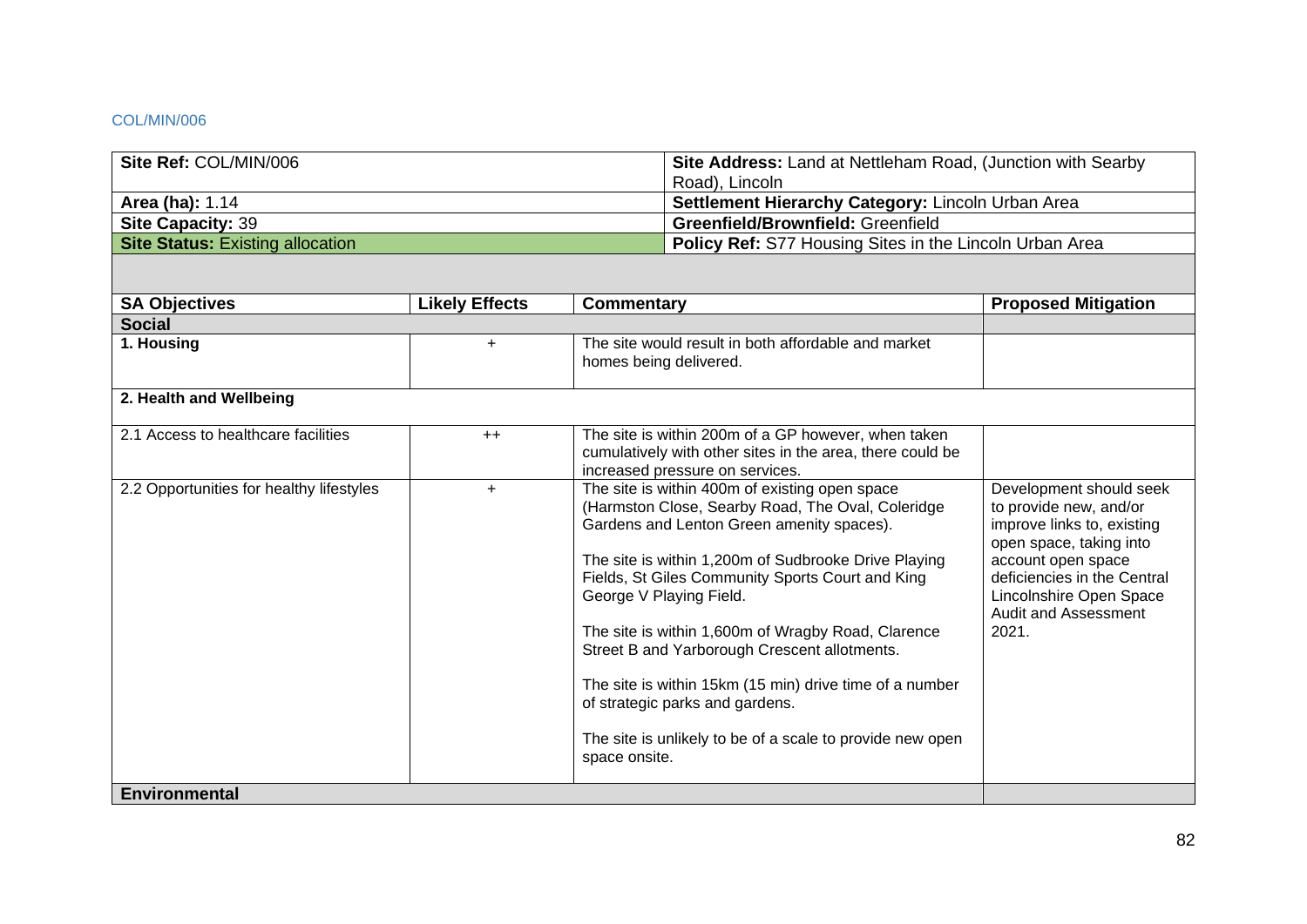| Site Ref: COL/MIN/006                   | <b>Site Address: Land at Nettleham Road, (Junction with Searby</b> |  |
|-----------------------------------------|--------------------------------------------------------------------|--|
|                                         | Road), Lincoln                                                     |  |
| <b>Area (ha): 1.14</b>                  | Settlement Hierarchy Category: Lincoln Urban Area                  |  |
| <b>Site Capacity: 39</b>                | <b>Greenfield/Brownfield: Greenfield</b>                           |  |
| <b>Site Status: Existing allocation</b> | <b>Policy Ref:</b> S77 Housing Sites in the Lincoln Urban Area     |  |

| <b>SA Objectives</b>                                      | <b>Likely Effects</b> | <b>Commentary</b>                                                                                                                             | <b>Proposed Mitigation</b>                                                                                                                                                                                                                                      |
|-----------------------------------------------------------|-----------------------|-----------------------------------------------------------------------------------------------------------------------------------------------|-----------------------------------------------------------------------------------------------------------------------------------------------------------------------------------------------------------------------------------------------------------------|
| 4. Biodiversity and Green Infrastructure                  |                       |                                                                                                                                               |                                                                                                                                                                                                                                                                 |
| 4.1 Conserve and enhance biodiversity<br>and geodiversity | 0/2                   | The site is not within 500m of a designated wildlife site.<br>The site is not within a BOM area.                                              | Development should seek<br>opportunities to improve<br>overall biodiversity on the<br>site, incorporate green<br>infrastructure and improve<br>habitat linkages with the<br>wider area, ensuring<br>connectivity of the<br>ecological network is<br>maintained. |
| 4.2 Local Green Space                                     | $\Omega$              | The site is not located within a designated Local Green<br>Space.                                                                             |                                                                                                                                                                                                                                                                 |
| 5. Landscape and Townscape                                | $+$ /?                | The site is not located within or close to an AONB, AGLV<br>or Green Wedge.                                                                   |                                                                                                                                                                                                                                                                 |
| <b>6. Built and Historic Environment</b>                  | 0/2                   | The site is not in close proximity to, and is unlikely to<br>impact on the setting of, any heritage assets.                                   |                                                                                                                                                                                                                                                                 |
| 7. Natural Resources - Water                              | $-1$ ?                | The site is within Source Protection Zone 2 and 3.<br>New development would result in an increased demand<br>for water and sewerage services. | Water management<br>strategies to ensure new<br>development would not<br>adversely impact on water<br>quality.                                                                                                                                                  |
| 8. Pollution                                              |                       |                                                                                                                                               |                                                                                                                                                                                                                                                                 |
| 8.1 Air Pollution                                         | $\ddot{}$             | The site is further than 1km from the AQMA. However,<br>occupants of the development are likely to utilise service                            | Development should<br>promote and improve<br>sustainable modes of travel                                                                                                                                                                                        |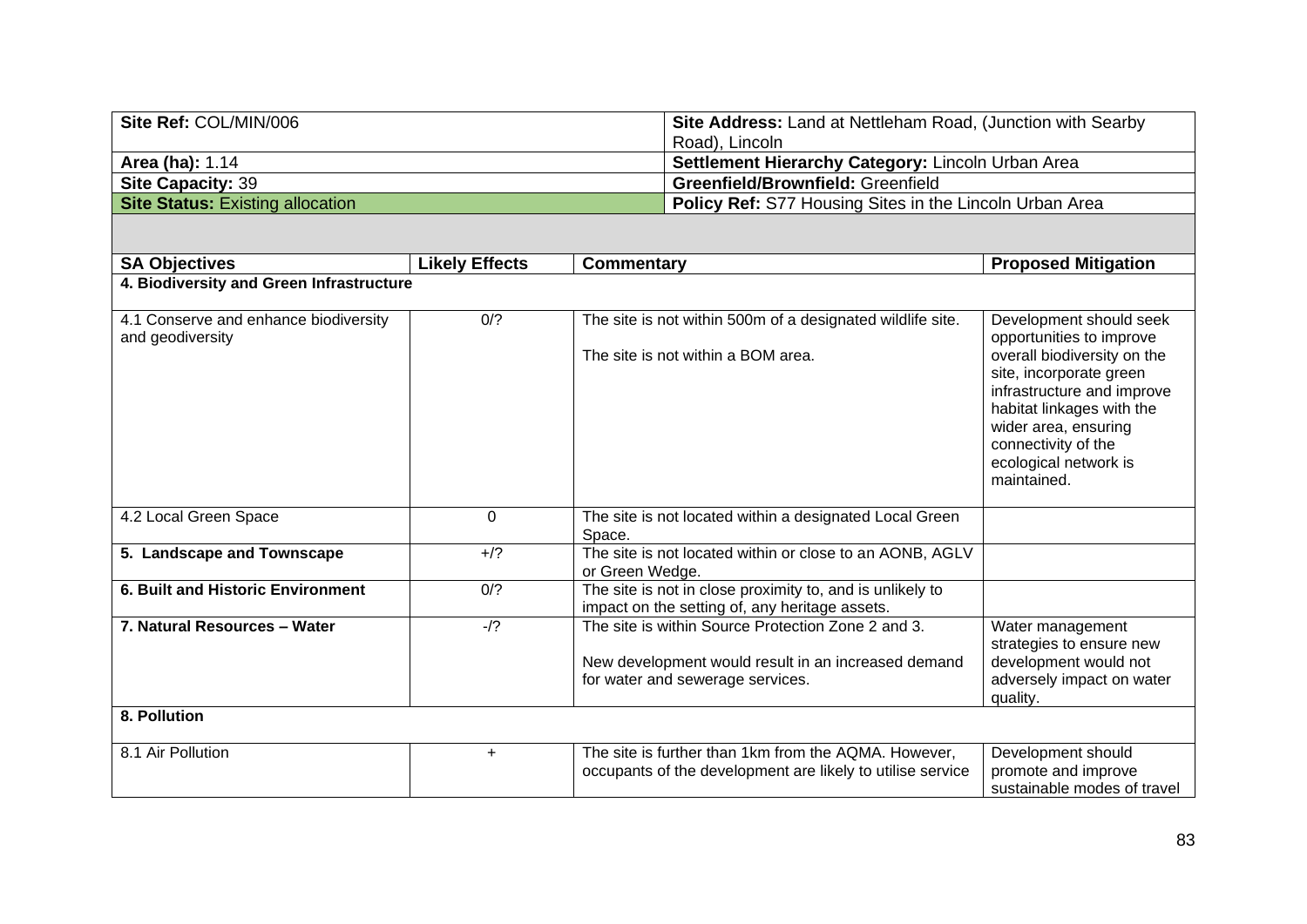| Site Ref: COL/MIN/006                   | <b>Site Address:</b> Land at Nettleham Road, (Junction with Searby |
|-----------------------------------------|--------------------------------------------------------------------|
|                                         | Road), Lincoln                                                     |
| <b>Area (ha): 1.14</b>                  | Settlement Hierarchy Category: Lincoln Urban Area                  |
| <b>Site Capacity: 39</b>                | <b>Greenfield/Brownfield: Greenfield</b>                           |
| <b>Site Status:</b> Existing allocation | <b>Policy Ref:</b> S77 Housing Sites in the Lincoln Urban Area     |

| <b>SA Objectives</b>                                   | <b>Likely Effects</b> | Commentary                                                                                                                                                      | <b>Proposed Mitigation</b>                                                                                                                    |
|--------------------------------------------------------|-----------------------|-----------------------------------------------------------------------------------------------------------------------------------------------------------------|-----------------------------------------------------------------------------------------------------------------------------------------------|
|                                                        |                       | within Lincoln city, therefore increase the potential<br>vehicular traffic in the AQMA area.                                                                    | to reduce reliance upon<br>private car for short local                                                                                        |
|                                                        |                       |                                                                                                                                                                 | trips.                                                                                                                                        |
| 8.2 Noise Pollution                                    | 0/2                   | The site is not within 100m of the strategic road network.<br>Short term noise pollution would be increased during the<br>construction phase of the development | Extent of noise pollution<br>from construction phase can<br>be minimised through<br>careful construction<br>methods and managements<br>plans. |
| 9. Natural Resources - Land Use and Soils              |                       |                                                                                                                                                                 |                                                                                                                                               |
| 9.1 Agricultural Land                                  | $++$                  | The site is within an urban area and would not result in<br>the loss of agricultural land.                                                                      |                                                                                                                                               |
| 9.2 Minerals Resource                                  | $\Omega$              | The site is within a Petroleum Exploration License Block<br>but is note within a Mineral Safeguarding Area.                                                     |                                                                                                                                               |
| 12. Climate Change Adaptation and<br><b>Flood Risk</b> | $\ddot{}$             | The site is located entirely within Flood Zone 1.                                                                                                               | Appropriate design, layout<br>and permeable materials of                                                                                      |
|                                                        |                       | There is an area of surface water flood risk within the<br>site.                                                                                                | development to avoid areas<br>at risk of surface water. Use                                                                                   |
|                                                        |                       |                                                                                                                                                                 | of suitable drainage and<br>SuDs to ensure flood risk is                                                                                      |
| 13. Transport and Accessibility                        |                       |                                                                                                                                                                 | mitigated.                                                                                                                                    |
| 13.1 Access to services and facilities                 | $\ddot{}$             | The site is less than 100m from Nettleham Road District<br>Centre.                                                                                              | Promote and improve<br>walking and cycling routes<br>to link to existing services                                                             |
|                                                        |                       | It is also within close proximity to the wider facilities and<br>services of Lincoln.                                                                           | and facilities.                                                                                                                               |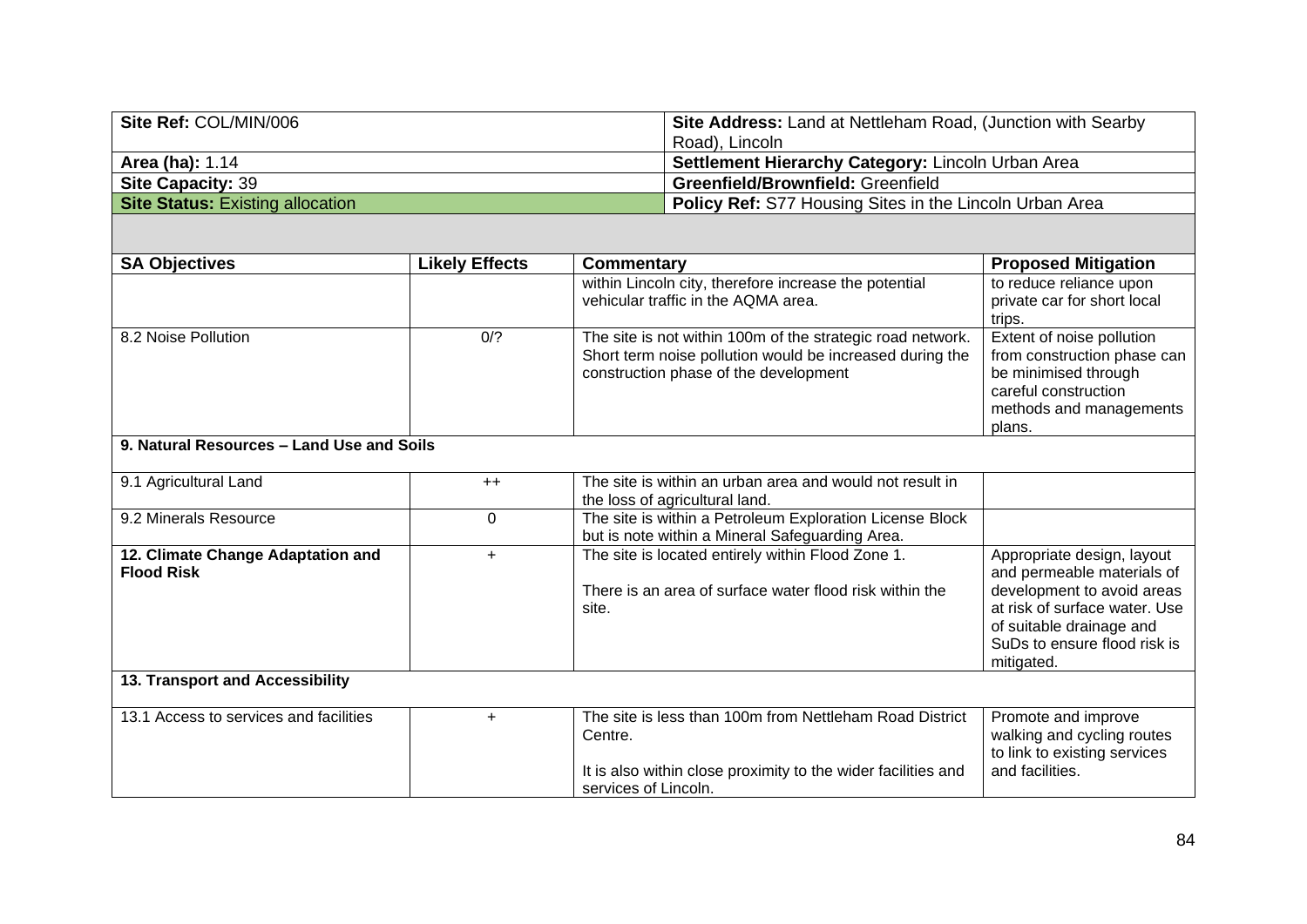| Site Ref: COL/MIN/006                            |                       |                                                                                                                                                                                                                                                | Site Address: Land at Nettleham Road, (Junction with Searby<br>Road), Lincoln                                                                                                                                                      |                                                                                                                                         |
|--------------------------------------------------|-----------------------|------------------------------------------------------------------------------------------------------------------------------------------------------------------------------------------------------------------------------------------------|------------------------------------------------------------------------------------------------------------------------------------------------------------------------------------------------------------------------------------|-----------------------------------------------------------------------------------------------------------------------------------------|
| Area (ha): 1.14                                  |                       |                                                                                                                                                                                                                                                | Settlement Hierarchy Category: Lincoln Urban Area                                                                                                                                                                                  |                                                                                                                                         |
| Site Capacity: 39                                |                       |                                                                                                                                                                                                                                                | Greenfield/Brownfield: Greenfield                                                                                                                                                                                                  |                                                                                                                                         |
| <b>Site Status: Existing allocation</b>          |                       |                                                                                                                                                                                                                                                | Policy Ref: S77 Housing Sites in the Lincoln Urban Area                                                                                                                                                                            |                                                                                                                                         |
|                                                  |                       |                                                                                                                                                                                                                                                |                                                                                                                                                                                                                                    |                                                                                                                                         |
| <b>SA Objectives</b>                             | <b>Likely Effects</b> | Commentary                                                                                                                                                                                                                                     |                                                                                                                                                                                                                                    | <b>Proposed Mitigation</b>                                                                                                              |
| 13.2 Sustainable travel modes                    |                       | There is a bus stop within 100m of the site and Lincoln<br>train station is approx. 2.5km away. The Lincoln Park<br>and Ride service is also within 100m of the site.                                                                          |                                                                                                                                                                                                                                    | New development should<br>seek to maximise use of<br>sustainable transport modes<br>and reduce reliance on<br>private vehicles.         |
| <b>Economic</b>                                  |                       |                                                                                                                                                                                                                                                |                                                                                                                                                                                                                                    |                                                                                                                                         |
| 14. Employment                                   |                       |                                                                                                                                                                                                                                                |                                                                                                                                                                                                                                    |                                                                                                                                         |
| 14.1 Employment                                  | $+$                   | The site is approx. 1.1km from Outer Circle Road<br>employment area and 1.8km from Lincoln City Centre. It<br>is located close to the Park and Ride facility providing<br>sustainable access into the city centre.                             |                                                                                                                                                                                                                                    | Development should<br>promote the use of and<br>improve access to<br>sustainable modes of travel.                                       |
| 14.2 Education, training and learning            | $+$ /?                | The site is within 300m of two primary schools. There<br>are also two secondary schools located approx. 1km<br>from the site.<br>Higher education providers such as Lincoln College and<br>two universities are in close proximity in Lincoln. |                                                                                                                                                                                                                                    | New development should<br>seek to provide improved<br>cycling and pedestrian links<br>to facilitate sustainable<br>access to education. |
| 15. Local Economy                                |                       |                                                                                                                                                                                                                                                |                                                                                                                                                                                                                                    |                                                                                                                                         |
| 15.1 Encourage and support local<br>economy      | $\mathbf 0$           |                                                                                                                                                                                                                                                | The site would not result in the loss of employment land                                                                                                                                                                           |                                                                                                                                         |
| 15.2 Protect and enhance hierarchy of<br>centres | $\mathbf 0$           | the city centre.                                                                                                                                                                                                                               | The site is not within the boundary of Lincoln City<br>Centre; however, occupants are likely to utilise the<br>facilities and services available in the city centre,<br>therefore, increasing footfall and enhancing the status of | Promote and improve<br>walking and pedestrian<br>access to the existing<br>facilities and services.                                     |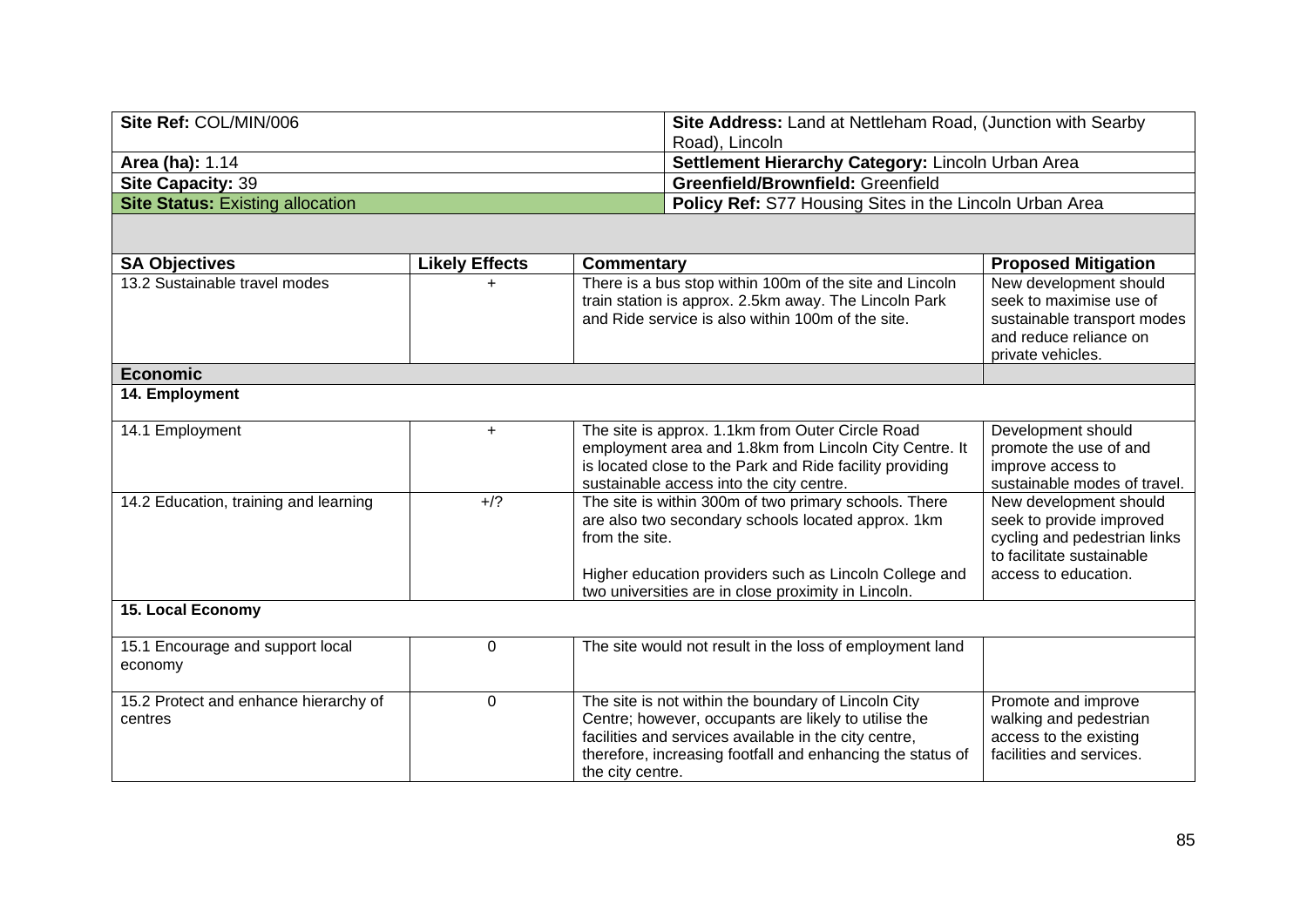## Moorland

## COL/MOOR/001

| Site Ref: COL/MOOR/001                   |                       | Site Address: Land North of Hainton Road, Lincoln (known as<br>Rookery Lane site)                                                                                                                                                                                                                                                                                                                                                                                                                                                                                                                |                                                           |                                                                                                                                                                                                                                                                                          |
|------------------------------------------|-----------------------|--------------------------------------------------------------------------------------------------------------------------------------------------------------------------------------------------------------------------------------------------------------------------------------------------------------------------------------------------------------------------------------------------------------------------------------------------------------------------------------------------------------------------------------------------------------------------------------------------|-----------------------------------------------------------|------------------------------------------------------------------------------------------------------------------------------------------------------------------------------------------------------------------------------------------------------------------------------------------|
| Area (ha): 1.14                          |                       | Settlement Hierarchy Category: Lincoln Urban Area                                                                                                                                                                                                                                                                                                                                                                                                                                                                                                                                                |                                                           |                                                                                                                                                                                                                                                                                          |
| <b>Site Capacity: 40</b>                 |                       |                                                                                                                                                                                                                                                                                                                                                                                                                                                                                                                                                                                                  | Greenfield/Brownfield: Greenfield                         |                                                                                                                                                                                                                                                                                          |
| <b>Site Status: Existing allocation</b>  |                       |                                                                                                                                                                                                                                                                                                                                                                                                                                                                                                                                                                                                  | Policy Ref: S77 Housing Sites in the Lincoln Urban Area   |                                                                                                                                                                                                                                                                                          |
|                                          |                       |                                                                                                                                                                                                                                                                                                                                                                                                                                                                                                                                                                                                  |                                                           |                                                                                                                                                                                                                                                                                          |
| <b>SA Objectives</b>                     | <b>Likely Effects</b> | <b>Commentary</b>                                                                                                                                                                                                                                                                                                                                                                                                                                                                                                                                                                                |                                                           | <b>Proposed Mitigation</b>                                                                                                                                                                                                                                                               |
| <b>Social</b>                            |                       |                                                                                                                                                                                                                                                                                                                                                                                                                                                                                                                                                                                                  |                                                           |                                                                                                                                                                                                                                                                                          |
| 1. Housing                               | $\ddot{}$             | market homes.                                                                                                                                                                                                                                                                                                                                                                                                                                                                                                                                                                                    | The site is of a scale to provide a mix of affordable and |                                                                                                                                                                                                                                                                                          |
| 2. Health and Wellbeing                  |                       |                                                                                                                                                                                                                                                                                                                                                                                                                                                                                                                                                                                                  |                                                           |                                                                                                                                                                                                                                                                                          |
| 2.1 Access to healthcare facilities      | $++$                  | The site is within 400m of a GP and 800m of Boultham<br>Park Medical Centre.                                                                                                                                                                                                                                                                                                                                                                                                                                                                                                                     |                                                           |                                                                                                                                                                                                                                                                                          |
| 2.2 Opportunities for healthy lifestyles | $-1$ ?                | This site is partly existing natural and semi-natural<br>greenspace (Moorland Woodland and Pike Drain) and<br>therefore development is likely to involve the loss of<br>existing open space.<br>The site is within 400m of numerous open spaces<br>(Simons Hill allotments, Moorland Community Centre<br>Amenity Space Moorland "Backies" Community Centre<br>Playing Fields, The Backies play area and Boultham<br>Park).<br>The site is within 1,200m of Boultham Park Bowling<br>green, tennis courts and putting green, Boultham Park<br>play area and MuGA and the Backies Skateboard Park. |                                                           | Development should protect<br>existing open space on site<br>where possible and seek to<br>provide new, and/or<br>improve links to, existing<br>open space, taking into<br>account open space<br>deficiencies in the Central<br>Lincolnshire Open Space<br>Audit and Assessment<br>2021. |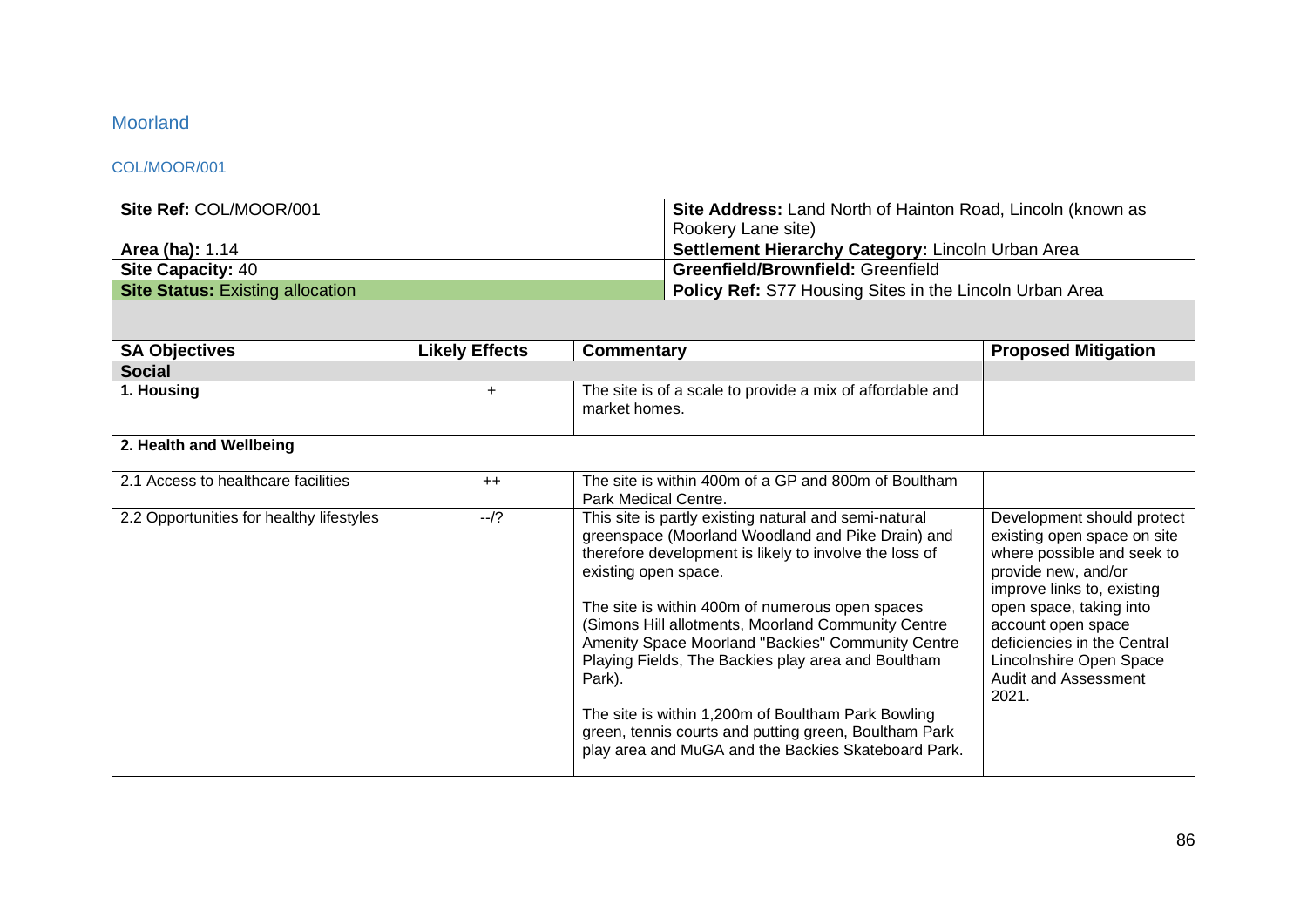| Site Ref: COL/MOOR/001                  | Site Address: Land North of Hainton Road, Lincoln (known as    |
|-----------------------------------------|----------------------------------------------------------------|
|                                         | Rookery Lane site)                                             |
| <b>Area (ha): 1.14</b>                  | Settlement Hierarchy Category: Lincoln Urban Area              |
| <b>Site Capacity: 40</b>                | <b>Greenfield/Brownfield: Greenfield</b>                       |
| <b>Site Status:</b> Existing allocation | <b>Policy Ref:</b> S77 Housing Sites in the Lincoln Urban Area |

| <b>SA Objectives</b>                                      | <b>Likely Effects</b> | Commentary                                                                                                                                                                     | <b>Proposed Mitigation</b>                                                                                             |
|-----------------------------------------------------------|-----------------------|--------------------------------------------------------------------------------------------------------------------------------------------------------------------------------|------------------------------------------------------------------------------------------------------------------------|
|                                                           |                       | The site is within 15km (15 min) drive time of a number<br>of strategic parks and gardens.                                                                                     |                                                                                                                        |
|                                                           |                       | The site is unlikely to be of a scale to provide new open<br>space onsite.                                                                                                     |                                                                                                                        |
| <b>Environmental</b>                                      |                       |                                                                                                                                                                                |                                                                                                                        |
| 4. Biodiversity and Green Infrastructure                  |                       |                                                                                                                                                                                |                                                                                                                        |
| 4.1 Conserve and enhance biodiversity<br>and geodiversity | $-1$ ?                | The site is within 500m of Boultham Park Local Wildlife<br>Site.                                                                                                               | Development should create<br>new habitat and green<br>infrastructure linkages with                                     |
|                                                           |                       | The site is not within a BOM area.                                                                                                                                             | the wider area.                                                                                                        |
| 4.2 Local Green Space                                     | $\mathbf 0$           | The site is not located within a designated Local Green<br>Space.                                                                                                              | Development should seek<br>to improve access to<br>existing local green space.                                         |
| 5. Landscape and Townscape                                | $+$ /?                | The site is approx. 100m from the Witham Valley Green<br>Wedge, however, the site is separated by a road and<br>other residential development in an existing urban<br>setting. | Use of design, layout and<br>materials to ensure<br>sensitive landscapes are<br>not unduly affected by<br>development. |
| <b>6. Built and Historic Environment</b>                  | 0/2                   | There are no heritage assets within the site.                                                                                                                                  | Use of sensitive design,<br>scale and materials to                                                                     |
|                                                           |                       | Boultham Park Registered Park and Garden is within<br>200m of the site but is separated by existing residential<br>development.                                                | mitigate any adverse impact<br>of development on the<br>setting of the park and<br>garden.                             |
| 7. Natural Resources - Water                              | 0                     | The site is not within a Source Protection Zone.                                                                                                                               |                                                                                                                        |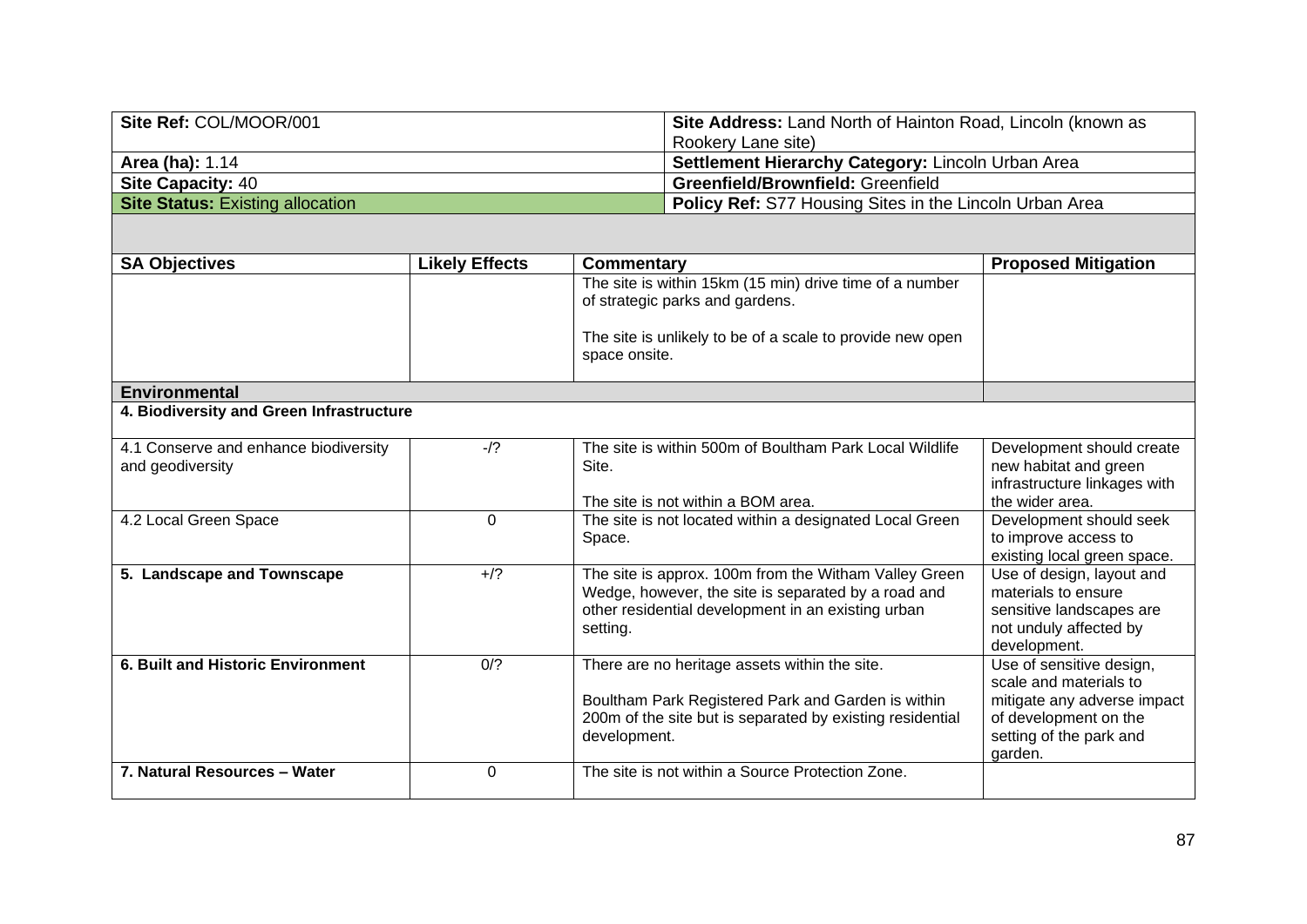| Site Ref: COL/MOOR/001                  | Site Address: Land North of Hainton Road, Lincoln (known as    |
|-----------------------------------------|----------------------------------------------------------------|
|                                         | Rookery Lane site)                                             |
| <b>Area (ha): 1.14</b>                  | Settlement Hierarchy Category: Lincoln Urban Area              |
| <b>Site Capacity: 40</b>                | <b>Greenfield/Brownfield: Greenfield</b>                       |
| <b>Site Status: Existing allocation</b> | <b>Policy Ref:</b> S77 Housing Sites in the Lincoln Urban Area |

| <b>SA Objectives</b>                                   | <b>Likely Effects</b> | Commentary                                                                                                                                                                 | <b>Proposed Mitigation</b>                                                                                                                                                                                               |
|--------------------------------------------------------|-----------------------|----------------------------------------------------------------------------------------------------------------------------------------------------------------------------|--------------------------------------------------------------------------------------------------------------------------------------------------------------------------------------------------------------------------|
| 8. Pollution                                           |                       |                                                                                                                                                                            |                                                                                                                                                                                                                          |
| 8.1 Air Pollution                                      | $\blacksquare$        | The site is within 1km of the Lincoln AQMA area.<br>Development may increase vehicular traffic along this<br>route.                                                        | Development should<br>promote use of sustainable<br>transport to reduce reliance<br>on private car for short trips.                                                                                                      |
| 8.2 Noise Pollution                                    | 0/2                   | The site is approx. 250m from the strategic road network<br>(A1434 Newark Road) and separated by residential<br>development.                                               | Pedestrian and cycle<br>linkages to promote<br>sustainable transport.<br>Extent of noise pollution                                                                                                                       |
|                                                        |                       | The development may produce some short-term noise<br>pollution during the construction phase.                                                                              | arising from construction<br>can be minimised through<br>construction management<br>plans.                                                                                                                               |
| 9. Natural Resources - Land Use and Soils              |                       |                                                                                                                                                                            |                                                                                                                                                                                                                          |
| 9.1 Agricultural Land                                  | $++$                  | The site is within an urban area and would not result in a<br>loss of agricultural land.                                                                                   |                                                                                                                                                                                                                          |
| 9.2 Minerals Resource                                  | $\Omega$              | The site is within a Petroleum Exploration Block, but not<br>within a Minerals Safeguarding Area.                                                                          |                                                                                                                                                                                                                          |
| 12. Climate Change Adaptation and<br><b>Flood Risk</b> | $+$                   | The site is mainly within Flood Zone 1 with a small area<br>of Flood Zone 2 to the eastern boundary. There is also<br>an area of surface water flood risk within the site. | Appropriate layout, design<br>and use of permeable<br>materials to avoid areas at<br>risk of flooding. Use of<br>suitable drainage strategy<br>and SuDs scheme to<br>mitigate and limit any<br>impacts of surface water. |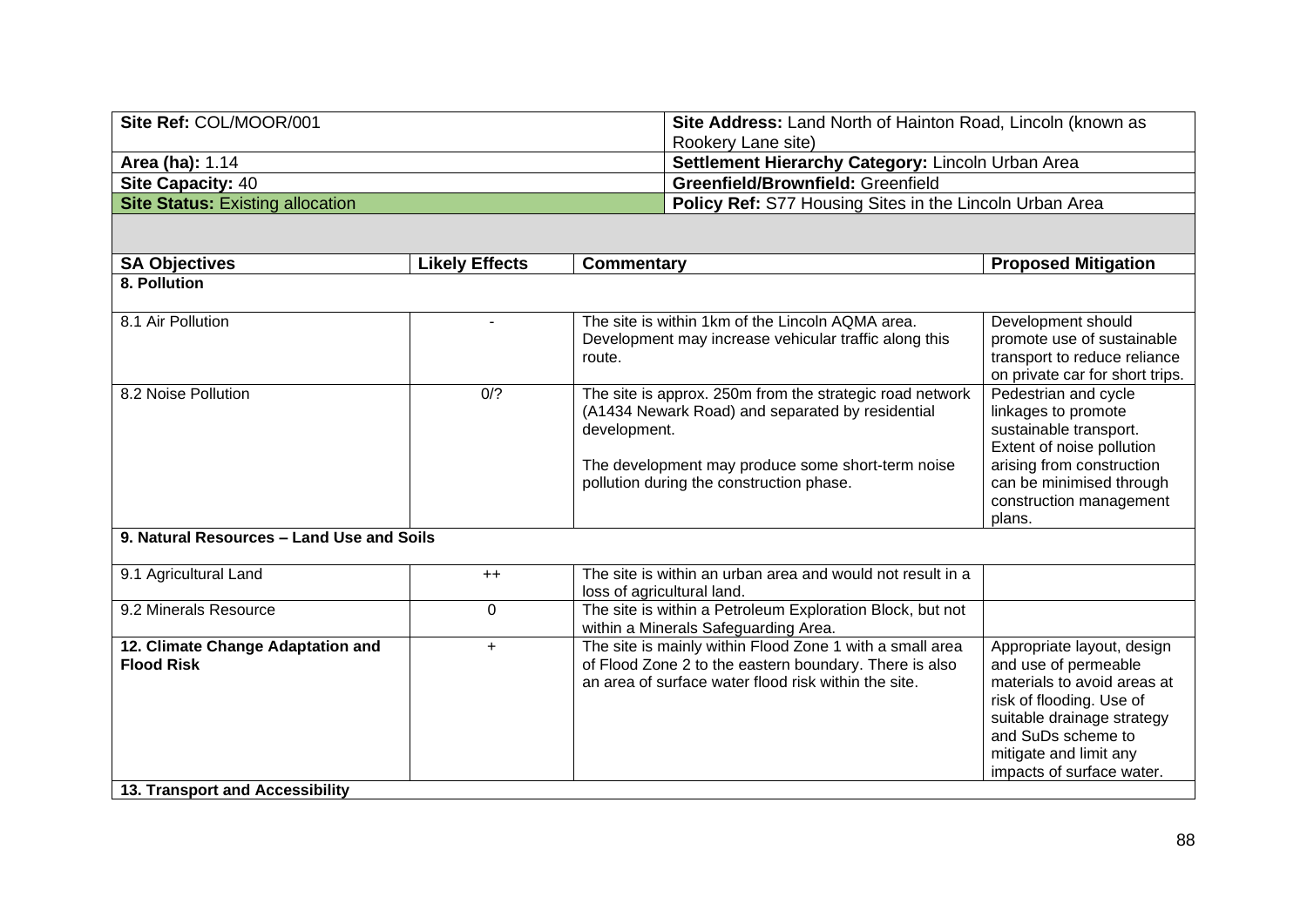| Site Ref: COL/MOOR/001           | Site Address: Land North of Hainton Road, Lincoln (known as    |
|----------------------------------|----------------------------------------------------------------|
|                                  | Rookery Lane site)                                             |
| <b>Area (ha): 1.14</b>           | <b>Settlement Hierarchy Category: Lincoln Urban Area</b>       |
| <b>Site Capacity: 40</b>         | <b>Greenfield/Brownfield: Greenfield</b>                       |
| Site Status: Existing allocation | <b>Policy Ref:</b> S77 Housing Sites in the Lincoln Urban Area |

| <b>SA Objectives</b>                             | <b>Likely Effects</b> | Commentary                                                                                                                                                                                                    | <b>Proposed Mitigation</b>                                                                                                             |
|--------------------------------------------------|-----------------------|---------------------------------------------------------------------------------------------------------------------------------------------------------------------------------------------------------------|----------------------------------------------------------------------------------------------------------------------------------------|
|                                                  |                       |                                                                                                                                                                                                               |                                                                                                                                        |
| 13.1 Access to services and facilities           | $+$                   | The site is within 250m of Rookery Lane/ Newark Road<br>Local Centre and 550m of Boultham Road -<br>Skellingthorpe Road Local Centre.                                                                         | Development should<br>provide new linkages for<br>walking and cycling<br>between the development<br>and existing facilities.           |
| 13.2 Sustainable travel modes                    | $\ddot{}$             | The site is within 100m of a bus stop and Hykeham Train<br>station is 1.5km away.                                                                                                                             | New development should<br>seek to maximise use of<br>sustainable transport by<br>improving existing and<br>providing new linkages.     |
| <b>Economic</b>                                  |                       |                                                                                                                                                                                                               |                                                                                                                                        |
| 14. Employment                                   |                       |                                                                                                                                                                                                               |                                                                                                                                        |
| 14.1 Employment                                  | $\ddot{}$             | The site is approx. 1.4km from the nearest designated<br>employment area (Chieftain Way Trading Estate).                                                                                                      |                                                                                                                                        |
| 14.2 Education, training and learning            | $++/?$                | The site is within 400m of a primary school and a<br>secondary school. There is a further secondary school<br>within 600m of the site.<br>College and universities are also is close proximity in<br>Lincoln. | New development should<br>seek to improve walking<br>and cycling links to facilitate<br>sustainable access to<br>education facilities. |
| 15. Local Economy                                |                       |                                                                                                                                                                                                               |                                                                                                                                        |
| 15.1 Encourage and support local<br>economy      | $\Omega$              | The site would not result in the loss of employment land.                                                                                                                                                     |                                                                                                                                        |
| 15.2 Protect and enhance hierarchy of<br>centres | 0                     | The site is not within the boundary of the City Centre;<br>however, occupants are likely to access the city for                                                                                               |                                                                                                                                        |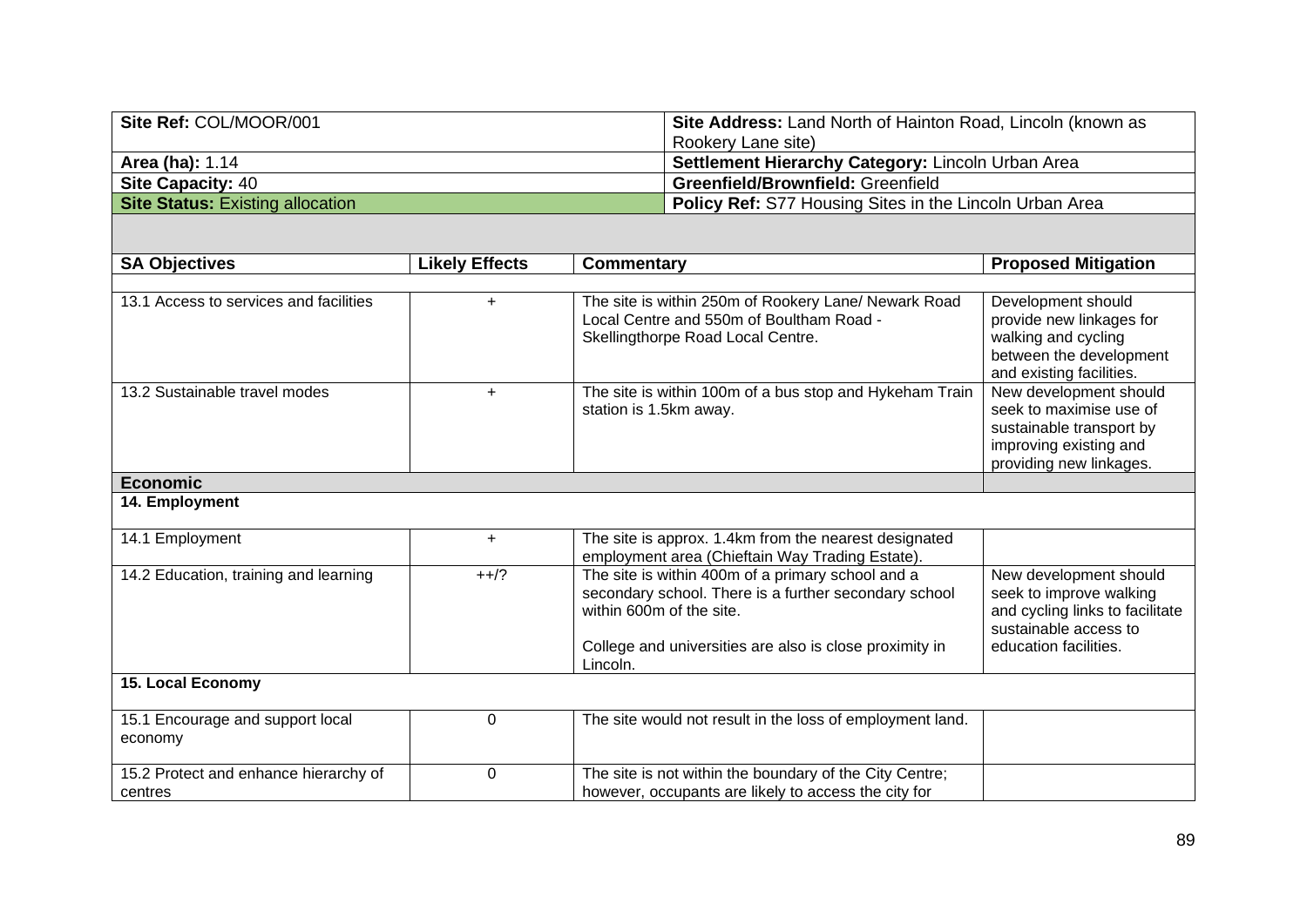| Site Ref: COL/MOOR/001                  |                       |                                                                | Site Address: Land North of Hainton Road, Lincoln (known as |                            |
|-----------------------------------------|-----------------------|----------------------------------------------------------------|-------------------------------------------------------------|----------------------------|
|                                         |                       |                                                                | Rookery Lane site)                                          |                            |
| <b>Area (ha): 1.14</b>                  |                       |                                                                | Settlement Hierarchy Category: Lincoln Urban Area           |                            |
| <b>Site Capacity: 40</b>                |                       |                                                                | Greenfield/Brownfield: Greenfield                           |                            |
| <b>Site Status: Existing allocation</b> |                       | <b>Policy Ref: S77 Housing Sites in the Lincoln Urban Area</b> |                                                             |                            |
|                                         |                       |                                                                |                                                             |                            |
| <b>SA Objectives</b>                    | <b>Likely Effects</b> | <b>Commentary</b>                                              |                                                             | <b>Proposed Mitigation</b> |
|                                         |                       | services and facilities, therefore increasing footfall and     |                                                             |                            |
|                                         |                       | enhancing the position of the hierarchy.                       |                                                             |                            |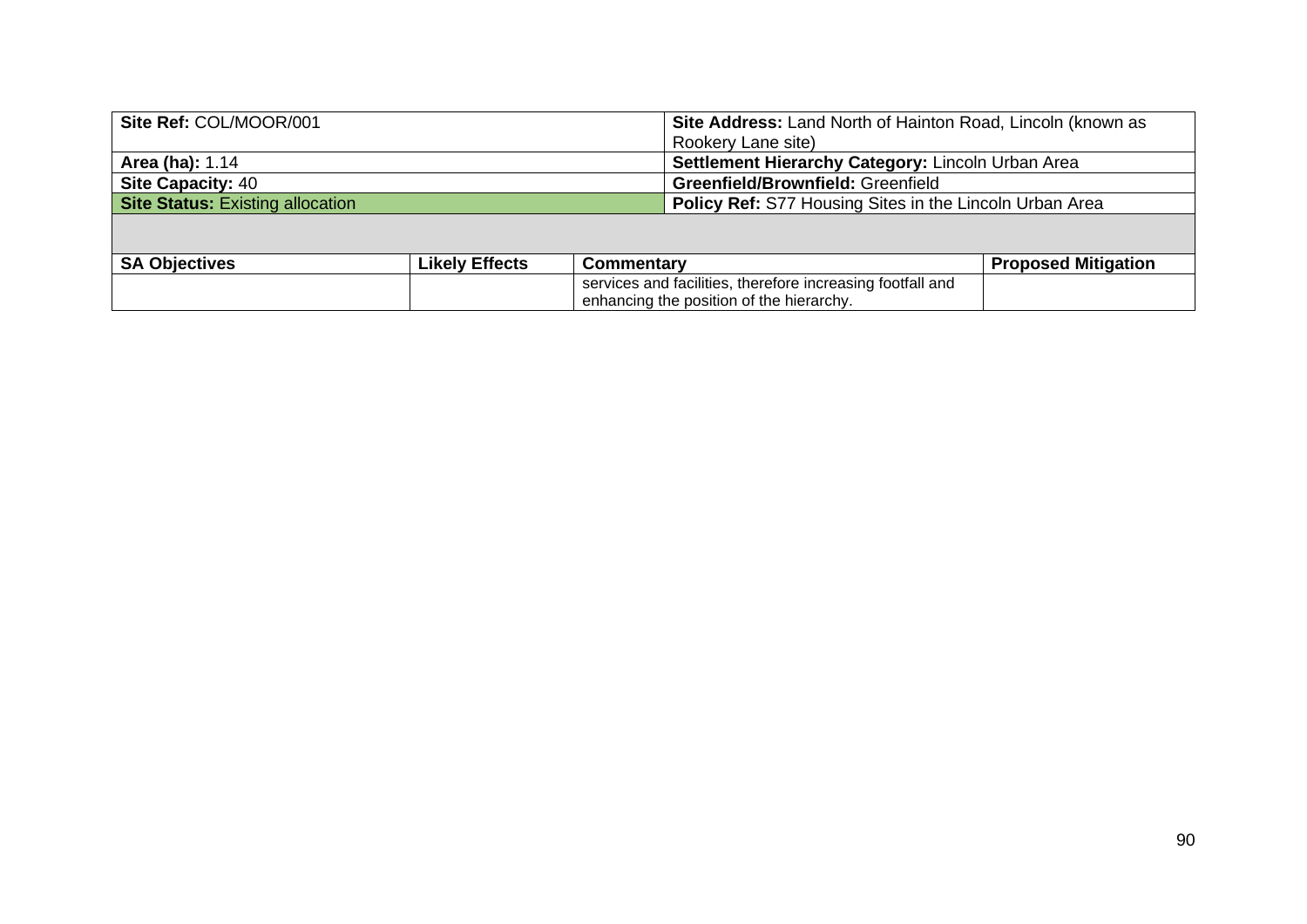# Park

### COL/PAR/024

| <b>Site Ref: COL/PAR/024</b>               | <b>Site Address:</b> Land to the rear of Newark Road, Lincoln  |
|--------------------------------------------|----------------------------------------------------------------|
| <b>Area (ha): 1.14</b>                     | <b>Settlement Hierarchy Category: Lincoln Urban Area</b>       |
| <b>Site Capacity: 150</b>                  | <b>Greenfield/Brownfield: Mixed</b>                            |
| <b>Site Status: Reasonable alternative</b> | <b>Policy Ref:</b> S77 Housing Sites in the Lincoln Urban Area |

| <b>SA Objectives</b>                     | <b>Likely Effects</b> | <b>Commentary</b>                                                                                                                                                                                                                                                                                                                                                                                                                                                                                                                                                                                                                                           | <b>Proposed Mitigation</b>                                                                                                                                                                                                  |
|------------------------------------------|-----------------------|-------------------------------------------------------------------------------------------------------------------------------------------------------------------------------------------------------------------------------------------------------------------------------------------------------------------------------------------------------------------------------------------------------------------------------------------------------------------------------------------------------------------------------------------------------------------------------------------------------------------------------------------------------------|-----------------------------------------------------------------------------------------------------------------------------------------------------------------------------------------------------------------------------|
| <b>Social</b>                            |                       |                                                                                                                                                                                                                                                                                                                                                                                                                                                                                                                                                                                                                                                             |                                                                                                                                                                                                                             |
| 1. Housing                               | $++$                  | The site is of a scale to provide a mix of affordable and<br>market homes.                                                                                                                                                                                                                                                                                                                                                                                                                                                                                                                                                                                  |                                                                                                                                                                                                                             |
| 2. Health and Wellbeing                  |                       |                                                                                                                                                                                                                                                                                                                                                                                                                                                                                                                                                                                                                                                             |                                                                                                                                                                                                                             |
| 2.1 Access to healthcare facilities      | $\ddot{}$             | The site is within 800m of Newark Road Surgery.                                                                                                                                                                                                                                                                                                                                                                                                                                                                                                                                                                                                             |                                                                                                                                                                                                                             |
| 2.2 Opportunities for healthy lifestyles | $++$                  | The site is within 400m of existing open space (Simons<br>Hill Allotments, Victoria Street play area, Witham<br>Corridor, North of Bracebridge green corridor, Witham<br>Marshes natural and semi-natural greenspace and<br>Boultham Park).<br>The site is within 1,200m of Moorland "Backies"<br>Community Centre Playing Fields, The Backies play<br>area and skateboard park, Boultham Park Tennis<br>Courts, Boultham Park Bowling Club, Boultham Park<br>Bowling Green, Boultham Park Putting Green.<br>The site is within 1,600m of 10 allotment sites.<br>The site is within 15km (15 min) drive time of a number<br>of strategic parks and gardens. | Development should seek<br>to provide new, and/or<br>improve links to, existing<br>open space, taking into<br>account open space<br>deficiencies in the Central<br>Lincolnshire Open Space<br>Audit and Assessment<br>2021. |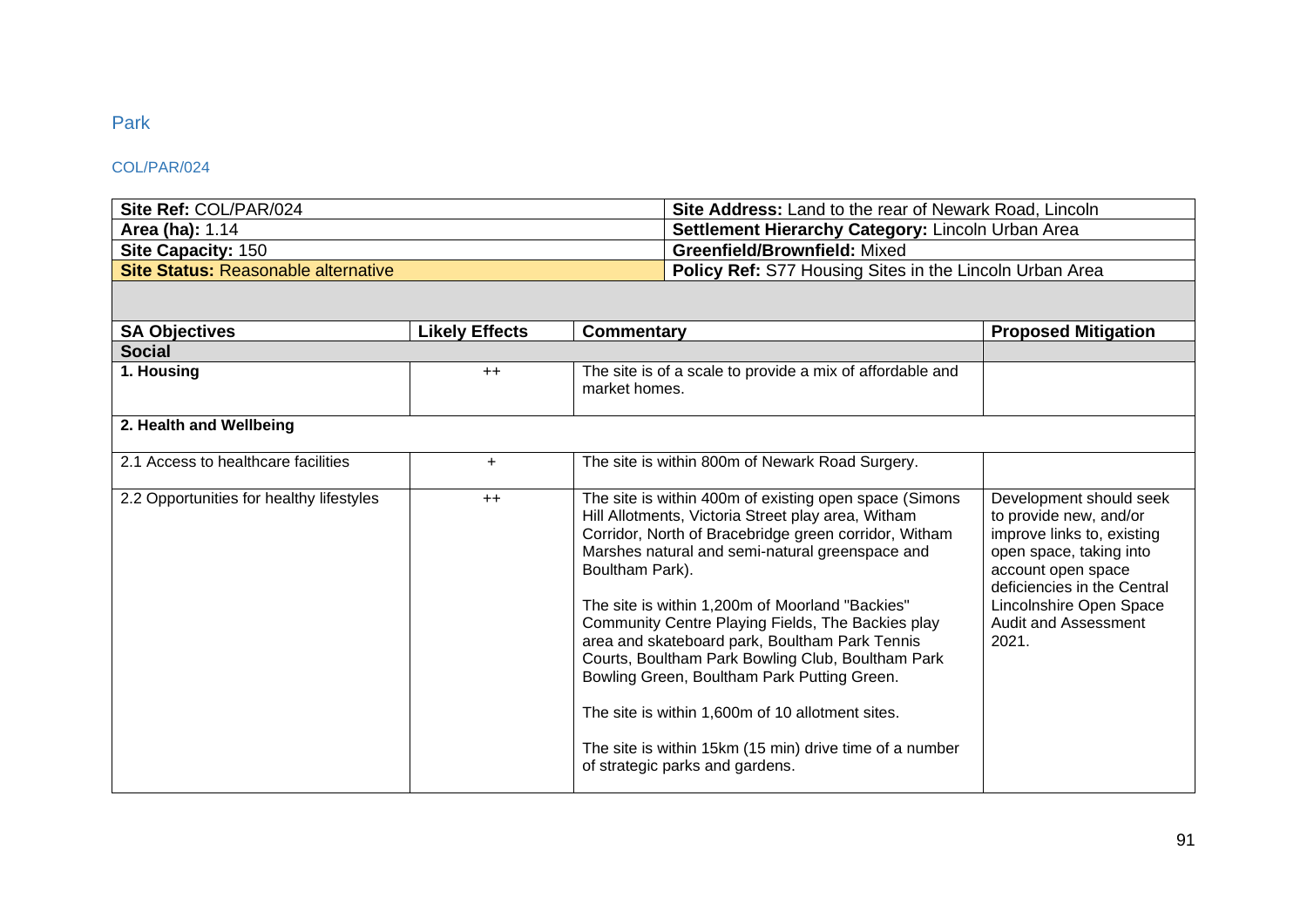| Site Ref: COL/PAR/024               | <b>Site Address:</b> Land to the rear of Newark Road, Lincoln  |
|-------------------------------------|----------------------------------------------------------------|
| <b>Area (ha): 1.14</b>              | <b>Settlement Hierarchy Category: Lincoln Urban Area</b>       |
| <b>Site Capacity: 150</b>           | <b>Greenfield/Brownfield: Mixed</b>                            |
| Site Status: Reasonable alternative | <b>Policy Ref:</b> S77 Housing Sites in the Lincoln Urban Area |

| <b>SA Objectives</b>                                      | <b>Likely Effects</b> | <b>Commentary</b>                                                                                                                                                                                                                                                  | <b>Proposed Mitigation</b>                                                                                                                                                                                                                                                                                                                                                                                                                                                          |
|-----------------------------------------------------------|-----------------------|--------------------------------------------------------------------------------------------------------------------------------------------------------------------------------------------------------------------------------------------------------------------|-------------------------------------------------------------------------------------------------------------------------------------------------------------------------------------------------------------------------------------------------------------------------------------------------------------------------------------------------------------------------------------------------------------------------------------------------------------------------------------|
|                                                           |                       | The site is of a scale which could provide new open                                                                                                                                                                                                                |                                                                                                                                                                                                                                                                                                                                                                                                                                                                                     |
|                                                           |                       | space on site.                                                                                                                                                                                                                                                     |                                                                                                                                                                                                                                                                                                                                                                                                                                                                                     |
|                                                           |                       |                                                                                                                                                                                                                                                                    |                                                                                                                                                                                                                                                                                                                                                                                                                                                                                     |
|                                                           |                       |                                                                                                                                                                                                                                                                    |                                                                                                                                                                                                                                                                                                                                                                                                                                                                                     |
| 4.1 Conserve and enhance biodiversity<br>and geodiversity | $-1$ ?                | The site is within 500m of Boultham Park, Witham<br>Corridor, North of Bracebridge, Witham Corridor, South<br>of Bracebridge, Witham Leas and Witham Marshes<br>LWSs.<br>The site is wholly within a BOM area: Ecological network<br>- opportunity for management. | Proposals should avoid<br>development on BOM<br>Opportunity for<br>Management Areas where<br>possible. Where this is not<br>possible, the development<br>layout should ensure that<br>connectivity of the network<br>is maintained, through<br>design or through the<br>effective creation of new<br>habitat as part of a<br>landscaping scheme.<br>Development should be<br>designed to avoid the most<br>sensitive parts of<br>designated sites and<br>incorporate buffers around |
|                                                           |                       |                                                                                                                                                                                                                                                                    | such parts.                                                                                                                                                                                                                                                                                                                                                                                                                                                                         |
| 4.2 Local Green Space                                     | $\mathbf 0$           | The site is not located within a designated Local Green                                                                                                                                                                                                            | Development should seek                                                                                                                                                                                                                                                                                                                                                                                                                                                             |
|                                                           |                       | Space.                                                                                                                                                                                                                                                             | to improve access to<br>existing local green space.                                                                                                                                                                                                                                                                                                                                                                                                                                 |
|                                                           |                       |                                                                                                                                                                                                                                                                    |                                                                                                                                                                                                                                                                                                                                                                                                                                                                                     |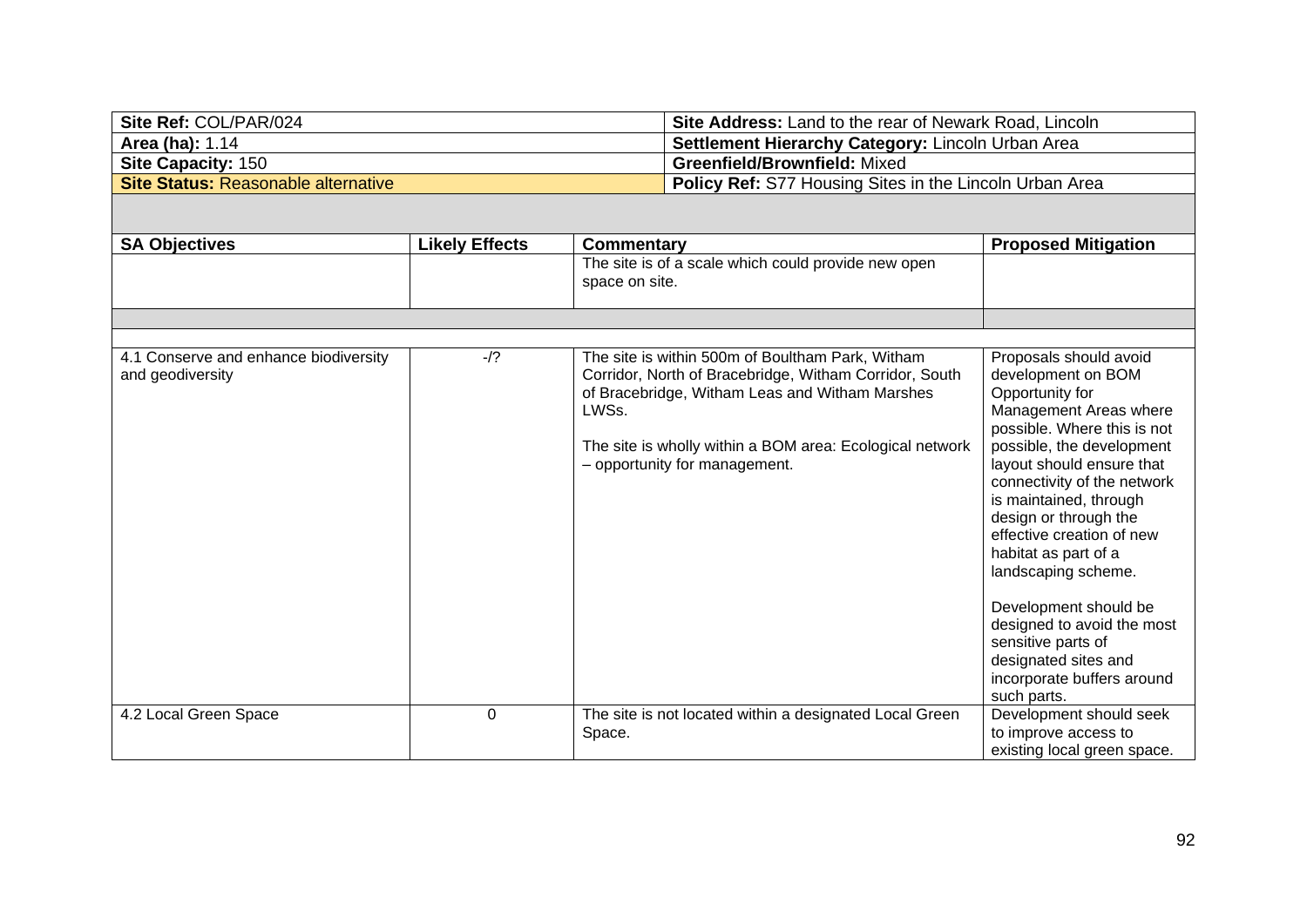| Site Ref: COL/PAR/024               | <b>Site Address:</b> Land to the rear of Newark Road, Lincoln  |
|-------------------------------------|----------------------------------------------------------------|
| <b>Area (ha): 1.14</b>              | <b>Settlement Hierarchy Category: Lincoln Urban Area</b>       |
| <b>Site Capacity: 150</b>           | <b>Greenfield/Brownfield: Mixed</b>                            |
| Site Status: Reasonable alternative | <b>Policy Ref:</b> S77 Housing Sites in the Lincoln Urban Area |

| <b>SA Objectives</b>                      | <b>Likely Effects</b> | <b>Commentary</b>                                                                                                                                                                                                        | <b>Proposed Mitigation</b>                                                                                                                                                                       |
|-------------------------------------------|-----------------------|--------------------------------------------------------------------------------------------------------------------------------------------------------------------------------------------------------------------------|--------------------------------------------------------------------------------------------------------------------------------------------------------------------------------------------------|
| 5. Landscape and Townscape                | $+$ /?                | The site is adjacent to the Witham Valley Green Wedge;<br>however, the site is close to other residential<br>development in an existing urban setting.                                                                   | Use of design, layout and<br>materials to ensure<br>sensitive landscapes are<br>not unduly affected by<br>development.                                                                           |
| 6. Built and Historic Environment         | 0/2                   | There are two listed buildings within 200m of the site<br>(Grosvenor Hall and 210 Newark Road, both Grade II).<br>Existing residential development and Green Wedge<br>separates the site from these two heritage assets. |                                                                                                                                                                                                  |
| 7. Natural Resources - Water              | 0                     | The site is not within a Source Protection Zone.                                                                                                                                                                         |                                                                                                                                                                                                  |
| 8. Pollution                              |                       |                                                                                                                                                                                                                          |                                                                                                                                                                                                  |
| 8.1 Air Pollution                         |                       | The site is within 1km of the Lincoln AQMA area.<br>Development may increase vehicular traffic along this<br>route.                                                                                                      | Development should<br>promote use of sustainable<br>transport to reduce reliance<br>on private car for short trips.                                                                              |
| 8.2 Noise Pollution                       | $-1$ ?                | The site is less than 100m from the A1434 Newark<br>Road. It is separated by residential development.<br>The development may produce some short-term noise<br>pollution during the construction phase.                   | Pedestrian and cycle<br>linkages to promote<br>sustainable transport.<br>Extent of noise pollution<br>arising from construction<br>can be minimised through<br>construction management<br>plans. |
| 9. Natural Resources - Land Use and Soils |                       |                                                                                                                                                                                                                          |                                                                                                                                                                                                  |
| 9.1 Agricultural Land                     | $++$                  | The site is within an urban area and would not result in a<br>loss of agricultural land.                                                                                                                                 |                                                                                                                                                                                                  |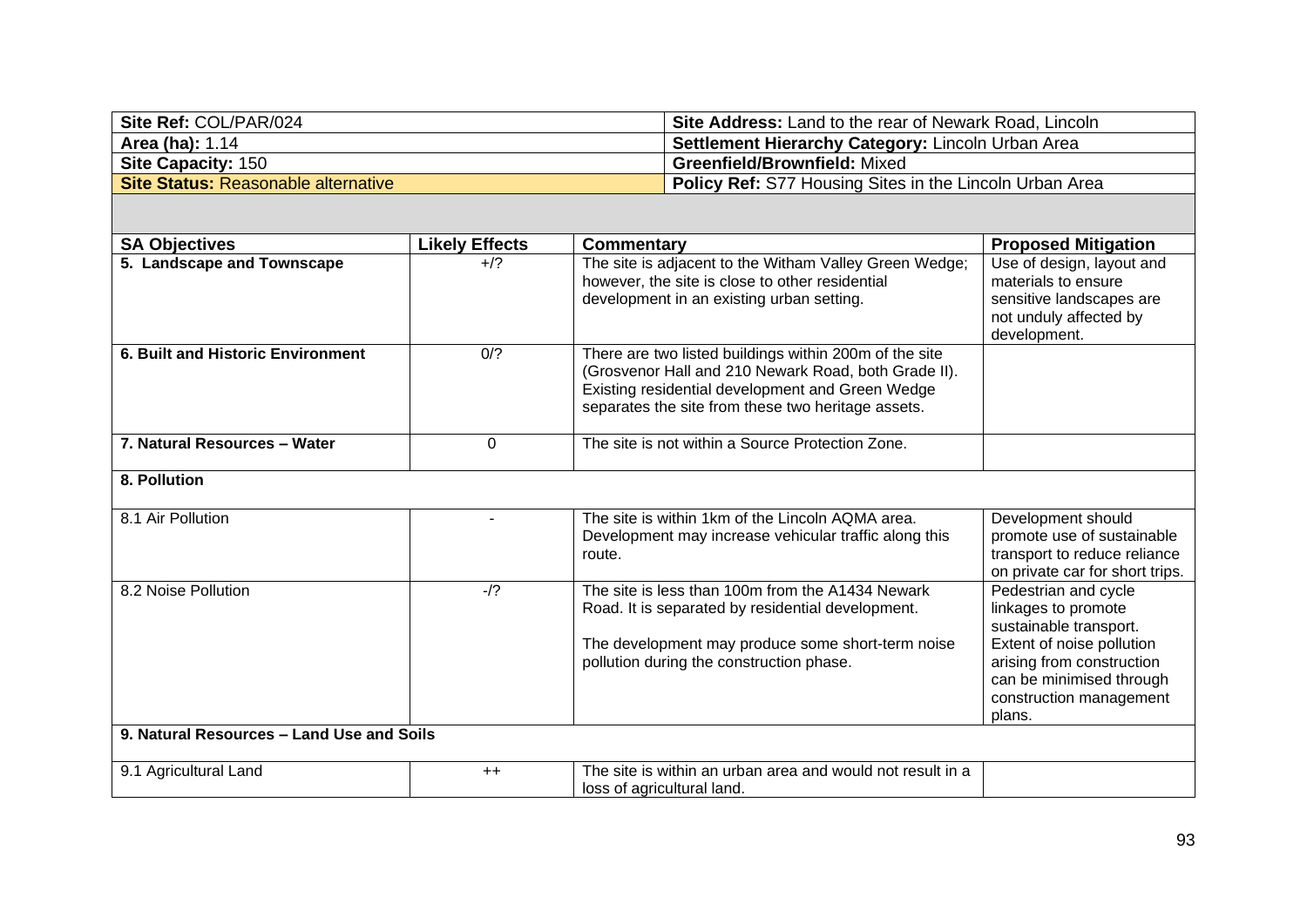| Site Ref: COL/PAR/024               | Site Address: Land to the rear of Newark Road, Lincoln         |
|-------------------------------------|----------------------------------------------------------------|
| Area (ha): 1.14                     | <b>Settlement Hierarchy Category: Lincoln Urban Area</b>       |
| <b>Site Capacity: 150</b>           | <b>Greenfield/Brownfield: Mixed</b>                            |
| Site Status: Reasonable alternative | <b>Policy Ref:</b> S77 Housing Sites in the Lincoln Urban Area |

| <b>SA Objectives</b>                                   | <b>Likely Effects</b> | Commentary                                                                                                                                                                 | <b>Proposed Mitigation</b>                                                                                                                                                                                               |
|--------------------------------------------------------|-----------------------|----------------------------------------------------------------------------------------------------------------------------------------------------------------------------|--------------------------------------------------------------------------------------------------------------------------------------------------------------------------------------------------------------------------|
| 9.2 Minerals Resource                                  | 0                     | The site is not within a Minerals Safeguarding Area.                                                                                                                       |                                                                                                                                                                                                                          |
| 12. Climate Change Adaptation and<br><b>Flood Risk</b> |                       | The site is mainly within Flood Zone 2 with a small area<br>of Flood Zone 3 to the eastern boundary. There is also<br>an area of surface water flood risk within the site. | Appropriate layout, design<br>and use of permeable<br>materials to avoid areas at<br>risk of flooding. Use of<br>suitable drainage strategy<br>and SuDs scheme to<br>mitigate and limit any<br>impacts of surface water. |
| 13. Transport and Accessibility                        |                       |                                                                                                                                                                            |                                                                                                                                                                                                                          |
| 13.1 Access to services and facilities                 | ÷.                    | The site is less than 100m from Newark Road Local<br>Centre and less than 400m from Rookery Lane/ Newark<br>Road Local Centre.                                             | Development should<br>provide new linkages for<br>walking and cycling<br>between the development<br>and existing facilities.                                                                                             |
| 13.2 Sustainable travel modes                          | $\ddot{}$             | The site is less than 100m from a bus stop and is<br>approx. 2.5km from Lincoln Railway Station.                                                                           | New development should<br>seek to maximise use of<br>sustainable transport by<br>improving existing and<br>providing new linkages.                                                                                       |
| <b>Economic</b>                                        |                       |                                                                                                                                                                            |                                                                                                                                                                                                                          |
| 14. Employment                                         |                       |                                                                                                                                                                            |                                                                                                                                                                                                                          |
| 14.1 Employment                                        | $+$                   | The site is approx. 1.5km from the nearest designated<br>employment area (Sunningdale Trading Estate).                                                                     |                                                                                                                                                                                                                          |
| 14.2 Education, training and learning                  | $++/?$                | The site is within 400m of a primary school and within<br>700m of a secondary school.                                                                                      | New development should<br>seek to improve walking                                                                                                                                                                        |

and cycling links to facilitate